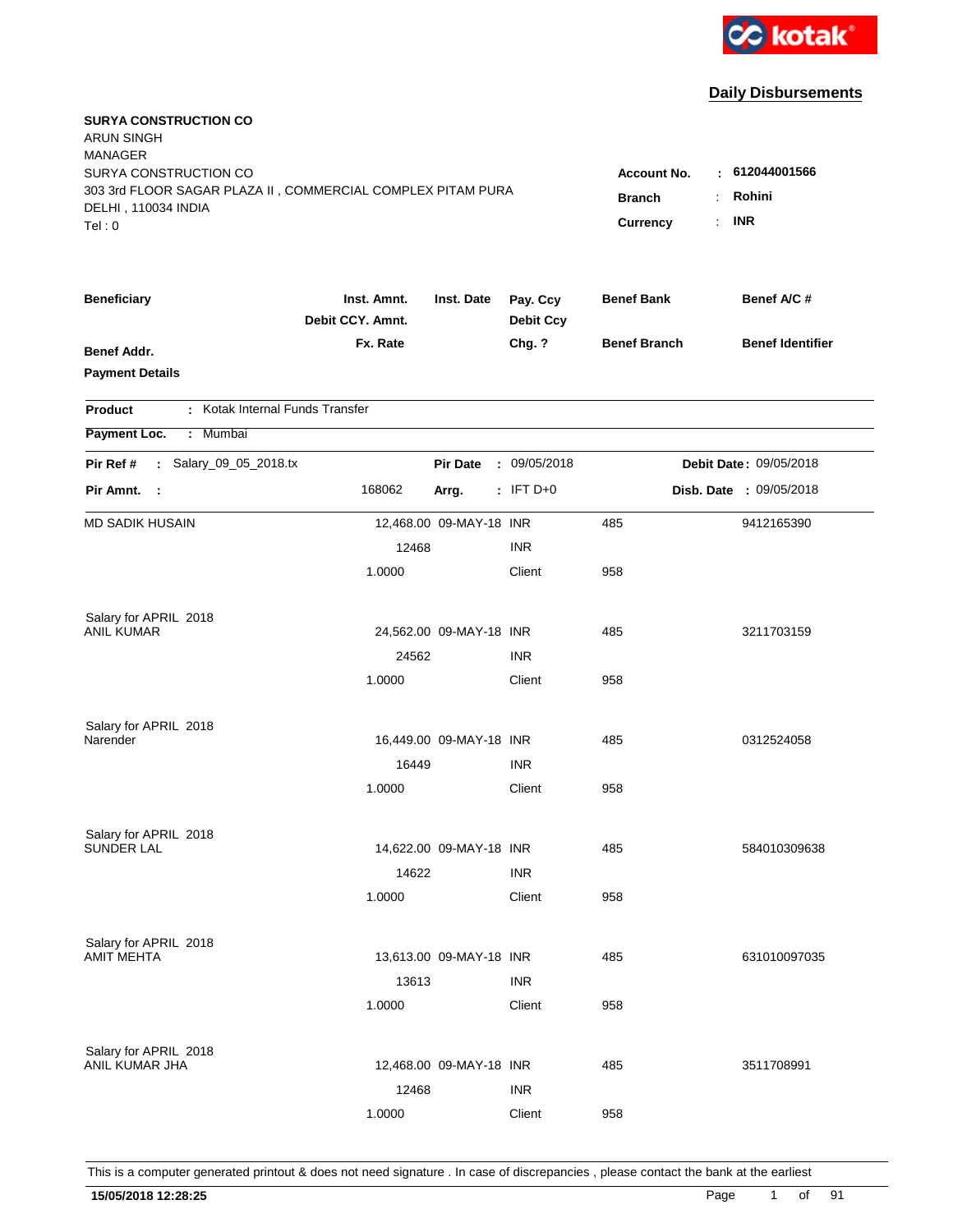

| <b>SURYA CONSTRUCTION CO</b><br><b>ARUN SINGH</b><br><b>MANAGER</b>                |                                 |                         |                              |                     |                               |
|------------------------------------------------------------------------------------|---------------------------------|-------------------------|------------------------------|---------------------|-------------------------------|
| SURYA CONSTRUCTION CO                                                              |                                 |                         |                              | Account No.         | : 612044001566                |
| 303 3rd FLOOR SAGAR PLAZA II, COMMERCIAL COMPLEX PITAM PURA<br>DELHI, 110034 INDIA |                                 |                         |                              | <b>Branch</b>       | Rohini                        |
| Tel: 0                                                                             |                                 |                         |                              | Currency            | <b>INR</b><br>÷.              |
| <b>Beneficiary</b>                                                                 | Inst. Amnt.<br>Debit CCY. Amnt. | Inst. Date              | Pay. Ccy<br><b>Debit Ccy</b> | <b>Benef Bank</b>   | Benef A/C #                   |
| <b>Benef Addr.</b>                                                                 | Fx. Rate                        |                         | Chg. ?                       | <b>Benef Branch</b> | <b>Benef Identifier</b>       |
| <b>Payment Details</b><br>: Kotak Internal Funds Transfer<br><b>Product</b>        |                                 |                         |                              |                     |                               |
| Payment Loc.<br>Mumbai<br>÷.                                                       |                                 |                         |                              |                     |                               |
| : Salary_09_05_2018.tx<br>Pir Ref #                                                |                                 | <b>Pir Date</b>         | : 09/05/2018                 |                     | <b>Debit Date: 09/05/2018</b> |
| Pir Amnt.<br>- 1                                                                   | 168062                          | Arrg.                   | $:$ IFT D+0                  |                     | Disb. Date : 09/05/2018       |
| ANIL KUMAR JHA                                                                     |                                 | 12,468.00 09-MAY-18 INR |                              | 485                 | 3511708991                    |
|                                                                                    | 1.0000                          |                         | Client                       | 958                 |                               |
| Salary for APRIL 2018                                                              |                                 |                         |                              |                     |                               |
| <b>JAI BHAGWAN</b>                                                                 |                                 | 15,126.00 09-MAY-18 INR |                              | 485                 | 807010006292                  |
|                                                                                    | 15126                           |                         | <b>INR</b>                   |                     |                               |
|                                                                                    | 1.0000                          |                         | Client                       | 958                 |                               |
| Salary for APRIL 2018                                                              |                                 |                         |                              |                     |                               |
| <b>KAILASH CHAND</b>                                                               |                                 | 15,126.00 09-MAY-18 INR |                              | 485                 | 645010259054                  |
|                                                                                    | 15126                           |                         | <b>INR</b>                   |                     |                               |
|                                                                                    | 1.0000                          |                         | Client                       | 958                 |                               |
| Salary for APRIL 2018                                                              |                                 |                         |                              |                     |                               |
| RAUSHAN KUMAR SINGH                                                                |                                 | 12,053.00 09-MAY-18 INR |                              | 485                 | 0312523846                    |
|                                                                                    | 12053                           |                         | <b>INR</b>                   |                     |                               |
|                                                                                    | 1.0000                          |                         | Client                       | 958                 |                               |
| Salary for APRIL 2018                                                              |                                 |                         |                              |                     |                               |
| SHISHU PAL SINGH                                                                   |                                 | 15,126.00 09-MAY-18 INR |                              | 485                 | 807010080780                  |
|                                                                                    | 15126                           |                         | <b>INR</b>                   |                     |                               |
|                                                                                    | 1.0000                          |                         | Client                       | 958                 |                               |
| Salary for APRIL 2018                                                              |                                 |                         |                              |                     |                               |
| <b>ARUN SINGH</b>                                                                  |                                 | 16,449.00 09-MAY-18 INR |                              | 485                 | 588010123978                  |
|                                                                                    | 16449                           |                         | <b>INR</b>                   |                     |                               |
|                                                                                    | 1.0000                          |                         | Client                       | 958                 |                               |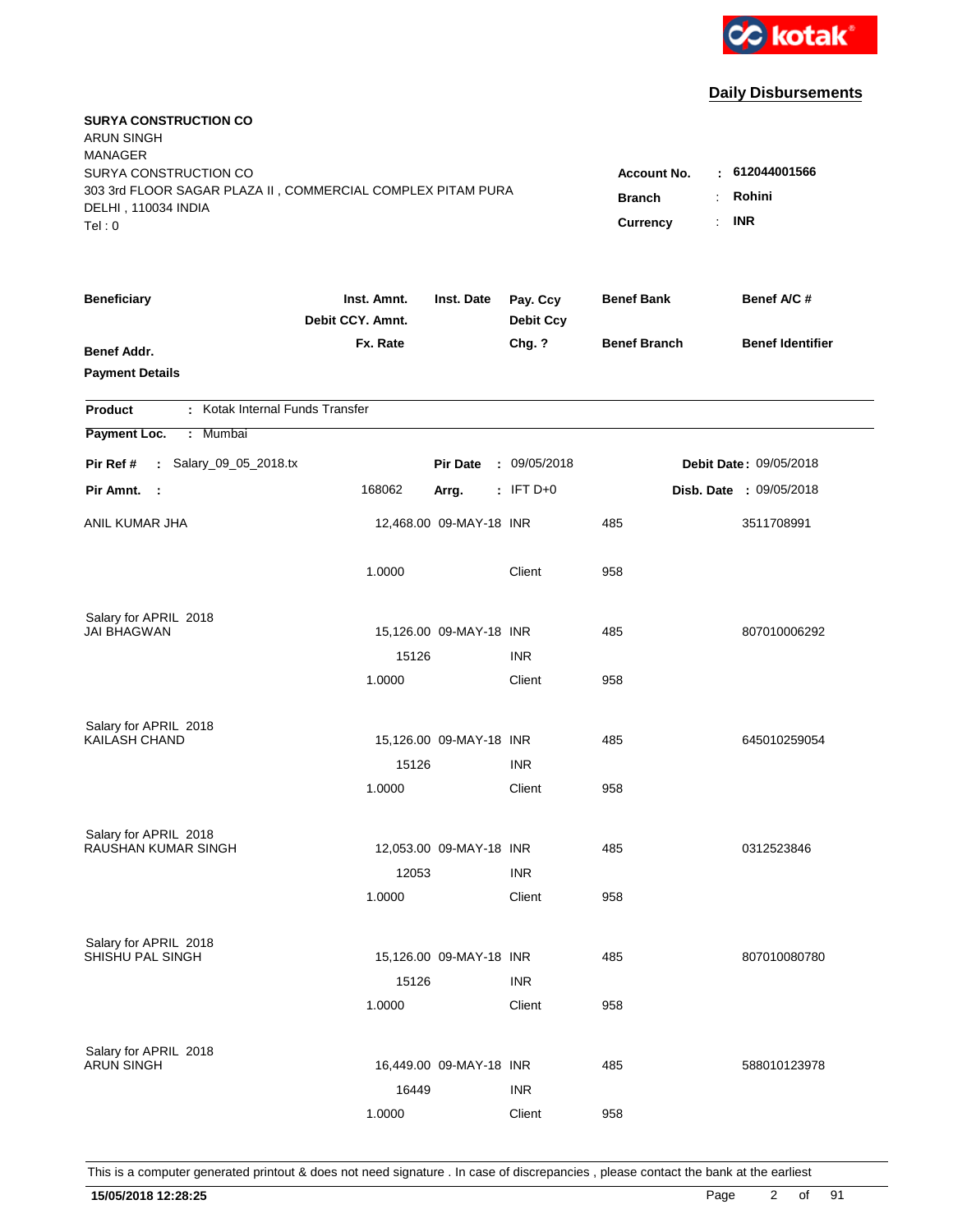

| <b>SURYA CONSTRUCTION CO</b><br><b>ARUN SINGH</b>                                                                                       |                                                        |                                      |                              |                     |                         |
|-----------------------------------------------------------------------------------------------------------------------------------------|--------------------------------------------------------|--------------------------------------|------------------------------|---------------------|-------------------------|
| <b>MANAGER</b><br>SURYA CONSTRUCTION CO<br>303 3rd FLOOR SAGAR PLAZA II, COMMERCIAL COMPLEX PITAM PURA<br>DELHI, 110034 INDIA<br>Tel: 0 | <b>Account No.</b><br><b>Branch</b><br><b>Currency</b> | 612044001566<br>Rohini<br><b>INR</b> |                              |                     |                         |
| <b>Beneficiary</b>                                                                                                                      | Inst. Amnt.<br>Debit CCY. Amnt.                        | Inst. Date                           | Pay. Ccy<br><b>Debit Ccy</b> | <b>Benef Bank</b>   | Benef A/C #             |
| <b>Benef Addr.</b>                                                                                                                      | Fx. Rate                                               |                                      | Chg. ?                       | <b>Benef Branch</b> | <b>Benef Identifier</b> |
| <b>Payment Details</b>                                                                                                                  |                                                        |                                      |                              |                     |                         |
| : Kotak Internal Funds Transfer<br>Product                                                                                              |                                                        |                                      |                              |                     |                         |
| Payment Loc.<br>: Mumbai                                                                                                                |                                                        |                                      |                              |                     |                         |
| : Salary 09 05 2018.tx<br>Pir Ref #                                                                                                     |                                                        | <b>Pir Date</b>                      | : 09/05/2018                 |                     | Debit Date: 09/05/2018  |
| Pir Amnt. :                                                                                                                             | 168062                                                 | Arrg.                                | $:$ IFT D+0                  |                     | Disb. Date: 09/05/2018  |
| <b>ARUN SINGH</b>                                                                                                                       |                                                        | 16,449.00 09-MAY-18 INR              |                              | 485                 | 588010123978            |
|                                                                                                                                         | 1.0000                                                 |                                      | Client                       | 958                 |                         |
| Salary for APRIL 2018                                                                                                                   |                                                        |                                      |                              |                     |                         |
| : National Electronic Funds Transfer<br>Product                                                                                         |                                                        |                                      |                              |                     |                         |
| $\overline{\phantom{a}}$ . The set of $\overline{\phantom{a}}$<br>$A$ $A$ and $B$ $A$ $B$ $B$ $C$ $D$ $D$ $D$ $F$ $F$ $F$               |                                                        |                                      |                              |                     |                         |

**Payment Loc. : Mumbai**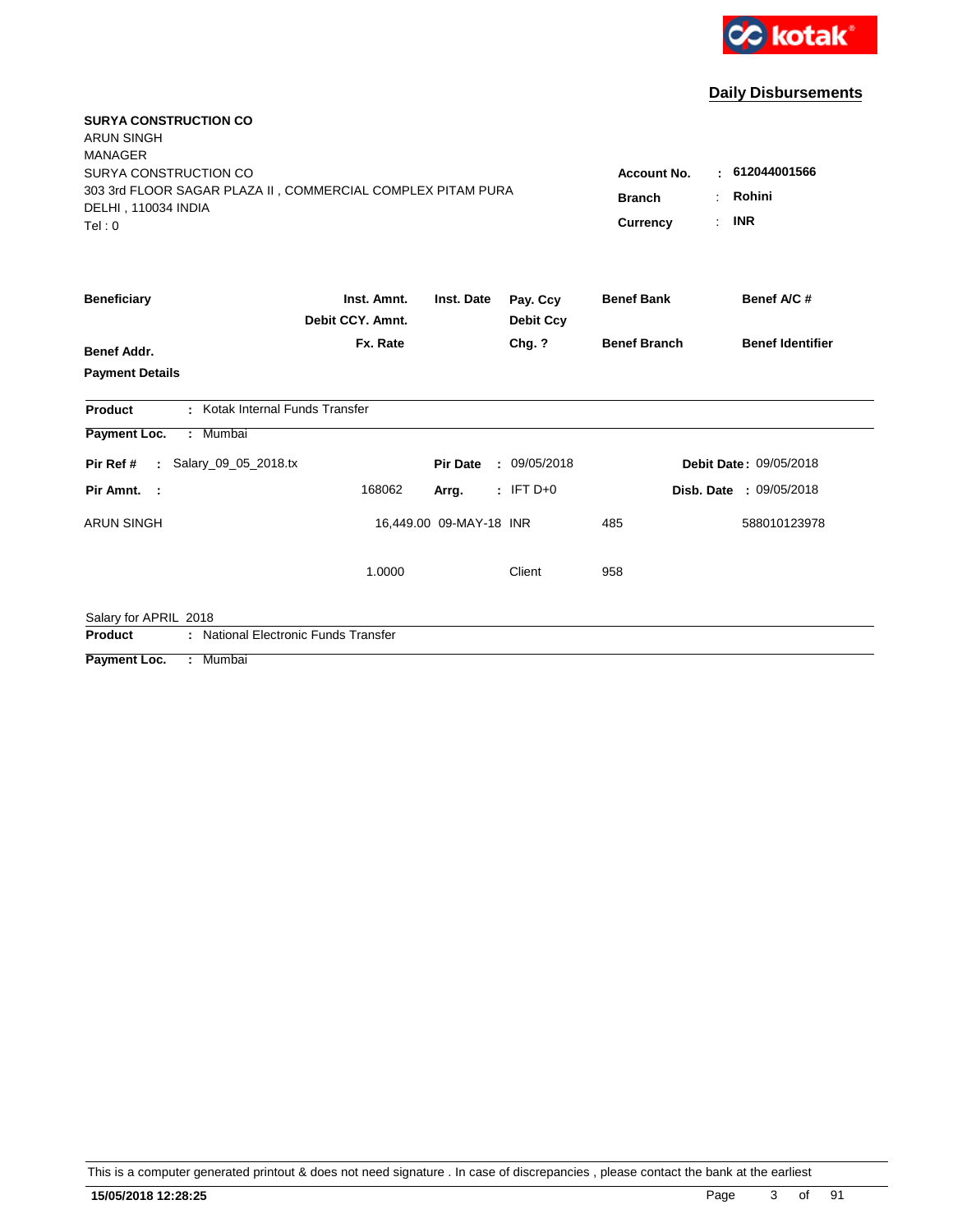

| <b>SURYA CONSTRUCTION CO</b><br><b>ARUN SINGH</b><br><b>MANAGER</b>                                                  |                                      |                                                 |                                                                         |                     |                         |
|----------------------------------------------------------------------------------------------------------------------|--------------------------------------|-------------------------------------------------|-------------------------------------------------------------------------|---------------------|-------------------------|
| SURYA CONSTRUCTION CO<br>303 3rd FLOOR SAGAR PLAZA II, COMMERCIAL COMPLEX PITAM PURA<br>DELHI, 110034 INDIA<br>Tel:0 |                                      | <b>Account No.</b><br><b>Branch</b><br>Currency | 612044001566<br>t.<br>Rohini<br><b>INR</b><br>$\mathbb{R}^{\mathbb{Z}}$ |                     |                         |
| <b>Beneficiary</b>                                                                                                   | Inst. Amnt.<br>Debit CCY. Amnt.      | Inst. Date                                      | Pay. Ccy<br><b>Debit Ccy</b>                                            | <b>Benef Bank</b>   | Benef A/C #             |
| <b>Benef Addr.</b><br><b>Payment Details</b>                                                                         | Fx. Rate                             |                                                 | Chg. ?                                                                  | <b>Benef Branch</b> | <b>Benef Identifier</b> |
| <b>Product</b>                                                                                                       | : National Electronic Funds Transfer |                                                 |                                                                         |                     |                         |
| Payment Loc.<br>: Mumbai                                                                                             |                                      |                                                 |                                                                         |                     |                         |
| : reimbursement_09_05_<br>Pir Ref #                                                                                  |                                      | <b>Pir Date</b>                                 | : 09/05/2018                                                            |                     | Debit Date: 09/05/2018  |
| Pir Amnt. :                                                                                                          | 126284                               | Arrg.                                           | $:$ NEFT D+0                                                            |                     | Disb. Date : 09/05/2018 |
| <b>UDAY KUMAR</b>                                                                                                    |                                      | 1,000.00 09-MAY-18 INR                          |                                                                         | 053                 | 4112166000014000        |
|                                                                                                                      | 1000                                 |                                                 | <b>INR</b>                                                              |                     |                         |
|                                                                                                                      | 1.0000                               |                                                 | Client                                                                  | KVBL004112          |                         |
| Reimbursement for conv. & mob                                                                                        |                                      |                                                 |                                                                         |                     |                         |
| Shiv Narayan                                                                                                         |                                      | 2,500.00 09-MAY-18 INR                          |                                                                         | 053                 | 4112166000012542        |
|                                                                                                                      | 2500                                 |                                                 | <b>INR</b>                                                              |                     |                         |
|                                                                                                                      | 1.0000                               |                                                 | Client                                                                  | KVBL004112          |                         |
| Reimbursement for conv. & mob                                                                                        |                                      |                                                 |                                                                         |                     |                         |
| Jagmohan                                                                                                             |                                      | 1,000.00 09-MAY-18 INR                          |                                                                         | 053                 | 4112166000007470        |
|                                                                                                                      | 1000                                 |                                                 | <b>INR</b>                                                              |                     |                         |
|                                                                                                                      | 1.0000                               |                                                 | Client                                                                  | KVBL004112          |                         |
| Reimbursement for conv. & mob                                                                                        |                                      |                                                 |                                                                         |                     |                         |
| Ranjeet                                                                                                              |                                      | 1,000.00 09-MAY-18 INR                          |                                                                         | 053                 | 4112166000013924        |
|                                                                                                                      | 1000<br>1.0000                       |                                                 | <b>INR</b><br>Client                                                    | KVBL004112          |                         |
|                                                                                                                      |                                      |                                                 |                                                                         |                     |                         |
| Reimbursement for conv. & mob                                                                                        |                                      |                                                 |                                                                         |                     |                         |
| Devender                                                                                                             |                                      | 1,000.00 09-MAY-18 INR                          |                                                                         | 025                 | 96602200000899          |
|                                                                                                                      | 1000                                 |                                                 | <b>INR</b>                                                              |                     |                         |
|                                                                                                                      | 1.0000                               |                                                 | Client                                                                  | SYNB009660          |                         |
| Reimbursement for conv. & mob                                                                                        |                                      |                                                 |                                                                         |                     |                         |
| <b>Dharmender</b>                                                                                                    |                                      | 5,000.00 09-MAY-18 INR                          |                                                                         | 259                 | 1283104000043500        |
|                                                                                                                      | 5000                                 |                                                 | <b>INR</b>                                                              |                     |                         |
|                                                                                                                      | 1.0000                               |                                                 | Client                                                                  | IBKL001283          |                         |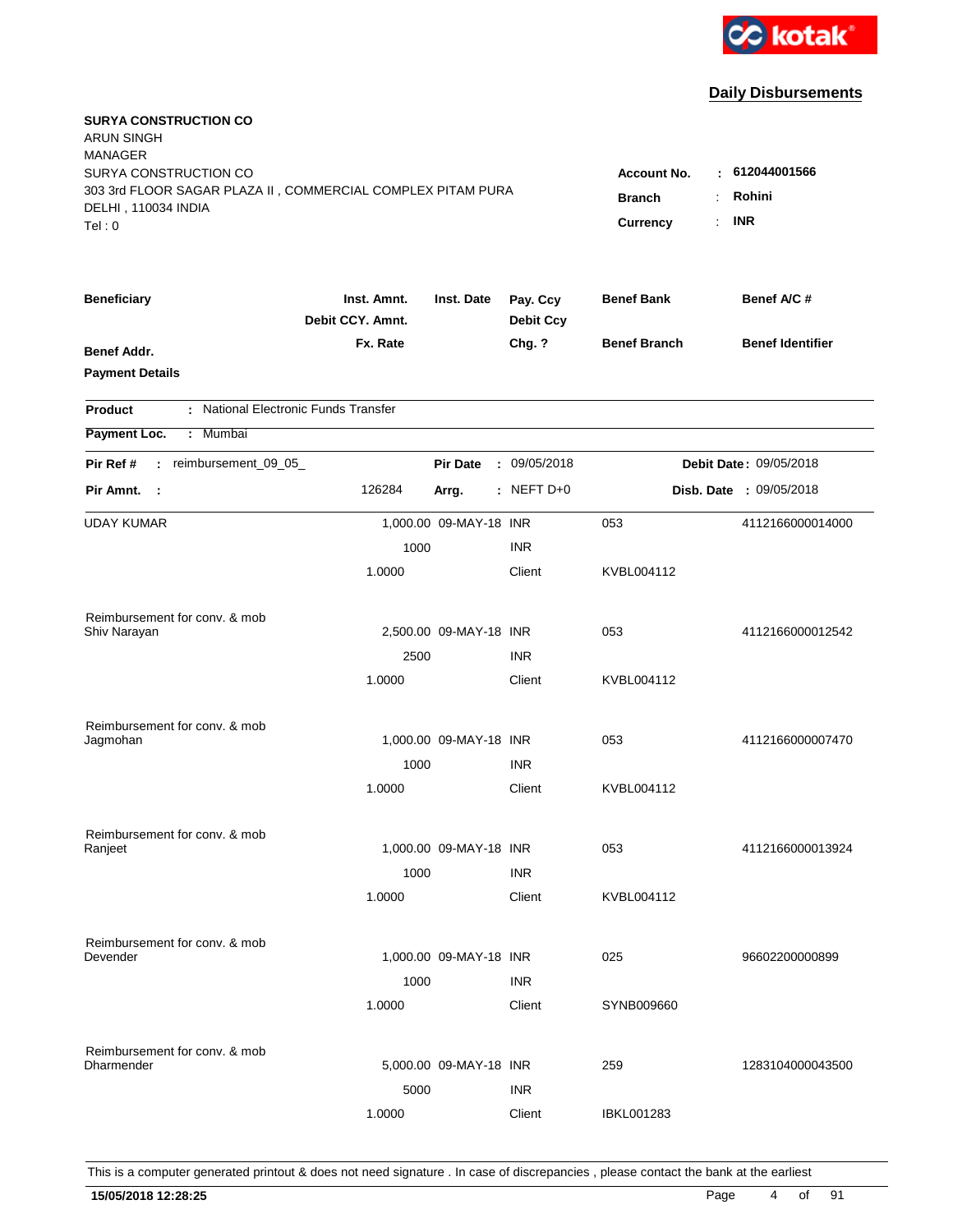

| <b>SURYA CONSTRUCTION CO</b><br><b>ARUN SINGH</b><br><b>MANAGER</b> |                                 |                        |                              |                     |                         |
|---------------------------------------------------------------------|---------------------------------|------------------------|------------------------------|---------------------|-------------------------|
| SURYA CONSTRUCTION CO                                               |                                 |                        |                              | <b>Account No.</b>  | : 612044001566          |
| 303 3rd FLOOR SAGAR PLAZA II, COMMERCIAL COMPLEX PITAM PURA         | <b>Branch</b><br>÷              | Rohini                 |                              |                     |                         |
| DELHI, 110034 INDIA                                                 |                                 |                        |                              | Currency<br>÷.      | <b>INR</b>              |
| Tel: 0                                                              |                                 |                        |                              |                     |                         |
| <b>Beneficiary</b>                                                  | Inst. Amnt.<br>Debit CCY. Amnt. | Inst. Date             | Pay. Ccy<br><b>Debit Ccy</b> | <b>Benef Bank</b>   | Benef A/C #             |
| Benef Addr.                                                         | Fx. Rate                        |                        | Chg. ?                       | <b>Benef Branch</b> | <b>Benef Identifier</b> |
| <b>Payment Details</b>                                              |                                 |                        |                              |                     |                         |
| : National Electronic Funds Transfer<br><b>Product</b>              |                                 |                        |                              |                     |                         |
| Payment Loc.<br>: Mumbai                                            |                                 |                        |                              |                     |                         |
| : reimbursement_09_05_<br>Pir Ref #                                 |                                 | <b>Pir Date</b>        | : 09/05/2018                 |                     | Debit Date: 09/05/2018  |
| Pir Amnt. :                                                         | 126284                          | Arrg.                  | $:$ NEFT D+0                 |                     | Disb. Date : 09/05/2018 |
| Dharmender                                                          |                                 | 5,000.00 09-MAY-18 INR |                              | 259                 | 1283104000043500        |
|                                                                     | 1.0000                          |                        | Client                       | <b>IBKL001283</b>   |                         |
| Reimbursement for conv. & mob                                       |                                 |                        |                              |                     |                         |
| <b>MANTUN MAHTO</b>                                                 |                                 | 2,000.00 09-MAY-18 INR |                              | 053                 | 4112166000000033        |
|                                                                     | 2000                            |                        | <b>INR</b>                   |                     |                         |
|                                                                     | 1.0000                          |                        | Client                       | KVBL004112          |                         |
| Reimbursement for conv. & mob                                       |                                 |                        |                              |                     |                         |
| <b>RAFIQ</b>                                                        |                                 | 5,300.00 09-MAY-18 INR |                              | 259                 | 0201104000138857        |
|                                                                     | 5300                            |                        | <b>INR</b>                   |                     |                         |
|                                                                     | 1.0000                          |                        | Client                       | IBK0000201          |                         |
| Reimbursement for conv. & mob                                       |                                 |                        |                              |                     |                         |
| <b>SUNDER LAL</b>                                                   |                                 | 3,300.00 09-MAY-18 INR |                              | 002                 | 30289273340             |
|                                                                     | 3300                            |                        | <b>INR</b>                   |                     |                         |
|                                                                     | 1.0000                          |                        | Client                       | SBI0009083          |                         |
| Reimbursement for conv. & mob                                       |                                 |                        |                              |                     |                         |
| <b>AVDESH</b>                                                       |                                 | 3,300.00 09-MAY-18 INR |                              | 053                 | 4112166000000303        |
|                                                                     | 3300                            |                        | <b>INR</b>                   |                     |                         |
|                                                                     | 1.0000                          |                        | Client                       | KVBL004112          |                         |
| Reimbursement for conv. & mob                                       |                                 |                        |                              |                     |                         |
| Santosh                                                             |                                 | 3,300.00 09-MAY-18 INR |                              | 053                 | 4112166000001972        |
|                                                                     | 3300                            |                        | <b>INR</b>                   |                     |                         |
|                                                                     | 1.0000                          |                        | Client                       | KVBL004112          |                         |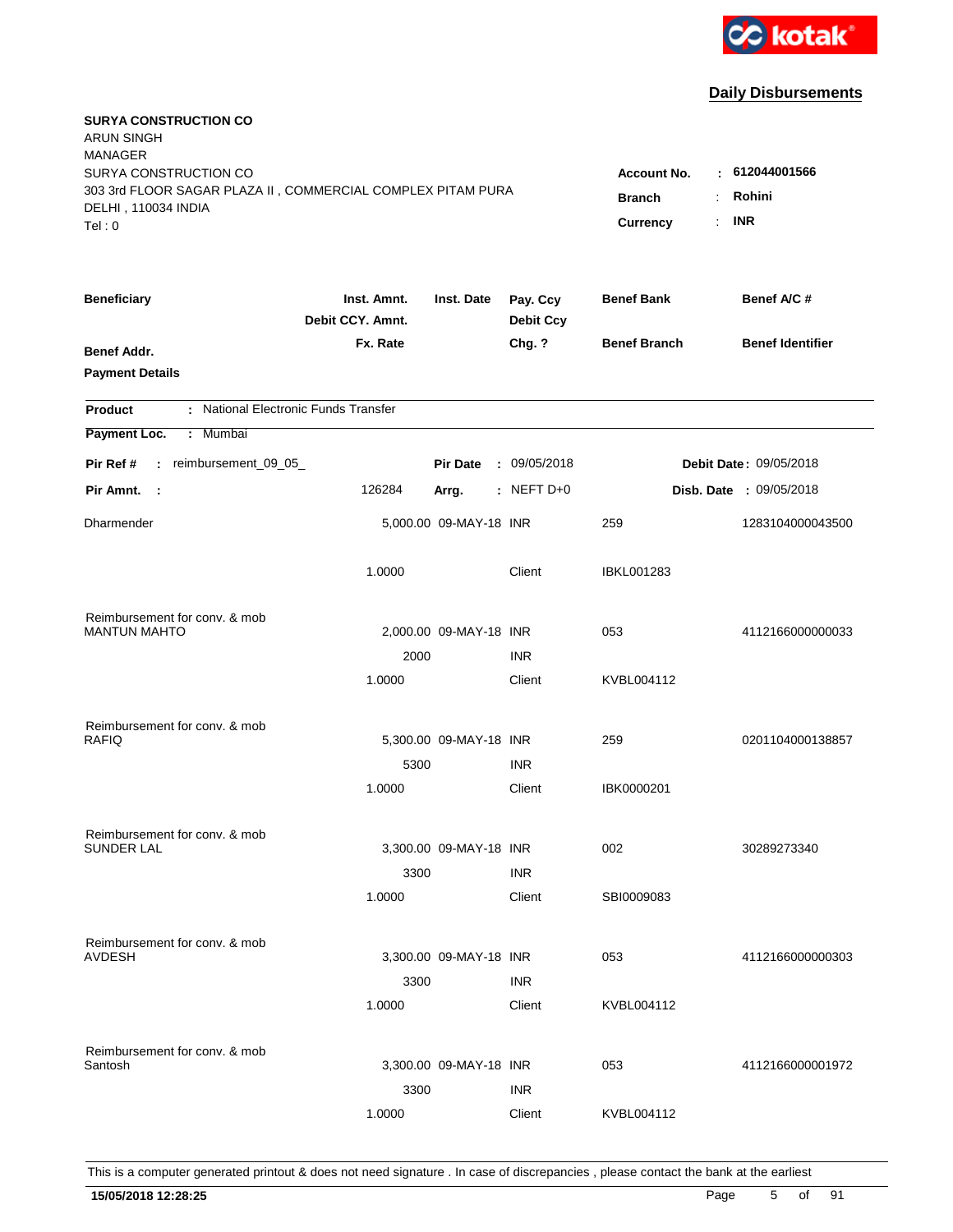

| <b>SURYA CONSTRUCTION CO</b><br><b>ARUN SINGH</b>           |                                 |                        |                              |                     |                         |
|-------------------------------------------------------------|---------------------------------|------------------------|------------------------------|---------------------|-------------------------|
| <b>MANAGER</b>                                              |                                 |                        |                              |                     |                         |
| SURYA CONSTRUCTION CO                                       |                                 | <b>Account No.</b>     | $-612044001566$              |                     |                         |
| 303 3rd FLOOR SAGAR PLAZA II, COMMERCIAL COMPLEX PITAM PURA | <b>Branch</b><br>÷              | Rohini                 |                              |                     |                         |
| DELHI, 110034 INDIA<br>Tel: 0                               |                                 | ÷.<br>Currency         | <b>INR</b>                   |                     |                         |
|                                                             |                                 |                        |                              |                     |                         |
| <b>Beneficiary</b>                                          | Inst. Amnt.<br>Debit CCY. Amnt. | Inst. Date             | Pay. Ccy<br><b>Debit Ccy</b> | <b>Benef Bank</b>   | Benef A/C #             |
| Benef Addr.                                                 | Fx. Rate                        |                        | Chg. ?                       | <b>Benef Branch</b> | <b>Benef Identifier</b> |
| <b>Payment Details</b>                                      |                                 |                        |                              |                     |                         |
| : National Electronic Funds Transfer<br><b>Product</b>      |                                 |                        |                              |                     |                         |
| Payment Loc.<br>: Mumbai                                    |                                 |                        |                              |                     |                         |
| reimbursement_09_05_<br>Pir Ref #<br>$\mathbb{R}^n$         |                                 | <b>Pir Date</b>        | : 09/05/2018                 |                     | Debit Date: 09/05/2018  |
| Pir Amnt.<br>- 1                                            | 126284                          | Arrg.                  | $:$ NEFT D+0                 |                     | Disb. Date : 09/05/2018 |
| Santosh                                                     |                                 | 3,300.00 09-MAY-18 INR |                              | 053                 | 4112166000001972        |
|                                                             | 1.0000                          |                        | Client                       | KVBL004112          |                         |
| Reimbursement for conv. & mob                               |                                 |                        |                              |                     |                         |
| Ravi Shankar                                                |                                 | 3,300.00 09-MAY-18 INR |                              | 053                 | 4112166000004969        |
|                                                             | 3300                            |                        | <b>INR</b>                   |                     |                         |
|                                                             | 1.0000                          |                        | Client                       | KVBL004112          |                         |
| Reimbursement for conv. & mob                               |                                 |                        |                              |                     |                         |
| RAMESH CHAND                                                |                                 | 3,300.00 09-MAY-18 INR |                              | 053                 | 4112166000005794        |
|                                                             | 3300                            |                        | <b>INR</b>                   |                     |                         |
|                                                             | 1.0000                          |                        | Client                       | KVBL004112          |                         |
| Reimbursement for conv. & mob                               |                                 |                        |                              |                     |                         |
| LALLAN RAWAT                                                |                                 | 2,400.00 09-MAY-18 INR |                              | 019                 | 600224203               |
|                                                             | 2400                            |                        | <b>INR</b>                   |                     |                         |
|                                                             | 1.0000                          |                        | Client                       | 110019056           |                         |
| Reimbursement for conv. & mob                               |                                 |                        |                              |                     |                         |
| RAJAN MAJHI                                                 |                                 | 2,400.00 09-MAY-18 INR |                              | 019                 | 601250562               |
|                                                             | 2400                            |                        | <b>INR</b>                   |                     |                         |
|                                                             | 1.0000                          |                        | Client                       | 110019056           |                         |
| Reimbursement for conv. & mob                               |                                 |                        |                              |                     |                         |
| <b>MANOJ KUMAR</b>                                          |                                 | 2,400.00 09-MAY-18 INR |                              | 019                 | 600224156               |
|                                                             | 2400                            |                        | <b>INR</b>                   |                     |                         |
|                                                             | 1.0000                          |                        | Client                       | 110019056           |                         |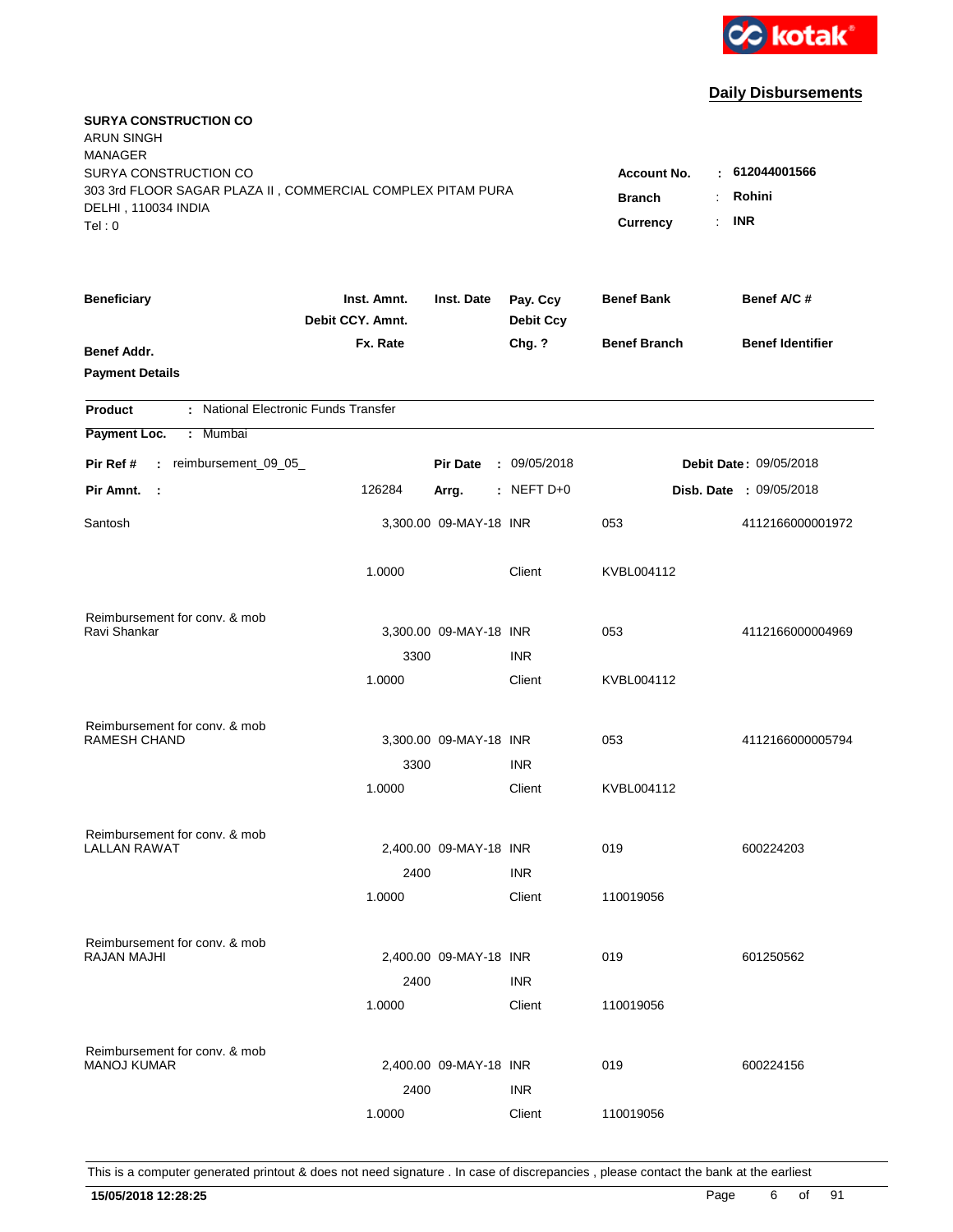

| <b>SURYA CONSTRUCTION CO</b><br>ARUN SINGH<br><b>MANAGER</b> |                                 |                        |                              |                     |                                |
|--------------------------------------------------------------|---------------------------------|------------------------|------------------------------|---------------------|--------------------------------|
| SURYA CONSTRUCTION CO                                        |                                 |                        |                              | Account No.         | : 612044001566                 |
| 303 3rd FLOOR SAGAR PLAZA II, COMMERCIAL COMPLEX PITAM PURA  |                                 | <b>Branch</b>          | Rohini                       |                     |                                |
| DELHI, 110034 INDIA                                          |                                 |                        | $\cdot$ INR                  |                     |                                |
| Tel: 0                                                       |                                 |                        |                              | <b>Currency</b>     |                                |
| <b>Beneficiary</b>                                           | Inst. Amnt.<br>Debit CCY. Amnt. | Inst. Date             | Pay. Ccy<br><b>Debit Ccy</b> | <b>Benef Bank</b>   | Benef A/C #                    |
| Benef Addr.                                                  | Fx. Rate                        |                        | Chg. ?                       | <b>Benef Branch</b> | <b>Benef Identifier</b>        |
| <b>Payment Details</b>                                       |                                 |                        |                              |                     |                                |
| : National Electronic Funds Transfer<br><b>Product</b>       |                                 |                        |                              |                     |                                |
| : Mumbai<br>Payment Loc.                                     |                                 |                        |                              |                     |                                |
| : reimbursement_09_05_<br>Pir Ref #                          |                                 | <b>Pir Date</b>        | : 09/05/2018                 |                     | <b>Debit Date: 09/05/2018</b>  |
| Pir Amnt. :                                                  | 126284                          | Arrg.                  | : NEFT $D+0$                 |                     | <b>Disb. Date : 09/05/2018</b> |
| <b>MANOJ KUMAR</b>                                           |                                 | 2,400.00 09-MAY-18 INR |                              | 019                 | 600224156                      |
|                                                              | 1.0000                          |                        | Client                       | 110019056           |                                |
| Reimbursement for conv. & mob                                |                                 |                        |                              |                     |                                |
| LAL BIHARI                                                   |                                 | 3,400.00 09-MAY-18 INR |                              | 012                 | 53110100002352                 |
|                                                              | 3400                            |                        | <b>INR</b>                   |                     |                                |
|                                                              | 1.0000                          |                        | Client                       | <b>BARBROHSEC</b>   |                                |
| Reimbursement for conv. & mob                                |                                 |                        |                              |                     |                                |
| ROHIT KUMAR GAUTAM                                           |                                 | 3,400.00 09-MAY-18 INR |                              | 019                 | 603040700                      |
|                                                              | 3400                            |                        | <b>INR</b>                   |                     |                                |
|                                                              | 1.0000                          |                        | Client                       | 110019056           |                                |
| Reimbursement for conv. & mob                                |                                 |                        |                              |                     |                                |
| raman                                                        |                                 | 1,700.00 09-MAY-18 INR |                              | 019                 | 603552811                      |
|                                                              | 1700                            |                        | <b>INR</b>                   |                     |                                |
|                                                              | 1.0000                          |                        | Client                       | 110019056           |                                |
| Reimbursement for conv. & mob                                |                                 |                        |                              |                     |                                |
| <b>UMESH KUMAR</b>                                           |                                 | 1,700.00 09-MAY-18 INR |                              | 019                 | 6203286791                     |
|                                                              | 1700                            |                        | <b>INR</b>                   |                     |                                |
|                                                              | 1.0000                          |                        | Client                       | 110019056           |                                |
| Reimbursement for conv. & mob                                |                                 |                        |                              |                     |                                |
| KADIR ANSARI                                                 |                                 | 3,500.00 09-MAY-18 INR |                              | 019                 | 600224906                      |
|                                                              | 3500                            |                        | <b>INR</b>                   |                     |                                |
|                                                              | 1.0000                          |                        | Client                       | 110019056           |                                |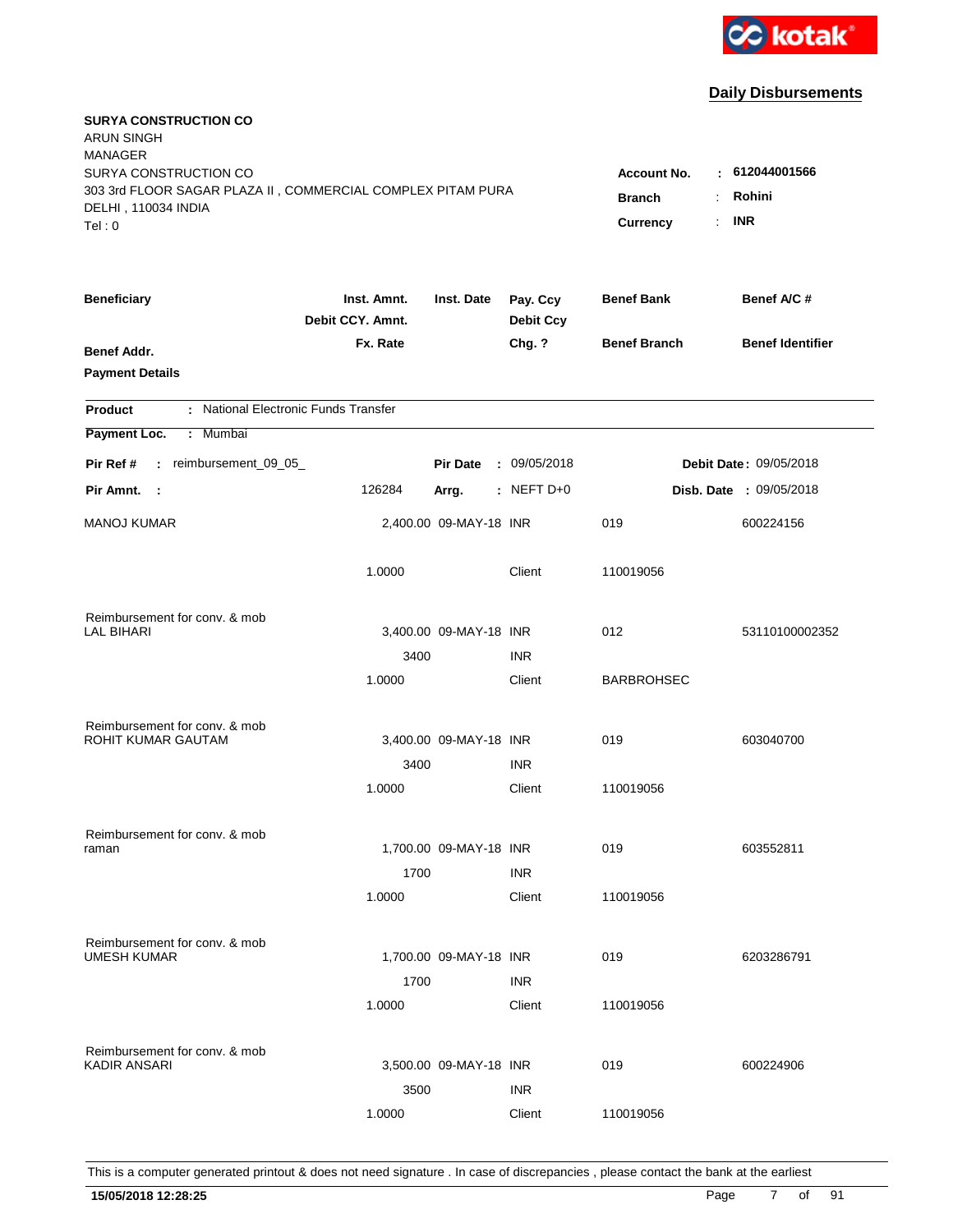

| <b>SURYA CONSTRUCTION CO</b><br><b>ARUN SINGH</b><br><b>MANAGER</b> |                                 |                        |                              |                       |                         |
|---------------------------------------------------------------------|---------------------------------|------------------------|------------------------------|-----------------------|-------------------------|
| SURYA CONSTRUCTION CO                                               |                                 |                        |                              | <b>Account No.</b>    | 612044001566            |
| 303 3rd FLOOR SAGAR PLAZA II, COMMERCIAL COMPLEX PITAM PURA         |                                 | <b>Branch</b>          | Rohini                       |                       |                         |
| DELHI, 110034 INDIA                                                 |                                 |                        |                              | <b>Currency</b><br>÷. | <b>INR</b>              |
| Tel: 0                                                              |                                 |                        |                              |                       |                         |
| <b>Beneficiary</b>                                                  | Inst. Amnt.<br>Debit CCY. Amnt. | Inst. Date             | Pay. Ccy<br><b>Debit Ccy</b> | <b>Benef Bank</b>     | Benef A/C #             |
| Benef Addr.                                                         | Fx. Rate                        |                        | Chg. ?                       | <b>Benef Branch</b>   | <b>Benef Identifier</b> |
| <b>Payment Details</b>                                              |                                 |                        |                              |                       |                         |
| : National Electronic Funds Transfer<br><b>Product</b>              |                                 |                        |                              |                       |                         |
| Payment Loc.<br>: Mumbai                                            |                                 |                        |                              |                       |                         |
| : reimbursement_09_05_<br>Pir Ref #                                 |                                 | <b>Pir Date</b>        | : 09/05/2018                 |                       | Debit Date: 09/05/2018  |
| Pir Amnt. :                                                         | 126284                          | Arrg.                  | $:$ NEFT D+0                 |                       | Disb. Date : 09/05/2018 |
| KADIR ANSARI                                                        |                                 | 3,500.00 09-MAY-18 INR |                              | 019                   | 600224906               |
|                                                                     | 1.0000                          |                        | Client                       | 110019056             |                         |
| Reimbursement for conv. & mob                                       |                                 |                        |                              |                       |                         |
| pankaj                                                              |                                 | 3,500.00 09-MAY-18 INR |                              | 019                   | 6384356467              |
|                                                                     | 3500                            |                        | <b>INR</b>                   |                       |                         |
|                                                                     | 1.0000                          |                        | Client                       | 110019056             |                         |
| Reimbursement for conv. & mob                                       |                                 |                        |                              |                       |                         |
| <b>RAJ KUMAR</b>                                                    |                                 | 2,000.00 09-MAY-18 INR |                              | 053                   | 4112166000013720        |
|                                                                     | 2000                            |                        | <b>INR</b>                   |                       |                         |
|                                                                     | 1.0000                          |                        | Client                       | KVBL004112            |                         |
| Reimbursement for conv. & mob                                       |                                 |                        |                              |                       |                         |
| <b>NARENDER</b>                                                     |                                 | 2,000.00 09-MAY-18 INR |                              | 053                   | 4112166000013815        |
|                                                                     | 2000                            |                        | <b>INR</b>                   |                       |                         |
|                                                                     | 1.0000                          |                        | Client                       | KVBL004112            |                         |
| Reimbursement for conv. & mob                                       |                                 |                        |                              |                       |                         |
| KAILASH KUMAR KAUSHIK                                               |                                 | 2,000.00 09-MAY-18 INR |                              | 053                   | 4112178000001741        |
|                                                                     | 2000                            |                        | <b>INR</b>                   |                       |                         |
|                                                                     | 1.0000                          |                        | Client                       | KVBL004112            |                         |
| Reimbursement for conv. & mob                                       |                                 |                        |                              |                       |                         |
| <b>SUMIT KUMAR</b>                                                  |                                 | 2,000.00 09-MAY-18 INR |                              | 019                   | 6044614177              |
|                                                                     | 2000                            |                        | <b>INR</b>                   |                       |                         |
|                                                                     | 1.0000                          |                        | Client                       | 110019056             |                         |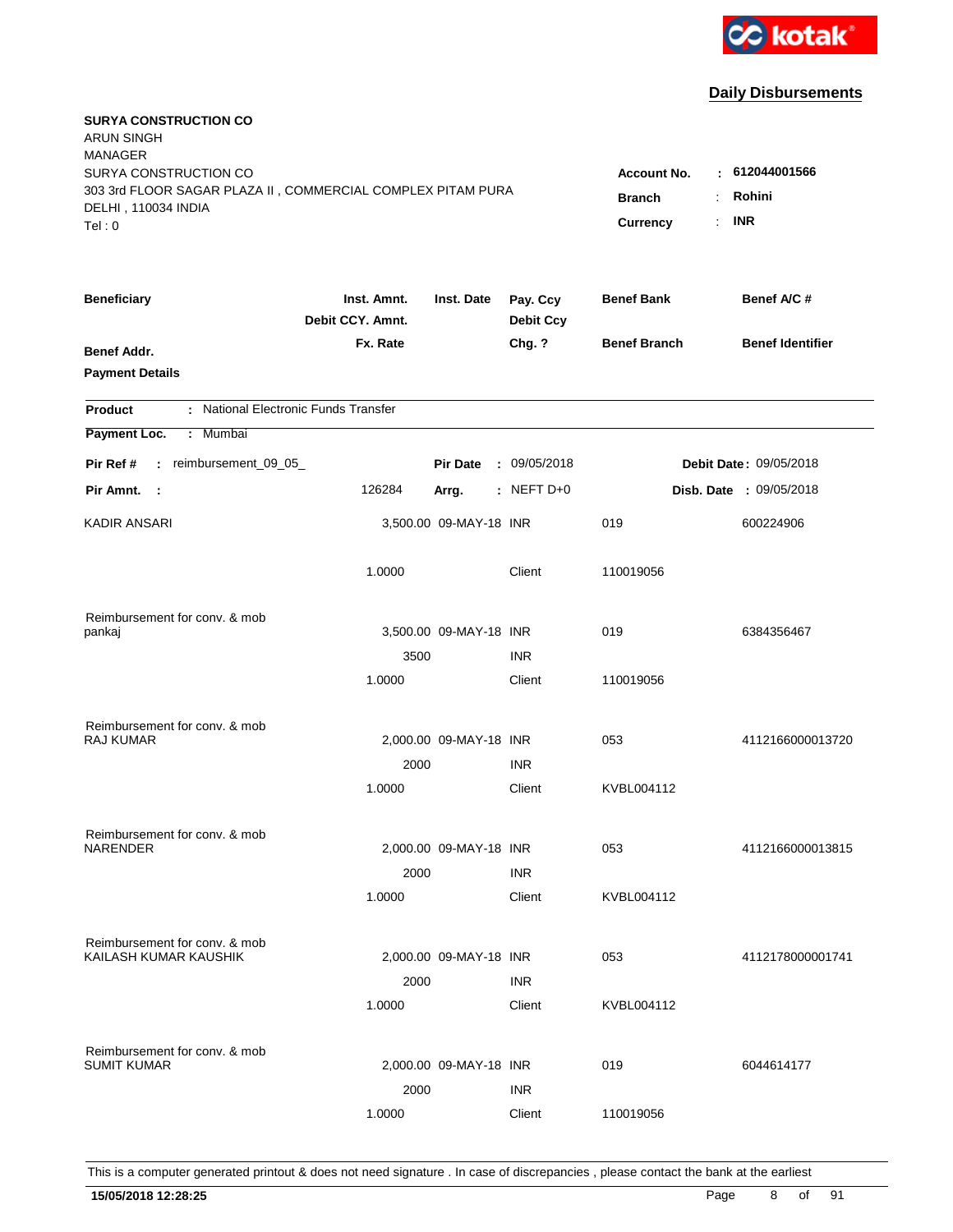

| <b>SURYA CONSTRUCTION CO</b><br><b>ARUN SINGH</b><br><b>MANAGER</b>                |                                 |                        |                              |                     |                               |
|------------------------------------------------------------------------------------|---------------------------------|------------------------|------------------------------|---------------------|-------------------------------|
| SURYA CONSTRUCTION CO                                                              |                                 |                        |                              | <b>Account No.</b>  | : 612044001566                |
| 303 3rd FLOOR SAGAR PLAZA II, COMMERCIAL COMPLEX PITAM PURA<br>DELHI, 110034 INDIA | <b>Branch</b>                   | Rohini<br>÷            |                              |                     |                               |
| Tel:0                                                                              |                                 |                        |                              | Currency            | <b>INR</b><br>÷.              |
|                                                                                    |                                 |                        |                              |                     |                               |
| <b>Beneficiary</b>                                                                 | Inst. Amnt.<br>Debit CCY. Amnt. | Inst. Date             | Pay. Ccy<br><b>Debit Ccy</b> | <b>Benef Bank</b>   | Benef A/C #                   |
| <b>Benef Addr.</b>                                                                 | Fx. Rate                        |                        | Chg. ?                       | <b>Benef Branch</b> | <b>Benef Identifier</b>       |
| <b>Payment Details</b>                                                             |                                 |                        |                              |                     |                               |
| : National Electronic Funds Transfer<br><b>Product</b>                             |                                 |                        |                              |                     |                               |
| Payment Loc.<br>: Mumbai                                                           |                                 |                        |                              |                     |                               |
| : reimbursement_09_05_<br>Pir Ref #                                                |                                 | <b>Pir Date</b>        | : 09/05/2018                 |                     | <b>Debit Date: 09/05/2018</b> |
| Pir Amnt. :                                                                        | 126284                          | Arrg.                  | $:$ NEFT D+0                 |                     | Disb. Date : 09/05/2018       |
| <b>SUMIT KUMAR</b>                                                                 |                                 | 2,000.00 09-MAY-18 INR |                              | 019                 | 6044614177                    |
|                                                                                    | 1.0000                          |                        | Client                       | 110019056           |                               |
| Reimbursement for conv. & mob                                                      |                                 |                        |                              |                     |                               |
| <b>MANOJ KUMAR</b>                                                                 |                                 | 2,000.00 09-MAY-18 INR |                              | 019                 | 600224644                     |
|                                                                                    | 2000                            |                        | <b>INR</b>                   |                     |                               |
|                                                                                    | 1.0000                          |                        | Client                       | 110019056           |                               |
| Reimbursement for conv. & mob                                                      |                                 |                        |                              |                     |                               |
| <b>VIKASH</b>                                                                      |                                 | 2,000.00 09-MAY-18 INR |                              | 019                 | 6044609564                    |
|                                                                                    | 2000                            |                        | <b>INR</b>                   |                     |                               |
|                                                                                    | 1.0000                          |                        | Client                       | 110019056           |                               |
| Reimbursement for conv. & mob                                                      |                                 |                        |                              |                     |                               |
| SANJEEV KUMAR                                                                      |                                 | 2,000.00 09-MAY-18 INR |                              | 002                 | 30580964403                   |
|                                                                                    | 2000                            |                        | <b>INR</b>                   |                     |                               |
|                                                                                    | 1.0000                          |                        | Client                       | 110002180           |                               |
| Reimbursement for conv. & mob                                                      |                                 |                        |                              |                     |                               |
| LAL BABU                                                                           |                                 | 2,000.00 09-MAY-18 INR |                              | 019                 | 600224485                     |
|                                                                                    | 2000                            |                        | <b>INR</b>                   |                     |                               |
|                                                                                    | 1.0000                          |                        | Client                       | 110019056           |                               |
| Reimbursement for conv. & mob                                                      |                                 |                        |                              |                     |                               |
| <b>MOHAN LAL</b>                                                                   |                                 | 2,000.00 09-MAY-18 INR |                              | 019                 | 600224123                     |
|                                                                                    | 2000                            |                        | <b>INR</b>                   |                     |                               |
|                                                                                    | 1.0000                          |                        | Client                       | 110019056           |                               |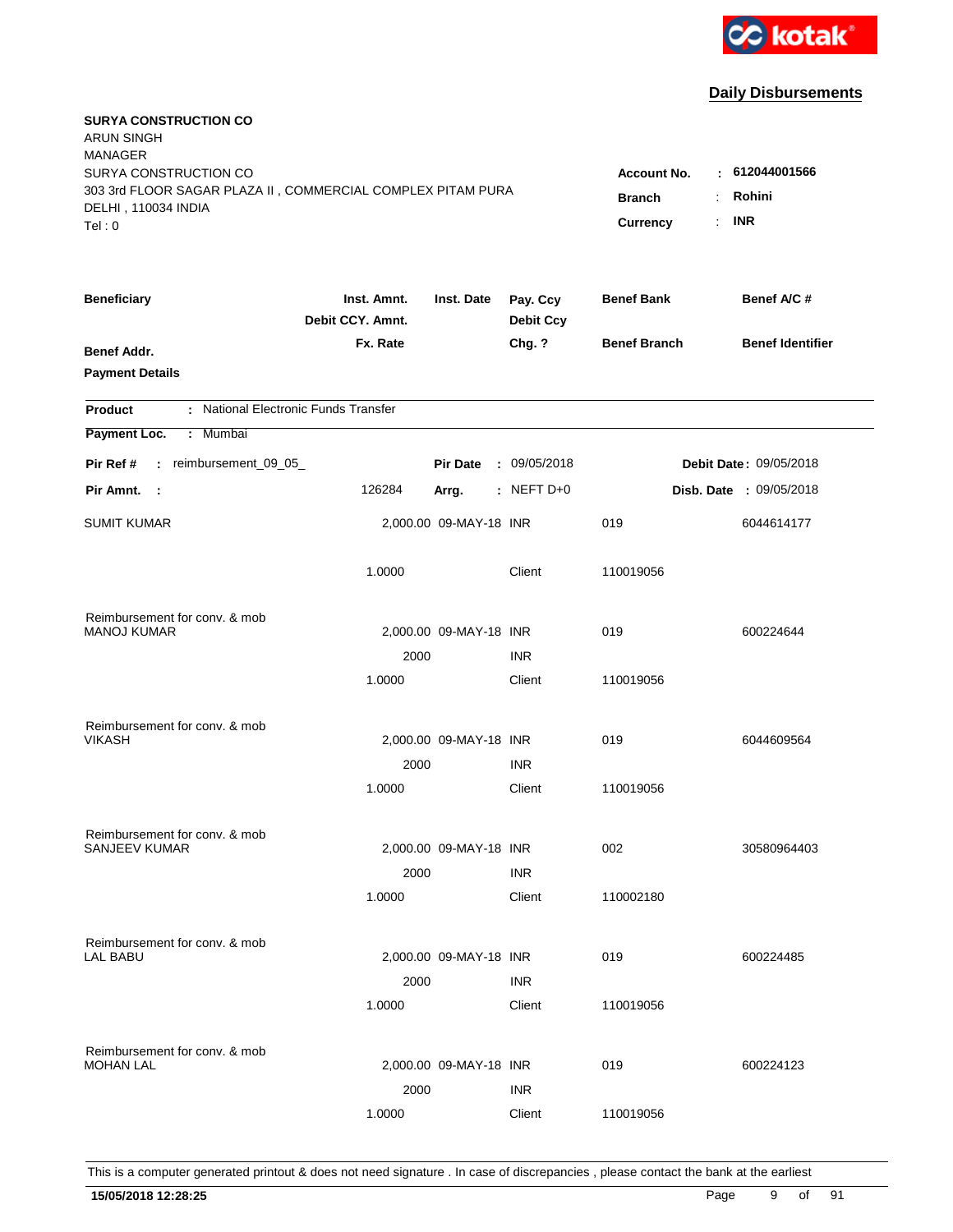

| <b>SURYA CONSTRUCTION CO</b><br><b>ARUN SINGH</b><br><b>MANAGER</b>                                                   |                                                              |                                        |                              |                     |                         |
|-----------------------------------------------------------------------------------------------------------------------|--------------------------------------------------------------|----------------------------------------|------------------------------|---------------------|-------------------------|
| SURYA CONSTRUCTION CO<br>303 3rd FLOOR SAGAR PLAZA II, COMMERCIAL COMPLEX PITAM PURA<br>DELHI, 110034 INDIA<br>Tel: 0 | <b>Account No.</b><br><b>Branch</b><br><b>Currency</b><br>÷. | : 612044001566<br>Rohini<br><b>INR</b> |                              |                     |                         |
| <b>Beneficiary</b>                                                                                                    | Inst. Amnt.<br>Debit CCY. Amnt.                              | Inst. Date                             | Pay. Ccy<br><b>Debit Ccy</b> | <b>Benef Bank</b>   | Benef A/C #             |
| Benef Addr.<br><b>Payment Details</b>                                                                                 | Fx. Rate                                                     |                                        | Chg. ?                       | <b>Benef Branch</b> | <b>Benef Identifier</b> |
| : National Electronic Funds Transfer<br><b>Product</b>                                                                |                                                              |                                        |                              |                     |                         |
| Payment Loc.<br>: Mumbai                                                                                              |                                                              |                                        |                              |                     |                         |
| : reimbursement_09_05_<br>Pir Ref #                                                                                   |                                                              | <b>Pir Date</b>                        | : 09/05/2018                 |                     | Debit Date: 09/05/2018  |
| Pir Amnt. :                                                                                                           | 126284                                                       | Arrg.                                  | : NEFT $D+0$                 |                     | Disb. Date : 09/05/2018 |
| <b>MOHAN LAL</b>                                                                                                      |                                                              | 2,000.00 09-MAY-18 INR                 |                              | 019                 | 600224123               |
|                                                                                                                       | 1.0000                                                       |                                        | Client                       | 110019056           |                         |
| Reimbursement for conv. & mob                                                                                         |                                                              |                                        |                              |                     |                         |
| RAHUL                                                                                                                 |                                                              | 2,000.00 09-MAY-18 INR                 |                              | 019                 | 603552855               |
|                                                                                                                       | 2000<br>1.0000                                               |                                        | <b>INR</b><br>Client         | 110019056           |                         |
| Reimbursement for conv. & mob                                                                                         |                                                              |                                        |                              |                     |                         |
| <b>HARIHAR KUSHWAHA</b>                                                                                               |                                                              | 2,000.00 09-MAY-18 INR                 |                              | 053                 | 4112166000001742        |
|                                                                                                                       | 2000                                                         |                                        | <b>INR</b>                   |                     |                         |
|                                                                                                                       | 1.0000                                                       |                                        | Client                       | KVBL004112          |                         |
| Reimbursement for conv. & mob                                                                                         |                                                              |                                        |                              |                     |                         |
| <b>SHIV KUMAR</b>                                                                                                     |                                                              | 2,000.00 09-MAY-18 INR                 |                              | 053                 | 4112166000000083        |
|                                                                                                                       | 2000<br>1.0000                                               |                                        | <b>INR</b><br>Client         | KVBL004112          |                         |
|                                                                                                                       |                                                              |                                        |                              |                     |                         |
| Reimbursement for conv. & mob                                                                                         |                                                              |                                        |                              |                     |                         |
| <b>MANISH JAISWAL</b>                                                                                                 |                                                              | 2,000.00 09-MAY-18 INR                 |                              | 053                 | 4112166000000666        |
|                                                                                                                       | 2000<br>1.0000                                               |                                        | <b>INR</b><br>Client         | KVBL004112          |                         |
|                                                                                                                       |                                                              |                                        |                              |                     |                         |
| Reimbursement for conv. & mob<br><b>MINTOO MANDAL</b>                                                                 |                                                              | 3,000.00 09-MAY-18 INR                 |                              | 019                 | 600225047               |
|                                                                                                                       | 3000                                                         |                                        | <b>INR</b>                   |                     |                         |
|                                                                                                                       | 1.0000                                                       |                                        | Client                       | 110019056           |                         |
|                                                                                                                       |                                                              |                                        |                              |                     |                         |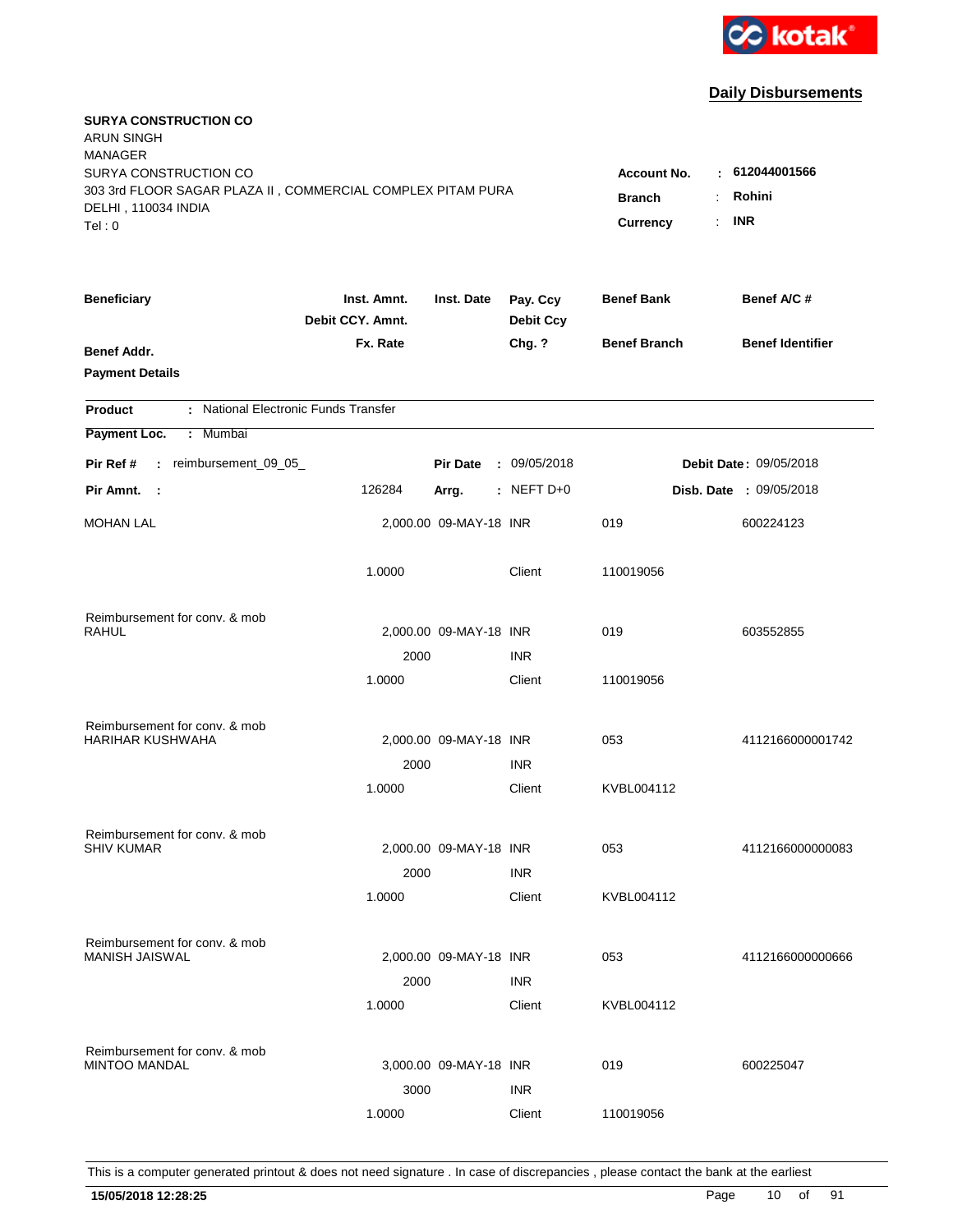

| <b>SURYA CONSTRUCTION CO</b><br>ARUN SINGH                                                   |                                 |                                                    |                              |                     |                                |
|----------------------------------------------------------------------------------------------|---------------------------------|----------------------------------------------------|------------------------------|---------------------|--------------------------------|
| <b>MANAGER</b><br>SURYA CONSTRUCTION CO                                                      |                                 |                                                    |                              | <b>Account No.</b>  | $-612044001566$                |
| 303 3rd FLOOR SAGAR PLAZA II, COMMERCIAL COMPLEX PITAM PURA<br>DELHI, 110034 INDIA<br>Tel: 0 | <b>Branch</b><br>Currency       | Rohini<br>$\ddot{\phantom{a}}$<br><b>INR</b><br>÷. |                              |                     |                                |
|                                                                                              |                                 |                                                    |                              |                     |                                |
| <b>Beneficiary</b>                                                                           | Inst. Amnt.<br>Debit CCY. Amnt. | Inst. Date                                         | Pay. Ccy<br><b>Debit Ccy</b> | <b>Benef Bank</b>   | Benef A/C #                    |
| Benef Addr.<br><b>Payment Details</b>                                                        | Fx. Rate                        |                                                    | Chg. ?                       | <b>Benef Branch</b> | <b>Benef Identifier</b>        |
| : National Electronic Funds Transfer<br><b>Product</b>                                       |                                 |                                                    |                              |                     |                                |
| Payment Loc.<br>: Mumbai                                                                     |                                 |                                                    |                              |                     |                                |
| : reimbursement_09_05_<br>Pir Ref #                                                          |                                 | <b>Pir Date</b>                                    | : 09/05/2018                 |                     | Debit Date: 09/05/2018         |
| Pir Amnt. :                                                                                  | 126284                          | Arrg.                                              | $:$ NEFT D+0                 |                     | <b>Disb. Date : 09/05/2018</b> |
| <b>MINTOO MANDAL</b>                                                                         |                                 | 3,000.00 09-MAY-18 INR                             |                              | 019                 | 600225047                      |
|                                                                                              | 1.0000                          |                                                    | Client                       | 110019056           |                                |
| Reimbursement for conv. & mob                                                                |                                 |                                                    |                              |                     |                                |
| jagdev                                                                                       |                                 | 3,000.00 09-MAY-18 INR                             |                              | 053                 | 4112178000001438               |
|                                                                                              | 3000                            |                                                    | <b>INR</b>                   |                     |                                |
|                                                                                              | 1.0000                          |                                                    | Client                       | KVBL004112          |                                |
| Reimbursement for conv. & mob                                                                |                                 |                                                    |                              |                     |                                |
| ram prasad                                                                                   |                                 | 3,000.00 09-MAY-18 INR                             |                              | 053                 | 4112166000000220               |
|                                                                                              | 3000                            |                                                    | <b>INR</b>                   |                     |                                |
|                                                                                              | 1.0000                          |                                                    | Client                       | KVBL004112          |                                |
| Reimbursement for conv. & mob                                                                |                                 |                                                    |                              |                     |                                |
| jhoori                                                                                       |                                 | 3,000.00 09-MAY-18 INR                             |                              | 053                 | 4112166000000270               |
|                                                                                              | 3000                            |                                                    | <b>INR</b>                   |                     |                                |
|                                                                                              | 1.0000                          |                                                    | Client                       | KVBL004112          |                                |
| Reimbursement for conv. & mob                                                                |                                 |                                                    |                              |                     |                                |
| Bbalu Mandal                                                                                 |                                 | 4,000.00 09-MAY-18 INR                             |                              | 259                 | 1283104000048949               |
|                                                                                              | 4000                            |                                                    | <b>INR</b>                   |                     |                                |
|                                                                                              | 1.0000                          |                                                    | Client                       | IBKL001283          |                                |
| Reimbursement for conv. & mob                                                                |                                 |                                                    |                              |                     |                                |
| Om Kanwar                                                                                    |                                 | 3,800.00 09-MAY-18 INR                             |                              | 259                 | 1283104000046154               |
|                                                                                              | 3800                            |                                                    | <b>INR</b>                   |                     |                                |
|                                                                                              | 1.0000                          |                                                    | Client                       | <b>IBKL001283</b>   |                                |
|                                                                                              |                                 |                                                    |                              |                     |                                |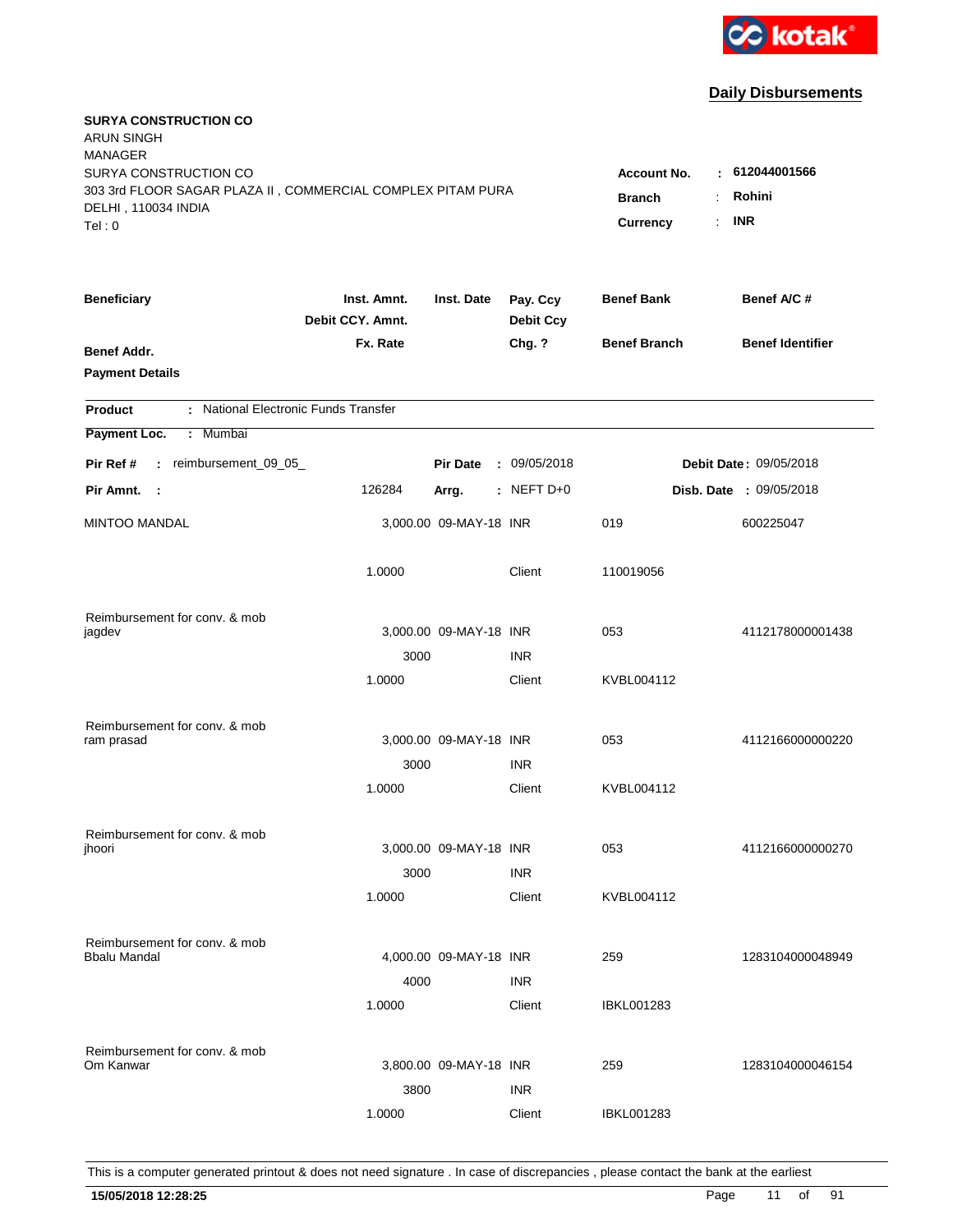

| <b>SURYA CONSTRUCTION CO</b><br><b>ARUN SINGH</b>           |                                 |                        |                              |                     |                                |
|-------------------------------------------------------------|---------------------------------|------------------------|------------------------------|---------------------|--------------------------------|
| <b>MANAGER</b><br>SURYA CONSTRUCTION CO                     |                                 |                        |                              |                     | : 612044001566                 |
| 303 3rd FLOOR SAGAR PLAZA II, COMMERCIAL COMPLEX PITAM PURA |                                 |                        |                              | <b>Account No.</b>  |                                |
| DELHI, 110034 INDIA                                         | <b>Branch</b><br>÷              | Rohini                 |                              |                     |                                |
| Tel: 0                                                      |                                 |                        |                              | Currency<br>÷.      | <b>INR</b>                     |
| <b>Beneficiary</b>                                          | Inst. Amnt.<br>Debit CCY. Amnt. | Inst. Date             | Pay. Ccy<br><b>Debit Ccy</b> | <b>Benef Bank</b>   | Benef A/C #                    |
| Benef Addr.                                                 | Fx. Rate                        |                        | Chg. ?                       | <b>Benef Branch</b> | <b>Benef Identifier</b>        |
| <b>Payment Details</b>                                      |                                 |                        |                              |                     |                                |
| : National Electronic Funds Transfer<br><b>Product</b>      |                                 |                        |                              |                     |                                |
| Payment Loc.<br>Mumbai<br>÷.                                |                                 |                        |                              |                     |                                |
| : reimbursement_09_05_<br>Pir Ref #                         |                                 | <b>Pir Date</b>        | : 09/05/2018                 |                     | Debit Date: 09/05/2018         |
| Pir Amnt. :                                                 | 126284                          | Arrg.                  | : NEFT $D+0$                 |                     | <b>Disb. Date : 09/05/2018</b> |
| Om Kanwar                                                   |                                 | 3,800.00 09-MAY-18 INR |                              | 259                 | 1283104000046154               |
|                                                             | 1.0000                          |                        | Client                       | <b>IBKL001283</b>   |                                |
| Reimbursement for conv. & mob                               |                                 |                        |                              |                     |                                |
| Payre Lal                                                   |                                 | 3,000.00 09-MAY-18 INR |                              | 259                 | 201104000043245                |
|                                                             | 3000                            |                        | <b>INR</b>                   |                     |                                |
|                                                             | 1.0000                          |                        | Client                       | IBK0000201          |                                |
| Reimbursement for conv. & mob                               |                                 |                        |                              |                     |                                |
| Ram Sagar                                                   |                                 | 2,321.00 09-MAY-18 INR |                              | 053                 | 4112166000013571               |
|                                                             | 2321                            |                        | <b>INR</b>                   |                     |                                |
|                                                             | 1.0000                          |                        | Client                       | KVBL004112          |                                |
| Reimbursement for conv. & mob                               |                                 |                        |                              |                     |                                |
| Raj Narayan                                                 |                                 | 2,321.00 09-MAY-18 INR |                              | 053                 | 4112166000012777               |
|                                                             | 2321                            |                        | <b>INR</b>                   |                     |                                |
|                                                             | 1.0000                          |                        | Client                       | KVBL004112          |                                |
| Reimbursement for conv. & mob                               |                                 |                        |                              |                     |                                |
| Shreedhar                                                   |                                 | 3,321.00 09-MAY-18 INR |                              | 053                 | 4112166000013431               |
|                                                             | 3321                            |                        | <b>INR</b>                   |                     |                                |
|                                                             | 1.0000                          |                        | Client                       | KVBL004112          |                                |
| Reimbursement for conv. & mob                               |                                 |                        |                              |                     |                                |
| Ramesh Yadav                                                |                                 | 2,321.00 09-MAY-18 INR |                              | 053                 | 4112166000013372               |
|                                                             | 2321                            |                        | <b>INR</b>                   |                     |                                |
|                                                             | 1.0000                          |                        | Client                       | KVBL004112          |                                |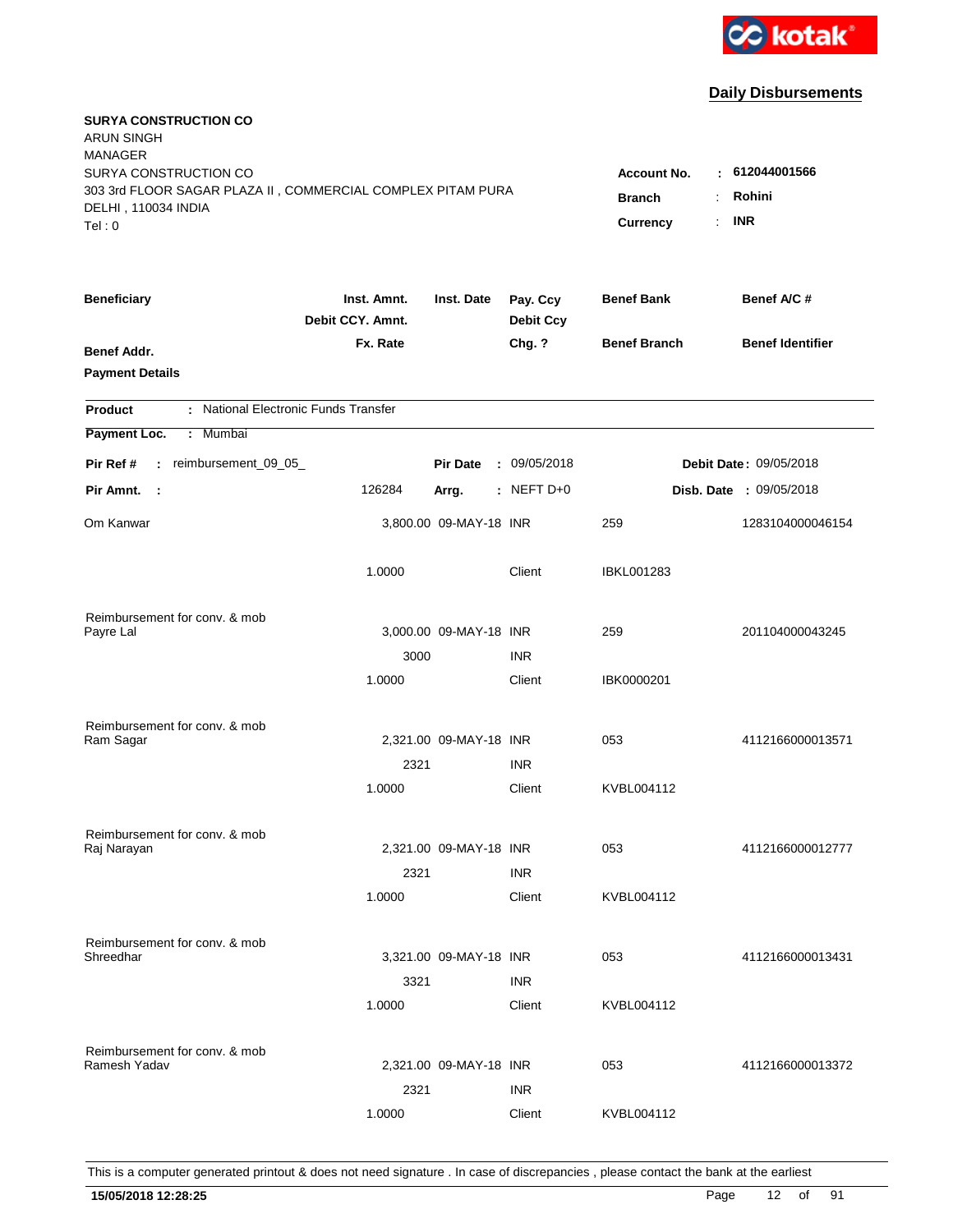

| <b>SURYA CONSTRUCTION CO</b><br><b>ARUN SINGH</b>                                  |                                 |                        |                              |                       |                         |
|------------------------------------------------------------------------------------|---------------------------------|------------------------|------------------------------|-----------------------|-------------------------|
| <b>MANAGER</b><br>SURYA CONSTRUCTION CO                                            |                                 |                        |                              | <b>Account No.</b>    | : 612044001566          |
| 303 3rd FLOOR SAGAR PLAZA II, COMMERCIAL COMPLEX PITAM PURA<br>DELHI, 110034 INDIA |                                 |                        |                              | <b>Branch</b>         | Rohini                  |
| Tel:0                                                                              |                                 |                        |                              | Currency<br>$\bullet$ | <b>INR</b>              |
| <b>Beneficiary</b>                                                                 | Inst. Amnt.<br>Debit CCY. Amnt. | Inst. Date             | Pay. Ccy<br><b>Debit Ccy</b> | <b>Benef Bank</b>     | Benef A/C #             |
|                                                                                    | Fx. Rate                        |                        | Chg. ?                       | <b>Benef Branch</b>   | <b>Benef Identifier</b> |
| <b>Benef Addr.</b>                                                                 |                                 |                        |                              |                       |                         |
| <b>Payment Details</b>                                                             |                                 |                        |                              |                       |                         |
| : National Electronic Funds Transfer<br>Product                                    |                                 |                        |                              |                       |                         |
| Payment Loc.<br>: Mumbai                                                           |                                 |                        |                              |                       |                         |
| : reimbursement_09_05_<br>Pir Ref #                                                |                                 | <b>Pir Date</b>        | : 09/05/2018                 |                       | Debit Date: 09/05/2018  |
| Pir Amnt. :                                                                        | 126284                          | Arrg.                  | : NEFT $D+0$                 |                       | Disb. Date : 09/05/2018 |
| Ramesh Yadav                                                                       |                                 | 2,321.00 09-MAY-18 INR |                              | 053                   | 4112166000013372        |
|                                                                                    | 1.0000                          |                        | Client                       | KVBL004112            |                         |
| Reimbursement for conv. & mob<br><b>MANOJ</b>                                      |                                 | 7,500.00 09-MAY-18 INR |                              | 259                   | 1283104000043980        |
|                                                                                    | 7500                            |                        | <b>INR</b>                   |                       |                         |
|                                                                                    | 1.0000                          |                        | Client                       | IBKL001283            |                         |
|                                                                                    |                                 |                        |                              |                       |                         |

Reimbursement for conv. & mob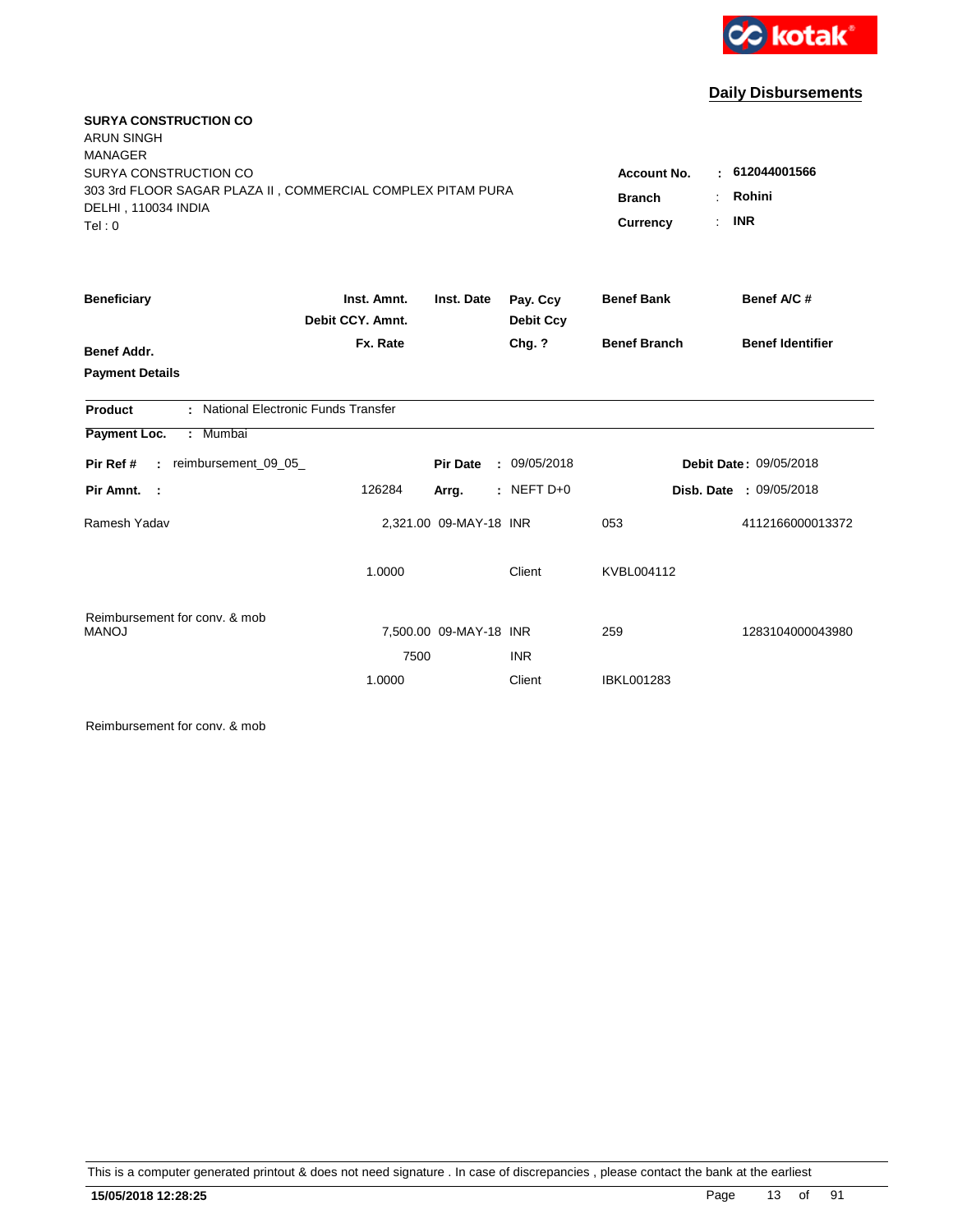

| <b>SURYA CONSTRUCTION CO</b><br><b>ARUN SINGH</b><br><b>MANAGER</b>                  |                                     |                          |                              |                     |                         |
|--------------------------------------------------------------------------------------|-------------------------------------|--------------------------|------------------------------|---------------------|-------------------------|
| SURYA CONSTRUCTION CO<br>303 3rd FLOOR SAGAR PLAZA II, COMMERCIAL COMPLEX PITAM PURA | <b>Account No.</b><br><b>Branch</b> | : 612044001566<br>Rohini |                              |                     |                         |
| DELHI, 110034 INDIA<br>Tel: 0                                                        |                                     |                          |                              | <b>Currency</b>     | <b>INR</b>              |
| <b>Beneficiary</b>                                                                   | Inst. Amnt.<br>Debit CCY, Amnt.     | Inst. Date               | Pay. Ccy<br><b>Debit Ccy</b> | <b>Benef Bank</b>   | Benef A/C #             |
| Benef Addr.<br><b>Payment Details</b>                                                | Fx. Rate                            |                          | Chg. ?                       | <b>Benef Branch</b> | <b>Benef Identifier</b> |
| : National Electronic Funds Transfer<br><b>Product</b>                               |                                     |                          |                              |                     |                         |
| Payment Loc.<br>: Mumbai                                                             |                                     |                          |                              |                     |                         |
| : Salary_09_05_2018.tx<br>Pir Ref #                                                  |                                     | <b>Pir Date</b>          | : 09/05/2018                 |                     | Debit Date: 09/05/2018  |
| Pir Amnt.<br>$\sim$ 1                                                                | 5269380                             | Arrg.                    | $:$ NEFT D+0                 |                     | Disb. Date : 09/05/2018 |
| RAJESH KUMAR GUPTA                                                                   |                                     | 25,000.00 09-MAY-18 INR  |                              | 053                 | 4112178000000094        |
|                                                                                      | 25000                               |                          | <b>INR</b>                   |                     |                         |
|                                                                                      | 1.0000                              |                          | Client                       | KVBL004112          |                         |
| Salary for APRIL 2018                                                                |                                     |                          |                              |                     |                         |
| <b>JHOORI</b>                                                                        |                                     | 15,126.00 09-MAY-18 INR  |                              | 053                 | 4112166000000270        |
|                                                                                      | 15126                               |                          | <b>INR</b>                   |                     |                         |
|                                                                                      | 1.0000                              |                          | Client                       | KVBL004112          |                         |
| Salary for APRIL 2018                                                                |                                     |                          |                              |                     |                         |
| <b>GANGA SEWAK</b>                                                                   |                                     | 11,596.00 09-MAY-18 INR  |                              | 053                 | 4112166000005130        |
|                                                                                      | 11596                               |                          | <b>INR</b>                   |                     |                         |
|                                                                                      | 1.0000                              |                          | Client                       | KVBL004112          |                         |
| Salary for APRIL 2018                                                                |                                     |                          |                              |                     |                         |
| <b>JAI RAM</b>                                                                       |                                     | 10,084.00 09-MAY-18 INR  |                              | 053                 | 4112166000000294        |
|                                                                                      | 10084                               |                          | <b>INR</b>                   |                     |                         |
|                                                                                      | 1.0000                              |                          | Client                       | KVBL004112          |                         |
| Salary for APRIL 2018<br><b>MEVA RAM PAL</b>                                         |                                     | 15,126.00 09-MAY-18 INR  |                              | 053                 | 4112166000000770        |
|                                                                                      | 15126                               |                          | <b>INR</b>                   |                     |                         |
|                                                                                      | 1.0000                              |                          | Client                       | KVBL004112          |                         |
|                                                                                      |                                     |                          |                              |                     |                         |
| Salary for APRIL 2018<br><b>SHYAM LAL</b>                                            |                                     | 15,126.00 09-MAY-18 INR  |                              | 053                 | 4112155000009641        |
|                                                                                      | 15126                               |                          | <b>INR</b>                   |                     |                         |
|                                                                                      | 1.0000                              |                          | Client                       | KVBL004112          |                         |
|                                                                                      |                                     |                          |                              |                     |                         |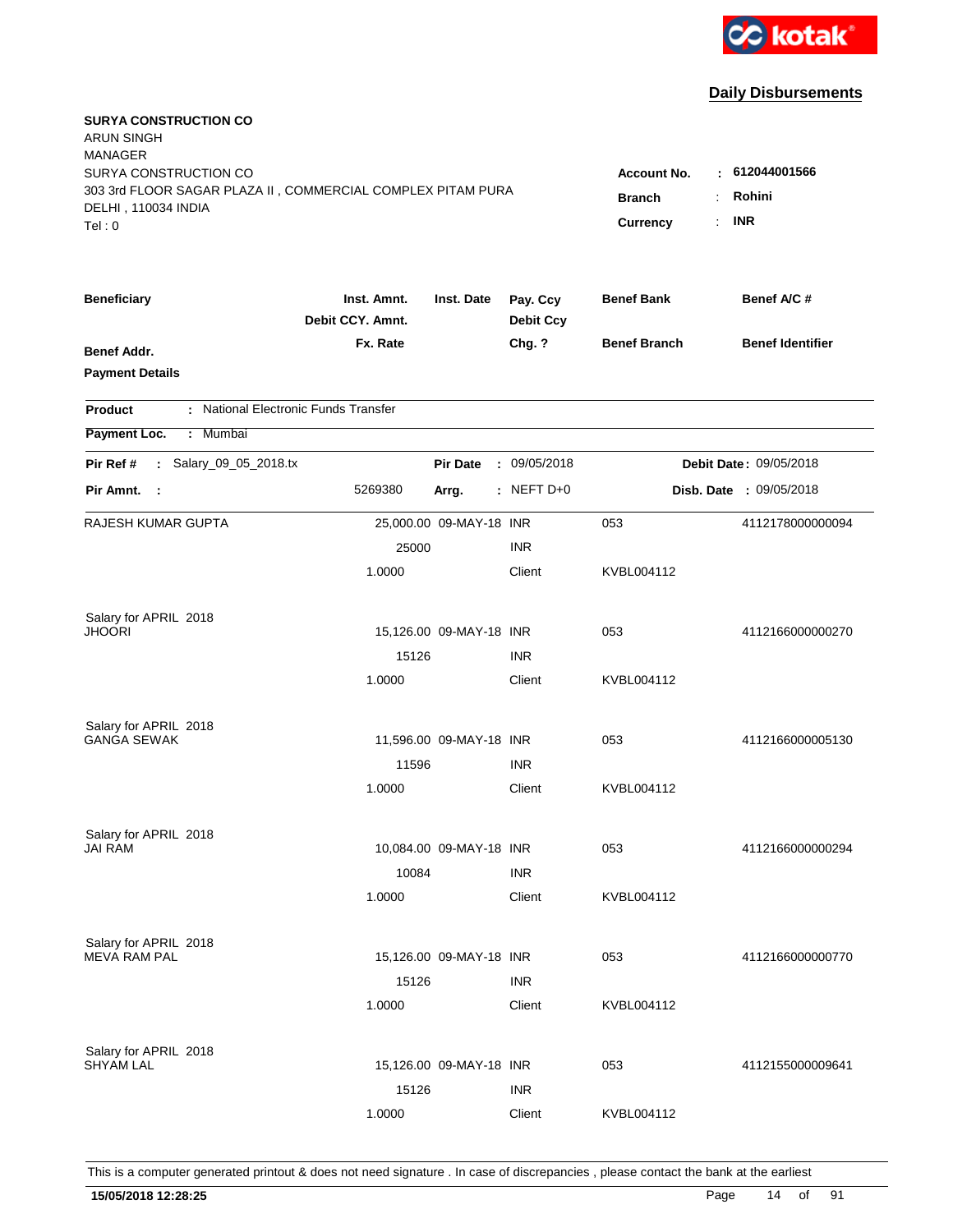

| <b>SURYA CONSTRUCTION CO</b><br><b>ARUN SINGH</b><br><b>MANAGER</b><br>SURYA CONSTRUCTION CO |                                 |                         |                              | <b>Account No.</b>               | : 612044001566          |
|----------------------------------------------------------------------------------------------|---------------------------------|-------------------------|------------------------------|----------------------------------|-------------------------|
| 303 3rd FLOOR SAGAR PLAZA II, COMMERCIAL COMPLEX PITAM PURA<br>DELHI, 110034 INDIA<br>Tel: 0 |                                 |                         | <b>Branch</b><br>Currency    | Rohini<br>÷.<br><b>INR</b><br>÷. |                         |
| <b>Beneficiary</b>                                                                           | Inst. Amnt.<br>Debit CCY. Amnt. | Inst. Date              | Pay. Ccy<br><b>Debit Ccy</b> | <b>Benef Bank</b>                | Benef A/C#              |
| Benef Addr.<br><b>Payment Details</b>                                                        | Fx. Rate                        |                         | Chg. ?                       | <b>Benef Branch</b>              | <b>Benef Identifier</b> |
| : National Electronic Funds Transfer<br><b>Product</b>                                       |                                 |                         |                              |                                  |                         |
| Payment Loc.<br>: Mumbai                                                                     |                                 |                         |                              |                                  |                         |
| : Salary_09_05_2018.tx<br>Pir Ref #                                                          |                                 | <b>Pir Date</b>         | : 09/05/2018                 |                                  | Debit Date: 09/05/2018  |
| Pir Amnt. :                                                                                  | 5269380                         | Arrg.                   | $:$ NEFT D+0                 |                                  | Disb. Date : 09/05/2018 |
| <b>SHYAM LAL</b>                                                                             |                                 | 15,126.00 09-MAY-18 INR |                              | 053                              | 4112155000009641        |
|                                                                                              | 1.0000                          |                         | Client                       | KVBL004112                       |                         |
| Salary for APRIL 2018<br><b>SUNDER LAL</b>                                                   |                                 |                         |                              |                                  |                         |
|                                                                                              | 10588                           | 10,588.00 09-MAY-18 INR | <b>INR</b>                   | 002                              | 30289273340             |
|                                                                                              | 1.0000                          |                         | Client                       | SBI0009083                       |                         |
| Salary for APRIL 2018                                                                        |                                 |                         |                              |                                  |                         |
| RAMU VERMA                                                                                   |                                 | 15,126.00 09-MAY-18 INR |                              | 053                              | 4112166000002311        |
|                                                                                              | 15126                           |                         | <b>INR</b>                   |                                  |                         |
|                                                                                              | 1.0000                          |                         | Client                       | KVBL004112                       |                         |
| Salary for APRIL 2018                                                                        |                                 |                         |                              |                                  |                         |
| SANTOSH KUMAR                                                                                |                                 | 14,117.00 09-MAY-18 INR |                              | 053                              | 4112166000000642        |
|                                                                                              | 14117                           |                         | <b>INR</b>                   |                                  |                         |
|                                                                                              | 1.0000                          |                         | Client                       | KVBL004112                       |                         |
| Salary for APRIL 2018                                                                        |                                 |                         |                              |                                  |                         |
| <b>PAWAN KUMAR</b>                                                                           |                                 | 12,468.00 09-MAY-18 INR |                              | 053                              | 4112166000001730        |
|                                                                                              | 12468<br>1.0000                 |                         | <b>INR</b><br>Client         | KVBL004112                       |                         |
|                                                                                              |                                 |                         |                              |                                  |                         |
| Salary for APRIL 2018                                                                        |                                 |                         |                              |                                  |                         |
| <b>RAKESH KUMAR</b>                                                                          |                                 | 4,986.00 09-MAY-18 INR  |                              | 053                              | 4112166000005865        |
|                                                                                              | 4986                            |                         | <b>INR</b>                   |                                  |                         |
|                                                                                              | 1.0000                          |                         | Client                       | KVBL004112                       |                         |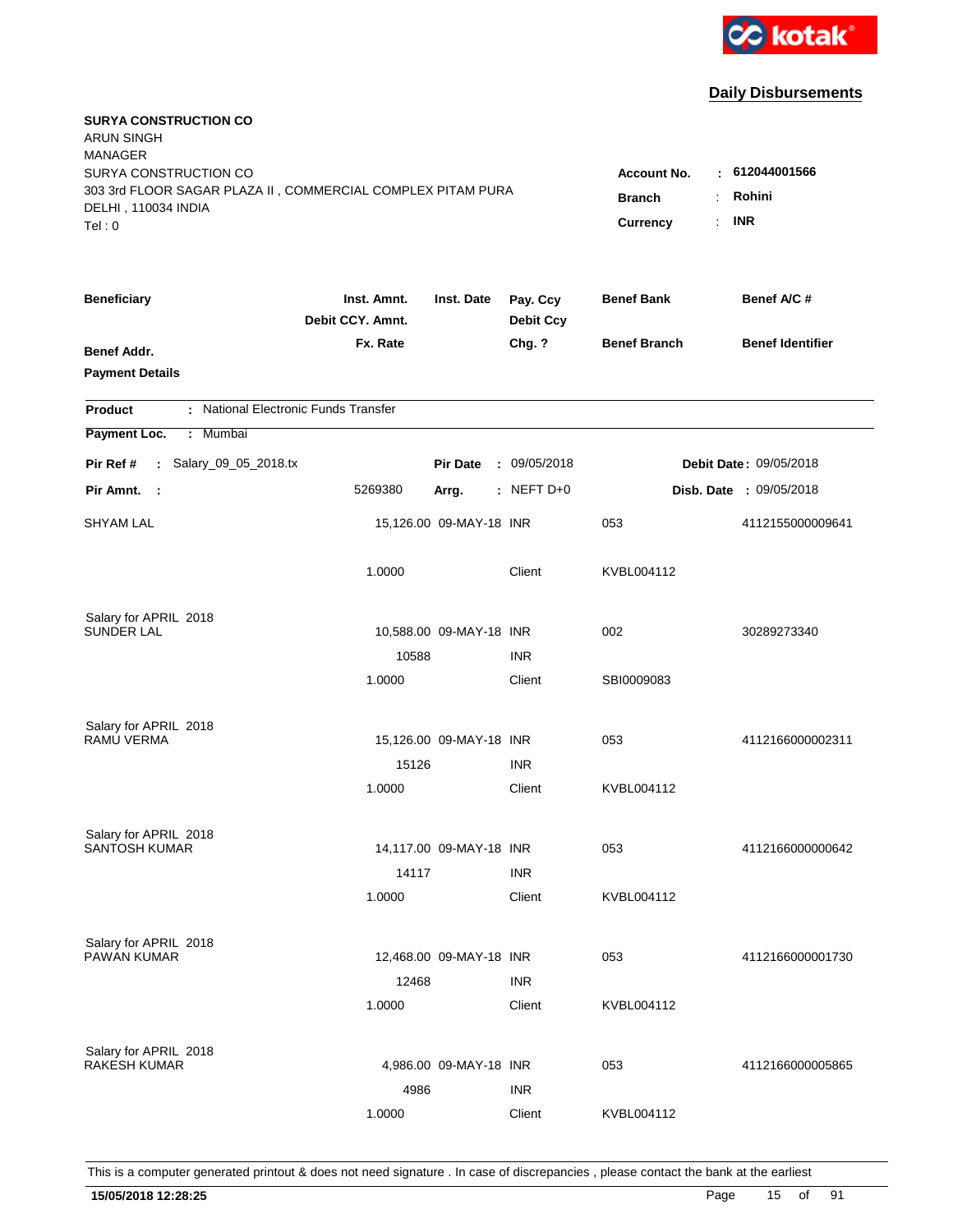

| <b>SURYA CONSTRUCTION CO</b><br><b>ARUN SINGH</b><br><b>MANAGER</b><br>SURYA CONSTRUCTION CO<br>303 3rd FLOOR SAGAR PLAZA II, COMMERCIAL COMPLEX PITAM PURA |                                 |                         |                              | <b>Account No.</b><br><b>Branch</b> | : 612044001566<br>Rohini<br>÷. |
|-------------------------------------------------------------------------------------------------------------------------------------------------------------|---------------------------------|-------------------------|------------------------------|-------------------------------------|--------------------------------|
| DELHI, 110034 INDIA<br>Tel: 0                                                                                                                               |                                 |                         |                              | Currency                            | <b>INR</b><br>÷.               |
| <b>Beneficiary</b>                                                                                                                                          | Inst. Amnt.<br>Debit CCY. Amnt. | Inst. Date              | Pay. Ccy<br><b>Debit Ccy</b> | <b>Benef Bank</b>                   | Benef A/C#                     |
| Benef Addr.<br><b>Payment Details</b>                                                                                                                       | Fx. Rate                        |                         | Chg. ?                       | <b>Benef Branch</b>                 | <b>Benef Identifier</b>        |
| : National Electronic Funds Transfer<br><b>Product</b>                                                                                                      |                                 |                         |                              |                                     |                                |
| Payment Loc.<br>: Mumbai                                                                                                                                    |                                 |                         |                              |                                     |                                |
| : Salary_09_05_2018.tx<br>Pir Ref #                                                                                                                         |                                 | <b>Pir Date</b>         | : 09/05/2018                 |                                     | Debit Date: 09/05/2018         |
| Pir Amnt. :                                                                                                                                                 | 5269380                         | Arrg.                   | $:$ NEFT D+0                 |                                     | Disb. Date : 09/05/2018        |
| <b>RAKESH KUMAR</b>                                                                                                                                         |                                 | 4,986.00 09-MAY-18 INR  |                              | 053                                 | 4112166000005865               |
|                                                                                                                                                             | 1.0000                          |                         | Client                       | KVBL004112                          |                                |
| Salary for APRIL 2018                                                                                                                                       |                                 |                         |                              |                                     |                                |
| <b>RAM KARAN</b>                                                                                                                                            |                                 | 12,468.00 09-MAY-18 INR |                              | 053                                 | 4112166000000161               |
|                                                                                                                                                             | 12468                           |                         | <b>INR</b>                   |                                     |                                |
|                                                                                                                                                             | 1.0000                          |                         | Client                       | KVBL004112                          |                                |
| Salary for APRIL 2018                                                                                                                                       |                                 |                         |                              |                                     |                                |
| <b>ARVIND KUMAR</b>                                                                                                                                         |                                 | 8,312.00 09-MAY-18 INR  |                              | 053                                 | 4112166000001927               |
|                                                                                                                                                             | 8312                            |                         | <b>INR</b>                   |                                     |                                |
|                                                                                                                                                             | 1.0000                          |                         | Client                       | KVBL004112                          |                                |
| Salary for APRIL 2018                                                                                                                                       |                                 |                         |                              |                                     |                                |
| <b>DEEPAK KUMAR</b>                                                                                                                                         |                                 | 9,975.00 09-MAY-18 INR  |                              | 053                                 | 4112166000002238               |
|                                                                                                                                                             | 9975                            |                         | <b>INR</b>                   |                                     |                                |
|                                                                                                                                                             | 1.0000                          |                         | Client                       | KVBL004112                          |                                |
|                                                                                                                                                             |                                 |                         |                              |                                     |                                |
| Salary for APRIL 2018<br>DEV NARAYAN                                                                                                                        |                                 | 8,727.00 09-MAY-18 INR  |                              | 053                                 | 4112166000000595               |
|                                                                                                                                                             | 8727                            |                         | <b>INR</b>                   |                                     |                                |
|                                                                                                                                                             | 1.0000                          |                         | Client                       | KVBL004112                          |                                |
|                                                                                                                                                             |                                 |                         |                              |                                     |                                |
| Salary for APRIL 2018<br><b>RAM NARESH</b>                                                                                                                  |                                 | 5,819.00 09-MAY-18 INR  |                              | 053                                 | 4112166000000763               |
|                                                                                                                                                             | 5819                            |                         | <b>INR</b>                   |                                     |                                |
|                                                                                                                                                             | 1.0000                          |                         | Client                       | KVBL004112                          |                                |
|                                                                                                                                                             |                                 |                         |                              |                                     |                                |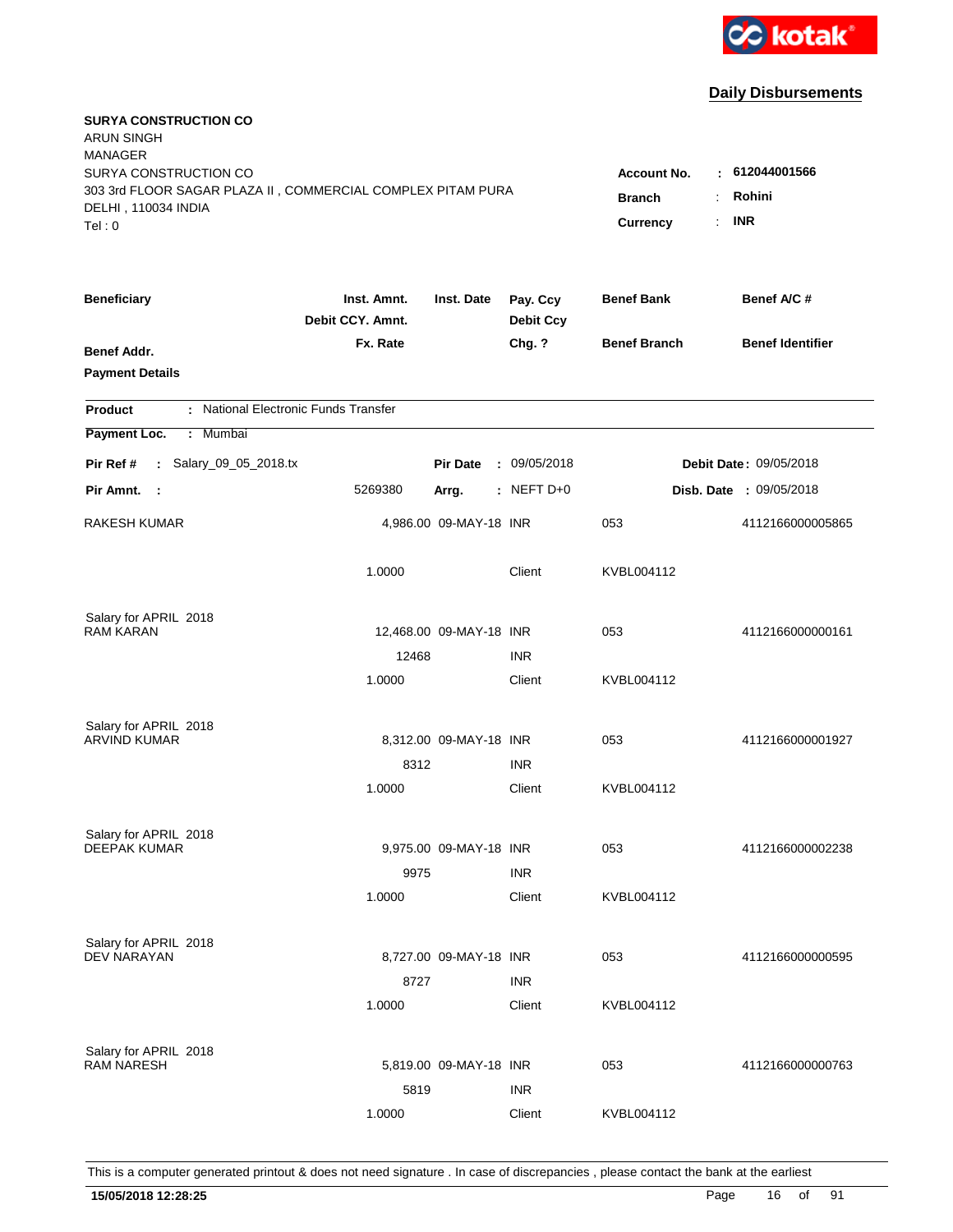

| <b>SURYA CONSTRUCTION CO</b><br><b>ARUN SINGH</b><br><b>MANAGER</b><br>SURYA CONSTRUCTION CO<br>303 3rd FLOOR SAGAR PLAZA II, COMMERCIAL COMPLEX PITAM PURA<br>DELHI, 110034 INDIA<br>Tel: 0 | Account No.<br><b>Branch</b><br>Currency | : 612044001566<br>Rohini<br>÷.<br><b>INR</b><br>$\mathbf{r}$ |                              |                     |                                |
|----------------------------------------------------------------------------------------------------------------------------------------------------------------------------------------------|------------------------------------------|--------------------------------------------------------------|------------------------------|---------------------|--------------------------------|
| <b>Beneficiary</b>                                                                                                                                                                           | Inst. Amnt.<br>Debit CCY. Amnt.          | Inst. Date                                                   | Pay. Ccy<br><b>Debit Ccy</b> | <b>Benef Bank</b>   | Benef A/C #                    |
| Benef Addr.<br><b>Payment Details</b>                                                                                                                                                        | Fx. Rate                                 |                                                              | Chg. ?                       | <b>Benef Branch</b> | <b>Benef Identifier</b>        |
| : National Electronic Funds Transfer<br><b>Product</b>                                                                                                                                       |                                          |                                                              |                              |                     |                                |
| Payment Loc.<br>Mumbai<br>÷.                                                                                                                                                                 |                                          |                                                              |                              |                     |                                |
| : Salary_09_05_2018.tx<br>Pir Ref #                                                                                                                                                          |                                          | <b>Pir Date</b>                                              | : 09/05/2018                 |                     | Debit Date: 09/05/2018         |
| Pir Amnt. :                                                                                                                                                                                  | 5269380                                  | Arrg.                                                        | $:$ NEFT D+0                 |                     | <b>Disb. Date : 09/05/2018</b> |
| <b>RAM NARESH</b>                                                                                                                                                                            |                                          | 5,819.00 09-MAY-18 INR                                       |                              | 053                 | 4112166000000763               |
|                                                                                                                                                                                              | 1.0000                                   |                                                              | Client                       | KVBL004112          |                                |
| Salary for APRIL 2018                                                                                                                                                                        |                                          |                                                              |                              |                     |                                |
| <b>RAVI SHANKAR</b>                                                                                                                                                                          | 12468                                    | 12,468.00 09-MAY-18 INR                                      | <b>INR</b>                   | 053                 | 4112166000002181               |
|                                                                                                                                                                                              | 1.0000                                   |                                                              | Client                       | KVBL004112          |                                |
| Salary for APRIL 2018                                                                                                                                                                        |                                          |                                                              |                              |                     |                                |
| <b>SHIV PRAKASH</b>                                                                                                                                                                          |                                          | 11,637.00 09-MAY-18 INR                                      |                              | 053                 | 4112166000005737               |
|                                                                                                                                                                                              | 11637                                    |                                                              | <b>INR</b>                   |                     |                                |
|                                                                                                                                                                                              | 1.0000                                   |                                                              | Client                       | KVBL004112          |                                |
| Salary for APRIL 2018                                                                                                                                                                        |                                          |                                                              |                              |                     |                                |
| <b>VINOD KUMAR</b>                                                                                                                                                                           |                                          | 11,222.00 09-MAY-18 INR                                      |                              | 053                 | 4112166000000692               |
|                                                                                                                                                                                              | 11222                                    |                                                              | <b>INR</b>                   |                     |                                |
|                                                                                                                                                                                              | 1.0000                                   |                                                              | Client                       | KVBL004112          |                                |
| Salary for APRIL 2018<br><b>SUMAN RAI</b>                                                                                                                                                    |                                          | 15,126.00 09-MAY-18 INR                                      |                              | 053                 | 4112166000000609               |
|                                                                                                                                                                                              | 15126                                    |                                                              | <b>INR</b>                   |                     |                                |
|                                                                                                                                                                                              | 1.0000                                   |                                                              | Client                       | KVBL004112          |                                |
| Salary for APRIL 2018                                                                                                                                                                        |                                          |                                                              |                              |                     |                                |
| <b>NARESH</b>                                                                                                                                                                                |                                          | 15,126.00 09-MAY-18 INR                                      |                              | 053                 | 4112166000000116               |
|                                                                                                                                                                                              | 15126                                    |                                                              | <b>INR</b>                   |                     |                                |
|                                                                                                                                                                                              | 1.0000                                   |                                                              | Client                       | KVBL004112          |                                |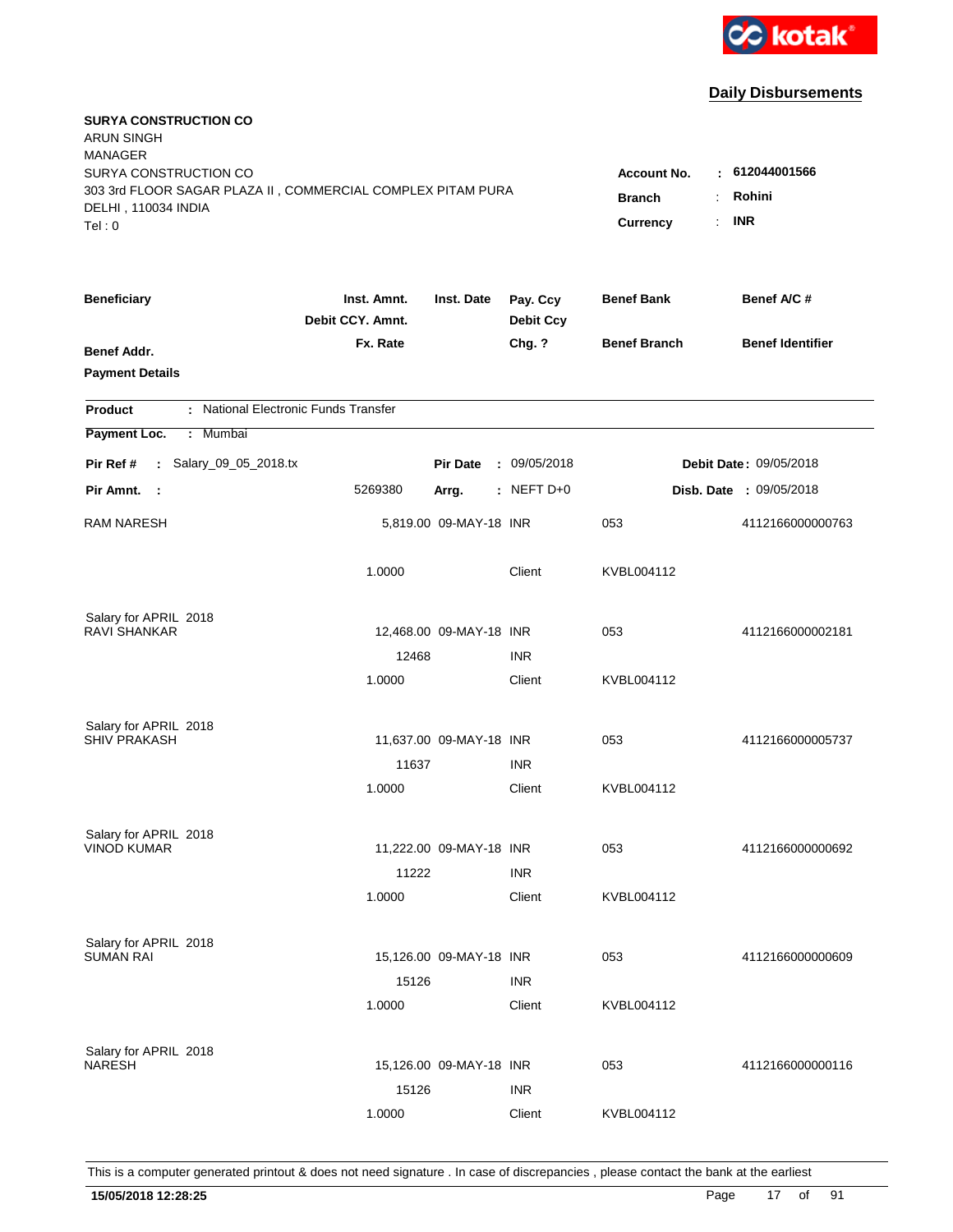

| <b>SURYA CONSTRUCTION CO</b><br><b>ARUN SINGH</b><br><b>MANAGER</b><br>SURYA CONSTRUCTION CO<br>303 3rd FLOOR SAGAR PLAZA II, COMMERCIAL COMPLEX PITAM PURA<br>DELHI, 110034 INDIA<br>Tel: 0 | <b>Account No.</b><br><b>Branch</b><br>÷<br><b>Currency</b> | : 612044001566<br>Rohini<br><b>INR</b><br>$\mathbb{R}^{\mathbb{Z}}$ |                              |                     |                                |
|----------------------------------------------------------------------------------------------------------------------------------------------------------------------------------------------|-------------------------------------------------------------|---------------------------------------------------------------------|------------------------------|---------------------|--------------------------------|
| <b>Beneficiary</b>                                                                                                                                                                           | Inst. Amnt.<br>Debit CCY. Amnt.                             | Inst. Date                                                          | Pay. Ccy<br><b>Debit Ccy</b> | <b>Benef Bank</b>   | Benef A/C #                    |
| Benef Addr.<br><b>Payment Details</b>                                                                                                                                                        | Fx. Rate                                                    |                                                                     | Chg. ?                       | <b>Benef Branch</b> | <b>Benef Identifier</b>        |
| : National Electronic Funds Transfer<br><b>Product</b>                                                                                                                                       |                                                             |                                                                     |                              |                     |                                |
| Payment Loc.<br>Mumbai<br>÷                                                                                                                                                                  |                                                             |                                                                     |                              |                     |                                |
| : Salary_09_05_2018.tx<br>Pir Ref #                                                                                                                                                          |                                                             | <b>Pir Date</b>                                                     | : 09/05/2018                 |                     | <b>Debit Date: 09/05/2018</b>  |
| Pir Amnt.<br>$\sim$                                                                                                                                                                          | 5269380                                                     | Arrg.                                                               | : NEFT D+0                   |                     | <b>Disb. Date : 09/05/2018</b> |
| <b>NARESH</b>                                                                                                                                                                                |                                                             | 15,126.00 09-MAY-18 INR                                             |                              | 053                 | 4112166000000116               |
|                                                                                                                                                                                              | 1.0000                                                      |                                                                     | Client                       | KVBL004112          |                                |
| Salary for APRIL 2018                                                                                                                                                                        |                                                             |                                                                     |                              |                     |                                |
| <b>HARI KISHAN</b>                                                                                                                                                                           |                                                             | 15,126.00 09-MAY-18 INR                                             |                              | 053                 | 4112166000004933               |
|                                                                                                                                                                                              | 15126                                                       |                                                                     | <b>INR</b>                   |                     |                                |
|                                                                                                                                                                                              | 1.0000                                                      |                                                                     | Client                       | KVBL004112          |                                |
| Salary for APRIL 2018                                                                                                                                                                        |                                                             |                                                                     |                              |                     |                                |
| <b>HARIHAR KUSHWAHA</b>                                                                                                                                                                      |                                                             | 12,468.00 09-MAY-18 INR                                             |                              | 053                 | 4112166000001742               |
|                                                                                                                                                                                              | 12468                                                       |                                                                     | <b>INR</b>                   |                     |                                |
|                                                                                                                                                                                              | 1.0000                                                      |                                                                     | Client                       | KVBL004112          |                                |
| Salary for APRIL 2018                                                                                                                                                                        |                                                             |                                                                     |                              |                     |                                |
| <b>SHIV KUMAR</b>                                                                                                                                                                            |                                                             | 12,468.00 09-MAY-18 INR                                             |                              | 053                 | 4112166000000083               |
|                                                                                                                                                                                              | 12468                                                       |                                                                     | <b>INR</b>                   |                     |                                |
|                                                                                                                                                                                              | 1.0000                                                      |                                                                     | Client                       | KVBL004112          |                                |
|                                                                                                                                                                                              |                                                             |                                                                     |                              |                     |                                |
| Salary for APRIL 2018<br><b>MANISH JAISWAL</b>                                                                                                                                               |                                                             | 12,468.00 09-MAY-18 INR                                             |                              | 053                 | 4112166000000666               |
|                                                                                                                                                                                              | 12468                                                       |                                                                     | <b>INR</b>                   |                     |                                |
|                                                                                                                                                                                              | 1.0000                                                      |                                                                     | Client                       | KVBL004112          |                                |
|                                                                                                                                                                                              |                                                             |                                                                     |                              |                     |                                |
| Salary for APRIL 2018<br><b>MANTUN MAHTO</b>                                                                                                                                                 |                                                             | 12,468.00 09-MAY-18 INR                                             |                              | 053                 | 4112166000000033               |
|                                                                                                                                                                                              | 12468                                                       |                                                                     | <b>INR</b>                   |                     |                                |
|                                                                                                                                                                                              | 1.0000                                                      |                                                                     | Client                       | KVBL004112          |                                |
|                                                                                                                                                                                              |                                                             |                                                                     |                              |                     |                                |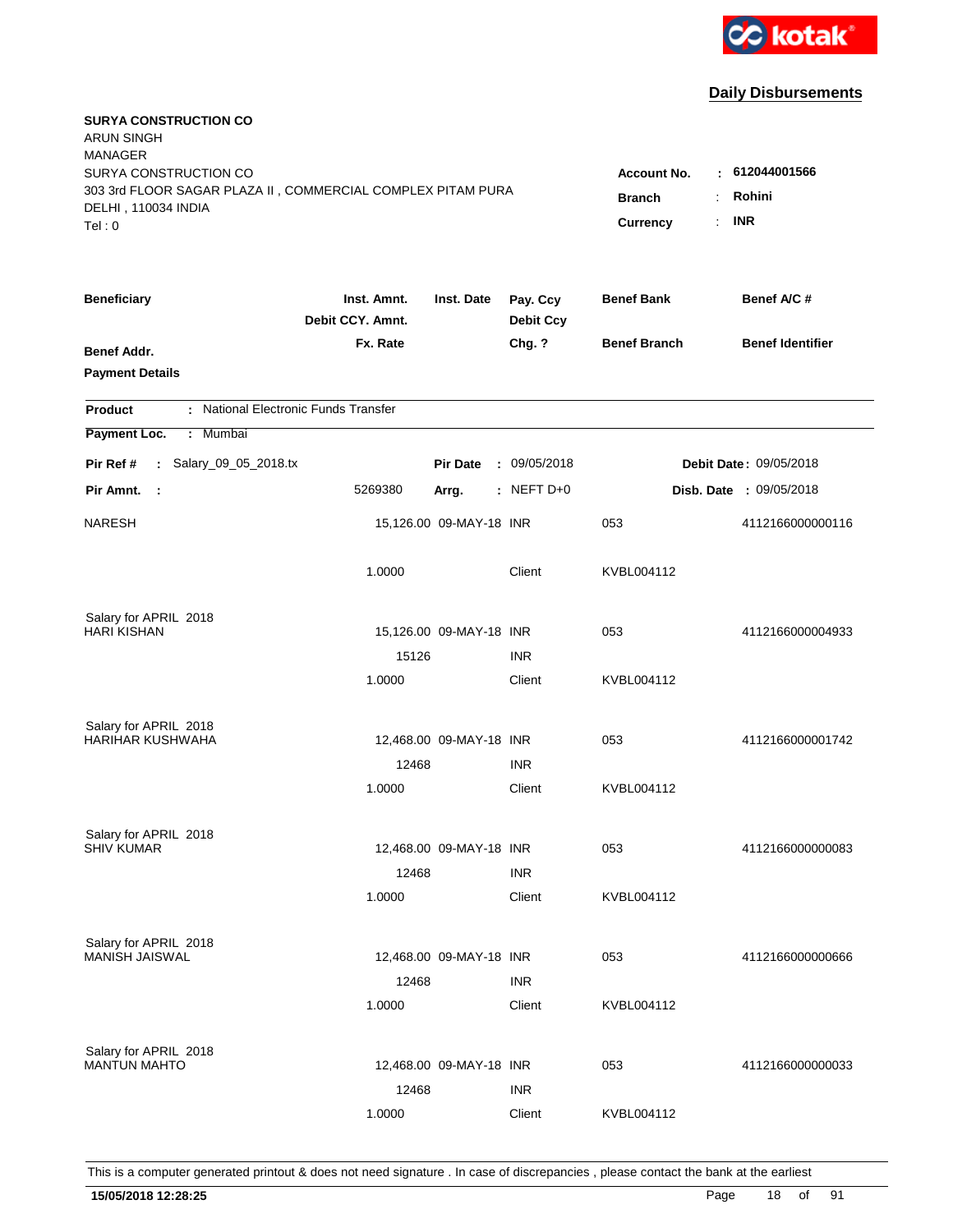

| <b>SURYA CONSTRUCTION CO</b><br><b>ARUN SINGH</b><br><b>MANAGER</b><br>SURYA CONSTRUCTION CO<br>303 3rd FLOOR SAGAR PLAZA II, COMMERCIAL COMPLEX PITAM PURA |                                 |                         |                              | <b>Account No.</b><br>$\sim$         | 612044001566            |
|-------------------------------------------------------------------------------------------------------------------------------------------------------------|---------------------------------|-------------------------|------------------------------|--------------------------------------|-------------------------|
| DELHI, 110034 INDIA<br>Tel: 0                                                                                                                               |                                 |                         |                              | <b>Branch</b><br>÷<br>Currency<br>÷. | Rohini<br><b>INR</b>    |
| <b>Beneficiary</b>                                                                                                                                          | Inst. Amnt.<br>Debit CCY. Amnt. | Inst. Date              | Pay. Ccy<br><b>Debit Ccy</b> | <b>Benef Bank</b>                    | Benef A/C#              |
| Benef Addr.<br><b>Payment Details</b>                                                                                                                       | Fx. Rate                        |                         | Chg. ?                       | <b>Benef Branch</b>                  | <b>Benef Identifier</b> |
| : National Electronic Funds Transfer<br><b>Product</b>                                                                                                      |                                 |                         |                              |                                      |                         |
| Payment Loc.<br>: Mumbai                                                                                                                                    |                                 |                         |                              |                                      |                         |
| : Salary_09_05_2018.tx<br>Pir Ref #                                                                                                                         |                                 | <b>Pir Date</b>         | : 09/05/2018                 |                                      | Debit Date: 09/05/2018  |
| Pir Amnt.<br>- 1                                                                                                                                            | 5269380                         | Arrg.                   | $:$ NEFT D+0                 |                                      | Disb. Date : 09/05/2018 |
| <b>MANTUN MAHTO</b>                                                                                                                                         |                                 | 12,468.00 09-MAY-18 INR |                              | 053                                  | 4112166000000033        |
|                                                                                                                                                             | 1.0000                          |                         | Client                       | KVBL004112                           |                         |
| Salary for APRIL 2018                                                                                                                                       |                                 |                         |                              |                                      |                         |
| <b>SHOBHA LAL</b>                                                                                                                                           |                                 | 15,126.00 09-MAY-18 INR | <b>INR</b>                   | 053                                  | 4112166000002124        |
|                                                                                                                                                             | 15126<br>1.0000                 |                         | Client                       | KVBL004112                           |                         |
| Salary for APRIL 2018                                                                                                                                       |                                 |                         |                              |                                      |                         |
| RAJI AHMAD                                                                                                                                                  |                                 | 15,126.00 09-MAY-18 INR | <b>INR</b>                   | 053                                  | 4112166000000090        |
|                                                                                                                                                             | 15126<br>1.0000                 |                         | Client                       | KVBL004112                           |                         |
| Salary for APRIL 2018                                                                                                                                       |                                 |                         |                              |                                      |                         |
| PRAMOD KUMAR                                                                                                                                                |                                 | 15,126.00 09-MAY-18 INR |                              | 053                                  | 4112166000002015        |
|                                                                                                                                                             | 15126                           |                         | <b>INR</b>                   |                                      |                         |
|                                                                                                                                                             | 1.0000                          |                         | Client                       | KVBL004112                           |                         |
| Salary for APRIL 2018                                                                                                                                       |                                 |                         |                              |                                      |                         |
| RAJENDER KUMAR                                                                                                                                              |                                 | 15,126.00 09-MAY-18 INR |                              | 053                                  | 4112166000000071        |
|                                                                                                                                                             | 15126                           |                         | <b>INR</b>                   |                                      |                         |
|                                                                                                                                                             | 1.0000                          |                         | Client                       | KVBL004112                           |                         |
| Salary for APRIL 2018                                                                                                                                       |                                 |                         |                              |                                      |                         |
| <b>CHHOTE LAL</b>                                                                                                                                           |                                 | 15,126.00 09-MAY-18 INR |                              | 053                                  | 4112166000005924        |
|                                                                                                                                                             | 15126                           |                         | <b>INR</b>                   |                                      |                         |
|                                                                                                                                                             | 1.0000                          |                         | Client                       | KVBL004112                           |                         |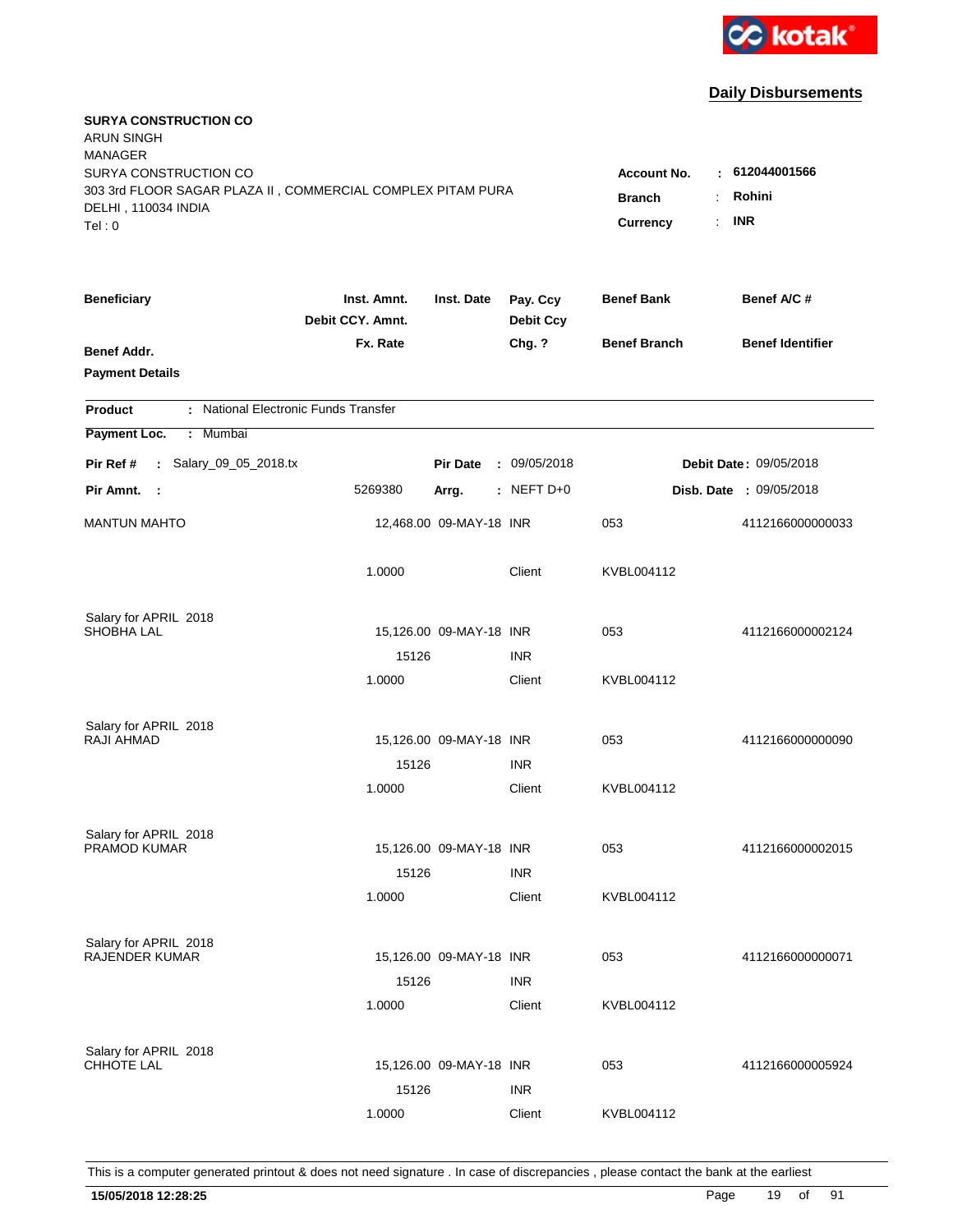

| <b>SURYA CONSTRUCTION CO</b><br><b>ARUN SINGH</b><br><b>MANAGER</b><br>SURYA CONSTRUCTION CO<br>303 3rd FLOOR SAGAR PLAZA II, COMMERCIAL COMPLEX PITAM PURA<br>DELHI, 110034 INDIA<br>Tel: 0 | <b>Account No.</b><br><b>Branch</b><br>Currency | : 612044001566<br>Rohini<br>÷.<br><b>INR</b><br>$\mathbf{r}$ |                              |                     |                                |
|----------------------------------------------------------------------------------------------------------------------------------------------------------------------------------------------|-------------------------------------------------|--------------------------------------------------------------|------------------------------|---------------------|--------------------------------|
| <b>Beneficiary</b>                                                                                                                                                                           | Inst. Amnt.<br>Debit CCY. Amnt.                 | Inst. Date                                                   | Pay. Ccy<br><b>Debit Ccy</b> | <b>Benef Bank</b>   | Benef A/C #                    |
| Benef Addr.<br><b>Payment Details</b>                                                                                                                                                        | Fx. Rate                                        |                                                              | Chg. ?                       | <b>Benef Branch</b> | <b>Benef Identifier</b>        |
| : National Electronic Funds Transfer<br><b>Product</b>                                                                                                                                       |                                                 |                                                              |                              |                     |                                |
| Payment Loc.<br>Mumbai<br>÷.                                                                                                                                                                 |                                                 |                                                              |                              |                     |                                |
| : Salary_09_05_2018.tx<br>Pir Ref #                                                                                                                                                          |                                                 | <b>Pir Date</b>                                              | : 09/05/2018                 |                     | <b>Debit Date: 09/05/2018</b>  |
| Pir Amnt. :                                                                                                                                                                                  | 5269380                                         | Arrg.                                                        | $:$ NEFT D+0                 |                     | <b>Disb. Date : 09/05/2018</b> |
| <b>CHHOTE LAL</b>                                                                                                                                                                            |                                                 | 15,126.00 09-MAY-18 INR                                      |                              | 053                 | 4112166000005924               |
|                                                                                                                                                                                              | 1.0000                                          |                                                              | Client                       | KVBL004112          |                                |
| Salary for APRIL 2018                                                                                                                                                                        |                                                 |                                                              |                              |                     |                                |
| <b>RAKESH KUMAR</b>                                                                                                                                                                          |                                                 | 15,126.00 09-MAY-18 INR                                      |                              | 053                 | 4112166000001870               |
|                                                                                                                                                                                              | 15126<br>1.0000                                 |                                                              | <b>INR</b><br>Client         | KVBL004112          |                                |
| Salary for APRIL 2018                                                                                                                                                                        |                                                 |                                                              |                              |                     |                                |
| <b>GANGA RAM</b>                                                                                                                                                                             |                                                 | 15,126.00 09-MAY-18 INR                                      |                              | 053                 | 4112166000001690               |
|                                                                                                                                                                                              | 15126                                           |                                                              | <b>INR</b>                   |                     |                                |
|                                                                                                                                                                                              | 1.0000                                          |                                                              | Client                       | KVBL004112          |                                |
| Salary for APRIL 2018<br><b>SANTOSH KUMAR</b>                                                                                                                                                |                                                 |                                                              |                              |                     |                                |
|                                                                                                                                                                                              | 15126                                           | 15,126.00 09-MAY-18 INR                                      | <b>INR</b>                   | 053                 | 4112166000001972               |
|                                                                                                                                                                                              | 1.0000                                          |                                                              | Client                       | KVBL004112          |                                |
| Salary for APRIL 2018                                                                                                                                                                        |                                                 |                                                              |                              |                     |                                |
| VIJAY                                                                                                                                                                                        |                                                 | 15,126.00 09-MAY-18 INR                                      |                              | 053                 | 4112166000001915               |
|                                                                                                                                                                                              | 15126                                           |                                                              | <b>INR</b>                   |                     |                                |
|                                                                                                                                                                                              | 1.0000                                          |                                                              | Client                       | KVBL004112          |                                |
| Salary for APRIL 2018                                                                                                                                                                        |                                                 |                                                              |                              |                     |                                |
| <b>SUNIL KUMAR</b>                                                                                                                                                                           |                                                 | 15,126.00 09-MAY-18 INR                                      |                              | 053                 | 4112166000000057               |
|                                                                                                                                                                                              | 15126                                           |                                                              | <b>INR</b>                   |                     |                                |
|                                                                                                                                                                                              | 1.0000                                          |                                                              | Client                       | KVBL004112          |                                |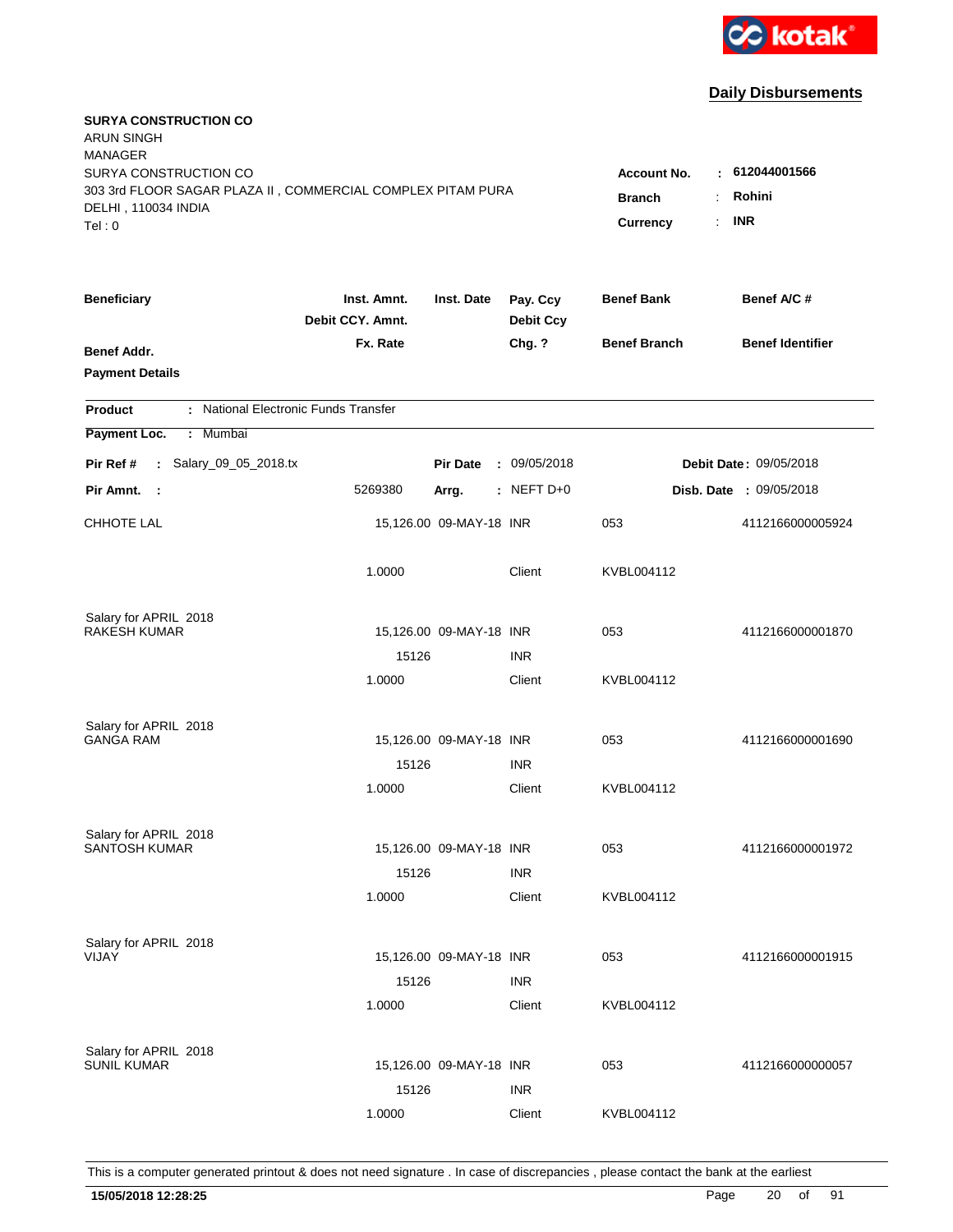

| <b>SURYA CONSTRUCTION CO</b><br><b>ARUN SINGH</b><br><b>MANAGER</b><br>SURYA CONSTRUCTION CO<br>303 3rd FLOOR SAGAR PLAZA II, COMMERCIAL COMPLEX PITAM PURA<br>DELHI, 110034 INDIA<br>Tel: 0 | Account No.<br><b>Branch</b><br>Currency | $-612044001566$<br>Rohini<br>÷.<br><b>INR</b><br>$\mathbf{r}$ |                              |                     |                                |
|----------------------------------------------------------------------------------------------------------------------------------------------------------------------------------------------|------------------------------------------|---------------------------------------------------------------|------------------------------|---------------------|--------------------------------|
| <b>Beneficiary</b>                                                                                                                                                                           | Inst. Amnt.<br>Debit CCY. Amnt.          | Inst. Date                                                    | Pay. Ccy<br><b>Debit Ccy</b> | <b>Benef Bank</b>   | Benef A/C #                    |
| Benef Addr.<br><b>Payment Details</b>                                                                                                                                                        | Fx. Rate                                 |                                                               | Chg. ?                       | <b>Benef Branch</b> | <b>Benef Identifier</b>        |
| : National Electronic Funds Transfer<br><b>Product</b>                                                                                                                                       |                                          |                                                               |                              |                     |                                |
| Payment Loc.<br>Mumbai<br>÷.                                                                                                                                                                 |                                          |                                                               |                              |                     |                                |
| : Salary_09_05_2018.tx<br>Pir Ref #                                                                                                                                                          |                                          | <b>Pir Date</b>                                               | : 09/05/2018                 |                     | <b>Debit Date: 09/05/2018</b>  |
| Pir Amnt. :                                                                                                                                                                                  | 5269380                                  | Arrg.                                                         | $:$ NEFT D+0                 |                     | <b>Disb. Date : 09/05/2018</b> |
| <b>SUNIL KUMAR</b>                                                                                                                                                                           |                                          | 15,126.00 09-MAY-18 INR                                       |                              | 053                 | 4112166000000057               |
|                                                                                                                                                                                              | 1.0000                                   |                                                               | Client                       | KVBL004112          |                                |
| Salary for APRIL 2018                                                                                                                                                                        |                                          |                                                               |                              |                     |                                |
| DHARMENDER KUMAR                                                                                                                                                                             |                                          | 12,468.00 09-MAY-18 INR                                       |                              | 053                 | 4112166000000104               |
|                                                                                                                                                                                              | 12468<br>1.0000                          |                                                               | <b>INR</b><br>Client         | KVBL004112          |                                |
|                                                                                                                                                                                              |                                          |                                                               |                              |                     |                                |
| Salary for APRIL 2018<br>PHOOL CHANDRA                                                                                                                                                       |                                          | 12,468.00 09-MAY-18 INR                                       |                              | 053                 | 4112166000002226               |
|                                                                                                                                                                                              | 12468                                    |                                                               | <b>INR</b>                   |                     |                                |
|                                                                                                                                                                                              | 1.0000                                   |                                                               | Client                       | KVBL004112          |                                |
| Salary for APRIL 2018                                                                                                                                                                        |                                          |                                                               |                              |                     |                                |
| PUTAN KUMAR                                                                                                                                                                                  |                                          | 12,468.00 09-MAY-18 INR                                       |                              | 053                 | 4112166000005749               |
|                                                                                                                                                                                              | 12468                                    |                                                               | <b>INR</b>                   |                     |                                |
|                                                                                                                                                                                              | 1.0000                                   |                                                               | Client                       | KVBL004112          |                                |
| Salary for APRIL 2018                                                                                                                                                                        |                                          |                                                               |                              |                     |                                |
| <b>RAJ BAHADUR</b>                                                                                                                                                                           |                                          | 12,468.00 09-MAY-18 INR                                       |                              | 053                 | 4112166000001574               |
|                                                                                                                                                                                              | 12468                                    |                                                               | <b>INR</b>                   |                     |                                |
|                                                                                                                                                                                              | 1.0000                                   |                                                               | Client                       | KVBL004112          |                                |
| Salary for APRIL 2018                                                                                                                                                                        |                                          |                                                               |                              |                     |                                |
| <b>RAJ KUMAR</b>                                                                                                                                                                             |                                          | 12,468.00 09-MAY-18 INR                                       |                              | 053                 | 4112166000005654               |
|                                                                                                                                                                                              | 12468                                    |                                                               | <b>INR</b>                   |                     |                                |
|                                                                                                                                                                                              | 1.0000                                   |                                                               | Client                       | KVBL004112          |                                |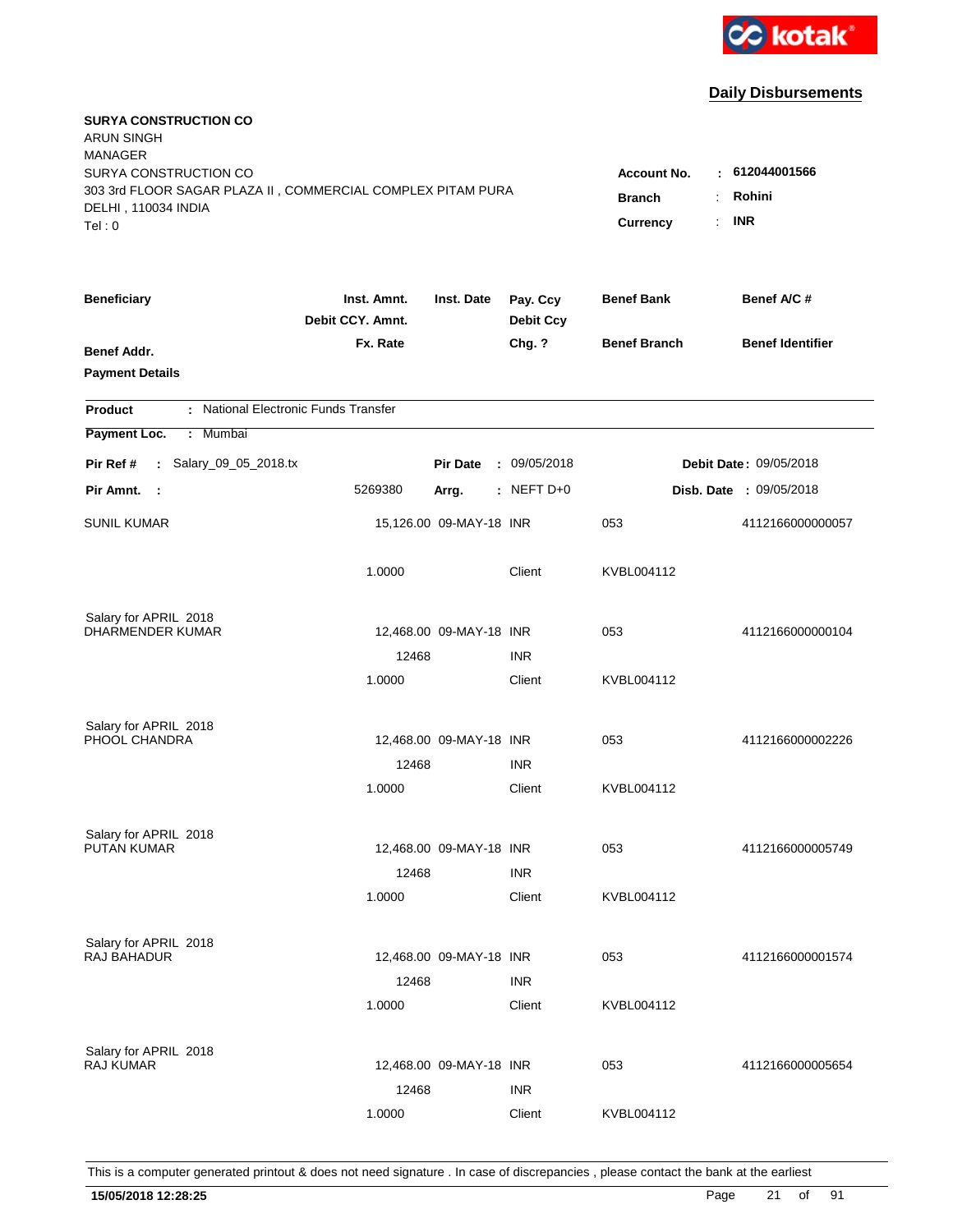

| <b>SURYA CONSTRUCTION CO</b><br><b>ARUN SINGH</b><br><b>MANAGER</b>                                                   |                                                                      |                                      |                              |                     |                         |
|-----------------------------------------------------------------------------------------------------------------------|----------------------------------------------------------------------|--------------------------------------|------------------------------|---------------------|-------------------------|
| SURYA CONSTRUCTION CO<br>303 3rd FLOOR SAGAR PLAZA II, COMMERCIAL COMPLEX PITAM PURA<br>DELHI, 110034 INDIA<br>Tel: 0 | <b>Account No.</b><br>$\sim$<br><b>Branch</b><br>÷<br>Currency<br>÷. | 612044001566<br>Rohini<br><b>INR</b> |                              |                     |                         |
|                                                                                                                       |                                                                      |                                      |                              |                     |                         |
| <b>Beneficiary</b>                                                                                                    | Inst. Amnt.<br>Debit CCY. Amnt.                                      | Inst. Date                           | Pay. Ccy<br><b>Debit Ccy</b> | <b>Benef Bank</b>   | Benef A/C #             |
| Benef Addr.<br><b>Payment Details</b>                                                                                 | Fx. Rate                                                             |                                      | Chg. ?                       | <b>Benef Branch</b> | <b>Benef Identifier</b> |
| : National Electronic Funds Transfer<br><b>Product</b>                                                                |                                                                      |                                      |                              |                     |                         |
| Payment Loc.<br>: Mumbai                                                                                              |                                                                      |                                      |                              |                     |                         |
| : Salary_09_05_2018.tx<br>Pir Ref #                                                                                   |                                                                      | <b>Pir Date</b>                      | : 09/05/2018                 |                     | Debit Date: 09/05/2018  |
| Pir Amnt. :                                                                                                           | 5269380                                                              | Arrg.                                | $:$ NEFT D+0                 |                     | Disb. Date : 09/05/2018 |
| RAJ KUMAR                                                                                                             |                                                                      | 12,468.00 09-MAY-18 INR              |                              | 053                 | 4112166000005654        |
|                                                                                                                       | 1.0000                                                               |                                      | Client                       | KVBL004112          |                         |
| Salary for APRIL 2018                                                                                                 |                                                                      |                                      |                              |                     |                         |
| <b>GUDDU</b>                                                                                                          |                                                                      | 12,468.00 09-MAY-18 INR              |                              | 053                 | 4112166000000623        |
|                                                                                                                       | 12468<br>1.0000                                                      |                                      | <b>INR</b><br>Client         | KVBL004112          |                         |
|                                                                                                                       |                                                                      |                                      |                              |                     |                         |
| Salary for APRIL 2018                                                                                                 |                                                                      |                                      |                              |                     |                         |
| RAJENDRA PASWAN                                                                                                       |                                                                      | 12,468.00 09-MAY-18 INR              |                              | 053                 | 4112166000001813        |
|                                                                                                                       | 12468                                                                |                                      | <b>INR</b>                   |                     |                         |
|                                                                                                                       | 1.0000                                                               |                                      | Client                       | KVBL004112          |                         |
| Salary for APRIL 2018                                                                                                 |                                                                      |                                      |                              |                     |                         |
| <b>BANWARI LAL</b>                                                                                                    |                                                                      | 12,468.00 09-MAY-18 INR              |                              | 053                 | 4112166000000810        |
|                                                                                                                       | 12468                                                                |                                      | <b>INR</b>                   |                     |                         |
|                                                                                                                       | 1.0000                                                               |                                      | Client                       | KVBL004112          |                         |
| Salary for APRIL 2018                                                                                                 |                                                                      |                                      |                              |                     |                         |
| <b>RANJIT KUMAR</b>                                                                                                   |                                                                      | 12,468.00 09-MAY-18 INR              |                              | 053                 | 4112166000000045        |
|                                                                                                                       | 12468                                                                |                                      | <b>INR</b>                   |                     |                         |
|                                                                                                                       | 1.0000                                                               |                                      | Client                       | KVBL004112          |                         |
|                                                                                                                       |                                                                      |                                      |                              |                     |                         |
| Salary for APRIL 2018<br><b>SAPTMI LAL</b>                                                                            |                                                                      | 12,468.00 09-MAY-18 INR              |                              | 053                 | 4112166000005725        |
|                                                                                                                       | 12468                                                                |                                      | <b>INR</b>                   |                     |                         |
|                                                                                                                       | 1.0000                                                               |                                      | Client                       | KVBL004112          |                         |
|                                                                                                                       |                                                                      |                                      |                              |                     |                         |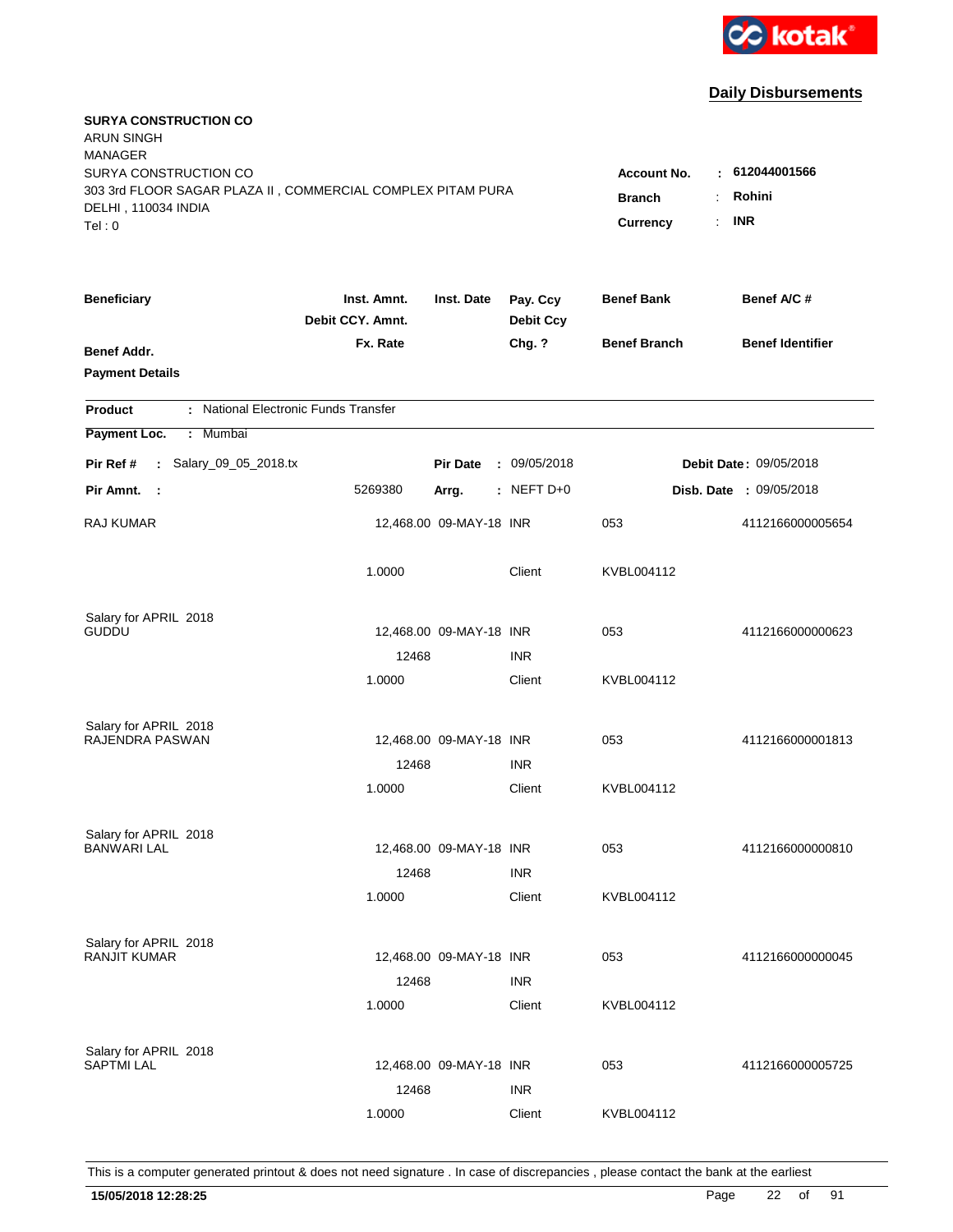

| <b>SURYA CONSTRUCTION CO</b><br><b>ARUN SINGH</b><br><b>MANAGER</b><br>SURYA CONSTRUCTION CO<br>303 3rd FLOOR SAGAR PLAZA II, COMMERCIAL COMPLEX PITAM PURA<br>DELHI, 110034 INDIA<br>Tel: 0 | Account No.<br><b>Branch</b><br>Currency | $-612044001566$<br>Rohini<br>÷.<br><b>INR</b><br>$\mathbf{r}$ |                              |                     |                                |
|----------------------------------------------------------------------------------------------------------------------------------------------------------------------------------------------|------------------------------------------|---------------------------------------------------------------|------------------------------|---------------------|--------------------------------|
| <b>Beneficiary</b>                                                                                                                                                                           | Inst. Amnt.<br>Debit CCY. Amnt.          | Inst. Date                                                    | Pay. Ccy<br><b>Debit Ccy</b> | <b>Benef Bank</b>   | Benef A/C #                    |
| Benef Addr.<br><b>Payment Details</b>                                                                                                                                                        | Fx. Rate                                 |                                                               | Chg. ?                       | <b>Benef Branch</b> | <b>Benef Identifier</b>        |
| : National Electronic Funds Transfer<br><b>Product</b>                                                                                                                                       |                                          |                                                               |                              |                     |                                |
| Payment Loc.<br>Mumbai<br>÷.                                                                                                                                                                 |                                          |                                                               |                              |                     |                                |
| : Salary_09_05_2018.tx<br>Pir Ref #                                                                                                                                                          |                                          | <b>Pir Date</b>                                               | : 09/05/2018                 |                     | <b>Debit Date: 09/05/2018</b>  |
| Pir Amnt. :                                                                                                                                                                                  | 5269380                                  | Arrg.                                                         | $:$ NEFT D+0                 |                     | <b>Disb. Date : 09/05/2018</b> |
| <b>SAPTMI LAL</b>                                                                                                                                                                            |                                          | 12,468.00 09-MAY-18 INR                                       |                              | 053                 | 4112166000005725               |
|                                                                                                                                                                                              | 1.0000                                   |                                                               | Client                       | KVBL004112          |                                |
| Salary for APRIL 2018                                                                                                                                                                        |                                          |                                                               |                              |                     |                                |
| <b>VEERENDRA KUMAR</b>                                                                                                                                                                       |                                          | 12,468.00 09-MAY-18 INR                                       |                              | 053                 | 4112166000000360               |
|                                                                                                                                                                                              | 12468<br>1.0000                          |                                                               | <b>INR</b><br>Client         | KVBL004112          |                                |
|                                                                                                                                                                                              |                                          |                                                               |                              |                     |                                |
| Salary for APRIL 2018                                                                                                                                                                        |                                          |                                                               |                              |                     |                                |
| <b>GAUTAM SINGH</b>                                                                                                                                                                          |                                          | 12,468.00 09-MAY-18 INR                                       |                              | 053                 | 4112166000001633               |
|                                                                                                                                                                                              | 12468                                    |                                                               | <b>INR</b>                   |                     |                                |
|                                                                                                                                                                                              | 1.0000                                   |                                                               | Client                       | KVBL004112          |                                |
| Salary for APRIL 2018                                                                                                                                                                        |                                          |                                                               |                              |                     |                                |
| <b>JAGDEV</b>                                                                                                                                                                                |                                          | 15,126.00 09-MAY-18 INR                                       |                              | 053                 | 4112178000001438               |
|                                                                                                                                                                                              | 15126                                    |                                                               | <b>INR</b>                   |                     |                                |
|                                                                                                                                                                                              | 1.0000                                   |                                                               | Client                       | KVBL004112          |                                |
| Salary for APRIL 2018                                                                                                                                                                        |                                          |                                                               |                              |                     |                                |
| AKASH TYAGI                                                                                                                                                                                  |                                          | 15,126.00 09-MAY-18 INR                                       |                              | 053                 | 4112166000000339               |
|                                                                                                                                                                                              | 15126                                    |                                                               | <b>INR</b>                   |                     |                                |
|                                                                                                                                                                                              | 1.0000                                   |                                                               | Client                       | KVBL004112          |                                |
|                                                                                                                                                                                              |                                          |                                                               |                              |                     |                                |
| Salary for APRIL 2018<br><b>RAM PRASAD</b>                                                                                                                                                   |                                          | 15,126.00 09-MAY-18 INR                                       |                              | 053                 | 4112166000000220               |
|                                                                                                                                                                                              | 15126                                    |                                                               | <b>INR</b>                   |                     |                                |
|                                                                                                                                                                                              | 1.0000                                   |                                                               | Client                       | KVBL004112          |                                |
|                                                                                                                                                                                              |                                          |                                                               |                              |                     |                                |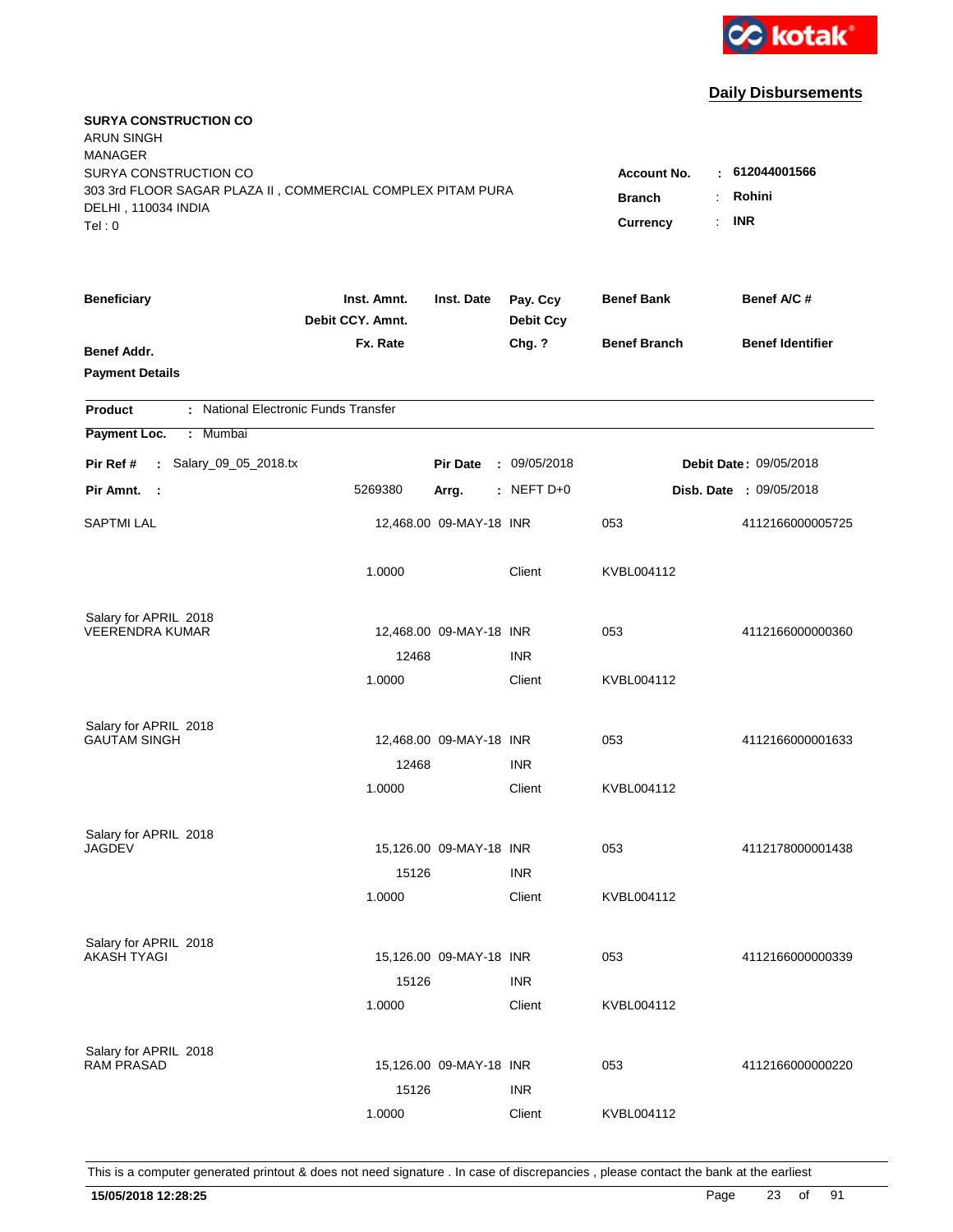

| <b>SURYA CONSTRUCTION CO</b><br><b>ARUN SINGH</b><br><b>MANAGER</b><br>SURYA CONSTRUCTION CO<br>303 3rd FLOOR SAGAR PLAZA II, COMMERCIAL COMPLEX PITAM PURA<br>DELHI, 110034 INDIA<br>Tel: 0 | <b>Account No.</b><br><b>Branch</b><br><b>Currency</b> | : 612044001566<br>Rohini<br>÷<br><b>INR</b><br>$\mathbb{R}^{\mathbb{Z}}$ |                              |                     |                                |
|----------------------------------------------------------------------------------------------------------------------------------------------------------------------------------------------|--------------------------------------------------------|--------------------------------------------------------------------------|------------------------------|---------------------|--------------------------------|
| <b>Beneficiary</b>                                                                                                                                                                           | Inst. Amnt.<br>Debit CCY. Amnt.                        | Inst. Date                                                               | Pay. Ccy<br><b>Debit Ccy</b> | <b>Benef Bank</b>   | Benef A/C #                    |
| Benef Addr.<br><b>Payment Details</b>                                                                                                                                                        | Fx. Rate                                               |                                                                          | Chg. ?                       | <b>Benef Branch</b> | <b>Benef Identifier</b>        |
| : National Electronic Funds Transfer<br><b>Product</b>                                                                                                                                       |                                                        |                                                                          |                              |                     |                                |
| Payment Loc.<br>Mumbai<br>÷.                                                                                                                                                                 |                                                        |                                                                          |                              |                     |                                |
| : Salary_09_05_2018.tx<br>Pir Ref #                                                                                                                                                          |                                                        | <b>Pir Date</b>                                                          | : 09/05/2018                 |                     | <b>Debit Date: 09/05/2018</b>  |
| Pir Amnt.<br>$\sim$ :                                                                                                                                                                        | 5269380                                                | Arrg.                                                                    | : NEFT D+0                   |                     | <b>Disb. Date : 09/05/2018</b> |
| <b>RAM PRASAD</b>                                                                                                                                                                            |                                                        | 15,126.00 09-MAY-18 INR                                                  |                              | 053                 | 4112166000000220               |
|                                                                                                                                                                                              | 1.0000                                                 |                                                                          | Client                       | KVBL004112          |                                |
| Salary for APRIL 2018                                                                                                                                                                        |                                                        |                                                                          |                              |                     |                                |
| <b>AVDESH</b>                                                                                                                                                                                |                                                        | 15,126.00 09-MAY-18 INR                                                  |                              | 053                 | 4112166000000303               |
|                                                                                                                                                                                              | 15126<br>1.0000                                        |                                                                          | <b>INR</b><br>Client         | KVBL004112          |                                |
| Salary for APRIL 2018<br><b>RAM KISHOR</b>                                                                                                                                                   | 15126<br>1.0000                                        | 15,126.00 09-MAY-18 INR                                                  | <b>INR</b><br>Client         | 053<br>KVBL004112   | 4112166000000213               |
|                                                                                                                                                                                              |                                                        |                                                                          |                              |                     |                                |
| Salary for APRIL 2018<br>RAM DHANI                                                                                                                                                           | 13109                                                  | 13,109.00 09-MAY-18 INR                                                  | <b>INR</b>                   | 053                 | 4112166000005270               |
|                                                                                                                                                                                              | 1.0000                                                 |                                                                          | Client                       | KVBL004112          |                                |
| Salary for APRIL 2018<br><b>VIRENDER KUMAR</b>                                                                                                                                               | 6556<br>1.0000                                         | 6,556.00 09-MAY-18 INR                                                   | <b>INR</b><br>Client         | 053<br>KVBL004112   | 4112166000000232               |
| Salary for APRIL 2018<br><b>VIRENDER SINGH</b>                                                                                                                                               | 15126<br>1.0000                                        | 15,126.00 09-MAY-18 INR                                                  | <b>INR</b><br>Client         | 053<br>KVBL004112   | 4112166000001529               |
|                                                                                                                                                                                              |                                                        |                                                                          |                              |                     |                                |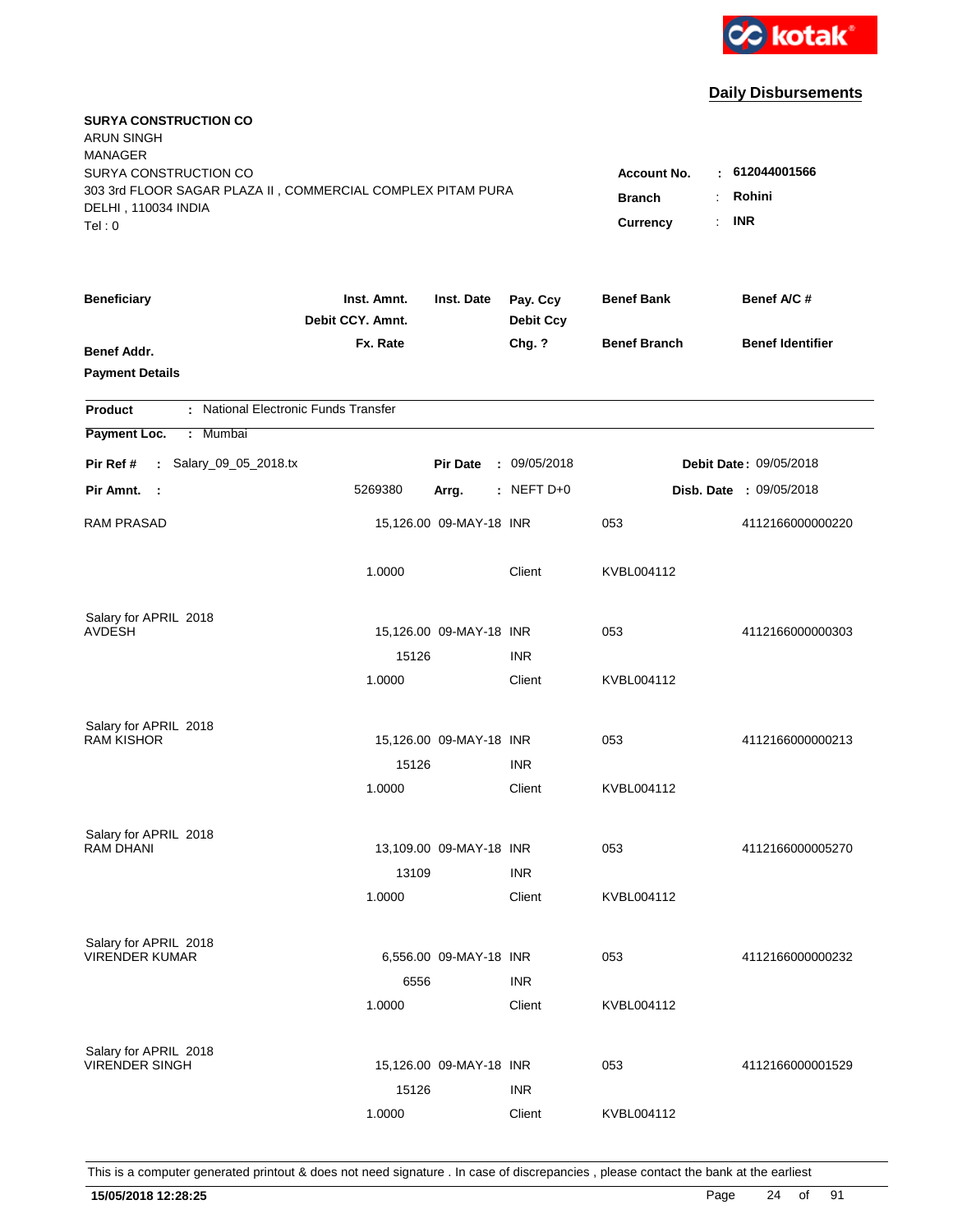

| <b>SURYA CONSTRUCTION CO</b><br><b>ARUN SINGH</b><br><b>MANAGER</b><br>SURYA CONSTRUCTION CO<br>303 3rd FLOOR SAGAR PLAZA II, COMMERCIAL COMPLEX PITAM PURA<br>DELHI, 110034 INDIA<br>Tel: 0 | <b>Account No.</b><br><b>Branch</b><br><b>Currency</b> | $-612044001566$<br>Rohini<br>$\ddot{\cdot}$<br><b>INR</b><br>÷. |                              |                     |                                |
|----------------------------------------------------------------------------------------------------------------------------------------------------------------------------------------------|--------------------------------------------------------|-----------------------------------------------------------------|------------------------------|---------------------|--------------------------------|
| <b>Beneficiary</b>                                                                                                                                                                           | Inst. Amnt.<br>Debit CCY. Amnt.                        | Inst. Date                                                      | Pay. Ccy<br><b>Debit Ccy</b> | <b>Benef Bank</b>   | Benef A/C #                    |
| Benef Addr.<br><b>Payment Details</b>                                                                                                                                                        | Fx. Rate                                               |                                                                 | Chg. ?                       | <b>Benef Branch</b> | <b>Benef Identifier</b>        |
| : National Electronic Funds Transfer<br><b>Product</b>                                                                                                                                       |                                                        |                                                                 |                              |                     |                                |
| Payment Loc.<br>Mumbai<br>÷.                                                                                                                                                                 |                                                        |                                                                 |                              |                     |                                |
| : Salary_09_05_2018.tx<br>Pir Ref #                                                                                                                                                          |                                                        | <b>Pir Date</b>                                                 | : 09/05/2018                 |                     | Debit Date: 09/05/2018         |
| Pir Amnt.<br>- 1                                                                                                                                                                             | 5269380                                                | Arrg.                                                           | : NEFT $D+0$                 |                     | <b>Disb. Date : 09/05/2018</b> |
| <b>VIRENDER SINGH</b>                                                                                                                                                                        |                                                        | 15,126.00 09-MAY-18 INR                                         |                              | 053                 | 4112166000001529               |
|                                                                                                                                                                                              | 1.0000                                                 |                                                                 | Client                       | KVBL004112          |                                |
| Salary for APRIL 2018                                                                                                                                                                        |                                                        |                                                                 |                              |                     |                                |
| <b>VISHNU PRASAD</b>                                                                                                                                                                         | 15126                                                  | 15,126.00 09-MAY-18 INR                                         | <b>INR</b>                   | 053                 | 4112166000001820               |
|                                                                                                                                                                                              | 1.0000                                                 |                                                                 | Client                       | KVBL004112          |                                |
| Salary for APRIL 2018                                                                                                                                                                        |                                                        |                                                                 |                              |                     |                                |
| <b>JITENDER KUMAR</b>                                                                                                                                                                        |                                                        | 7,564.00 09-MAY-18 INR                                          |                              | 053                 | 4112166000001773               |
|                                                                                                                                                                                              | 7564                                                   |                                                                 | <b>INR</b>                   |                     |                                |
|                                                                                                                                                                                              | 1.0000                                                 |                                                                 | Client                       | KVBL004112          |                                |
| Salary for APRIL 2018<br>DILEEP SINGH                                                                                                                                                        |                                                        |                                                                 |                              |                     |                                |
|                                                                                                                                                                                              |                                                        | 12,468.00 09-MAY-18 INR                                         |                              | 053                 | 4112166000000201               |
|                                                                                                                                                                                              | 12468<br>1.0000                                        |                                                                 | <b>INR</b><br>Client         | KVBL004112          |                                |
|                                                                                                                                                                                              |                                                        |                                                                 |                              |                     |                                |
| Salary for APRIL 2018                                                                                                                                                                        |                                                        |                                                                 |                              |                     |                                |
| RAJOL KUMAR                                                                                                                                                                                  |                                                        | 15,126.00 09-MAY-18 INR                                         |                              | 053                 | 4112166000001704               |
|                                                                                                                                                                                              | 15126                                                  |                                                                 | INR                          |                     |                                |
|                                                                                                                                                                                              | 1.0000                                                 |                                                                 | Client                       | KVBL004112          |                                |
| Salary for APRIL 2018                                                                                                                                                                        |                                                        |                                                                 |                              |                     |                                |
| <b>RAKESH KUMAR</b>                                                                                                                                                                          |                                                        | 15,126.00 09-MAY-18 INR                                         |                              | 053                 | 4112166000001844               |
|                                                                                                                                                                                              | 15126                                                  |                                                                 | <b>INR</b>                   |                     |                                |
|                                                                                                                                                                                              | 1.0000                                                 |                                                                 | Client                       | KVBL004112          |                                |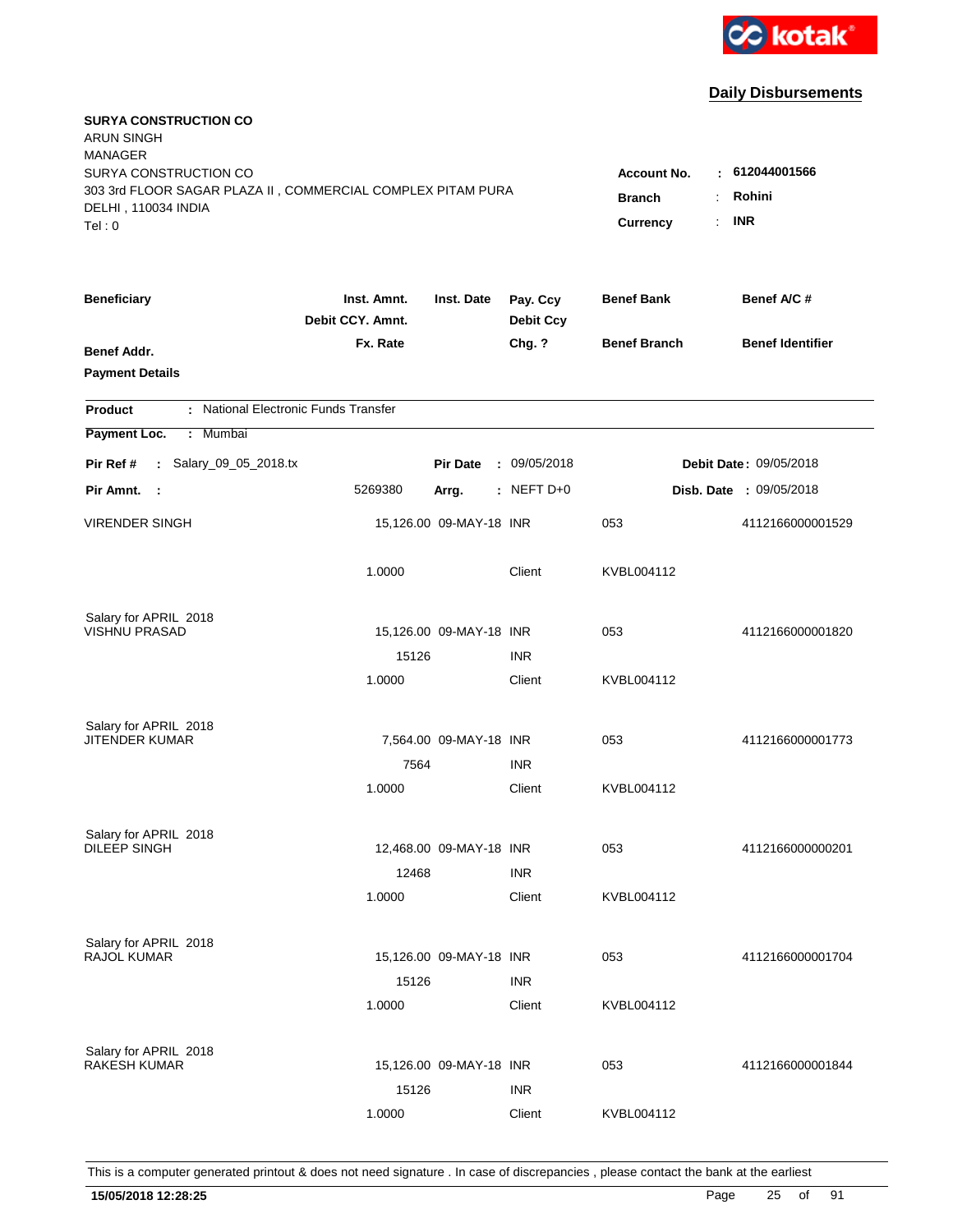

| <b>SURYA CONSTRUCTION CO</b><br><b>ARUN SINGH</b><br><b>MANAGER</b><br>SURYA CONSTRUCTION CO<br>303 3rd FLOOR SAGAR PLAZA II, COMMERCIAL COMPLEX PITAM PURA<br>DELHI, 110034 INDIA<br>Tel: 0 | <b>Account No.</b><br><b>Branch</b><br><b>Currency</b> | $-612044001566$<br>Rohini<br>$\ddot{\cdot}$<br><b>INR</b><br>÷. |                              |                     |                                |
|----------------------------------------------------------------------------------------------------------------------------------------------------------------------------------------------|--------------------------------------------------------|-----------------------------------------------------------------|------------------------------|---------------------|--------------------------------|
| <b>Beneficiary</b>                                                                                                                                                                           | Inst. Amnt.<br>Debit CCY. Amnt.                        | Inst. Date                                                      | Pay. Ccy<br><b>Debit Ccy</b> | <b>Benef Bank</b>   | Benef A/C #                    |
| Benef Addr.<br><b>Payment Details</b>                                                                                                                                                        | Fx. Rate                                               |                                                                 | Chg. ?                       | <b>Benef Branch</b> | <b>Benef Identifier</b>        |
| : National Electronic Funds Transfer<br><b>Product</b>                                                                                                                                       |                                                        |                                                                 |                              |                     |                                |
| Payment Loc.<br>Mumbai<br>÷.                                                                                                                                                                 |                                                        |                                                                 |                              |                     |                                |
| : Salary_09_05_2018.tx<br>Pir Ref #                                                                                                                                                          |                                                        | <b>Pir Date</b>                                                 | : 09/05/2018                 |                     | Debit Date: 09/05/2018         |
| Pir Amnt.<br>- 1                                                                                                                                                                             | 5269380                                                | Arrg.                                                           | : NEFT $D+0$                 |                     | <b>Disb. Date : 09/05/2018</b> |
| RAKESH KUMAR                                                                                                                                                                                 |                                                        | 15,126.00 09-MAY-18 INR                                         |                              | 053                 | 4112166000001844               |
|                                                                                                                                                                                              | 1.0000                                                 |                                                                 | Client                       | KVBL004112          |                                |
| Salary for APRIL 2018                                                                                                                                                                        |                                                        |                                                                 |                              |                     |                                |
| <b>RAKESH KUMAR</b>                                                                                                                                                                          |                                                        | 6,650.00 09-MAY-18 INR                                          |                              | 053                 | 4112166000000737               |
|                                                                                                                                                                                              | 6650<br>1.0000                                         |                                                                 | <b>INR</b><br>Client         | KVBL004112          |                                |
|                                                                                                                                                                                              |                                                        |                                                                 |                              |                     |                                |
| Salary for APRIL 2018                                                                                                                                                                        |                                                        |                                                                 |                              |                     |                                |
| <b>AKHILESH KUMAR</b>                                                                                                                                                                        |                                                        | 10,390.00 09-MAY-18 INR                                         |                              | 053                 | 4112166000000268               |
|                                                                                                                                                                                              | 10390                                                  |                                                                 | <b>INR</b>                   | KVBL004112          |                                |
|                                                                                                                                                                                              | 1.0000                                                 |                                                                 | Client                       |                     |                                |
| Salary for APRIL 2018                                                                                                                                                                        |                                                        |                                                                 |                              |                     |                                |
| <b>ASHISH KUMAR</b>                                                                                                                                                                          |                                                        | 7,482.00 09-MAY-18 INR                                          |                              | 053                 | 4112166000000128               |
|                                                                                                                                                                                              | 7482                                                   |                                                                 | <b>INR</b>                   |                     |                                |
|                                                                                                                                                                                              | 1.0000                                                 |                                                                 | Client                       | KVBL004112          |                                |
| Salary for APRIL 2018                                                                                                                                                                        |                                                        |                                                                 |                              |                     |                                |
| <b>NARESH KUMAR</b>                                                                                                                                                                          |                                                        | 12,468.00 09-MAY-18 INR                                         |                              | 053                 | 4112166000001996               |
|                                                                                                                                                                                              | 12468                                                  |                                                                 | <b>INR</b>                   |                     |                                |
|                                                                                                                                                                                              | 1.0000                                                 |                                                                 | Client                       | KVBL004112          |                                |
|                                                                                                                                                                                              |                                                        |                                                                 |                              |                     |                                |
| Salary for APRIL 2018<br><b>SUSHIL KUMAR</b>                                                                                                                                                 |                                                        | 12,468.00 09-MAY-18 INR                                         |                              | 053                 | 4112166000000256               |
|                                                                                                                                                                                              | 12468                                                  |                                                                 | <b>INR</b>                   |                     |                                |
|                                                                                                                                                                                              | 1.0000                                                 |                                                                 | Client                       | KVBL004112          |                                |
|                                                                                                                                                                                              |                                                        |                                                                 |                              |                     |                                |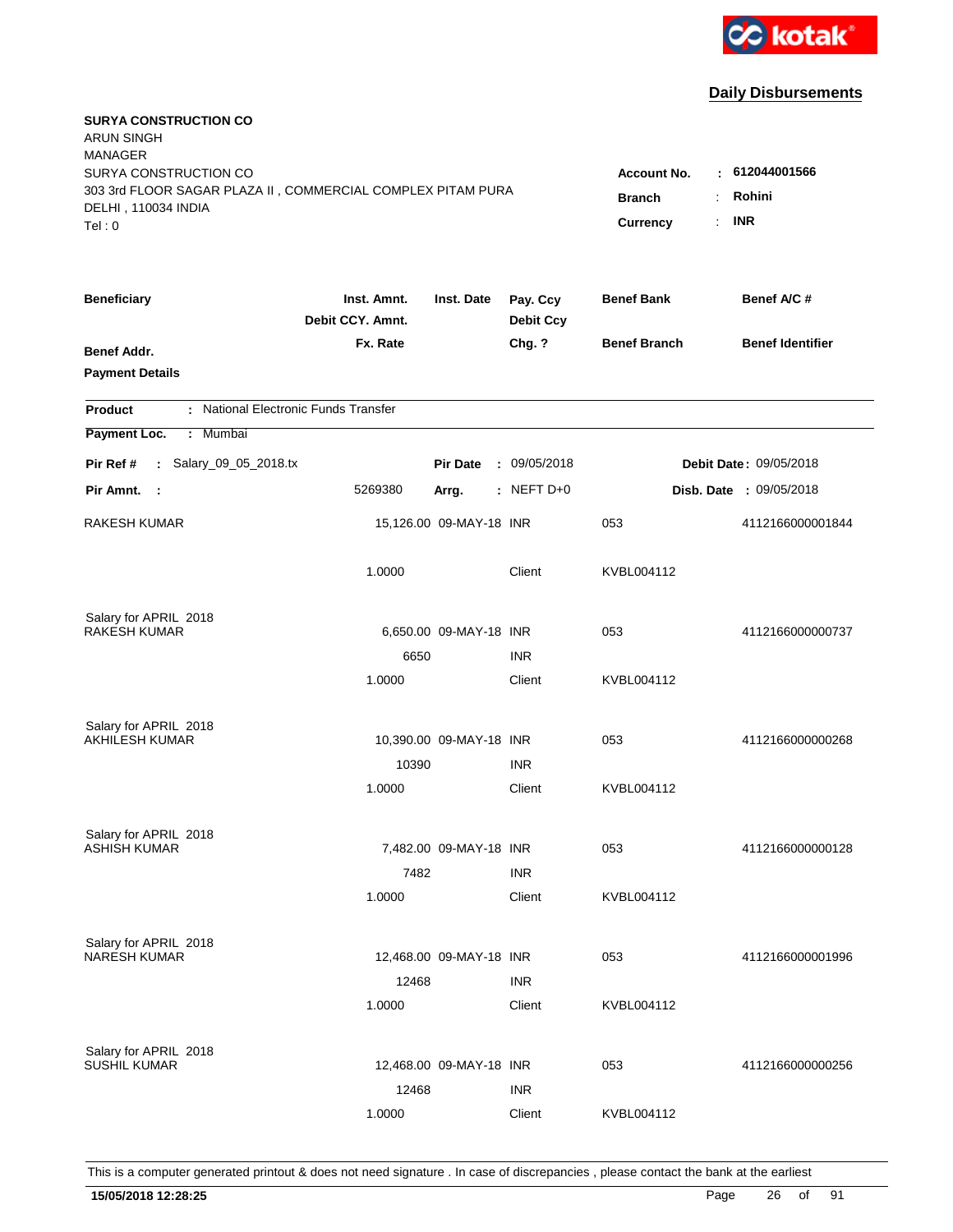

| <b>SURYA CONSTRUCTION CO</b><br><b>ARUN SINGH</b><br><b>MANAGER</b><br>SURYA CONSTRUCTION CO<br>303 3rd FLOOR SAGAR PLAZA II, COMMERCIAL COMPLEX PITAM PURA |                                 |                         |                              | <b>Account No.</b><br><b>Branch</b> | : 612044001566<br>Rohini<br>÷. |
|-------------------------------------------------------------------------------------------------------------------------------------------------------------|---------------------------------|-------------------------|------------------------------|-------------------------------------|--------------------------------|
| DELHI, 110034 INDIA<br>Tel: 0                                                                                                                               |                                 |                         |                              | Currency                            | <b>INR</b><br>÷.               |
| <b>Beneficiary</b>                                                                                                                                          | Inst. Amnt.<br>Debit CCY. Amnt. | Inst. Date              | Pay. Ccy<br><b>Debit Ccy</b> | <b>Benef Bank</b>                   | Benef A/C#                     |
| Benef Addr.<br><b>Payment Details</b>                                                                                                                       | Fx. Rate                        |                         | Chg. ?                       | <b>Benef Branch</b>                 | <b>Benef Identifier</b>        |
| : National Electronic Funds Transfer<br><b>Product</b>                                                                                                      |                                 |                         |                              |                                     |                                |
| Payment Loc.<br>: Mumbai                                                                                                                                    |                                 |                         |                              |                                     |                                |
| : Salary_09_05_2018.tx<br>Pir Ref #                                                                                                                         |                                 | <b>Pir Date</b>         | : 09/05/2018                 |                                     | Debit Date: 09/05/2018         |
| Pir Amnt. :                                                                                                                                                 | 5269380                         | Arrg.                   | $:$ NEFT D+0                 |                                     | Disb. Date : 09/05/2018        |
| <b>SUSHIL KUMAR</b>                                                                                                                                         |                                 | 12,468.00 09-MAY-18 INR |                              | 053                                 | 4112166000000256               |
|                                                                                                                                                             | 1.0000                          |                         | Client                       | KVBL004112                          |                                |
| Salary for APRIL 2018                                                                                                                                       |                                 |                         |                              |                                     |                                |
| <b>MANOJ KUMAR</b>                                                                                                                                          |                                 | 12,468.00 09-MAY-18 INR |                              | 053                                 | 4112178000001324               |
|                                                                                                                                                             | 12468<br>1.0000                 |                         | <b>INR</b><br>Client         | KVBL004112                          |                                |
|                                                                                                                                                             |                                 |                         |                              |                                     |                                |
| Salary for APRIL 2018<br><b>RAVINDER</b>                                                                                                                    |                                 | 12,468.00 09-MAY-18 INR |                              | 053                                 | 4112166000000244               |
|                                                                                                                                                             | 12468                           |                         | <b>INR</b>                   |                                     |                                |
|                                                                                                                                                             | 1.0000                          |                         | Client                       | KVBL004112                          |                                |
| Salary for APRIL 2018                                                                                                                                       |                                 |                         |                              |                                     |                                |
| <b>BHAGIRATH</b>                                                                                                                                            |                                 | 15,126.00 09-MAY-18 INR |                              | 053                                 | 4112166000005891               |
|                                                                                                                                                             | 15126                           |                         | <b>INR</b>                   |                                     |                                |
|                                                                                                                                                             | 1.0000                          |                         | Client                       | KVBL004112                          |                                |
| Salary for APRIL 2018                                                                                                                                       |                                 |                         |                              |                                     |                                |
| <b>RAMESH CHAND</b>                                                                                                                                         |                                 | 15,126.00 09-MAY-18 INR |                              | 053                                 | 4112166000005794               |
|                                                                                                                                                             | 15126<br>1.0000                 |                         | <b>INR</b><br>Client         | KVBL004112                          |                                |
|                                                                                                                                                             |                                 |                         |                              |                                     |                                |
| Salary for APRIL 2018<br><b>MUKESH</b>                                                                                                                      |                                 | 15,126.00 09-MAY-18 INR |                              | 053                                 | 4112166000000630               |
|                                                                                                                                                             | 15126                           |                         | <b>INR</b>                   |                                     |                                |
|                                                                                                                                                             | 1.0000                          |                         | Client                       | KVBL004112                          |                                |
|                                                                                                                                                             |                                 |                         |                              |                                     |                                |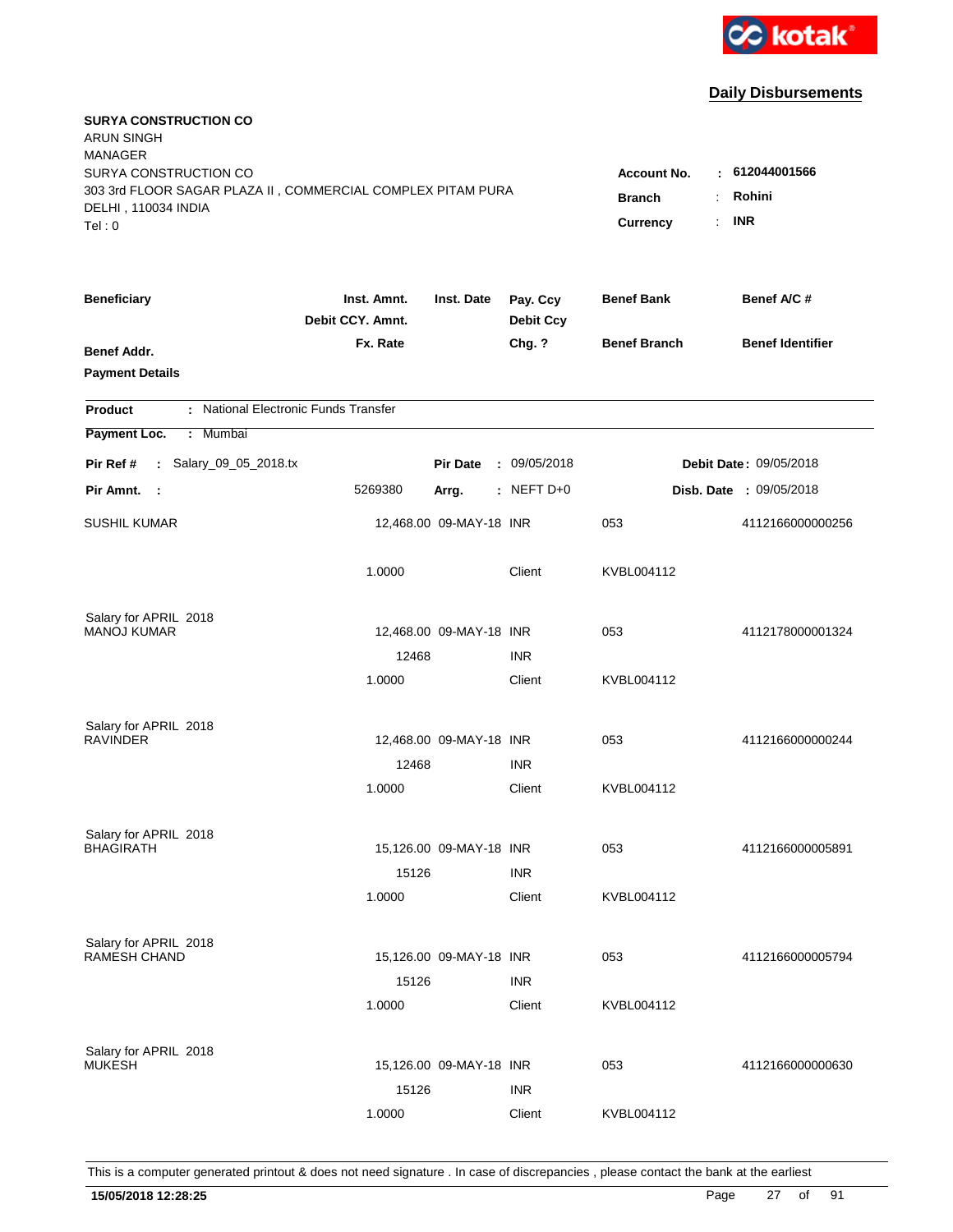

| <b>SURYA CONSTRUCTION CO</b><br><b>ARUN SINGH</b><br><b>MANAGER</b><br>SURYA CONSTRUCTION CO<br>303 3rd FLOOR SAGAR PLAZA II, COMMERCIAL COMPLEX PITAM PURA<br>DELHI, 110034 INDIA<br>Tel: 0 | Account No.<br><b>Branch</b><br>Currency | : 612044001566<br>Rohini<br>÷.<br><b>INR</b><br>$\mathbf{r}$ |                              |                     |                                |
|----------------------------------------------------------------------------------------------------------------------------------------------------------------------------------------------|------------------------------------------|--------------------------------------------------------------|------------------------------|---------------------|--------------------------------|
| <b>Beneficiary</b>                                                                                                                                                                           | Inst. Amnt.<br>Debit CCY. Amnt.          | Inst. Date                                                   | Pay. Ccy<br><b>Debit Ccy</b> | <b>Benef Bank</b>   | Benef A/C #                    |
| Benef Addr.<br><b>Payment Details</b>                                                                                                                                                        | Fx. Rate                                 |                                                              | Chg. ?                       | <b>Benef Branch</b> | <b>Benef Identifier</b>        |
| : National Electronic Funds Transfer<br><b>Product</b>                                                                                                                                       |                                          |                                                              |                              |                     |                                |
| Payment Loc.<br>Mumbai<br>÷.                                                                                                                                                                 |                                          |                                                              |                              |                     |                                |
| : Salary_09_05_2018.tx<br>Pir Ref #                                                                                                                                                          |                                          | <b>Pir Date</b>                                              | : 09/05/2018                 |                     | <b>Debit Date: 09/05/2018</b>  |
| Pir Amnt.<br>- 1                                                                                                                                                                             | 5269380                                  | Arrg.                                                        | $:$ NEFT D+0                 |                     | <b>Disb. Date : 09/05/2018</b> |
| <b>MUKESH</b>                                                                                                                                                                                |                                          | 15,126.00 09-MAY-18 INR                                      |                              | 053                 | 4112166000000630               |
|                                                                                                                                                                                              | 1.0000                                   |                                                              | Client                       | KVBL004112          |                                |
| Salary for APRIL 2018                                                                                                                                                                        |                                          |                                                              |                              |                     |                                |
| PHOOL KUMAR                                                                                                                                                                                  |                                          | 15,126.00 09-MAY-18 INR                                      |                              | 053                 | 4112166000000197               |
|                                                                                                                                                                                              | 15126<br>1.0000                          |                                                              | <b>INR</b><br>Client         | KVBL004112          |                                |
|                                                                                                                                                                                              |                                          |                                                              |                              |                     |                                |
| Salary for APRIL 2018<br><b>RAJENDER KUMAR</b>                                                                                                                                               |                                          | 15,126.00 09-MAY-18 INR                                      |                              | 053                 | 4112166000000583               |
|                                                                                                                                                                                              | 15126                                    |                                                              | <b>INR</b>                   |                     |                                |
|                                                                                                                                                                                              | 1.0000                                   |                                                              | Client                       | KVBL004112          |                                |
| Salary for APRIL 2018                                                                                                                                                                        |                                          |                                                              |                              |                     |                                |
| <b>RAM BARAN</b>                                                                                                                                                                             |                                          | 15,126.00 09-MAY-18 INR                                      |                              | 053                 | 4112166000005493               |
|                                                                                                                                                                                              | 15126                                    |                                                              | <b>INR</b>                   |                     |                                |
|                                                                                                                                                                                              | 1.0000                                   |                                                              | Client                       | KVBL004112          |                                |
| Salary for APRIL 2018                                                                                                                                                                        |                                          |                                                              |                              |                     |                                |
| <b>RAVI SHANKAR</b>                                                                                                                                                                          |                                          | 15,126.00 09-MAY-18 INR                                      |                              | 053                 | 4112166000004969               |
|                                                                                                                                                                                              | 15126                                    |                                                              | <b>INR</b>                   |                     |                                |
|                                                                                                                                                                                              | 1.0000                                   |                                                              | Client                       | KVBL004112          |                                |
| Salary for APRIL 2018                                                                                                                                                                        |                                          |                                                              |                              |                     |                                |
| <b>TOTA RAM</b>                                                                                                                                                                              |                                          | 15,126.00 09-MAY-18 INR                                      |                              | 053                 | 4112166000000154               |
|                                                                                                                                                                                              | 15126                                    |                                                              | <b>INR</b>                   |                     |                                |
|                                                                                                                                                                                              | 1.0000                                   |                                                              | Client                       | KVBL004112          |                                |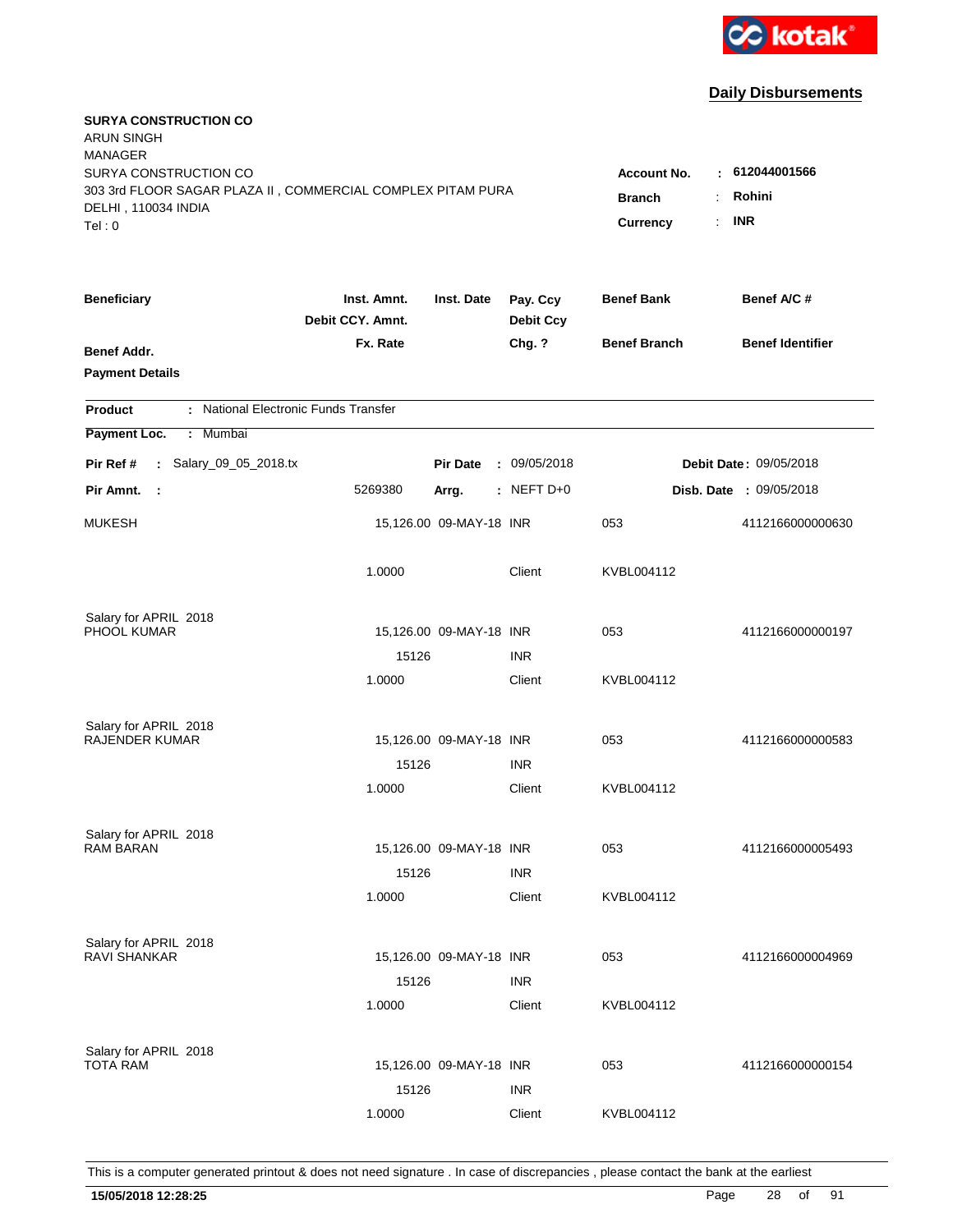

| <b>SURYA CONSTRUCTION CO</b><br><b>ARUN SINGH</b><br><b>MANAGER</b>                                                   |                                                                      |                                      |                              |                     |                         |
|-----------------------------------------------------------------------------------------------------------------------|----------------------------------------------------------------------|--------------------------------------|------------------------------|---------------------|-------------------------|
| SURYA CONSTRUCTION CO<br>303 3rd FLOOR SAGAR PLAZA II, COMMERCIAL COMPLEX PITAM PURA<br>DELHI, 110034 INDIA<br>Tel: 0 | <b>Account No.</b><br>$\sim$<br><b>Branch</b><br>÷<br>Currency<br>÷. | 612044001566<br>Rohini<br><b>INR</b> |                              |                     |                         |
| <b>Beneficiary</b>                                                                                                    | Inst. Amnt.<br>Debit CCY. Amnt.                                      | Inst. Date                           | Pay. Ccy<br><b>Debit Ccy</b> | <b>Benef Bank</b>   | Benef A/C #             |
| Benef Addr.<br><b>Payment Details</b>                                                                                 | Fx. Rate                                                             |                                      | Chg. ?                       | <b>Benef Branch</b> | <b>Benef Identifier</b> |
| : National Electronic Funds Transfer<br><b>Product</b>                                                                |                                                                      |                                      |                              |                     |                         |
| Payment Loc.<br>: Mumbai                                                                                              |                                                                      |                                      |                              |                     |                         |
| : Salary_09_05_2018.tx<br>Pir Ref #                                                                                   |                                                                      | <b>Pir Date</b>                      | : 09/05/2018                 |                     | Debit Date: 09/05/2018  |
| Pir Amnt.<br>- 1                                                                                                      | 5269380                                                              | Arrg.                                | $:$ NEFT D+0                 |                     | Disb. Date : 09/05/2018 |
| TOTA RAM                                                                                                              |                                                                      | 15,126.00 09-MAY-18 INR              |                              | 053                 | 4112166000000154        |
|                                                                                                                       | 1.0000                                                               |                                      | Client                       | KVBL004112          |                         |
| Salary for APRIL 2018                                                                                                 |                                                                      |                                      |                              |                     |                         |
| AMIT KUMAR                                                                                                            |                                                                      | 12,468.00 09-MAY-18 INR              |                              | 053                 | 4112166000003454        |
|                                                                                                                       | 12468                                                                |                                      | <b>INR</b>                   |                     |                         |
|                                                                                                                       | 1.0000                                                               |                                      | Client                       | KVBL004112          |                         |
| Salary for APRIL 2018                                                                                                 |                                                                      |                                      |                              |                     |                         |
| SHISHPAL                                                                                                              |                                                                      | 11,637.00 09-MAY-18 INR              |                              | 053                 | 4112166000001903        |
|                                                                                                                       | 11637                                                                |                                      | <b>INR</b>                   |                     |                         |
|                                                                                                                       | 1.0000                                                               |                                      | Client                       | KVBL004112          |                         |
| Salary for APRIL 2018                                                                                                 |                                                                      |                                      |                              |                     |                         |
| SURENDRA KUMAR                                                                                                        |                                                                      | 12,468.00 09-MAY-18 INR              |                              | 053                 | 4112166000001960        |
|                                                                                                                       | 12468                                                                |                                      | <b>INR</b>                   |                     |                         |
|                                                                                                                       | 1.0000                                                               |                                      | Client                       | KVBL004112          |                         |
| Salary for APRIL 2018                                                                                                 |                                                                      |                                      |                              |                     |                         |
| TUTTY                                                                                                                 |                                                                      | 12,468.00 09-MAY-18 INR              |                              | 053                 | 4112166000002167        |
|                                                                                                                       | 12468                                                                |                                      | <b>INR</b>                   |                     |                         |
|                                                                                                                       | 1.0000                                                               |                                      | Client                       | KVBL004112          |                         |
|                                                                                                                       |                                                                      |                                      |                              |                     |                         |
| Salary for APRIL 2018<br><b>UMESH KUMAR</b>                                                                           |                                                                      | 12,468.00 09-MAY-18 INR              |                              | 053                 | 4112166000004957        |
|                                                                                                                       | 12468                                                                |                                      | <b>INR</b>                   |                     |                         |
|                                                                                                                       | 1.0000                                                               |                                      | Client                       | KVBL004112          |                         |
|                                                                                                                       |                                                                      |                                      |                              |                     |                         |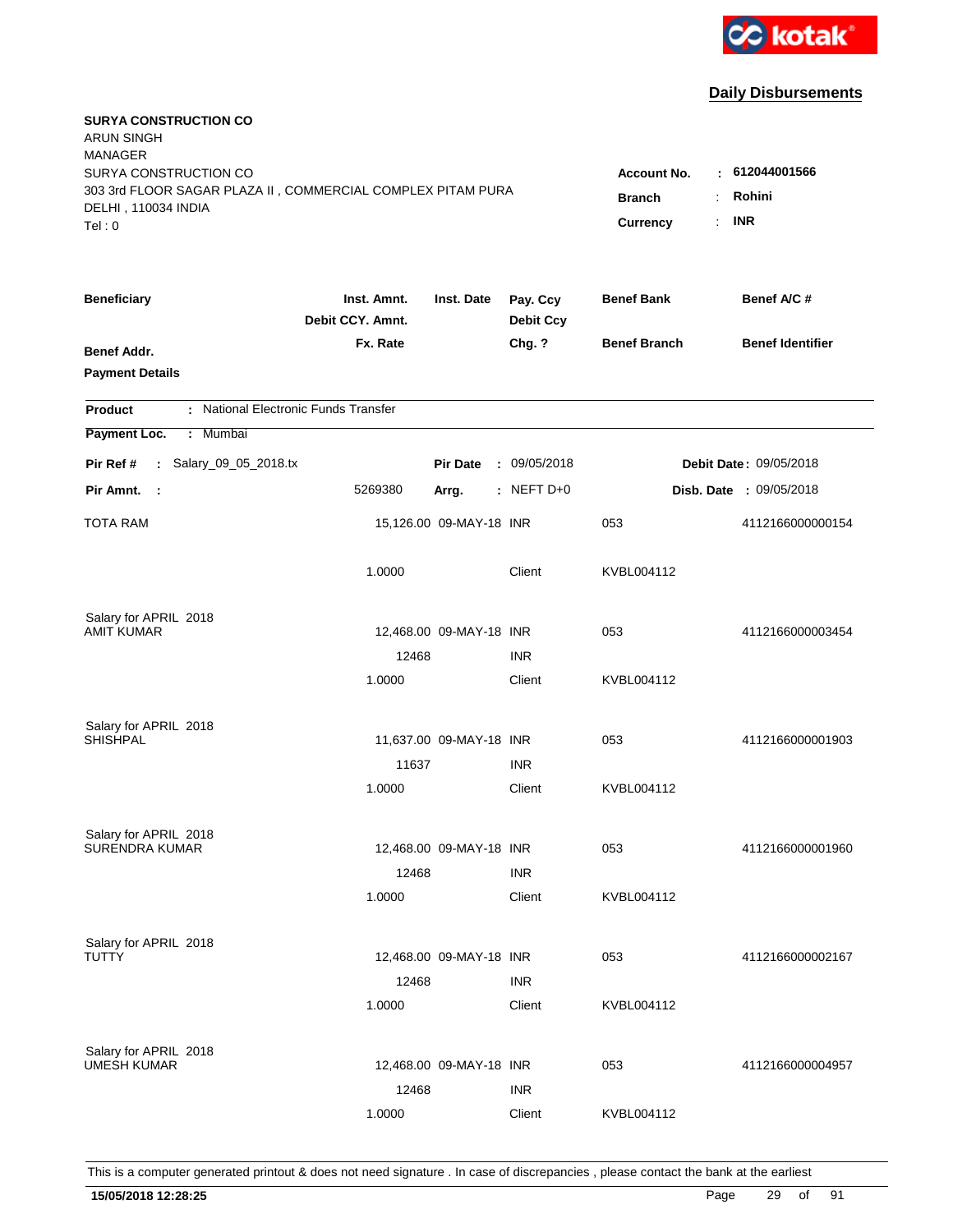

| <b>SURYA CONSTRUCTION CO</b><br><b>ARUN SINGH</b><br><b>MANAGER</b>                                                   |                                                                                      |                                         |                              |                     |                                |
|-----------------------------------------------------------------------------------------------------------------------|--------------------------------------------------------------------------------------|-----------------------------------------|------------------------------|---------------------|--------------------------------|
| SURYA CONSTRUCTION CO<br>303 3rd FLOOR SAGAR PLAZA II, COMMERCIAL COMPLEX PITAM PURA<br>DELHI, 110034 INDIA<br>Tel: 0 | <b>Account No.</b><br><b>Branch</b><br>$\ddot{\phantom{a}}$<br><b>Currency</b><br>÷. | $-612044001566$<br>Rohini<br><b>INR</b> |                              |                     |                                |
| <b>Beneficiary</b>                                                                                                    | Inst. Amnt.<br>Debit CCY. Amnt.                                                      | Inst. Date                              | Pay. Ccy<br><b>Debit Ccy</b> | <b>Benef Bank</b>   | Benef A/C#                     |
| Benef Addr.<br><b>Payment Details</b>                                                                                 | Fx. Rate                                                                             |                                         | Chg. ?                       | <b>Benef Branch</b> | <b>Benef Identifier</b>        |
| : National Electronic Funds Transfer<br><b>Product</b>                                                                |                                                                                      |                                         |                              |                     |                                |
| Payment Loc.<br>: Mumbai                                                                                              |                                                                                      |                                         |                              |                     |                                |
| : Salary_09_05_2018.tx<br>Pir Ref #                                                                                   |                                                                                      | <b>Pir Date</b>                         | : 09/05/2018                 |                     | <b>Debit Date: 09/05/2018</b>  |
| Pir Amnt. :                                                                                                           | 5269380                                                                              | Arrg.                                   | $:$ NEFT D+0                 |                     | <b>Disb. Date : 09/05/2018</b> |
| <b>UMESH KUMAR</b>                                                                                                    |                                                                                      | 12,468.00 09-MAY-18 INR                 |                              | 053                 | 4112166000004957               |
|                                                                                                                       | 1.0000                                                                               |                                         | Client                       | KVBL004112          |                                |
| Salary for APRIL 2018                                                                                                 |                                                                                      |                                         |                              |                     |                                |
| ASHISH KUMAR                                                                                                          |                                                                                      | 11,222.00 09-MAY-18 INR                 |                              | 012                 | 19040100018482                 |
|                                                                                                                       | 11222                                                                                |                                         | <b>INR</b>                   |                     |                                |
|                                                                                                                       | 1.0000                                                                               |                                         | Client                       | 110012032           |                                |
| Salary for APRIL 2018                                                                                                 |                                                                                      |                                         |                              |                     |                                |
| RAM PRAKASH KHURANA                                                                                                   |                                                                                      | 26,000.00 09-MAY-18 INR                 |                              | 259                 | 201104000056045                |
|                                                                                                                       | 26000                                                                                |                                         | <b>INR</b>                   |                     |                                |
|                                                                                                                       | 1.0000                                                                               |                                         | Client                       | IBK0000201          |                                |
| Salary for APRIL 2018                                                                                                 |                                                                                      |                                         |                              |                     |                                |
| <b>MAHENDER SINGH</b>                                                                                                 |                                                                                      | 15,126.00 09-MAY-18 INR                 |                              | 259                 | 201104000040488                |
|                                                                                                                       | 15126                                                                                |                                         | <b>INR</b>                   |                     |                                |
|                                                                                                                       | 1.0000                                                                               |                                         | Client                       | IBK0000201          |                                |
| Salary for APRIL 2018                                                                                                 |                                                                                      |                                         |                              |                     |                                |
| MUNISH KUMAR SAXENA                                                                                                   |                                                                                      | 28,000.00 09-MAY-18 INR                 |                              | 019                 | 600223753                      |
|                                                                                                                       | 28000                                                                                |                                         | <b>INR</b>                   |                     |                                |
|                                                                                                                       | 1.0000                                                                               |                                         | Client                       | 110019056           |                                |
| Salary for APRIL 2018                                                                                                 |                                                                                      |                                         |                              |                     |                                |
| <b>SUMIT KUMAR</b>                                                                                                    |                                                                                      | 11,637.00 09-MAY-18 INR                 |                              | 019                 | 6044614177                     |
|                                                                                                                       | 11637                                                                                |                                         | <b>INR</b>                   |                     |                                |
|                                                                                                                       | 1.0000                                                                               |                                         | Client                       | 110019056           |                                |
|                                                                                                                       |                                                                                      |                                         |                              |                     |                                |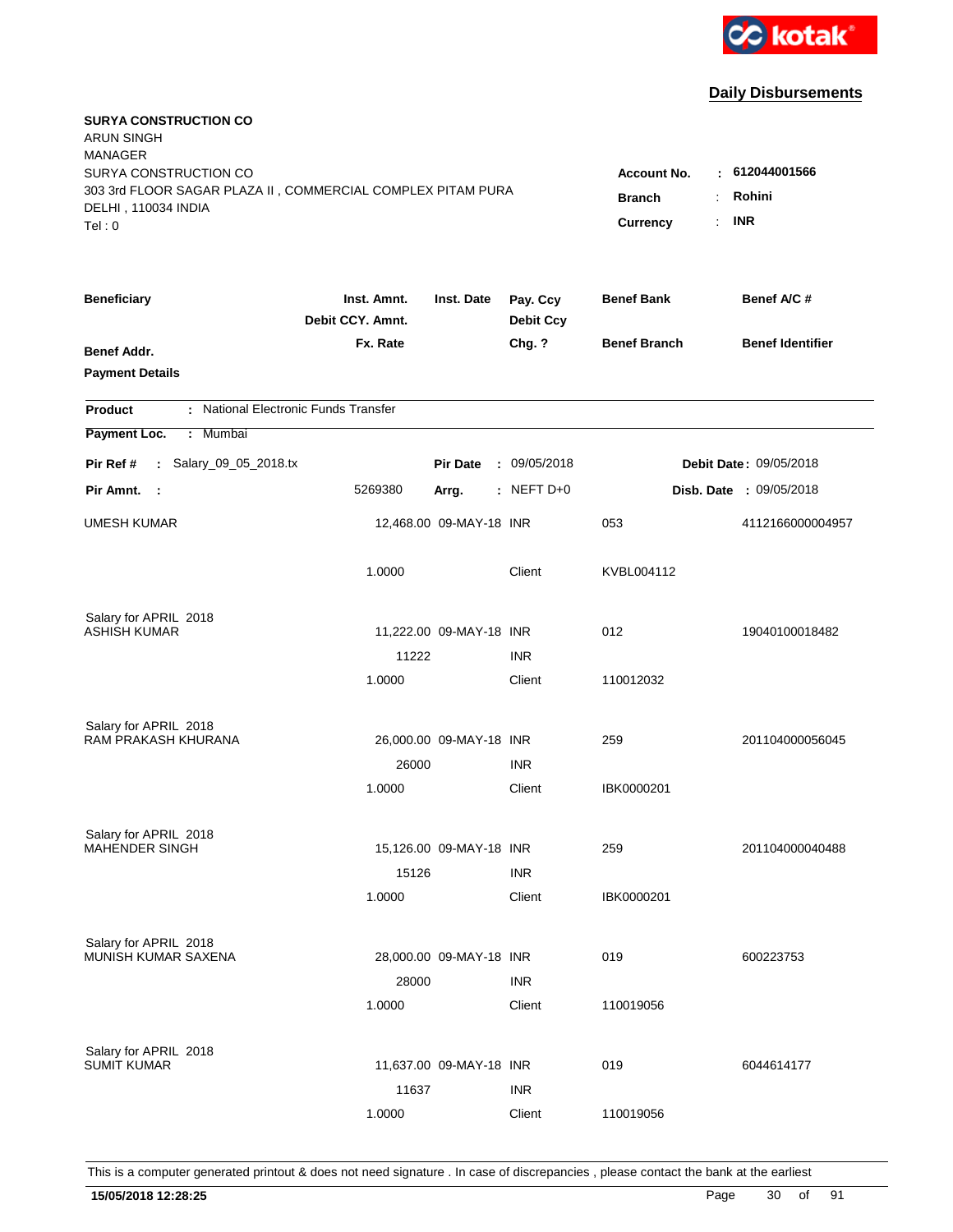

| <b>SURYA CONSTRUCTION CO</b><br><b>ARUN SINGH</b><br><b>MANAGER</b><br>SURYA CONSTRUCTION CO |                                 |                         |                              | <b>Account No.</b>               | 612044001566               |
|----------------------------------------------------------------------------------------------|---------------------------------|-------------------------|------------------------------|----------------------------------|----------------------------|
| 303 3rd FLOOR SAGAR PLAZA II, COMMERCIAL COMPLEX PITAM PURA<br>DELHI, 110034 INDIA<br>Tel: 0 |                                 |                         |                              | <b>Branch</b><br><b>Currency</b> | Rohini<br><b>INR</b><br>÷. |
| <b>Beneficiary</b>                                                                           | Inst. Amnt.<br>Debit CCY. Amnt. | Inst. Date              | Pay. Ccy<br><b>Debit Ccy</b> | <b>Benef Bank</b>                | Benef A/C #                |
| Benef Addr.<br><b>Payment Details</b>                                                        | Fx. Rate                        |                         | Chg. ?                       | <b>Benef Branch</b>              | <b>Benef Identifier</b>    |
| : National Electronic Funds Transfer<br><b>Product</b>                                       |                                 |                         |                              |                                  |                            |
| Payment Loc.<br>: Mumbai                                                                     |                                 |                         |                              |                                  |                            |
| : Salary_09_05_2018.tx<br>Pir Ref #                                                          |                                 | <b>Pir Date</b>         | : 09/05/2018                 |                                  | Debit Date: 09/05/2018     |
| Pir Amnt. :                                                                                  | 5269380                         | Arrg.                   | $:$ NEFT D+0                 |                                  | Disb. Date : 09/05/2018    |
| <b>SUMIT KUMAR</b>                                                                           |                                 | 11,637.00 09-MAY-18 INR |                              | 019                              | 6044614177                 |
|                                                                                              | 1.0000                          |                         | Client                       | 110019056                        |                            |
| Salary for APRIL 2018                                                                        |                                 |                         |                              |                                  |                            |
| <b>MANOJ KUMAR</b>                                                                           | 12468                           | 12,468.00 09-MAY-18 INR | <b>INR</b>                   | 019                              | 600224644                  |
|                                                                                              | 1.0000                          |                         | Client                       | 110019056                        |                            |
| Salary for APRIL 2018                                                                        |                                 |                         |                              |                                  |                            |
| CHHEDA LAL SHARMA                                                                            |                                 | 15,126.00 09-MAY-18 INR |                              | 019                              | 600224713                  |
|                                                                                              | 15126                           |                         | <b>INR</b>                   |                                  |                            |
|                                                                                              | 1.0000                          |                         | Client                       | 110019056                        |                            |
| Salary for APRIL 2018                                                                        |                                 |                         |                              |                                  |                            |
| ANUJ KUMAR                                                                                   |                                 | 14,622.00 09-MAY-18 INR |                              | 019                              | 600225127                  |
|                                                                                              | 14622                           |                         | <b>INR</b>                   |                                  |                            |
|                                                                                              | 1.0000                          |                         | Client                       | 110019056                        |                            |
| Salary for APRIL 2018                                                                        |                                 |                         |                              |                                  |                            |
| <b>KAMLESH KUMAR</b>                                                                         |                                 | 9,579.00 09-MAY-18 INR  |                              | 019                              | 600224826                  |
|                                                                                              | 9579                            |                         | <b>INR</b>                   |                                  |                            |
|                                                                                              | 1.0000                          |                         | Client                       | 110019056                        |                            |
| Salary for APRIL 2018                                                                        |                                 |                         |                              |                                  |                            |
| <b>SHIV NARAYAN</b>                                                                          |                                 | 15,126.00 09-MAY-18 INR |                              | 019                              | 600224837                  |
|                                                                                              | 15126                           |                         | <b>INR</b>                   |                                  |                            |
|                                                                                              | 1.0000                          |                         | Client                       | 110019056                        |                            |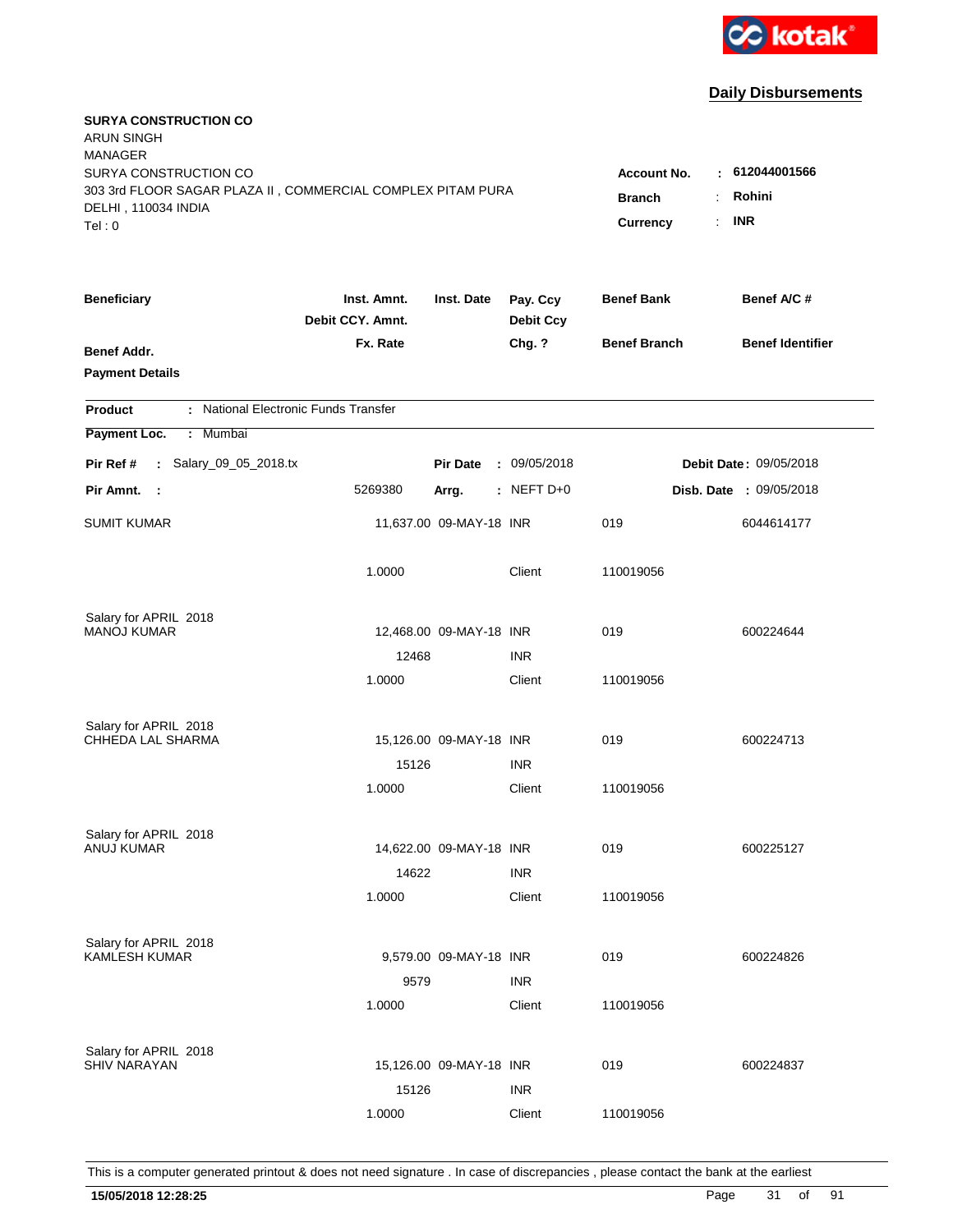

| <b>SURYA CONSTRUCTION CO</b><br><b>ARUN SINGH</b><br><b>MANAGER</b><br>SURYA CONSTRUCTION CO |                                  |                            |                              | <b>Account No.</b>  | 612044001566            |
|----------------------------------------------------------------------------------------------|----------------------------------|----------------------------|------------------------------|---------------------|-------------------------|
| 303 3rd FLOOR SAGAR PLAZA II, COMMERCIAL COMPLEX PITAM PURA<br>DELHI, 110034 INDIA<br>Tel: 0 | <b>Branch</b><br><b>Currency</b> | Rohini<br><b>INR</b><br>÷. |                              |                     |                         |
| <b>Beneficiary</b>                                                                           | Inst. Amnt.<br>Debit CCY. Amnt.  | Inst. Date                 | Pay. Ccy<br><b>Debit Ccy</b> | <b>Benef Bank</b>   | Benef A/C #             |
| Benef Addr.<br><b>Payment Details</b>                                                        | Fx. Rate                         |                            | Chg. ?                       | <b>Benef Branch</b> | <b>Benef Identifier</b> |
| : National Electronic Funds Transfer<br><b>Product</b>                                       |                                  |                            |                              |                     |                         |
| Payment Loc.<br>: Mumbai                                                                     |                                  |                            |                              |                     |                         |
| : Salary_09_05_2018.tx<br>Pir Ref #                                                          |                                  | <b>Pir Date</b>            | : 09/05/2018                 |                     | Debit Date: 09/05/2018  |
| Pir Amnt. :                                                                                  | 5269380                          | Arrg.                      | $:$ NEFT D+0                 |                     | Disb. Date : 09/05/2018 |
| <b>SHIV NARAYAN</b>                                                                          |                                  | 15,126.00 09-MAY-18 INR    |                              | 019                 | 600224837               |
|                                                                                              | 1.0000                           |                            | Client                       | 110019056           |                         |
| Salary for APRIL 2018                                                                        |                                  |                            |                              |                     |                         |
| JAWAHAR RAI                                                                                  | 14622                            | 14,622.00 09-MAY-18 INR    | <b>INR</b>                   | 019                 | 600224871               |
|                                                                                              | 1.0000                           |                            | Client                       | 110019056           |                         |
| Salary for APRIL 2018                                                                        |                                  |                            |                              |                     |                         |
| RAJ KUMAR DAS                                                                                |                                  | 15,126.00 09-MAY-18 INR    |                              | 019                 | 600224984               |
|                                                                                              | 15126                            |                            | <b>INR</b>                   |                     |                         |
|                                                                                              | 1.0000                           |                            | Client                       | 110019056           |                         |
| Salary for APRIL 2018                                                                        |                                  |                            |                              |                     |                         |
| <b>AMAR SINGH</b>                                                                            |                                  | 15,126.00 09-MAY-18 INR    |                              | 019                 | 603552742               |
|                                                                                              | 15126                            |                            | <b>INR</b>                   |                     |                         |
|                                                                                              | 1.0000                           |                            | Client                       | 110019056           |                         |
| Salary for APRIL 2018                                                                        |                                  |                            |                              |                     |                         |
| <b>KRISHAN KUMAR</b>                                                                         |                                  | 11,596.00 09-MAY-18 INR    |                              | 019                 | 604838016               |
|                                                                                              | 11596                            |                            | <b>INR</b>                   |                     |                         |
|                                                                                              | 1.0000                           |                            | Client                       | 110019056           |                         |
| Salary for APRIL 2018                                                                        |                                  |                            |                              |                     |                         |
| <b>PANKAJ</b>                                                                                |                                  | 11,092.00 09-MAY-18 INR    |                              | 019                 | 6384356467              |
|                                                                                              | 11092                            |                            | <b>INR</b>                   |                     |                         |
|                                                                                              | 1.0000                           |                            | Client                       | 110019056           |                         |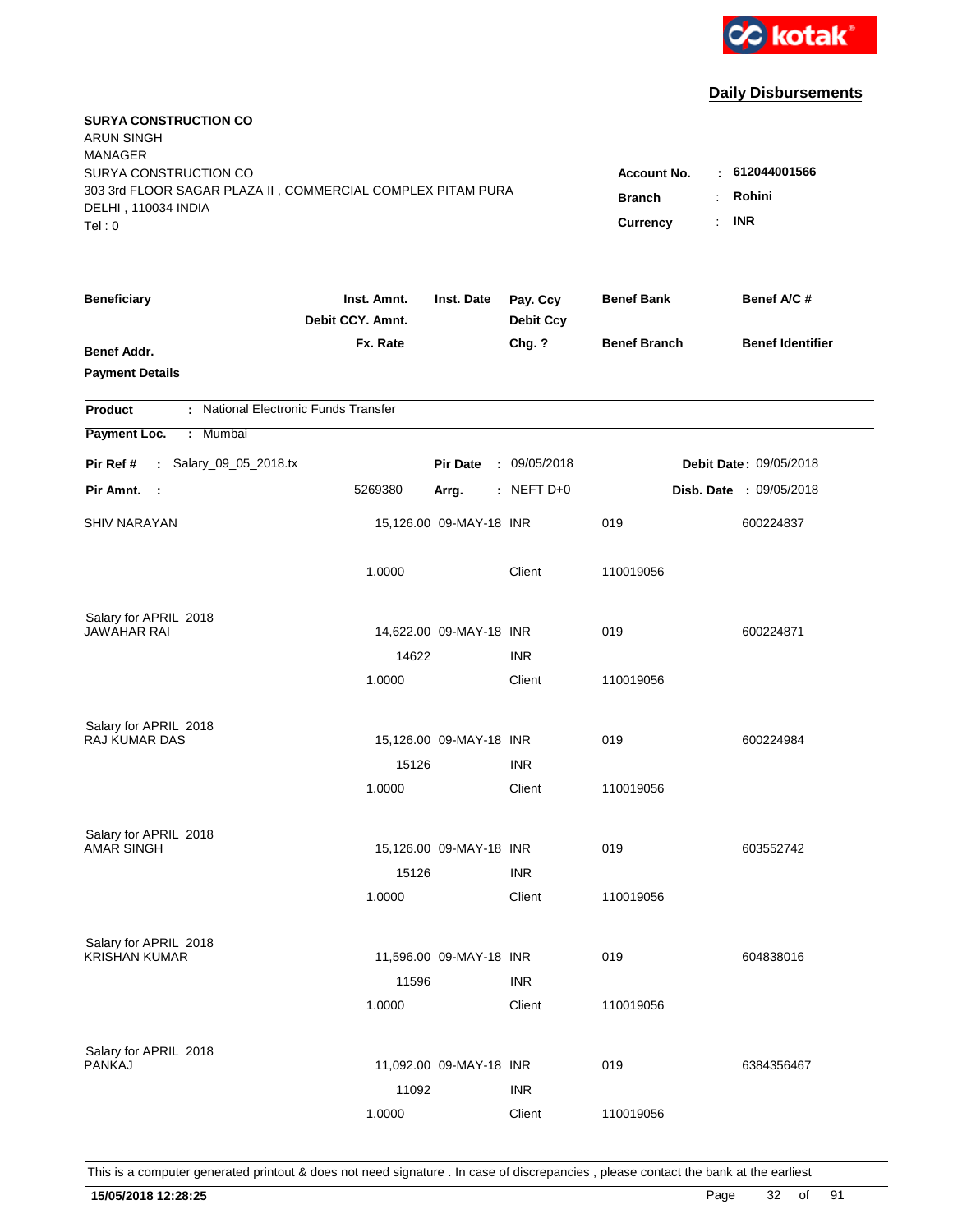

| <b>SURYA CONSTRUCTION CO</b><br><b>ARUN SINGH</b><br><b>MANAGER</b>                                                   |                                                              |                                         |                              |                     |                         |
|-----------------------------------------------------------------------------------------------------------------------|--------------------------------------------------------------|-----------------------------------------|------------------------------|---------------------|-------------------------|
| SURYA CONSTRUCTION CO<br>303 3rd FLOOR SAGAR PLAZA II, COMMERCIAL COMPLEX PITAM PURA<br>DELHI, 110034 INDIA<br>Tel: 0 | <b>Account No.</b><br><b>Branch</b><br><b>Currency</b><br>÷. | $-612044001566$<br>Rohini<br><b>INR</b> |                              |                     |                         |
| <b>Beneficiary</b>                                                                                                    | Inst. Amnt.<br>Debit CCY. Amnt.                              | Inst. Date                              | Pay. Ccy<br><b>Debit Ccy</b> | <b>Benef Bank</b>   | Benef A/C #             |
| Benef Addr.<br><b>Payment Details</b>                                                                                 | Fx. Rate                                                     |                                         | Chg. ?                       | <b>Benef Branch</b> | <b>Benef Identifier</b> |
| : National Electronic Funds Transfer<br><b>Product</b>                                                                |                                                              |                                         |                              |                     |                         |
| Payment Loc.<br>Mumbai<br>÷.                                                                                          |                                                              |                                         |                              |                     |                         |
| : Salary_09_05_2018.tx<br>Pir Ref #                                                                                   |                                                              | <b>Pir Date</b>                         | : 09/05/2018                 |                     | Debit Date: 09/05/2018  |
| Pir Amnt.<br>- 1                                                                                                      | 5269380                                                      | Arrg.                                   | $:$ NEFT D+0                 |                     | Disb. Date : 09/05/2018 |
| <b>PANKAJ</b>                                                                                                         |                                                              | 11,092.00 09-MAY-18 INR                 |                              | 019                 | 6384356467              |
|                                                                                                                       | 1.0000                                                       |                                         | Client                       | 110019056           |                         |
| Salary for APRIL 2018                                                                                                 |                                                              |                                         |                              |                     |                         |
| <b>RAJU</b>                                                                                                           |                                                              | 14,117.00 09-MAY-18 INR                 |                              | 019                 | 6361131858              |
|                                                                                                                       | 14117                                                        |                                         | <b>INR</b>                   |                     |                         |
|                                                                                                                       | 1.0000                                                       |                                         | Client                       | 110019056           |                         |
| Salary for APRIL 2018                                                                                                 |                                                              |                                         |                              |                     |                         |
| RANJEET BHARDWAJ                                                                                                      |                                                              | 15,126.00 09-MAY-18 INR                 |                              | 019                 | 604838027               |
|                                                                                                                       | 15126                                                        |                                         | <b>INR</b>                   |                     |                         |
|                                                                                                                       | 1.0000                                                       |                                         | Client                       | 110019056           |                         |
| Salary for APRIL 2018                                                                                                 |                                                              |                                         |                              |                     |                         |
| <b>MOHAN LAL</b>                                                                                                      |                                                              | 12,468.00 09-MAY-18 INR                 |                              | 019                 | 600225070               |
|                                                                                                                       | 12468                                                        |                                         | <b>INR</b>                   |                     |                         |
|                                                                                                                       | 1.0000                                                       |                                         | Client                       | 110019056           |                         |
| Salary for APRIL 2018                                                                                                 |                                                              |                                         |                              |                     |                         |
| <b>JITENDER PATHAK</b>                                                                                                |                                                              | 12,468.00 09-MAY-18 INR                 |                              | 019                 | 600224917               |
|                                                                                                                       | 12468                                                        |                                         | <b>INR</b>                   |                     |                         |
|                                                                                                                       | 1.0000                                                       |                                         | Client                       | 110019056           |                         |
| Salary for APRIL 2018                                                                                                 |                                                              |                                         |                              |                     |                         |
| RADHEY SHYAM                                                                                                          |                                                              | 8,727.00 09-MAY-18 INR                  |                              | 019                 | 600225241               |
|                                                                                                                       | 8727                                                         |                                         | <b>INR</b>                   |                     |                         |
|                                                                                                                       | 1.0000                                                       |                                         | Client                       | 110019056           |                         |
|                                                                                                                       |                                                              |                                         |                              |                     |                         |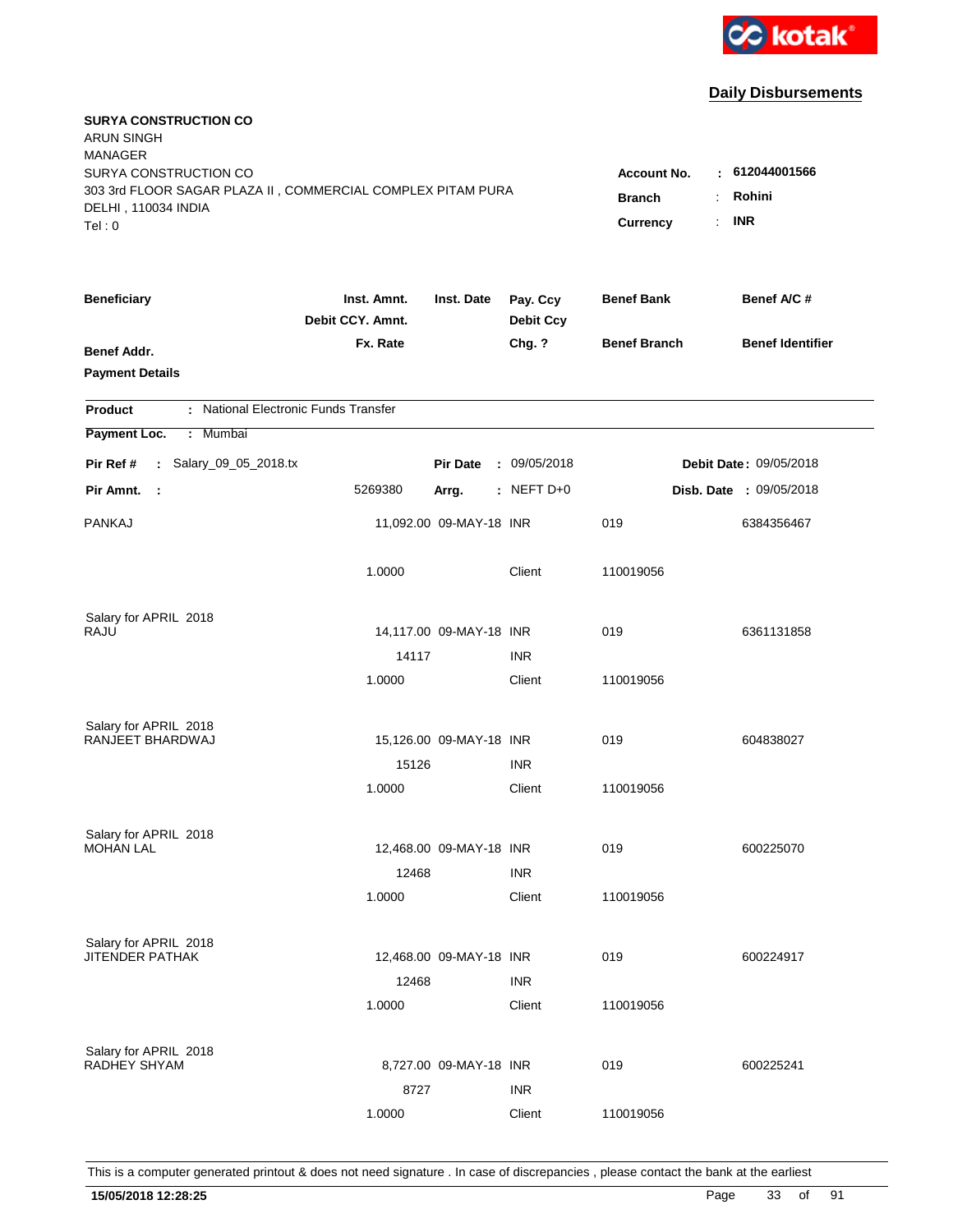

| <b>SURYA CONSTRUCTION CO</b><br><b>ARUN SINGH</b><br><b>MANAGER</b><br>SURYA CONSTRUCTION CO<br>303 3rd FLOOR SAGAR PLAZA II, COMMERCIAL COMPLEX PITAM PURA<br>DELHI, 110034 INDIA<br>Tel: 0 | Account No.<br><b>Branch</b><br>Currency | $-612044001566$<br>Rohini<br><b>INR</b><br>÷. |                              |                     |                         |
|----------------------------------------------------------------------------------------------------------------------------------------------------------------------------------------------|------------------------------------------|-----------------------------------------------|------------------------------|---------------------|-------------------------|
| <b>Beneficiary</b>                                                                                                                                                                           | Inst. Amnt.<br>Debit CCY. Amnt.          | Inst. Date                                    | Pay. Ccy<br><b>Debit Ccy</b> | <b>Benef Bank</b>   | Benef A/C #             |
| Benef Addr.<br><b>Payment Details</b>                                                                                                                                                        | Fx. Rate                                 |                                               | Chg. ?                       | <b>Benef Branch</b> | <b>Benef Identifier</b> |
| : National Electronic Funds Transfer<br><b>Product</b>                                                                                                                                       |                                          |                                               |                              |                     |                         |
| Payment Loc.<br>: Mumbai                                                                                                                                                                     |                                          |                                               |                              |                     |                         |
| : Salary_09_05_2018.tx<br>Pir Ref #                                                                                                                                                          |                                          | <b>Pir Date</b>                               | : 09/05/2018                 |                     | Debit Date: 09/05/2018  |
| Pir Amnt. :                                                                                                                                                                                  | 5269380                                  | Arrg.                                         | : NEFT $D+0$                 |                     | Disb. Date : 09/05/2018 |
| RADHEY SHYAM                                                                                                                                                                                 |                                          | 8,727.00 09-MAY-18 INR                        |                              | 019                 | 600225241               |
|                                                                                                                                                                                              | 1.0000                                   |                                               | Client                       | 110019056           |                         |
| Salary for APRIL 2018                                                                                                                                                                        |                                          |                                               |                              |                     |                         |
| <b>RAJ PAL</b>                                                                                                                                                                               | 7896                                     | 7,896.00 09-MAY-18 INR                        | <b>INR</b>                   | 019                 | 603552800               |
|                                                                                                                                                                                              | 1.0000                                   |                                               | Client                       | 110019056           |                         |
| Salary for APRIL 2018                                                                                                                                                                        |                                          |                                               |                              |                     |                         |
| <b>SANTOSH DASS</b>                                                                                                                                                                          |                                          | 12,053.00 09-MAY-18 INR                       |                              | 019                 | 601249669               |
|                                                                                                                                                                                              | 12053                                    |                                               | <b>INR</b>                   |                     |                         |
|                                                                                                                                                                                              | 1.0000                                   |                                               | Client                       | 110019056           |                         |
| Salary for APRIL 2018                                                                                                                                                                        |                                          |                                               |                              |                     |                         |
| <b>SURENDRA KUMAR</b>                                                                                                                                                                        |                                          | 12,468.00 09-MAY-18 INR                       |                              | 019                 | 603552833               |
|                                                                                                                                                                                              | 12468                                    |                                               | <b>INR</b>                   |                     |                         |
|                                                                                                                                                                                              | 1.0000                                   |                                               | Client                       | 110019056           |                         |
| Salary for APRIL 2018                                                                                                                                                                        |                                          |                                               |                              |                     |                         |
| <b>CHANDAN SINGH</b>                                                                                                                                                                         |                                          | 11,222.00 09-MAY-18 INR                       |                              | 019                 | 604838130               |
|                                                                                                                                                                                              | 11222<br>1.0000                          |                                               | <b>INR</b><br>Client         | 110019056           |                         |
|                                                                                                                                                                                              |                                          |                                               |                              |                     |                         |
| Salary for APRIL 2018                                                                                                                                                                        |                                          |                                               |                              |                     |                         |
| SHEETAL PRASAD                                                                                                                                                                               |                                          | 6,650.00 09-MAY-18 INR                        |                              | 019                 | 602908383               |
|                                                                                                                                                                                              | 6650                                     |                                               | <b>INR</b>                   |                     |                         |
|                                                                                                                                                                                              | 1.0000                                   |                                               | Client                       | 110019056           |                         |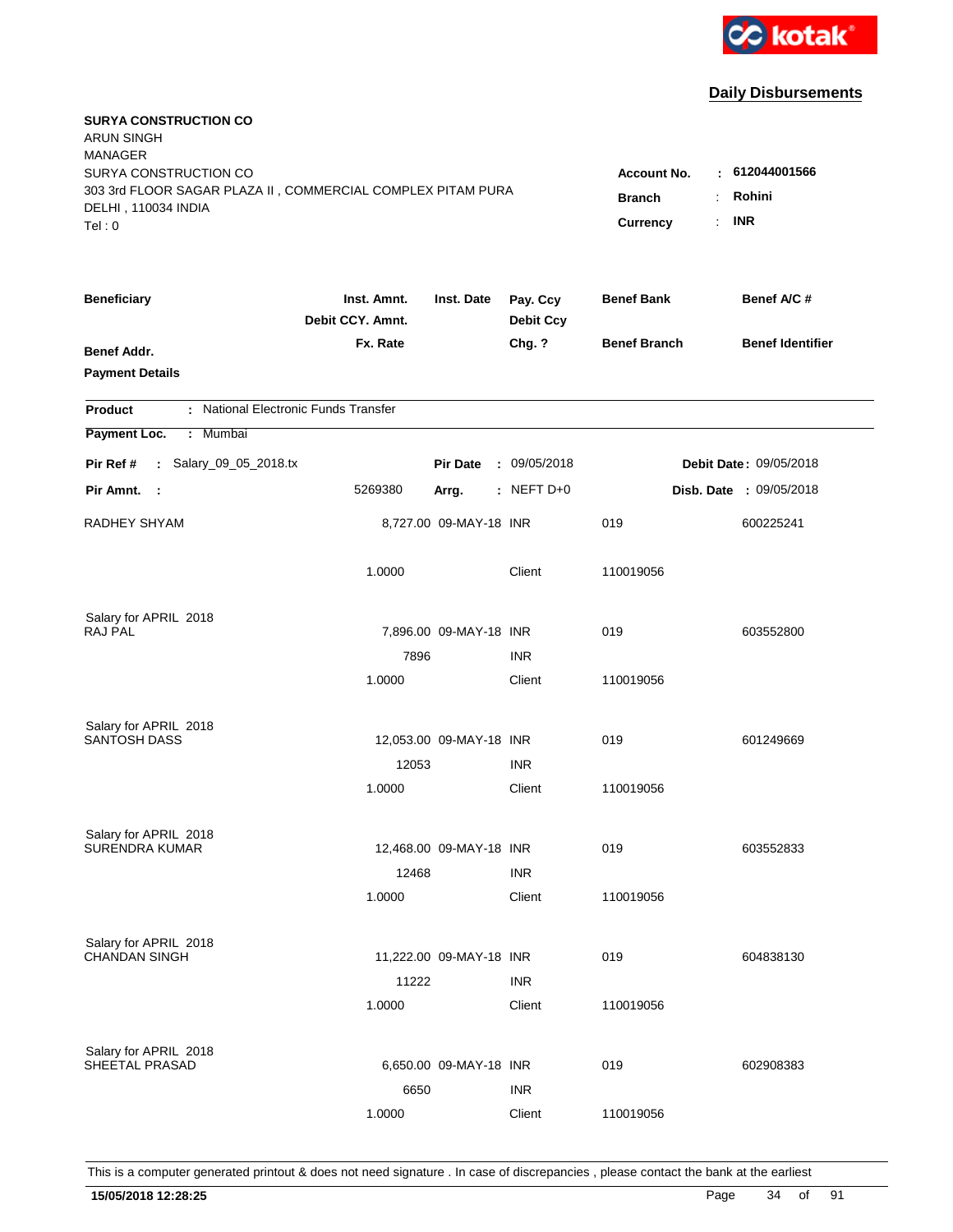

| <b>SURYA CONSTRUCTION CO</b><br><b>ARUN SINGH</b><br><b>MANAGER</b>                                         |                                     |                                                    |                              |                     |                                |
|-------------------------------------------------------------------------------------------------------------|-------------------------------------|----------------------------------------------------|------------------------------|---------------------|--------------------------------|
| SURYA CONSTRUCTION CO<br>303 3rd FLOOR SAGAR PLAZA II, COMMERCIAL COMPLEX PITAM PURA<br>DELHI, 110034 INDIA | <b>Account No.</b><br><b>Branch</b> | : 612044001566<br>Rohini<br>÷.<br><b>INR</b><br>÷. |                              |                     |                                |
| Tel: 0                                                                                                      |                                     |                                                    |                              | Currency            |                                |
| <b>Beneficiary</b>                                                                                          | Inst. Amnt.<br>Debit CCY. Amnt.     | Inst. Date                                         | Pay. Ccy<br><b>Debit Ccy</b> | <b>Benef Bank</b>   | Benef A/C #                    |
| Benef Addr.<br><b>Payment Details</b>                                                                       | Fx. Rate                            |                                                    | Chg. ?                       | <b>Benef Branch</b> | <b>Benef Identifier</b>        |
| : National Electronic Funds Transfer<br><b>Product</b>                                                      |                                     |                                                    |                              |                     |                                |
| Payment Loc.<br>: Mumbai                                                                                    |                                     |                                                    |                              |                     |                                |
| : Salary_09_05_2018.tx<br>Pir Ref #                                                                         |                                     | <b>Pir Date</b>                                    | : 09/05/2018                 |                     | Debit Date: 09/05/2018         |
| Pir Amnt. :                                                                                                 | 5269380                             | Arrg.                                              | $:$ NEFT D+0                 |                     | <b>Disb. Date : 09/05/2018</b> |
| SHEETAL PRASAD                                                                                              |                                     | 6,650.00 09-MAY-18 INR                             |                              | 019                 | 602908383                      |
|                                                                                                             | 1.0000                              |                                                    | Client                       | 110019056           |                                |
| Salary for APRIL 2018                                                                                       |                                     |                                                    |                              |                     |                                |
| <b>HARI KISHORE DAS</b>                                                                                     |                                     | 12,468.00 09-MAY-18 INR                            |                              | 019                 | 604838265                      |
|                                                                                                             | 12468<br>1.0000                     |                                                    | <b>INR</b><br>Client         | 110019056           |                                |
|                                                                                                             |                                     |                                                    |                              |                     |                                |
| Salary for APRIL 2018                                                                                       |                                     |                                                    |                              |                     |                                |
| <b>SHIV LAL</b>                                                                                             |                                     | 8,727.00 09-MAY-18 INR                             |                              | 019                 | 600224995                      |
|                                                                                                             | 8727                                |                                                    | <b>INR</b>                   |                     |                                |
|                                                                                                             | 1.0000                              |                                                    | Client                       | 110019056           |                                |
| Salary for APRIL 2018                                                                                       |                                     |                                                    |                              |                     |                                |
| <b>UMESH KUMAR</b>                                                                                          |                                     | 7,066.00 09-MAY-18 INR                             |                              | 019                 | 6044613468                     |
|                                                                                                             | 7066                                |                                                    | <b>INR</b>                   |                     |                                |
|                                                                                                             | 1.0000                              |                                                    | Client                       | 110019056           |                                |
|                                                                                                             |                                     |                                                    |                              |                     |                                |
| Salary for APRIL 2018<br><b>VIKASH</b>                                                                      |                                     | 12,468.00 09-MAY-18 INR                            |                              | 019                 | 6044609564                     |
|                                                                                                             | 12468                               |                                                    | <b>INR</b>                   |                     |                                |
|                                                                                                             | 1.0000                              |                                                    | Client                       | 110019056           |                                |
|                                                                                                             |                                     |                                                    |                              |                     |                                |
| Salary for APRIL 2018<br><b>SHIV NARESH</b>                                                                 |                                     | 11,222.00 09-MAY-18 INR                            |                              | 019                 | 600224951                      |
|                                                                                                             | 11222                               |                                                    | <b>INR</b>                   |                     |                                |
|                                                                                                             | 1.0000                              |                                                    | Client                       | 110019056           |                                |
|                                                                                                             |                                     |                                                    |                              |                     |                                |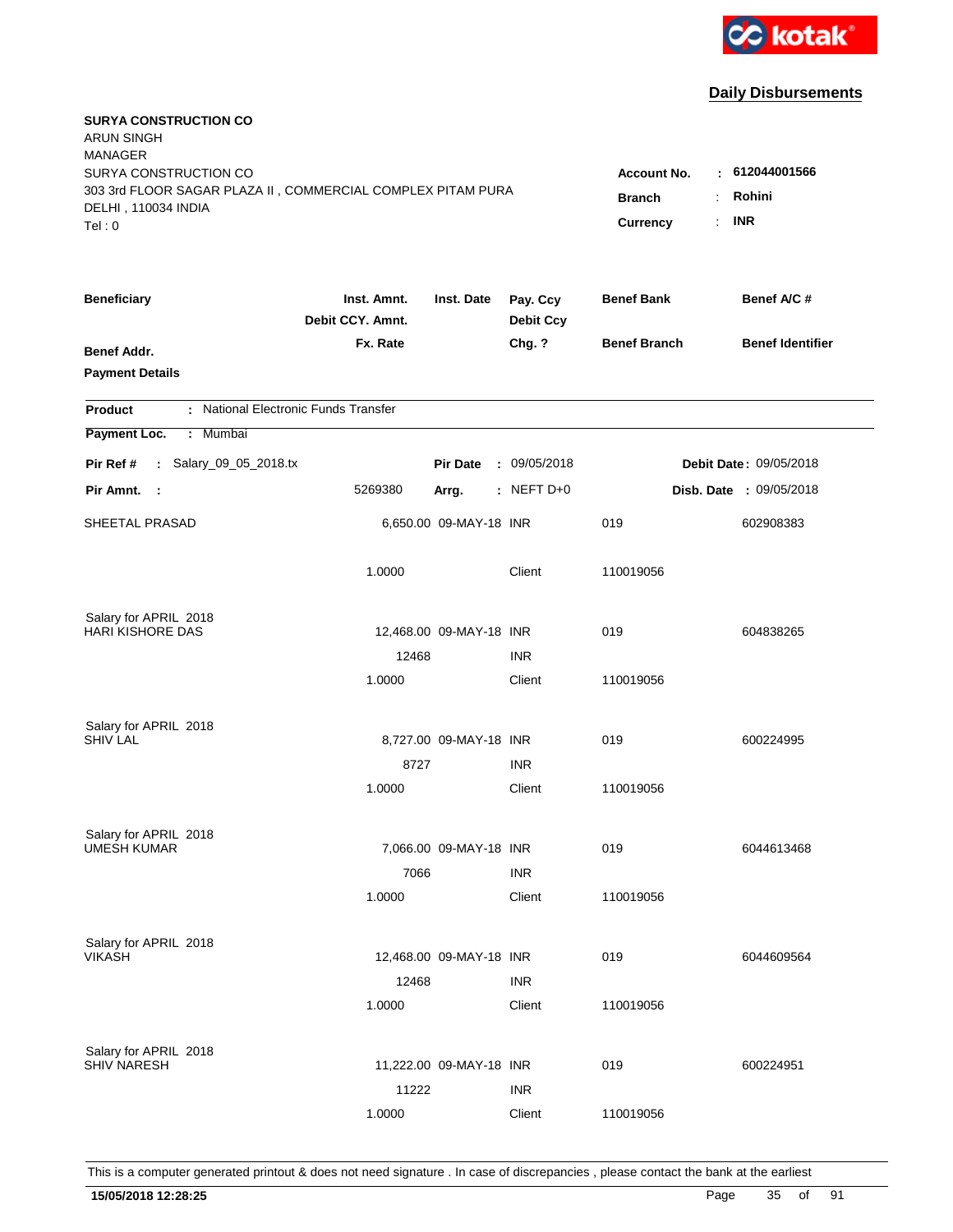

| <b>SURYA CONSTRUCTION CO</b><br><b>ARUN SINGH</b><br><b>MANAGER</b><br>SURYA CONSTRUCTION CO |                                 |                         |                              | Account No.<br>÷    | 612044001566            |
|----------------------------------------------------------------------------------------------|---------------------------------|-------------------------|------------------------------|---------------------|-------------------------|
| 303 3rd FLOOR SAGAR PLAZA II, COMMERCIAL COMPLEX PITAM PURA<br>DELHI, 110034 INDIA<br>Tel: 0 | <b>Branch</b><br>Currency       | Rohini<br><b>INR</b>    |                              |                     |                         |
| <b>Beneficiary</b>                                                                           | Inst. Amnt.<br>Debit CCY. Amnt. | Inst. Date              | Pay. Ccy<br><b>Debit Ccy</b> | <b>Benef Bank</b>   | Benef A/C #             |
| Benef Addr.<br><b>Payment Details</b>                                                        | Fx. Rate                        |                         | Chg. ?                       | <b>Benef Branch</b> | <b>Benef Identifier</b> |
| : National Electronic Funds Transfer<br><b>Product</b>                                       |                                 |                         |                              |                     |                         |
| Payment Loc.<br>: Mumbai                                                                     |                                 |                         |                              |                     |                         |
| : Salary_09_05_2018.tx<br>Pir Ref #                                                          |                                 | <b>Pir Date</b>         | : 09/05/2018                 |                     | Debit Date: 09/05/2018  |
| Pir Amnt. :                                                                                  | 5269380                         | Arrg.                   | $:$ NEFT D+0                 |                     | Disb. Date : 09/05/2018 |
| <b>SHIV NARESH</b>                                                                           |                                 | 11,222.00 09-MAY-18 INR |                              | 019                 | 600224951               |
|                                                                                              | 1.0000                          |                         | Client                       | 110019056           |                         |
| Salary for APRIL 2018                                                                        |                                 |                         |                              |                     |                         |
| SANJEEV KUMAR                                                                                |                                 | 12,468.00 09-MAY-18 INR |                              | 002                 | 30580964403             |
|                                                                                              | 12468<br>1.0000                 |                         | <b>INR</b><br>Client         | 110002180           |                         |
| Salary for APRIL 2018                                                                        |                                 |                         |                              |                     |                         |
| <b>RANVIR KUMAR</b>                                                                          | 12468                           | 12,468.00 09-MAY-18 INR |                              | 019                 | 604838163               |
|                                                                                              | 1.0000                          |                         | <b>INR</b><br>Client         | 110019056           |                         |
|                                                                                              |                                 |                         |                              |                     |                         |
| Salary for APRIL 2018                                                                        |                                 |                         |                              |                     |                         |
| <b>KADIR ANSARI</b>                                                                          |                                 | 15,126.00 09-MAY-18 INR |                              | 019                 | 600224906               |
|                                                                                              | 15126<br>1.0000                 |                         | <b>INR</b><br>Client         | 110019056           |                         |
|                                                                                              |                                 |                         |                              |                     |                         |
| Salary for APRIL 2018                                                                        |                                 |                         |                              |                     |                         |
| <b>SHRI LAL</b>                                                                              | 14117                           | 14,117.00 09-MAY-18 INR | <b>INR</b>                   | 019                 | 600224633               |
|                                                                                              | 1.0000                          |                         | Client                       | 110019056           |                         |
|                                                                                              |                                 |                         |                              |                     |                         |
| Salary for APRIL 2018<br><b>SATENDR KUMAR</b>                                                |                                 | 14,117.00 09-MAY-18 INR |                              | 015                 | 0998101022666           |
|                                                                                              | 14117                           |                         | <b>INR</b>                   |                     |                         |
|                                                                                              | 1.0000                          |                         | Client                       | <b>CABPURDILN</b>   |                         |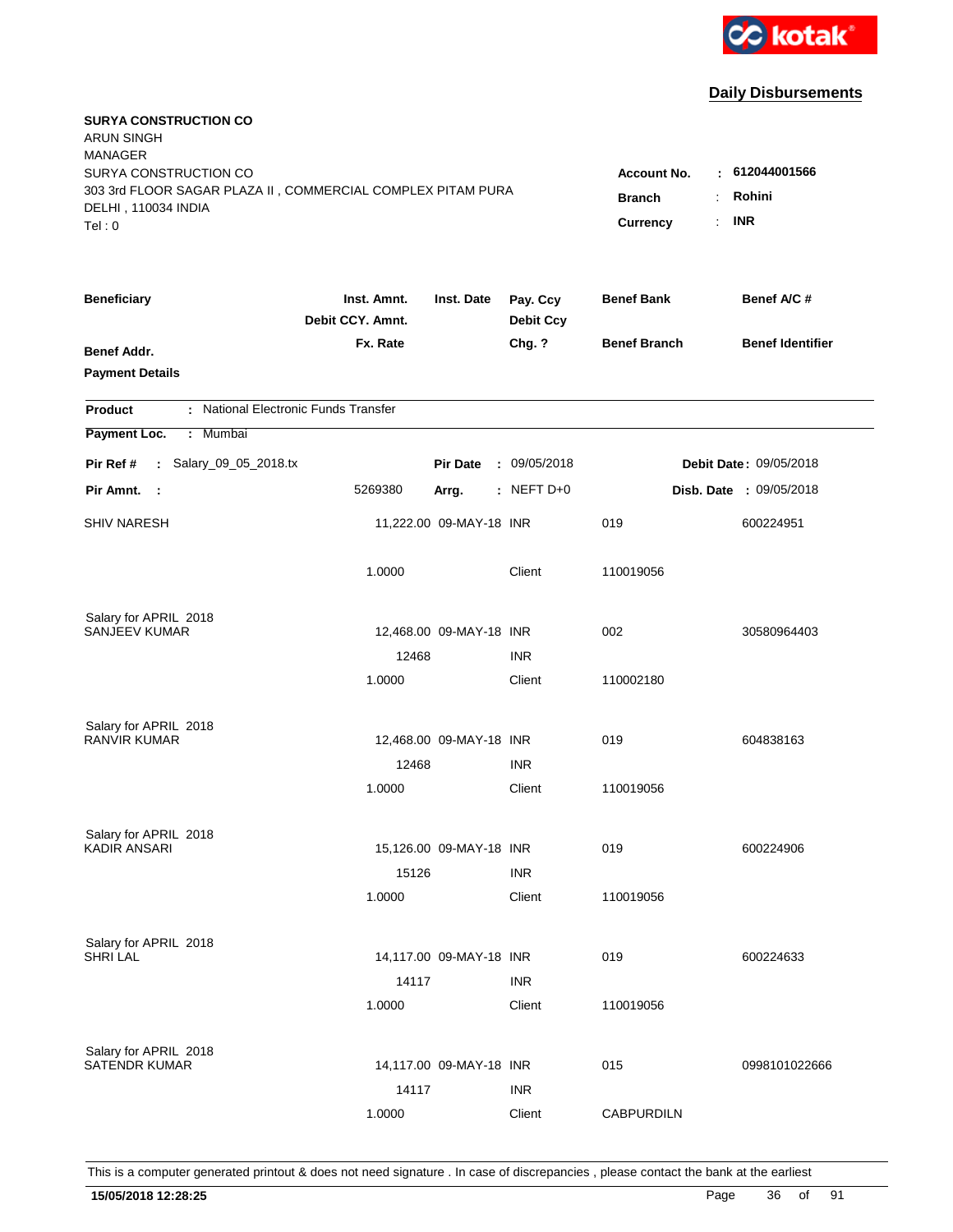

| <b>SURYA CONSTRUCTION CO</b><br><b>ARUN SINGH</b><br><b>MANAGER</b>                                                   |                                               |                                      |                              |                     |                                |
|-----------------------------------------------------------------------------------------------------------------------|-----------------------------------------------|--------------------------------------|------------------------------|---------------------|--------------------------------|
| SURYA CONSTRUCTION CO<br>303 3rd FLOOR SAGAR PLAZA II, COMMERCIAL COMPLEX PITAM PURA<br>DELHI, 110034 INDIA<br>Tel: 0 | Account No.<br>÷<br><b>Branch</b><br>Currency | 612044001566<br>Rohini<br><b>INR</b> |                              |                     |                                |
| <b>Beneficiary</b>                                                                                                    | Inst. Amnt.<br>Debit CCY. Amnt.               | Inst. Date                           | Pay. Ccy<br><b>Debit Ccy</b> | <b>Benef Bank</b>   | Benef A/C#                     |
| Benef Addr.<br><b>Payment Details</b>                                                                                 | Fx. Rate                                      |                                      | Chg. ?                       | <b>Benef Branch</b> | <b>Benef Identifier</b>        |
| : National Electronic Funds Transfer<br><b>Product</b>                                                                |                                               |                                      |                              |                     |                                |
| Payment Loc.<br>: Mumbai                                                                                              |                                               |                                      |                              |                     |                                |
| : Salary_09_05_2018.tx<br>Pir Ref #                                                                                   |                                               | <b>Pir Date</b>                      | : 09/05/2018                 |                     | Debit Date: 09/05/2018         |
| Pir Amnt. :                                                                                                           | 5269380                                       | Arrg.                                | $:$ NEFT D+0                 |                     | <b>Disb. Date : 09/05/2018</b> |
| <b>SATENDR KUMAR</b>                                                                                                  |                                               | 14,117.00 09-MAY-18 INR              |                              | 015                 | 0998101022666                  |
|                                                                                                                       | 1.0000                                        |                                      | Client                       | <b>CABPURDILN</b>   |                                |
| Salary for APRIL 2018                                                                                                 |                                               |                                      |                              |                     |                                |
| <b>MINTOO MANDAL</b>                                                                                                  |                                               | 15,126.00 09-MAY-18 INR              |                              | 019                 | 600225047                      |
|                                                                                                                       | 15126<br>1.0000                               |                                      | <b>INR</b><br>Client         | 110019056           |                                |
|                                                                                                                       |                                               |                                      |                              |                     |                                |
| Salary for APRIL 2018<br><b>LAL BABU</b>                                                                              |                                               | 12,468.00 09-MAY-18 INR              |                              | 019                 | 600224485                      |
|                                                                                                                       | 12468                                         |                                      | <b>INR</b>                   |                     |                                |
|                                                                                                                       | 1.0000                                        |                                      | Client                       | 110019056           |                                |
|                                                                                                                       |                                               |                                      |                              |                     |                                |
| Salary for APRIL 2018<br><b>MOHAN LAL</b>                                                                             |                                               | 12,468.00 09-MAY-18 INR              |                              | 019                 | 600224123                      |
|                                                                                                                       | 12468                                         |                                      | <b>INR</b>                   |                     |                                |
|                                                                                                                       | 1.0000                                        |                                      | Client                       | 110019056           |                                |
| Salary for APRIL 2018                                                                                                 |                                               |                                      |                              |                     |                                |
| <b>ANVAR ANSARI</b>                                                                                                   |                                               | 14,622.00 09-MAY-18 INR              |                              | 019                 | 600224768                      |
|                                                                                                                       | 14622                                         |                                      | <b>INR</b>                   |                     |                                |
|                                                                                                                       | 1.0000                                        |                                      | Client                       | 110019056           |                                |
| Salary for APRIL 2018                                                                                                 |                                               |                                      |                              |                     |                                |
| DINESH KUMAR PAL                                                                                                      |                                               | 10,084.00 09-MAY-18 INR              |                              | 012                 | 53110100004076                 |
|                                                                                                                       | 10084                                         |                                      | <b>INR</b>                   |                     |                                |
|                                                                                                                       | 1.0000                                        |                                      | Client                       | <b>BARBROHSEC</b>   |                                |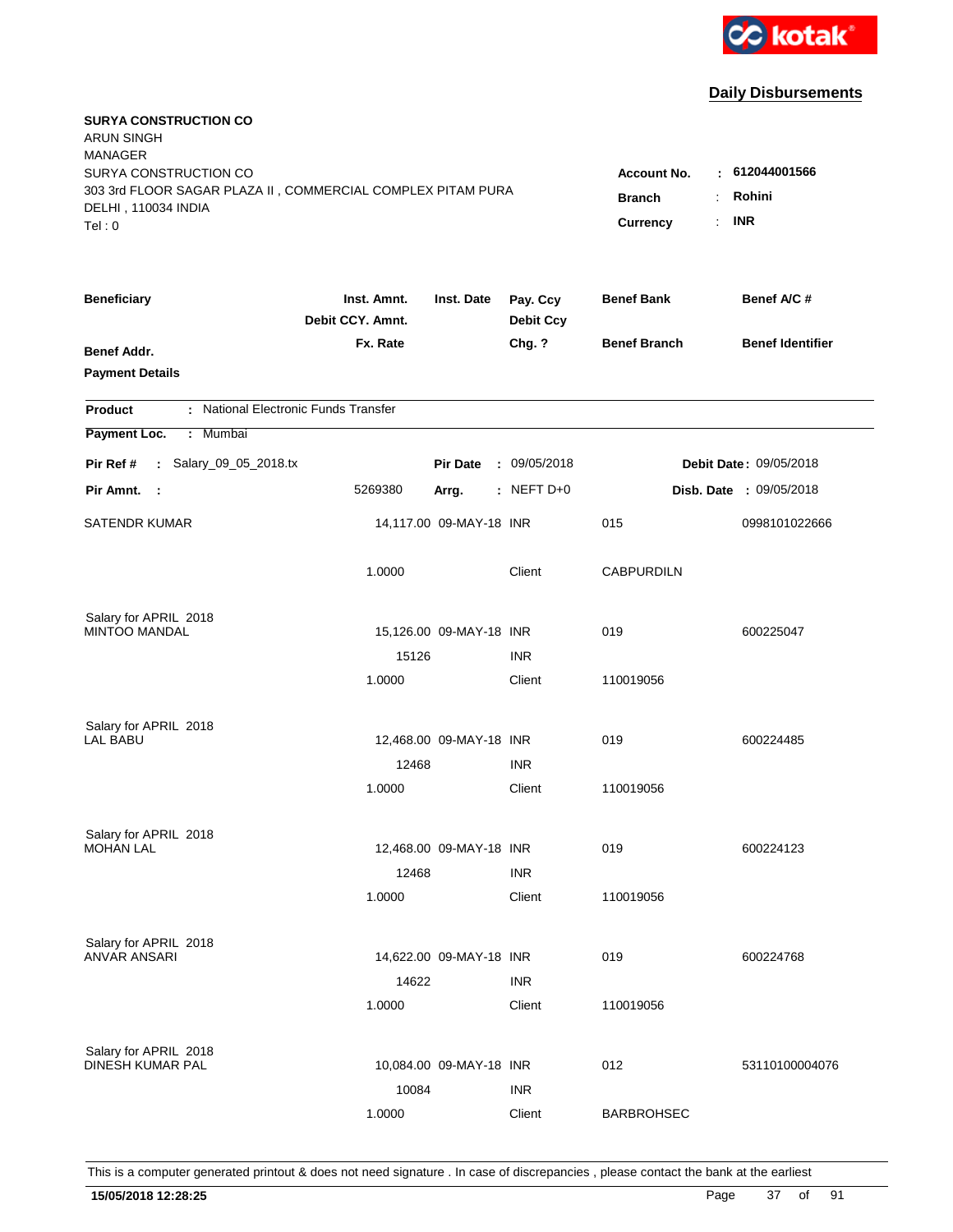

| <b>SURYA CONSTRUCTION CO</b><br><b>ARUN SINGH</b><br><b>MANAGER</b>                                                  |                                                 |                                              |                              |                     |                         |
|----------------------------------------------------------------------------------------------------------------------|-------------------------------------------------|----------------------------------------------|------------------------------|---------------------|-------------------------|
| SURYA CONSTRUCTION CO<br>303 3rd FLOOR SAGAR PLAZA II, COMMERCIAL COMPLEX PITAM PURA<br>DELHI, 110034 INDIA<br>Tel:0 | <b>Account No.</b><br><b>Branch</b><br>Currency | : 612044001566<br>Rohini<br><b>INR</b><br>÷. |                              |                     |                         |
| <b>Beneficiary</b>                                                                                                   | Inst. Amnt.<br>Debit CCY. Amnt.                 | Inst. Date                                   | Pay. Ccy<br><b>Debit Ccy</b> | <b>Benef Bank</b>   | Benef A/C #             |
| Benef Addr.<br><b>Payment Details</b>                                                                                | Fx. Rate                                        |                                              | Chg. ?                       | <b>Benef Branch</b> | <b>Benef Identifier</b> |
| : National Electronic Funds Transfer<br><b>Product</b>                                                               |                                                 |                                              |                              |                     |                         |
| Payment Loc.<br>: Mumbai                                                                                             |                                                 |                                              |                              |                     |                         |
| : Salary_09_05_2018.tx<br>Pir Ref #                                                                                  |                                                 | <b>Pir Date</b>                              | : 09/05/2018                 |                     | Debit Date: 09/05/2018  |
| Pir Amnt.<br>- 1                                                                                                     | 5269380                                         | Arrg.                                        | $:$ NEFT D+0                 |                     | Disb. Date : 09/05/2018 |
| DINESH KUMAR PAL                                                                                                     |                                                 | 10,084.00 09-MAY-18 INR                      |                              | 012                 | 53110100004076          |
|                                                                                                                      | 1.0000                                          |                                              | Client                       | <b>BARBROHSEC</b>   |                         |
| Salary for APRIL 2018                                                                                                |                                                 |                                              |                              |                     |                         |
| <b>HARENDER PAL</b>                                                                                                  |                                                 | 15,126.00 09-MAY-18 INR                      |                              | 019                 | 604837873               |
|                                                                                                                      | 15126                                           |                                              | <b>INR</b>                   |                     |                         |
|                                                                                                                      | 1.0000                                          |                                              | Client                       | 110019056           |                         |
| Salary for APRIL 2018                                                                                                |                                                 |                                              |                              |                     |                         |
| <b>MUKESH KUMAR</b>                                                                                                  |                                                 | 14,622.00 09-MAY-18 INR                      |                              | 019                 | 604837737               |
|                                                                                                                      | 14622                                           |                                              | <b>INR</b>                   |                     |                         |
|                                                                                                                      | 1.0000                                          |                                              | Client                       | 110019056           |                         |
| Salary for APRIL 2018                                                                                                |                                                 |                                              |                              |                     |                         |
| <b>RAJESH KUMAR</b>                                                                                                  |                                                 | 14,117.00 09-MAY-18 INR                      |                              | 019                 | 602908441               |
|                                                                                                                      | 14117                                           |                                              | <b>INR</b>                   |                     |                         |
|                                                                                                                      | 1.0000                                          |                                              | Client                       | 110019056           |                         |
| Salary for APRIL 2018                                                                                                |                                                 |                                              |                              |                     |                         |
| <b>RAMAN</b>                                                                                                         |                                                 | 14,622.00 09-MAY-18 INR                      |                              | 019                 | 603552811               |
|                                                                                                                      | 14622                                           |                                              | <b>INR</b>                   |                     |                         |
|                                                                                                                      | 1.0000                                          |                                              | Client                       | 110019056           |                         |
|                                                                                                                      |                                                 |                                              |                              |                     |                         |
| Salary for APRIL 2018<br>ROHIT KUMAR GAUTAM                                                                          |                                                 | 15,126.00 09-MAY-18 INR                      |                              | 019                 | 603040700               |
|                                                                                                                      | 15126                                           |                                              | <b>INR</b>                   |                     |                         |
|                                                                                                                      | 1.0000                                          |                                              | Client                       | 110019056           |                         |
|                                                                                                                      |                                                 |                                              |                              |                     |                         |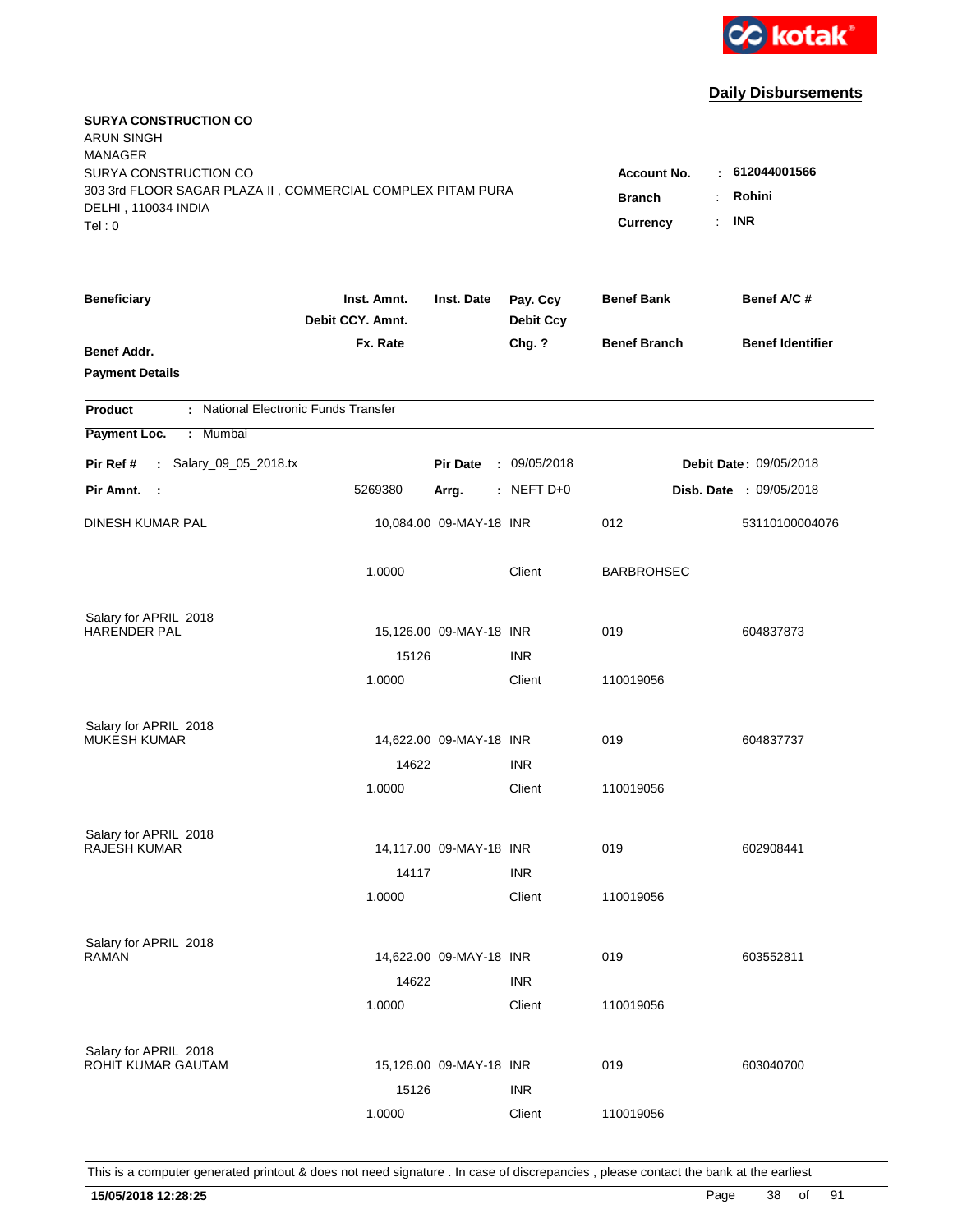

| <b>SURYA CONSTRUCTION CO</b><br><b>ARUN SINGH</b><br><b>MANAGER</b>                                                   |                                                 |                                                    |                              |                     |                                |
|-----------------------------------------------------------------------------------------------------------------------|-------------------------------------------------|----------------------------------------------------|------------------------------|---------------------|--------------------------------|
| SURYA CONSTRUCTION CO<br>303 3rd FLOOR SAGAR PLAZA II, COMMERCIAL COMPLEX PITAM PURA<br>DELHI, 110034 INDIA<br>Tel: 0 | <b>Account No.</b><br><b>Branch</b><br>Currency | : 612044001566<br>Rohini<br>÷.<br><b>INR</b><br>÷. |                              |                     |                                |
| <b>Beneficiary</b>                                                                                                    | Inst. Amnt.<br>Debit CCY. Amnt.                 | Inst. Date                                         | Pay. Ccy<br><b>Debit Ccy</b> | <b>Benef Bank</b>   | Benef A/C #                    |
| Benef Addr.<br><b>Payment Details</b>                                                                                 | Fx. Rate                                        |                                                    | Chg. ?                       | <b>Benef Branch</b> | <b>Benef Identifier</b>        |
| : National Electronic Funds Transfer<br><b>Product</b>                                                                |                                                 |                                                    |                              |                     |                                |
| Payment Loc.<br>: Mumbai                                                                                              |                                                 |                                                    |                              |                     |                                |
| : Salary_09_05_2018.tx<br>Pir Ref #                                                                                   |                                                 | <b>Pir Date</b>                                    | : 09/05/2018                 |                     | Debit Date: 09/05/2018         |
| Pir Amnt. :                                                                                                           | 5269380                                         | Arrg.                                              | $:$ NEFT D+0                 |                     | <b>Disb. Date : 09/05/2018</b> |
| ROHIT KUMAR GAUTAM                                                                                                    |                                                 | 15,126.00 09-MAY-18 INR                            |                              | 019                 | 603040700                      |
|                                                                                                                       | 1.0000                                          |                                                    | Client                       | 110019056           |                                |
| Salary for APRIL 2018                                                                                                 |                                                 |                                                    |                              |                     |                                |
| <b>SURYA BALI</b>                                                                                                     |                                                 | 6,050.00 09-MAY-18 INR                             |                              | 019                 | 600224791                      |
|                                                                                                                       | 6050<br>1.0000                                  |                                                    | <b>INR</b><br>Client         | 110019056           |                                |
|                                                                                                                       |                                                 |                                                    |                              |                     |                                |
| Salary for APRIL 2018                                                                                                 |                                                 |                                                    |                              |                     |                                |
| <b>UMESH KUMAR</b>                                                                                                    |                                                 | 14,622.00 09-MAY-18 INR                            |                              | 019                 | 6203286791                     |
|                                                                                                                       | 14622                                           |                                                    | <b>INR</b>                   |                     |                                |
|                                                                                                                       | 1.0000                                          |                                                    | Client                       | 110019056           |                                |
| Salary for APRIL 2018                                                                                                 |                                                 |                                                    |                              |                     |                                |
| MOHAN LAL YADAV                                                                                                       |                                                 | 12,468.00 09-MAY-18 INR                            |                              | 019                 | 601249727                      |
|                                                                                                                       | 12468                                           |                                                    | <b>INR</b>                   |                     |                                |
|                                                                                                                       | 1.0000                                          |                                                    | Client                       | 110019056           |                                |
| Salary for APRIL 2018                                                                                                 |                                                 |                                                    |                              |                     |                                |
| <b>NARESH KUMAR</b>                                                                                                   |                                                 | 9,559.00 09-MAY-18 INR                             |                              | 019                 | 600224973                      |
|                                                                                                                       | 9559                                            |                                                    | <b>INR</b>                   |                     |                                |
|                                                                                                                       | 1.0000                                          |                                                    | Client                       | 110019056           |                                |
|                                                                                                                       |                                                 |                                                    |                              |                     |                                |
| Salary for APRIL 2018<br><b>RAKESH KUMAR</b>                                                                          |                                                 | 9,975.00 09-MAY-18 INR                             |                              | 019                 | 600224576                      |
|                                                                                                                       | 9975                                            |                                                    | <b>INR</b>                   |                     |                                |
|                                                                                                                       | 1.0000                                          |                                                    | Client                       | 110019056           |                                |
|                                                                                                                       |                                                 |                                                    |                              |                     |                                |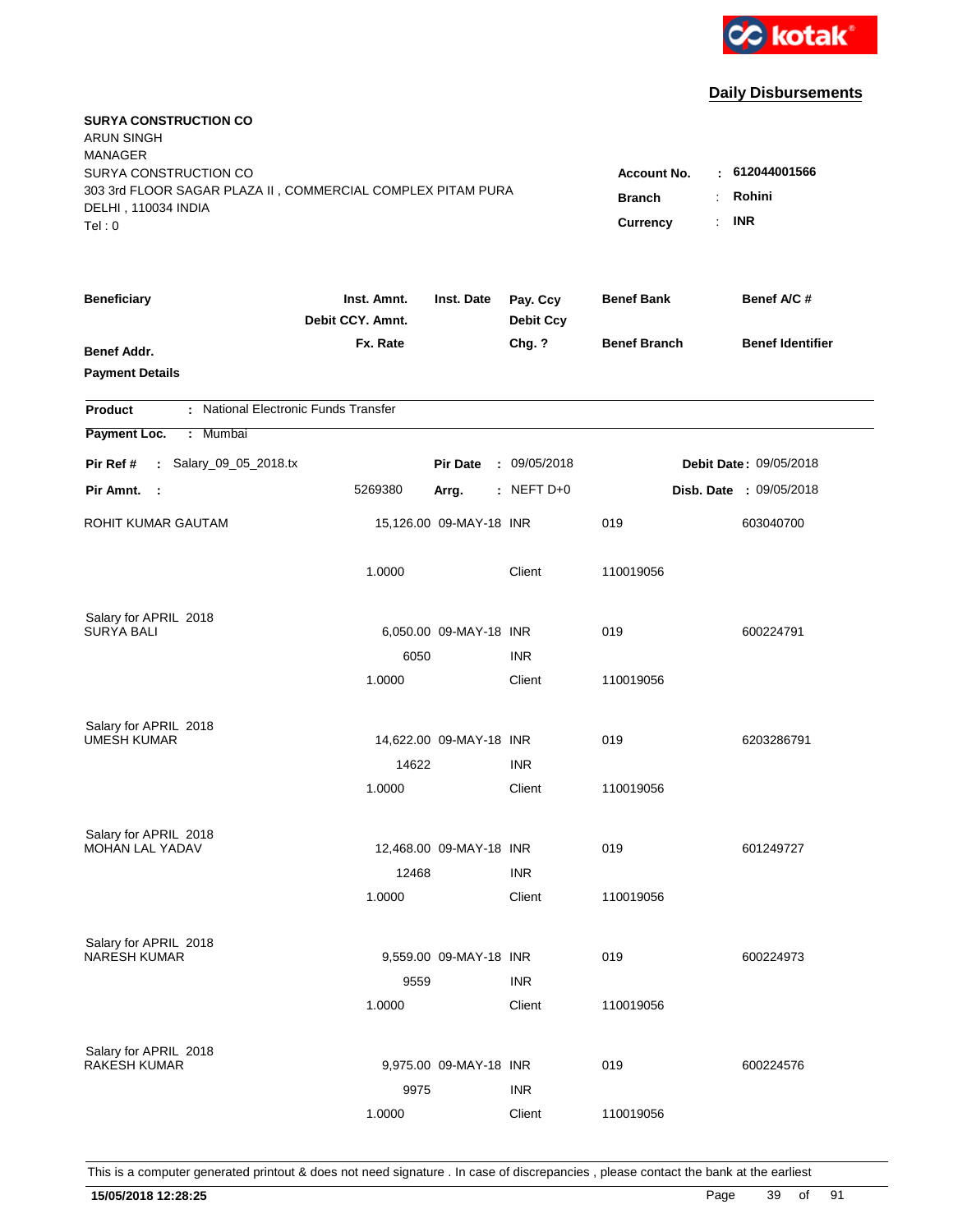

| <b>SURYA CONSTRUCTION CO</b><br><b>ARUN SINGH</b><br><b>MANAGER</b>                                                   |                                                                         |                                      |                              |                     |                         |
|-----------------------------------------------------------------------------------------------------------------------|-------------------------------------------------------------------------|--------------------------------------|------------------------------|---------------------|-------------------------|
| SURYA CONSTRUCTION CO<br>303 3rd FLOOR SAGAR PLAZA II, COMMERCIAL COMPLEX PITAM PURA<br>DELHI, 110034 INDIA<br>Tel: 0 | <b>Account No.</b><br><b>Branch</b><br>Currency<br>$\ddot{\phantom{a}}$ | 612044001566<br>Rohini<br><b>INR</b> |                              |                     |                         |
| <b>Beneficiary</b>                                                                                                    | Inst. Amnt.<br>Debit CCY. Amnt.                                         | Inst. Date                           | Pay. Ccy<br><b>Debit Ccy</b> | <b>Benef Bank</b>   | Benef A/C #             |
| Benef Addr.<br><b>Payment Details</b>                                                                                 | Fx. Rate                                                                |                                      | Chg. ?                       | <b>Benef Branch</b> | <b>Benef Identifier</b> |
| : National Electronic Funds Transfer<br><b>Product</b>                                                                |                                                                         |                                      |                              |                     |                         |
| Payment Loc.<br>: Mumbai                                                                                              |                                                                         |                                      |                              |                     |                         |
| : Salary_09_05_2018.tx<br>Pir Ref #                                                                                   |                                                                         | <b>Pir Date</b>                      | : 09/05/2018                 |                     | Debit Date: 09/05/2018  |
| Pir Amnt. :                                                                                                           | 5269380                                                                 | Arrg.                                | $:$ NEFT D+0                 |                     | Disb. Date : 09/05/2018 |
| <b>RAKESH KUMAR</b>                                                                                                   |                                                                         | 9,975.00 09-MAY-18 INR               |                              | 019                 | 600224576               |
|                                                                                                                       | 1.0000                                                                  |                                      | Client                       | 110019056           |                         |
| Salary for APRIL 2018                                                                                                 |                                                                         |                                      |                              |                     |                         |
| <b>RAM NARAYAN</b>                                                                                                    |                                                                         | 7,896.00 09-MAY-18 INR               |                              | 019                 | 600224939               |
|                                                                                                                       | 7896                                                                    |                                      | <b>INR</b>                   |                     |                         |
|                                                                                                                       | 1.0000                                                                  |                                      | Client                       | 110019056           |                         |
| Salary for APRIL 2018                                                                                                 |                                                                         |                                      |                              |                     |                         |
| <b>RAM SHANKAR</b>                                                                                                    |                                                                         | 9,975.00 09-MAY-18 INR               |                              | 012                 | 53110100001753          |
|                                                                                                                       | 9975                                                                    |                                      | <b>INR</b>                   |                     |                         |
|                                                                                                                       | 1.0000                                                                  |                                      | Client                       | <b>BARBROHSEC</b>   |                         |
| Salary for APRIL 2018                                                                                                 |                                                                         |                                      |                              |                     |                         |
| <b>RANJEET MANDAL</b>                                                                                                 |                                                                         | 12,468.00 09-MAY-18 INR              |                              | 019                 | 600225149               |
|                                                                                                                       | 12468                                                                   |                                      | <b>INR</b>                   |                     |                         |
|                                                                                                                       | 1.0000                                                                  |                                      | Client                       | 110019056           |                         |
|                                                                                                                       |                                                                         |                                      |                              |                     |                         |
| Salary for APRIL 2018<br><b>ROHTASH</b>                                                                               |                                                                         | 10,390.00 09-MAY-18 INR              |                              | 019                 | 600224677               |
|                                                                                                                       | 10390                                                                   |                                      | <b>INR</b>                   |                     |                         |
|                                                                                                                       | 1.0000                                                                  |                                      | Client                       | 110019056           |                         |
|                                                                                                                       |                                                                         |                                      |                              |                     |                         |
| Salary for APRIL 2018<br><b>SARVESH KUMAR</b>                                                                         |                                                                         | 6,650.00 09-MAY-18 INR               |                              | 019                 | 600224565               |
|                                                                                                                       | 6650                                                                    |                                      | <b>INR</b>                   |                     |                         |
|                                                                                                                       | 1.0000                                                                  |                                      | Client                       | 110019056           |                         |
|                                                                                                                       |                                                                         |                                      |                              |                     |                         |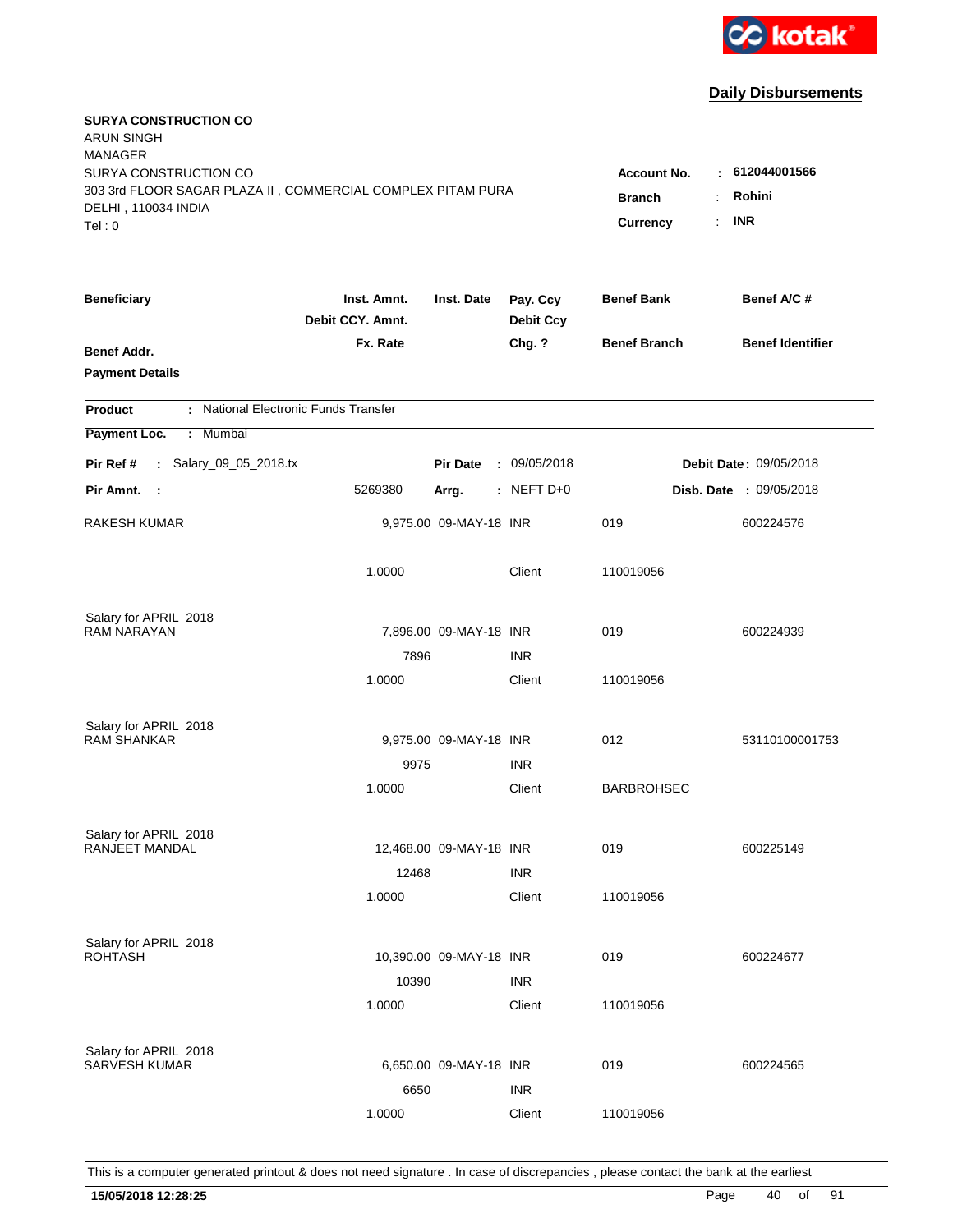

| <b>SURYA CONSTRUCTION CO</b><br><b>ARUN SINGH</b><br><b>MANAGER</b> |                                 |                         |                              |                         |                                |
|---------------------------------------------------------------------|---------------------------------|-------------------------|------------------------------|-------------------------|--------------------------------|
| SURYA CONSTRUCTION CO                                               |                                 |                         |                              | <b>Account No.</b><br>٠ | 612044001566                   |
| 303 3rd FLOOR SAGAR PLAZA II, COMMERCIAL COMPLEX PITAM PURA         |                                 |                         |                              | <b>Branch</b>           | Rohini                         |
| DELHI, 110034 INDIA                                                 |                                 |                         |                              | Currency<br>÷.          | <b>INR</b>                     |
| Tel: 0                                                              |                                 |                         |                              |                         |                                |
| <b>Beneficiary</b>                                                  | Inst. Amnt.<br>Debit CCY. Amnt. | Inst. Date              | Pay. Ccy<br><b>Debit Ccy</b> | <b>Benef Bank</b>       | Benef A/C #                    |
| Benef Addr.                                                         | Fx. Rate                        |                         | Chg. ?                       | <b>Benef Branch</b>     | <b>Benef Identifier</b>        |
| <b>Payment Details</b>                                              |                                 |                         |                              |                         |                                |
| : National Electronic Funds Transfer<br><b>Product</b>              |                                 |                         |                              |                         |                                |
| Payment Loc.<br>: Mumbai                                            |                                 |                         |                              |                         |                                |
| : Salary_09_05_2018.tx<br>Pir Ref #                                 |                                 | <b>Pir Date</b>         | : 09/05/2018                 |                         | Debit Date: 09/05/2018         |
| Pir Amnt. :                                                         | 5269380                         | Arrg.                   | $:$ NEFT D+0                 |                         | <b>Disb. Date : 09/05/2018</b> |
| <b>SARVESH KUMAR</b>                                                |                                 | 6,650.00 09-MAY-18 INR  |                              | 019                     | 600224565                      |
|                                                                     | 1.0000                          |                         | Client                       | 110019056               |                                |
| Salary for APRIL 2018                                               |                                 |                         |                              |                         |                                |
| <b>SHIV PRASHAD</b>                                                 |                                 | 11,637.00 09-MAY-18 INR |                              | 019                     | 600224815                      |
|                                                                     | 11637                           |                         | <b>INR</b>                   |                         |                                |
|                                                                     | 1.0000                          |                         | Client                       | 110019056               |                                |
| Salary for APRIL 2018                                               |                                 |                         |                              |                         |                                |
| <b>SHRI RAM</b>                                                     |                                 | 12,468.00 09-MAY-18 INR |                              | 019                     | 600225194                      |
|                                                                     | 12468                           |                         | <b>INR</b>                   |                         |                                |
|                                                                     | 1.0000                          |                         | Client                       | 110019056               |                                |
| Salary for APRIL 2018                                               |                                 |                         |                              |                         |                                |
| <b>BUDDHAN JHA</b>                                                  |                                 | 9,559.00 09-MAY-18 INR  |                              | 019                     | 603552276                      |
|                                                                     | 9559                            |                         | <b>INR</b>                   |                         |                                |
|                                                                     | 1.0000                          |                         | Client                       | 110019056               |                                |
| Salary for APRIL 2018                                               |                                 |                         |                              |                         |                                |
| SATENDER KUMAR                                                      |                                 | 4,572.00 09-MAY-18 INR  |                              | 012                     | 53110100001799                 |
|                                                                     | 4572                            |                         | <b>INR</b>                   |                         |                                |
|                                                                     | 1.0000                          |                         | Client                       | <b>BARBROHSEC</b>       |                                |
| Salary for APRIL 2018                                               |                                 |                         |                              |                         |                                |
| RAHUL                                                               |                                 | 12,468.00 09-MAY-18 INR |                              | 019                     | 603552855                      |
|                                                                     | 12468                           |                         | <b>INR</b>                   |                         |                                |
|                                                                     | 1.0000                          |                         | Client                       | 110019056               |                                |
|                                                                     |                                 |                         |                              |                         |                                |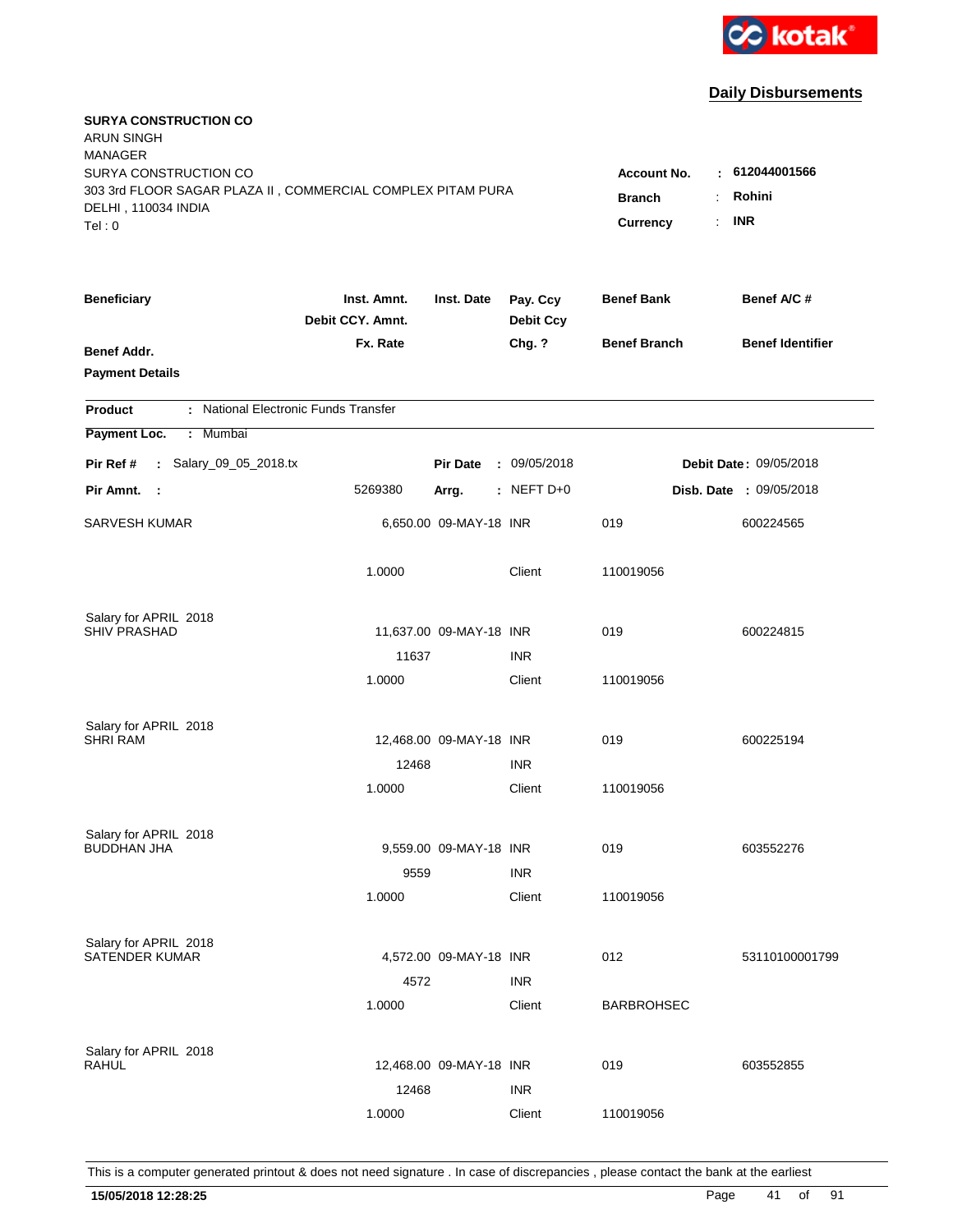

| <b>SURYA CONSTRUCTION CO</b><br><b>ARUN SINGH</b><br><b>MANAGER</b><br>SURYA CONSTRUCTION CO |                                  |                         |                              | <b>Account No.</b><br>÷ | 612044001566            |
|----------------------------------------------------------------------------------------------|----------------------------------|-------------------------|------------------------------|-------------------------|-------------------------|
| 303 3rd FLOOR SAGAR PLAZA II, COMMERCIAL COMPLEX PITAM PURA<br>DELHI, 110034 INDIA<br>Tel: 0 | <b>Branch</b><br><b>Currency</b> | Rohini<br><b>INR</b>    |                              |                         |                         |
| <b>Beneficiary</b>                                                                           | Inst. Amnt.<br>Debit CCY. Amnt.  | Inst. Date              | Pay. Ccy<br><b>Debit Ccy</b> | <b>Benef Bank</b>       | Benef A/C #             |
| Benef Addr.<br><b>Payment Details</b>                                                        | Fx. Rate                         |                         | Chg. ?                       | <b>Benef Branch</b>     | <b>Benef Identifier</b> |
| : National Electronic Funds Transfer<br><b>Product</b>                                       |                                  |                         |                              |                         |                         |
| Payment Loc.<br>: Mumbai                                                                     |                                  |                         |                              |                         |                         |
| : Salary_09_05_2018.tx<br>Pir Ref #                                                          |                                  | <b>Pir Date</b>         | : 09/05/2018                 |                         | Debit Date: 09/05/2018  |
| Pir Amnt.<br>$\sim$ 1                                                                        | 5269380                          | Arrg.                   | $:$ NEFT D+0                 |                         | Disb. Date : 09/05/2018 |
| RAHUL                                                                                        |                                  | 12,468.00 09-MAY-18 INR |                              | 019                     | 603552855               |
|                                                                                              | 1.0000                           |                         | Client                       | 110019056               |                         |
| Salary for APRIL 2018                                                                        |                                  |                         |                              |                         |                         |
| <b>SHANKAR LAL</b>                                                                           |                                  | 15,126.00 09-MAY-18 INR |                              | 019                     | 600224190               |
|                                                                                              | 15126<br>1.0000                  |                         | <b>INR</b><br>Client         | 110019056               |                         |
| Salary for APRIL 2018                                                                        |                                  |                         |                              |                         |                         |
| <b>SHARVAN KUMAR</b>                                                                         |                                  | 4,155.00 09-MAY-18 INR  |                              | 012                     | 53110100002061          |
|                                                                                              | 4155                             |                         | <b>INR</b>                   |                         |                         |
|                                                                                              | 1.0000                           |                         | Client                       | <b>BARBROHSEC</b>       |                         |
| Salary for APRIL 2018                                                                        |                                  |                         |                              |                         |                         |
| <b>RAM PRAVESH</b>                                                                           |                                  | 11,596.00 09-MAY-18 INR |                              | 019                     | 602908190               |
|                                                                                              | 11596                            |                         | <b>INR</b>                   |                         |                         |
|                                                                                              | 1.0000                           |                         | Client                       | 110019056               |                         |
| Salary for APRIL 2018                                                                        |                                  |                         |                              |                         |                         |
| LAL BIHARI                                                                                   |                                  | 14,622.00 09-MAY-18 INR |                              | 012                     | 53110100002352          |
|                                                                                              | 14622                            |                         | <b>INR</b>                   |                         |                         |
|                                                                                              | 1.0000                           |                         | Client                       | <b>BARBROHSEC</b>       |                         |
| Salary for APRIL 2018                                                                        |                                  |                         |                              |                         |                         |
| <b>KANCHAN SINGH</b>                                                                         |                                  | 14,622.00 09-MAY-18 INR |                              | 012                     | 27600100010056          |
|                                                                                              | 14622                            |                         | <b>INR</b>                   |                         |                         |
|                                                                                              | 1.0000                           |                         | Client                       | 110012079               |                         |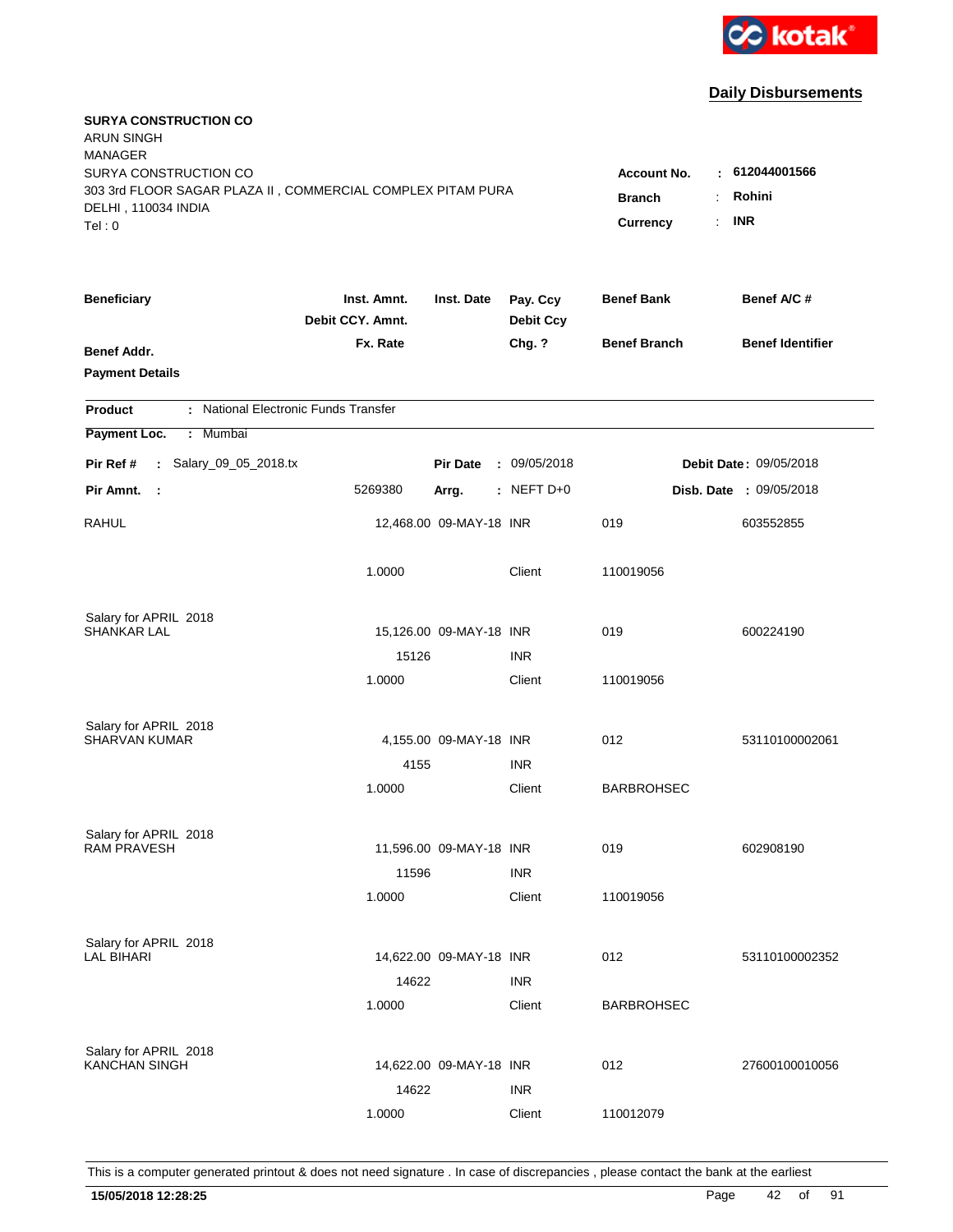

| <b>SURYA CONSTRUCTION CO</b><br><b>ARUN SINGH</b><br><b>MANAGER</b>                                                   |                                               |                                      |                              |                     |                                |
|-----------------------------------------------------------------------------------------------------------------------|-----------------------------------------------|--------------------------------------|------------------------------|---------------------|--------------------------------|
| SURYA CONSTRUCTION CO<br>303 3rd FLOOR SAGAR PLAZA II, COMMERCIAL COMPLEX PITAM PURA<br>DELHI, 110034 INDIA<br>Tel: 0 | Account No.<br>÷<br><b>Branch</b><br>Currency | 612044001566<br>Rohini<br><b>INR</b> |                              |                     |                                |
| <b>Beneficiary</b>                                                                                                    | Inst. Amnt.<br>Debit CCY. Amnt.               | Inst. Date                           | Pay. Ccy<br><b>Debit Ccy</b> | <b>Benef Bank</b>   | Benef A/C #                    |
| Benef Addr.<br><b>Payment Details</b>                                                                                 | Fx. Rate                                      |                                      | Chg. ?                       | <b>Benef Branch</b> | <b>Benef Identifier</b>        |
| : National Electronic Funds Transfer<br><b>Product</b>                                                                |                                               |                                      |                              |                     |                                |
| Payment Loc.<br>: Mumbai                                                                                              |                                               |                                      |                              |                     |                                |
| : Salary_09_05_2018.tx<br>Pir Ref #                                                                                   |                                               | <b>Pir Date</b>                      | : 09/05/2018                 |                     | Debit Date: 09/05/2018         |
| Pir Amnt. :                                                                                                           | 5269380                                       | Arrg.                                | $:$ NEFT D+0                 |                     | <b>Disb. Date : 09/05/2018</b> |
| <b>KANCHAN SINGH</b>                                                                                                  |                                               | 14,622.00 09-MAY-18 INR              |                              | 012                 | 27600100010056                 |
|                                                                                                                       | 1.0000                                        |                                      | Client                       | 110012079           |                                |
| Salary for APRIL 2018                                                                                                 |                                               |                                      |                              |                     |                                |
| <b>MAHESH</b>                                                                                                         |                                               | 12,468.00 09-MAY-18 INR              |                              | 019                 | 600224699                      |
|                                                                                                                       | 12468<br>1.0000                               |                                      | <b>INR</b><br>Client         | 110019056           |                                |
| Salary for APRIL 2018<br><b>RAJNISH</b>                                                                               |                                               | 12,605.00 09-MAY-18 INR              |                              | 012                 | 21250100035373                 |
|                                                                                                                       | 12605                                         |                                      | <b>INR</b>                   |                     |                                |
|                                                                                                                       | 1.0000                                        |                                      | Client                       | 110012045           |                                |
| Salary for APRIL 2018                                                                                                 |                                               |                                      |                              |                     |                                |
| RAJESH GAUTAM                                                                                                         |                                               | 11,596.00 09-MAY-18 INR              |                              | 024                 | 2113000100177517               |
|                                                                                                                       | 11596                                         |                                      | <b>INR</b>                   |                     |                                |
|                                                                                                                       | 1.0000                                        |                                      | Client                       | PUN0211300          |                                |
| Salary for APRIL 2018                                                                                                 |                                               |                                      |                              |                     |                                |
| <b>BHAVISHAN MANDAL</b>                                                                                               |                                               | 12,468.00 09-MAY-18 INR              |                              | 012                 | 53118100001528                 |
|                                                                                                                       | 12468                                         |                                      | <b>INR</b>                   |                     |                                |
|                                                                                                                       | 1.0000                                        |                                      | Client                       | <b>BARBROHSEC</b>   |                                |
| Salary for APRIL 2018                                                                                                 |                                               |                                      |                              |                     |                                |
| <b>ANKUR CHAUHAN</b>                                                                                                  |                                               | 16,449.00 09-MAY-18 INR              |                              | 240                 | 50100224554620                 |
|                                                                                                                       | 16449                                         |                                      | <b>INR</b>                   |                     |                                |
|                                                                                                                       | 1.0000                                        |                                      | Client                       | HDFC009191          |                                |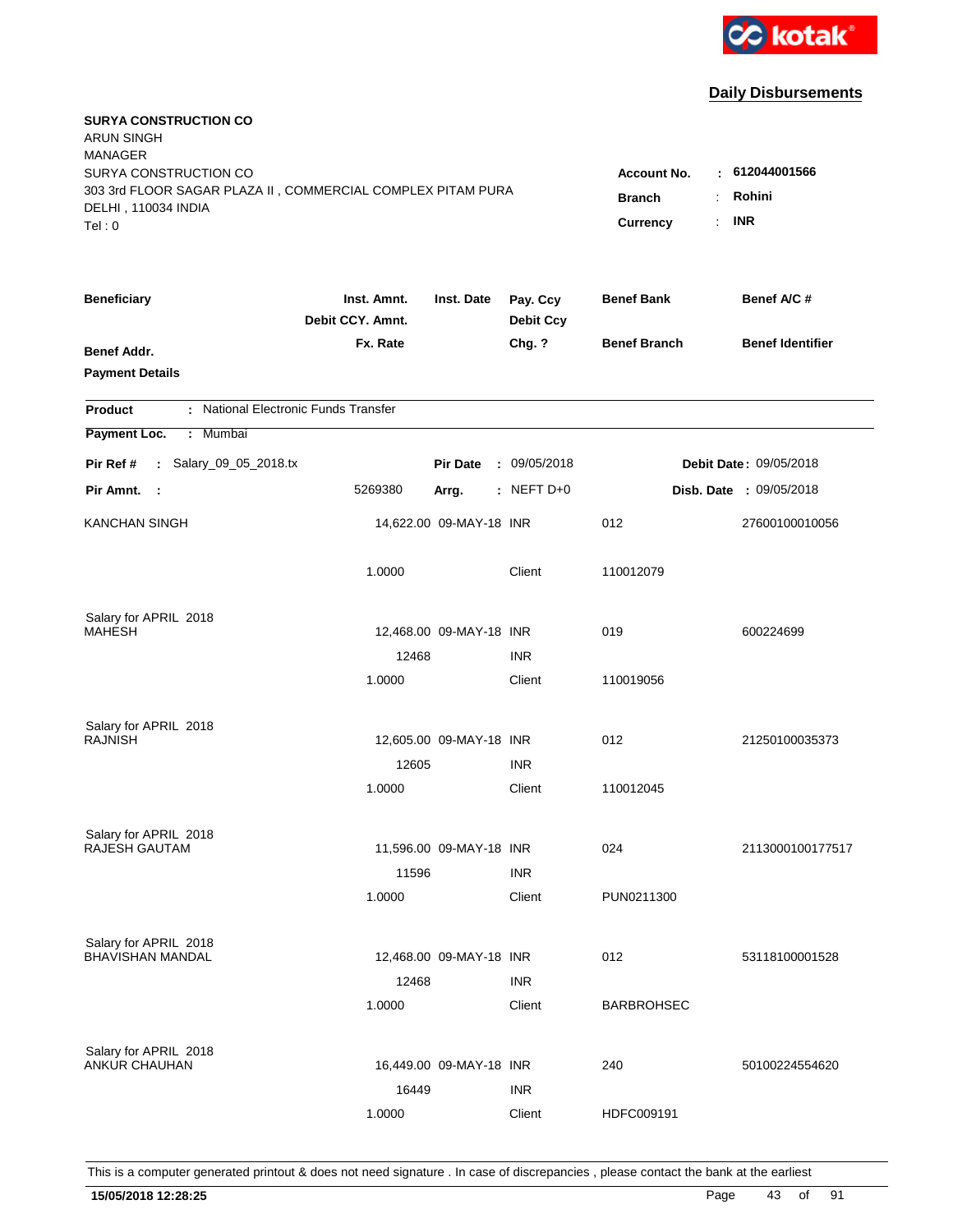

| <b>SURYA CONSTRUCTION CO</b><br><b>ARUN SINGH</b><br><b>MANAGER</b> |                                 |                         |                              |                     |                                |
|---------------------------------------------------------------------|---------------------------------|-------------------------|------------------------------|---------------------|--------------------------------|
| SURYA CONSTRUCTION CO                                               |                                 |                         |                              | <b>Account No.</b>  | $-612044001566$                |
| 303 3rd FLOOR SAGAR PLAZA II, COMMERCIAL COMPLEX PITAM PURA         |                                 |                         |                              | <b>Branch</b><br>÷  | Rohini                         |
| DELHI, 110034 INDIA<br>Tel: 0                                       |                                 |                         |                              | ÷.<br>Currency      | <b>INR</b>                     |
|                                                                     |                                 |                         |                              |                     |                                |
| <b>Beneficiary</b>                                                  | Inst. Amnt.<br>Debit CCY. Amnt. | Inst. Date              | Pay. Ccy<br><b>Debit Ccy</b> | <b>Benef Bank</b>   | Benef A/C #                    |
| Benef Addr.                                                         | Fx. Rate                        |                         | Chg. ?                       | <b>Benef Branch</b> | <b>Benef Identifier</b>        |
| <b>Payment Details</b>                                              |                                 |                         |                              |                     |                                |
| : National Electronic Funds Transfer<br><b>Product</b>              |                                 |                         |                              |                     |                                |
| Payment Loc.<br>: Mumbai                                            |                                 |                         |                              |                     |                                |
| : Salary_09_05_2018.tx<br>Pir Ref #                                 |                                 | <b>Pir Date</b>         | : 09/05/2018                 |                     | Debit Date: 09/05/2018         |
| Pir Amnt.<br>$\sim$ :                                               | 5269380                         | Arrg.                   | $:$ NEFT D+0                 |                     | <b>Disb. Date : 09/05/2018</b> |
| <b>ANKUR CHAUHAN</b>                                                |                                 | 16,449.00 09-MAY-18 INR |                              | 240                 | 50100224554620                 |
|                                                                     | 1.0000                          |                         | Client                       | HDFC009191          |                                |
| Salary for APRIL 2018                                               |                                 |                         |                              |                     |                                |
| ASHOK KUMAR                                                         |                                 | 28,700.00 09-MAY-18 INR |                              | 024                 | 0903001500002884               |
|                                                                     | 28700                           |                         | <b>INR</b>                   |                     |                                |
|                                                                     | 1.0000                          |                         | Client                       | PUN0090300          |                                |
| Salary for APRIL 2018                                               |                                 |                         |                              |                     |                                |
| <b>SHIV PYARE</b>                                                   |                                 | 9,579.00 09-MAY-18 INR  |                              | 019                 | 600225229                      |
|                                                                     | 9579                            |                         | <b>INR</b>                   |                     |                                |
|                                                                     | 1.0000                          |                         | Client                       | 110019056           |                                |
| Salary for APRIL 2018                                               |                                 |                         |                              |                     |                                |
| <b>DINESH KUMAR</b>                                                 |                                 | 15,126.00 09-MAY-18 INR |                              | 019                 | 600224928                      |
|                                                                     | 15126                           |                         | <b>INR</b>                   |                     |                                |
|                                                                     | 1.0000                          |                         | Client                       | 110019056           |                                |
| Salary for APRIL 2018                                               |                                 |                         |                              |                     |                                |
| <b>MANOJ KUMAR</b>                                                  |                                 | 15,126.00 09-MAY-18 INR |                              | 019                 | 600224156                      |
|                                                                     | 15126                           |                         | <b>INR</b>                   |                     |                                |
|                                                                     | 1.0000                          |                         | Client                       | 110019056           |                                |
| Salary for APRIL 2018                                               |                                 |                         |                              |                     |                                |
| <b>NATHU SINGH</b>                                                  |                                 | 15,126.00 09-MAY-18 INR |                              | 019                 | 600224622                      |
|                                                                     | 15126                           |                         | <b>INR</b>                   |                     |                                |
|                                                                     | 1.0000                          |                         | Client                       | 110019056           |                                |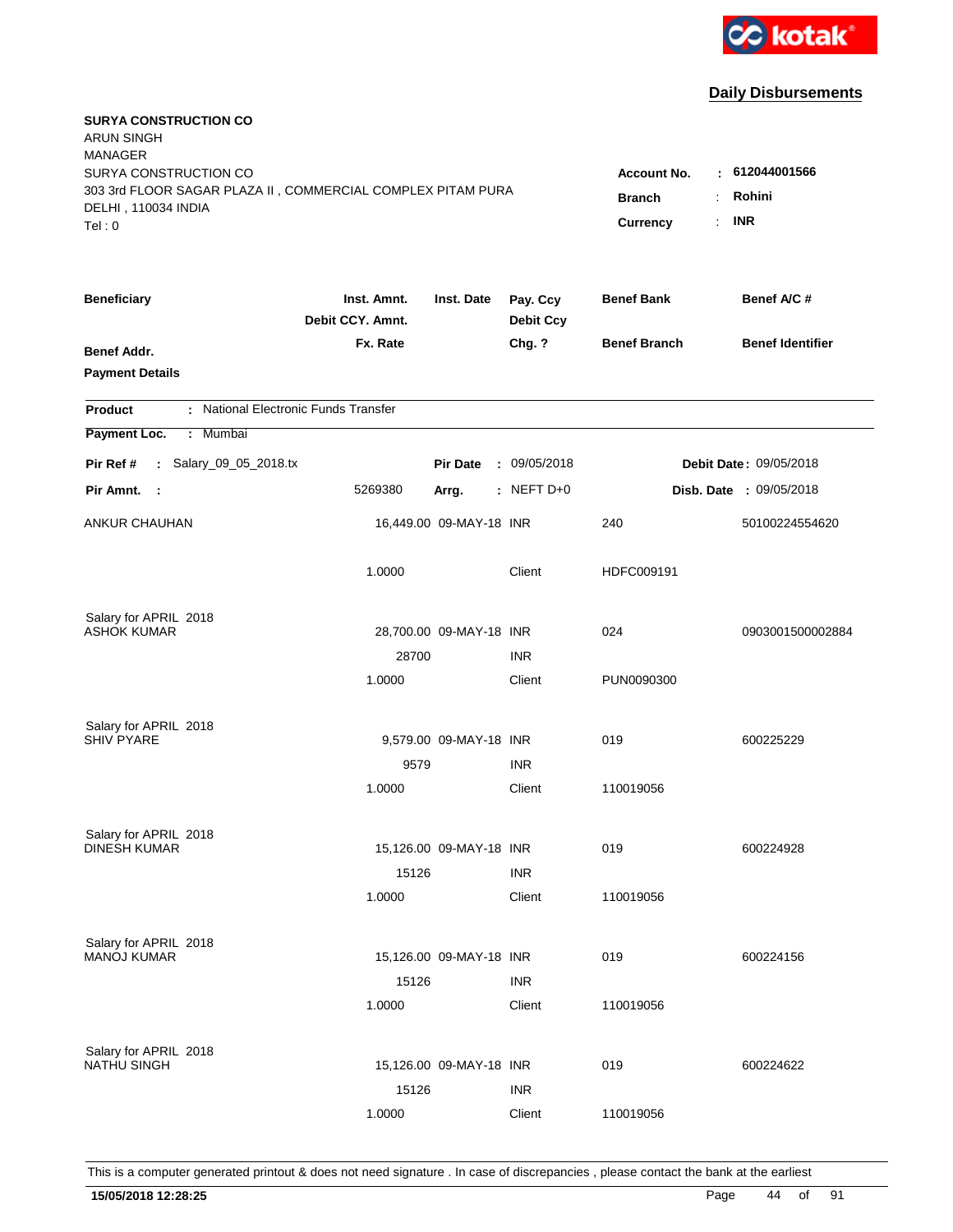

| <b>SURYA CONSTRUCTION CO</b><br><b>ARUN SINGH</b><br><b>MANAGER</b><br>SURYA CONSTRUCTION CO<br>303 3rd FLOOR SAGAR PLAZA II, COMMERCIAL COMPLEX PITAM PURA<br>DELHI, 110034 INDIA<br>Tel: 0 | <b>Account No.</b><br><b>Branch</b><br>Currency | : 612044001566<br>Rohini<br>÷<br><b>INR</b><br>÷. |                              |                     |                                |
|----------------------------------------------------------------------------------------------------------------------------------------------------------------------------------------------|-------------------------------------------------|---------------------------------------------------|------------------------------|---------------------|--------------------------------|
|                                                                                                                                                                                              |                                                 |                                                   |                              |                     |                                |
| <b>Beneficiary</b>                                                                                                                                                                           | Inst. Amnt.<br>Debit CCY. Amnt.                 | Inst. Date                                        | Pay. Ccy<br><b>Debit Ccy</b> | <b>Benef Bank</b>   | Benef A/C #                    |
| Benef Addr.<br><b>Payment Details</b>                                                                                                                                                        | Fx. Rate                                        |                                                   | Chg. ?                       | <b>Benef Branch</b> | <b>Benef Identifier</b>        |
| : National Electronic Funds Transfer<br><b>Product</b>                                                                                                                                       |                                                 |                                                   |                              |                     |                                |
| Payment Loc.<br><b>Mumbai</b><br>÷.                                                                                                                                                          |                                                 |                                                   |                              |                     |                                |
| : Salary_09_05_2018.tx<br>Pir Ref #                                                                                                                                                          |                                                 | <b>Pir Date</b>                                   | : 09/05/2018                 |                     | Debit Date: 09/05/2018         |
| Pir Amnt. :                                                                                                                                                                                  | 5269380                                         | Arrg.                                             | : NEFT $D+0$                 |                     | <b>Disb. Date : 09/05/2018</b> |
| <b>NATHU SINGH</b>                                                                                                                                                                           |                                                 | 15,126.00 09-MAY-18 INR                           |                              | 019                 | 600224622                      |
|                                                                                                                                                                                              | 1.0000                                          |                                                   | Client                       | 110019056           |                                |
| Salary for APRIL 2018                                                                                                                                                                        |                                                 |                                                   |                              |                     |                                |
| <b>SHIV BAHADUR</b>                                                                                                                                                                          |                                                 | 15,126.00 09-MAY-18 INR                           |                              | 019                 | 600225218                      |
|                                                                                                                                                                                              | 15126                                           |                                                   | <b>INR</b>                   |                     |                                |
|                                                                                                                                                                                              | 1.0000                                          |                                                   | Client                       | 110019056           |                                |
| Salary for APRIL 2018                                                                                                                                                                        |                                                 |                                                   |                              |                     |                                |
| <b>RAJAN MAJHI</b>                                                                                                                                                                           |                                                 | 15,126.00 09-MAY-18 INR                           |                              | 019                 | 601250562                      |
|                                                                                                                                                                                              | 15126                                           |                                                   | <b>INR</b>                   |                     |                                |
|                                                                                                                                                                                              | 1.0000                                          |                                                   | Client                       | 110019056           |                                |
| Salary for APRIL 2018                                                                                                                                                                        |                                                 |                                                   |                              |                     |                                |
| <b>DURGESH</b>                                                                                                                                                                               |                                                 | 15,126.00 09-MAY-18 INR                           |                              | 019                 | 600224655                      |
|                                                                                                                                                                                              | 15126                                           |                                                   | <b>INR</b>                   |                     |                                |
|                                                                                                                                                                                              | 1.0000                                          |                                                   | Client                       | 110019056           |                                |
| Salary for APRIL 2018                                                                                                                                                                        |                                                 |                                                   |                              |                     |                                |
| SAJJAN KUMAR SHARMA                                                                                                                                                                          |                                                 | 15,126.00 09-MAY-18 INR                           |                              | 019                 | 600224145                      |
|                                                                                                                                                                                              | 15126                                           |                                                   | <b>INR</b>                   |                     |                                |
|                                                                                                                                                                                              | 1.0000                                          |                                                   | Client                       | 110019056           |                                |
| Salary for APRIL 2018                                                                                                                                                                        |                                                 |                                                   |                              |                     |                                |
| <b>RAM DULARE</b>                                                                                                                                                                            |                                                 | 14,117.00 09-MAY-18 INR                           |                              | 019                 | 602908474                      |
|                                                                                                                                                                                              | 14117                                           |                                                   | <b>INR</b>                   |                     |                                |
|                                                                                                                                                                                              | 1.0000                                          |                                                   | Client                       | 110019056           |                                |
|                                                                                                                                                                                              |                                                 |                                                   |                              |                     |                                |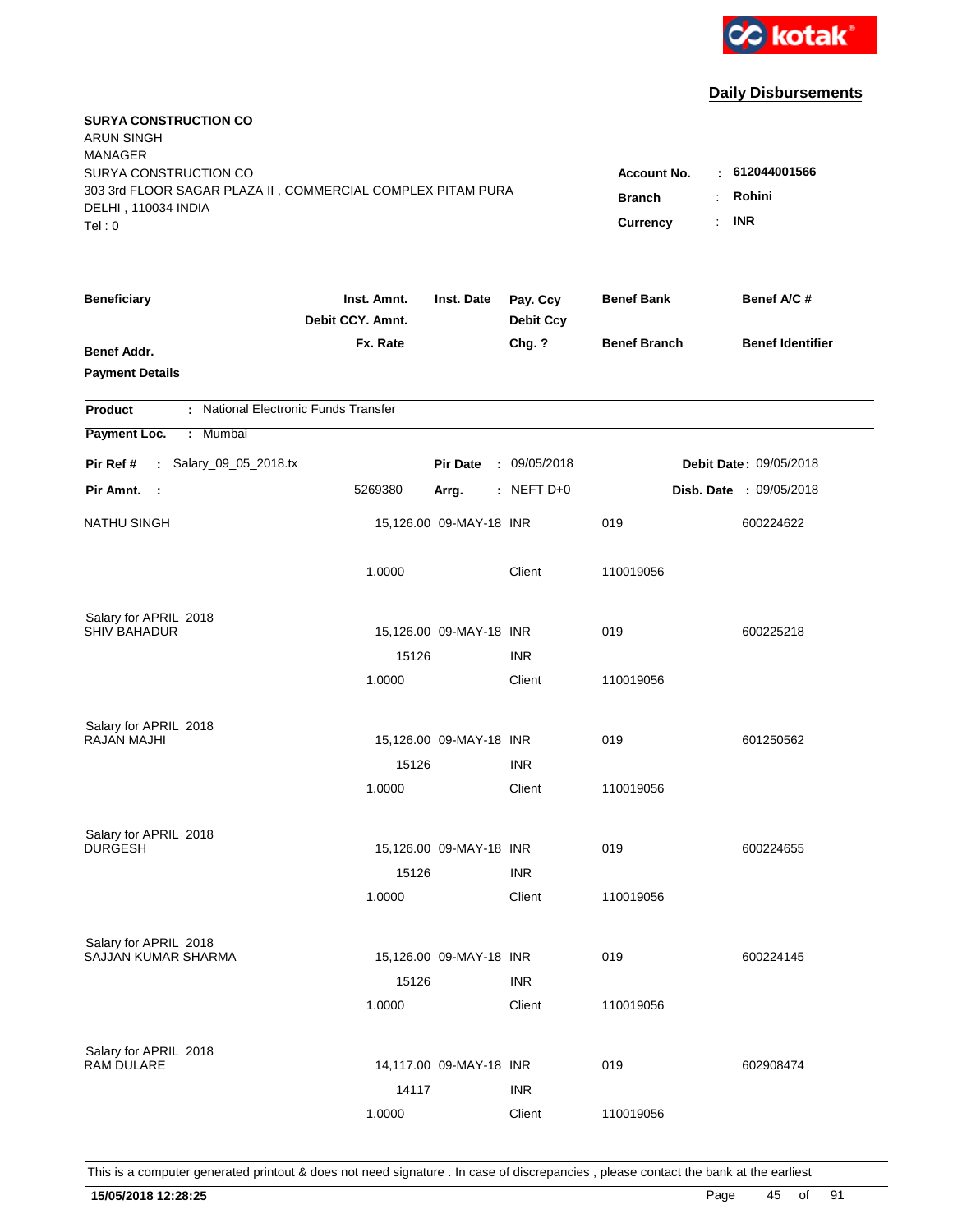

| <b>SURYA CONSTRUCTION CO</b><br><b>ARUN SINGH</b><br><b>MANAGER</b><br>SURYA CONSTRUCTION CO<br>303 3rd FLOOR SAGAR PLAZA II, COMMERCIAL COMPLEX PITAM PURA<br>DELHI, 110034 INDIA<br>Tel: 0 | <b>Account No.</b><br>к.<br><b>Branch</b><br>Currency<br>÷. | 612044001566<br>Rohini<br><b>INR</b> |                              |                     |                                |
|----------------------------------------------------------------------------------------------------------------------------------------------------------------------------------------------|-------------------------------------------------------------|--------------------------------------|------------------------------|---------------------|--------------------------------|
| <b>Beneficiary</b>                                                                                                                                                                           | Inst. Amnt.<br>Debit CCY. Amnt.                             | Inst. Date                           | Pay. Ccy<br><b>Debit Ccy</b> | <b>Benef Bank</b>   | Benef A/C #                    |
| Benef Addr.<br><b>Payment Details</b>                                                                                                                                                        | Fx. Rate                                                    |                                      | Chg. ?                       | <b>Benef Branch</b> | <b>Benef Identifier</b>        |
| : National Electronic Funds Transfer<br><b>Product</b>                                                                                                                                       |                                                             |                                      |                              |                     |                                |
| Payment Loc.<br>: Mumbai                                                                                                                                                                     |                                                             |                                      |                              |                     |                                |
| : Salary_09_05_2018.tx<br>Pir Ref #                                                                                                                                                          |                                                             | <b>Pir Date</b>                      | : 09/05/2018                 |                     | Debit Date: 09/05/2018         |
| Pir Amnt.<br>$\sim$ 1                                                                                                                                                                        | 5269380                                                     | Arrg.                                | : NEFT $D+0$                 |                     | <b>Disb. Date : 09/05/2018</b> |
| RAM DULARE                                                                                                                                                                                   |                                                             | 14,117.00 09-MAY-18 INR              |                              | 019                 | 602908474                      |
|                                                                                                                                                                                              | 1.0000                                                      |                                      | Client                       | 110019056           |                                |
| Salary for APRIL 2018                                                                                                                                                                        |                                                             |                                      |                              |                     |                                |
| <b>JAGESHWAR</b>                                                                                                                                                                             |                                                             | 14,622.00 09-MAY-18 INR              |                              | 019                 | 600225116                      |
|                                                                                                                                                                                              | 14622<br>1.0000                                             |                                      | <b>INR</b><br>Client         | 110019056           |                                |
|                                                                                                                                                                                              |                                                             |                                      |                              |                     |                                |
| Salary for APRIL 2018                                                                                                                                                                        |                                                             |                                      |                              |                     |                                |
| <b>LALLAN RAWAT</b>                                                                                                                                                                          |                                                             | 15,126.00 09-MAY-18 INR              |                              | 019                 | 600224203                      |
|                                                                                                                                                                                              | 15126                                                       |                                      | <b>INR</b>                   |                     |                                |
|                                                                                                                                                                                              | 1.0000                                                      |                                      | Client                       | 110019056           |                                |
| Salary for APRIL 2018                                                                                                                                                                        |                                                             |                                      |                              |                     |                                |
| <b>JITENDER PAL</b>                                                                                                                                                                          |                                                             | 11,596.00 09-MAY-18 INR              |                              | 019                 | 602907800                      |
|                                                                                                                                                                                              | 11596                                                       |                                      | <b>INR</b>                   |                     |                                |
|                                                                                                                                                                                              | 1.0000                                                      |                                      | Client                       | 110019056           |                                |
| Salary for APRIL 2018                                                                                                                                                                        |                                                             |                                      |                              |                     |                                |
| <b>MUNENDER</b>                                                                                                                                                                              |                                                             | 13,613.00 09-MAY-18 INR              |                              | 022                 | 08462281003156                 |
|                                                                                                                                                                                              | 13613                                                       |                                      | <b>INR</b>                   |                     |                                |
|                                                                                                                                                                                              | 1.0000                                                      |                                      | Client                       | 110022077           |                                |
|                                                                                                                                                                                              |                                                             |                                      |                              |                     |                                |
| Salary for APRIL 2018<br><b>BHAGWAN DEEN</b>                                                                                                                                                 |                                                             | 12,468.00 09-MAY-18 INR              |                              | 019                 | 600224225                      |
|                                                                                                                                                                                              | 12468                                                       |                                      | <b>INR</b>                   |                     |                                |
|                                                                                                                                                                                              | 1.0000                                                      |                                      | Client                       | 110019056           |                                |
|                                                                                                                                                                                              |                                                             |                                      |                              |                     |                                |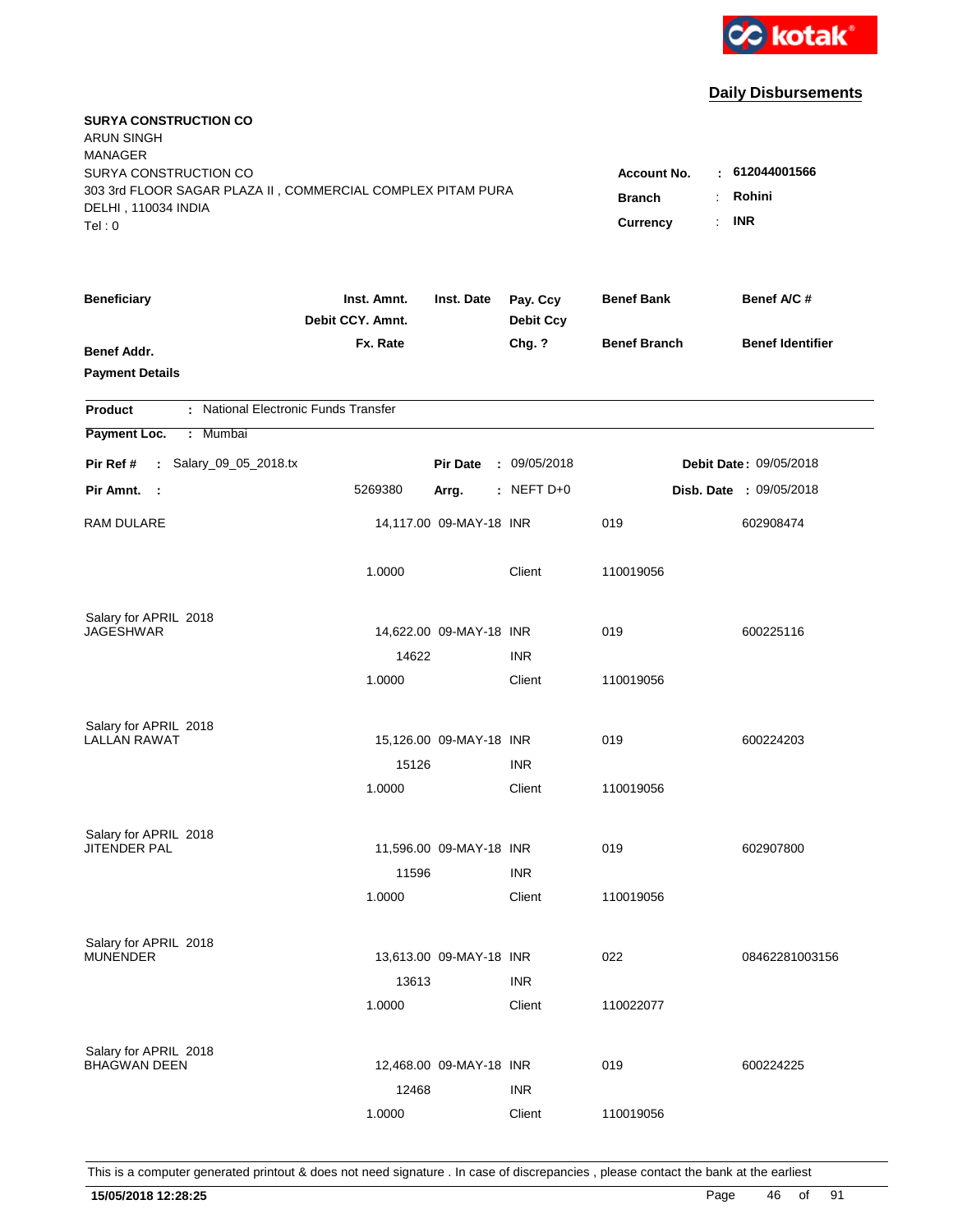

| <b>SURYA CONSTRUCTION CO</b><br><b>ARUN SINGH</b><br><b>MANAGER</b>                                         |                                 |                         |                              |                                          |                                |
|-------------------------------------------------------------------------------------------------------------|---------------------------------|-------------------------|------------------------------|------------------------------------------|--------------------------------|
| SURYA CONSTRUCTION CO<br>303 3rd FLOOR SAGAR PLAZA II, COMMERCIAL COMPLEX PITAM PURA<br>DELHI, 110034 INDIA |                                 |                         |                              | <b>Account No.</b><br>÷<br><b>Branch</b> | 612044001566<br>Rohini         |
| Tel: 0                                                                                                      |                                 |                         |                              | Currency                                 | <b>INR</b>                     |
| <b>Beneficiary</b>                                                                                          | Inst. Amnt.<br>Debit CCY. Amnt. | Inst. Date              | Pay. Ccy<br><b>Debit Ccy</b> | <b>Benef Bank</b>                        | Benef A/C #                    |
| Benef Addr.<br><b>Payment Details</b>                                                                       | Fx. Rate                        |                         | Chg. ?                       | <b>Benef Branch</b>                      | <b>Benef Identifier</b>        |
| : National Electronic Funds Transfer<br><b>Product</b>                                                      |                                 |                         |                              |                                          |                                |
| Payment Loc.<br>: Mumbai                                                                                    |                                 |                         |                              |                                          |                                |
| : Salary_09_05_2018.tx<br>Pir Ref #                                                                         |                                 | <b>Pir Date</b>         | : 09/05/2018                 |                                          | Debit Date: 09/05/2018         |
| Pir Amnt. :                                                                                                 | 5269380                         | Arrg.                   | $:$ NEFT D+0                 |                                          | <b>Disb. Date : 09/05/2018</b> |
| <b>BHAGWAN DEEN</b>                                                                                         |                                 | 12,468.00 09-MAY-18 INR |                              | 019                                      | 600224225                      |
|                                                                                                             | 1.0000                          |                         | Client                       | 110019056                                |                                |
| Salary for APRIL 2018                                                                                       |                                 |                         |                              |                                          |                                |
| <b>KAILASH CHAND</b>                                                                                        |                                 | 12,468.00 09-MAY-18 INR |                              | 019                                      | 600224327                      |
|                                                                                                             | 12468                           |                         | <b>INR</b>                   |                                          |                                |
|                                                                                                             | 1.0000                          |                         | Client                       | 110019056                                |                                |
| Salary for APRIL 2018                                                                                       |                                 |                         |                              |                                          |                                |
| SATENDER PATHAK                                                                                             |                                 | 12,468.00 09-MAY-18 INR |                              | 017                                      | 086000101006215                |
|                                                                                                             | 12468                           |                         | <b>INR</b>                   |                                          |                                |
|                                                                                                             | 1.0000                          |                         | Client                       | 110017074                                |                                |
| Salary for APRIL 2018                                                                                       |                                 |                         |                              |                                          |                                |
| SHIV NARAYAN MANJHI                                                                                         |                                 | 12,468.00 09-MAY-18 INR |                              | 012                                      | 21188100001511                 |
|                                                                                                             | 12468                           |                         | <b>INR</b>                   |                                          |                                |
|                                                                                                             | 1.0000                          |                         | Client                       | 110012044                                |                                |
| Salary for APRIL 2018                                                                                       |                                 |                         |                              |                                          |                                |
| DEVENDER SINGH                                                                                              |                                 | 12,468.00 09-MAY-18 INR |                              | 019                                      | 600224292                      |
|                                                                                                             | 12468                           |                         | <b>INR</b>                   |                                          |                                |
|                                                                                                             | 1.0000                          |                         | Client                       | 110019056                                |                                |
| Salary for APRIL 2018                                                                                       |                                 |                         |                              |                                          |                                |
| RAMESH CHAND                                                                                                |                                 | 12,468.00 09-MAY-18 INR |                              | 019                                      | 600224394                      |
|                                                                                                             | 12468                           |                         | <b>INR</b>                   |                                          |                                |
|                                                                                                             | 1.0000                          |                         | Client                       | 110019056                                |                                |
|                                                                                                             |                                 |                         |                              |                                          |                                |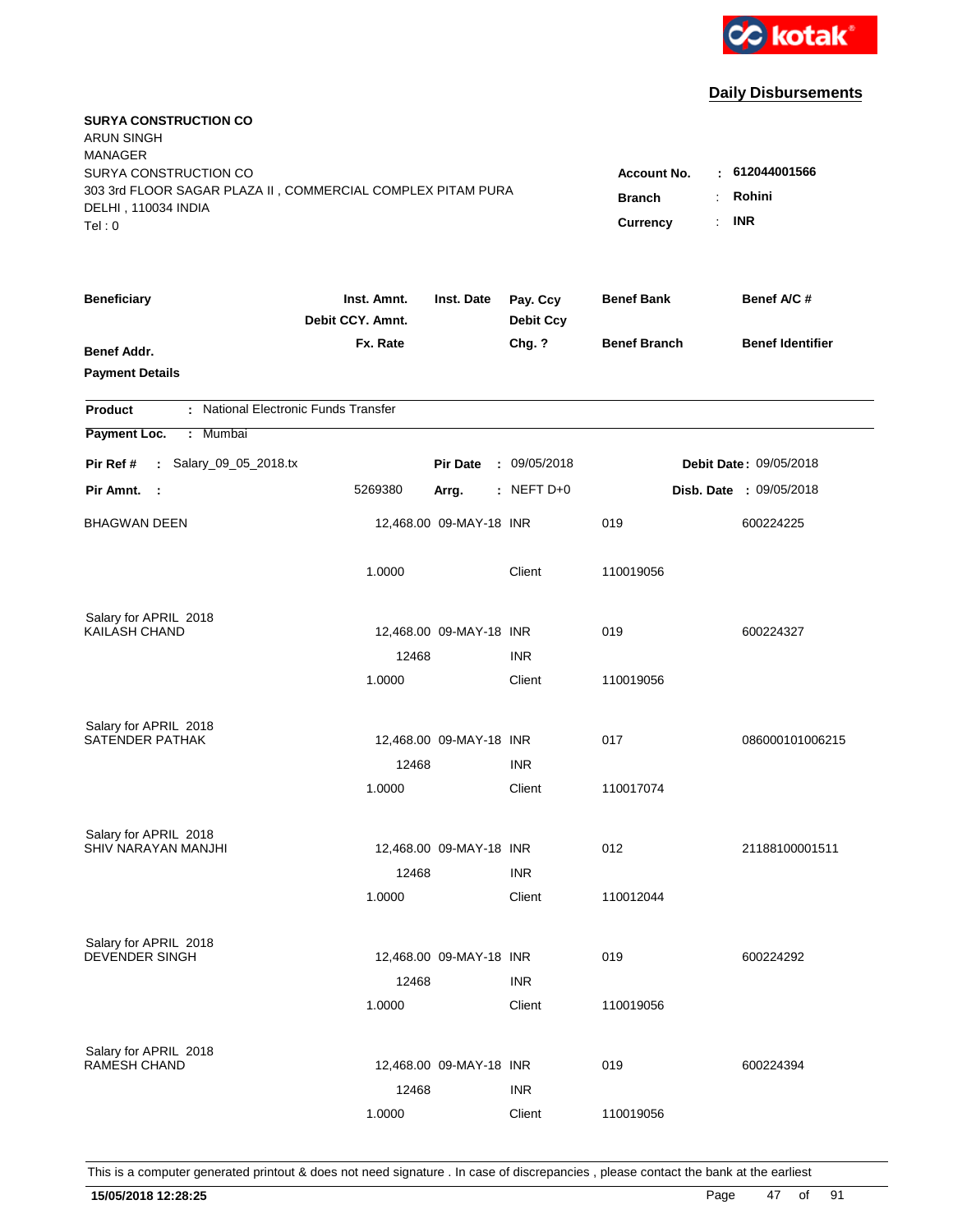

| <b>SURYA CONSTRUCTION CO</b><br><b>ARUN SINGH</b><br><b>MANAGER</b><br>SURYA CONSTRUCTION CO<br>303 3rd FLOOR SAGAR PLAZA II, COMMERCIAL COMPLEX PITAM PURA<br>DELHI, 110034 INDIA<br>Tel: 0 | Account No.<br><b>Branch</b><br><b>Currency</b> | $-612044001566$<br>Rohini<br><b>INR</b><br>÷. |                              |                     |                         |
|----------------------------------------------------------------------------------------------------------------------------------------------------------------------------------------------|-------------------------------------------------|-----------------------------------------------|------------------------------|---------------------|-------------------------|
| <b>Beneficiary</b>                                                                                                                                                                           | Inst. Amnt.<br>Debit CCY. Amnt.                 | Inst. Date                                    | Pay. Ccy<br><b>Debit Ccy</b> | <b>Benef Bank</b>   | Benef A/C #             |
| Benef Addr.<br><b>Payment Details</b>                                                                                                                                                        | Fx. Rate                                        |                                               | Chg. ?                       | <b>Benef Branch</b> | <b>Benef Identifier</b> |
| : National Electronic Funds Transfer<br><b>Product</b>                                                                                                                                       |                                                 |                                               |                              |                     |                         |
| Payment Loc.<br>Mumbai<br>÷.                                                                                                                                                                 |                                                 |                                               |                              |                     |                         |
| : Salary_09_05_2018.tx<br>Pir Ref #                                                                                                                                                          |                                                 | <b>Pir Date</b>                               | : 09/05/2018                 |                     | Debit Date: 09/05/2018  |
| Pir Amnt.<br>$\sim$ 1                                                                                                                                                                        | 5269380                                         | Arrg.                                         | : NEFT D+0                   |                     | Disb. Date : 09/05/2018 |
| <b>RAMESH CHAND</b>                                                                                                                                                                          |                                                 | 12,468.00 09-MAY-18 INR                       |                              | 019                 | 600224394               |
|                                                                                                                                                                                              | 1.0000                                          |                                               | Client                       | 110019056           |                         |
| Salary for APRIL 2018                                                                                                                                                                        |                                                 |                                               |                              |                     |                         |
| <b>SANOJ KUMAR</b>                                                                                                                                                                           | 10390                                           | 10,390.00 09-MAY-18 INR                       | <b>INR</b>                   | 019                 | 600224247               |
|                                                                                                                                                                                              | 1.0000                                          |                                               | Client                       | 110019056           |                         |
| Salary for APRIL 2018                                                                                                                                                                        |                                                 |                                               |                              |                     |                         |
| <b>RAM PRAVESH</b>                                                                                                                                                                           |                                                 | 12,053.00 09-MAY-18 INR                       |                              | 019                 | 600224305               |
|                                                                                                                                                                                              | 12053                                           |                                               | <b>INR</b>                   |                     |                         |
|                                                                                                                                                                                              | 1.0000                                          |                                               | Client                       | 110019056           |                         |
| Salary for APRIL 2018                                                                                                                                                                        |                                                 |                                               |                              |                     |                         |
| <b>JAI KUMAR</b>                                                                                                                                                                             |                                                 | 12,468.00 09-MAY-18 INR                       |                              | 019                 | 600224361               |
|                                                                                                                                                                                              | 12468                                           |                                               | <b>INR</b>                   |                     |                         |
|                                                                                                                                                                                              | 1.0000                                          |                                               | Client                       | 110019056           |                         |
| Salary for APRIL 2018                                                                                                                                                                        |                                                 |                                               |                              |                     |                         |
| <b>ASHOK KUMAR</b>                                                                                                                                                                           |                                                 | 12,468.00 09-MAY-18 INR                       |                              | 019                 | 600224372               |
|                                                                                                                                                                                              | 12468                                           |                                               | <b>INR</b>                   |                     |                         |
|                                                                                                                                                                                              | 1.0000                                          |                                               | Client                       | 110019056           |                         |
| Salary for APRIL 2018                                                                                                                                                                        |                                                 |                                               |                              |                     |                         |
| <b>RAMESH PANDEY</b>                                                                                                                                                                         |                                                 | 12,468.00 09-MAY-18 INR                       |                              | 019                 | 600224316               |
|                                                                                                                                                                                              | 12468                                           |                                               | <b>INR</b>                   |                     |                         |
|                                                                                                                                                                                              | 1.0000                                          |                                               | Client                       | 110019056           |                         |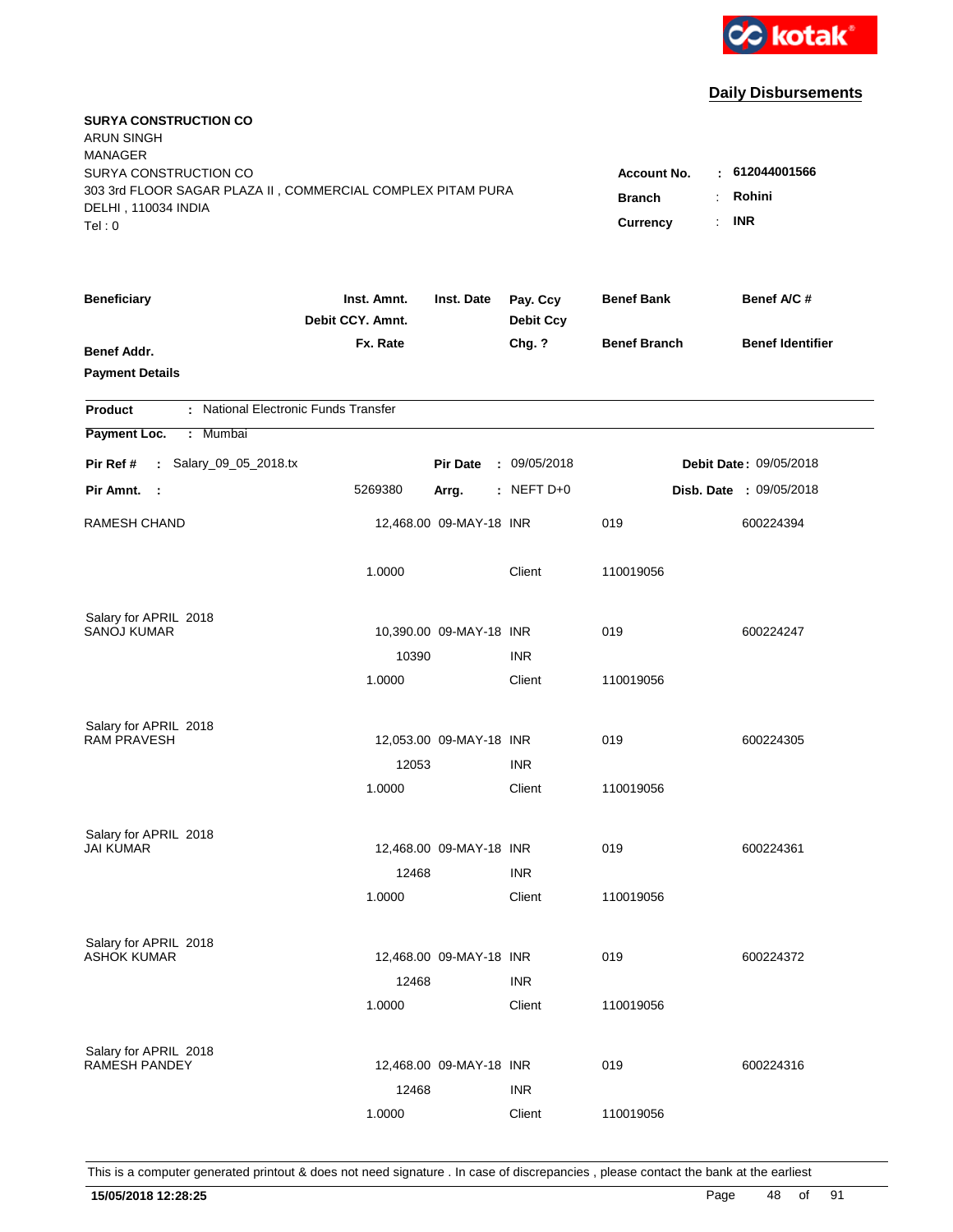

| <b>SURYA CONSTRUCTION CO</b><br><b>ARUN SINGH</b><br><b>MANAGER</b> |                                 |                         |                              |                         |                         |
|---------------------------------------------------------------------|---------------------------------|-------------------------|------------------------------|-------------------------|-------------------------|
| SURYA CONSTRUCTION CO                                               |                                 |                         |                              | <b>Account No.</b><br>٠ | 612044001566            |
| 303 3rd FLOOR SAGAR PLAZA II, COMMERCIAL COMPLEX PITAM PURA         | <b>Branch</b>                   | Rohini                  |                              |                         |                         |
| DELHI, 110034 INDIA                                                 |                                 |                         |                              | Currency<br>÷.          | <b>INR</b>              |
| Tel: 0                                                              |                                 |                         |                              |                         |                         |
| <b>Beneficiary</b>                                                  | Inst. Amnt.<br>Debit CCY. Amnt. | Inst. Date              | Pay. Ccy<br><b>Debit Ccy</b> | <b>Benef Bank</b>       | Benef A/C #             |
| Benef Addr.                                                         | Fx. Rate                        |                         | Chg. ?                       | <b>Benef Branch</b>     | <b>Benef Identifier</b> |
| <b>Payment Details</b>                                              |                                 |                         |                              |                         |                         |
| : National Electronic Funds Transfer<br><b>Product</b>              |                                 |                         |                              |                         |                         |
| Payment Loc.<br>: Mumbai                                            |                                 |                         |                              |                         |                         |
| : Salary_09_05_2018.tx<br>Pir Ref #                                 |                                 | <b>Pir Date</b>         | : 09/05/2018                 |                         | Debit Date: 09/05/2018  |
| Pir Amnt. :                                                         | 5269380                         | Arrg.                   | : NEFT D+0                   |                         | Disb. Date : 09/05/2018 |
| RAMESH PANDEY                                                       |                                 | 12,468.00 09-MAY-18 INR |                              | 019                     | 600224316               |
|                                                                     | 1.0000                          |                         | Client                       | 110019056               |                         |
| Salary for APRIL 2018                                               |                                 |                         |                              |                         |                         |
| <b>HARIKESH</b>                                                     |                                 | 12,468.00 09-MAY-18 INR |                              | 019                     | 600224236               |
|                                                                     | 12468                           |                         | <b>INR</b>                   |                         |                         |
|                                                                     | 1.0000                          |                         | Client                       | 110019056               |                         |
| Salary for APRIL 2018                                               |                                 |                         |                              |                         |                         |
| <b>MOHIT KUMAR</b>                                                  |                                 | 16,449.00 09-MAY-18 INR |                              | 259                     | 1283104000044156        |
|                                                                     | 16449                           |                         | <b>INR</b>                   |                         |                         |
|                                                                     | 1.0000                          |                         | Client                       | IBKL001283              |                         |
|                                                                     |                                 |                         |                              |                         |                         |
| Salary for APRIL 2018<br><b>DEVENDER KUMAR</b>                      |                                 | 12,468.00 09-MAY-18 INR |                              | 053                     | 4112166000013251        |
|                                                                     | 12468                           |                         | <b>INR</b>                   |                         |                         |
|                                                                     | 1.0000                          |                         | Client                       | KVBL004112              |                         |
|                                                                     |                                 |                         |                              |                         |                         |
| Salary for APRIL 2018                                               |                                 |                         |                              |                         |                         |
| <b>JAG MOHAN</b>                                                    |                                 | 15,126.00 09-MAY-18 INR |                              | 053                     | 4112166000007470        |
|                                                                     | 15126                           |                         | <b>INR</b>                   |                         |                         |
|                                                                     | 1.0000                          |                         | Client                       | KVBL004112              |                         |
| Salary for APRIL 2018                                               |                                 |                         |                              |                         |                         |
| <b>MUKESH KUMAR</b>                                                 |                                 | 12,468.00 09-MAY-18 INR |                              | 053                     | 4112166000013931        |
|                                                                     | 12468                           |                         | <b>INR</b>                   |                         |                         |
|                                                                     | 1.0000                          |                         | Client                       | KVBL004112              |                         |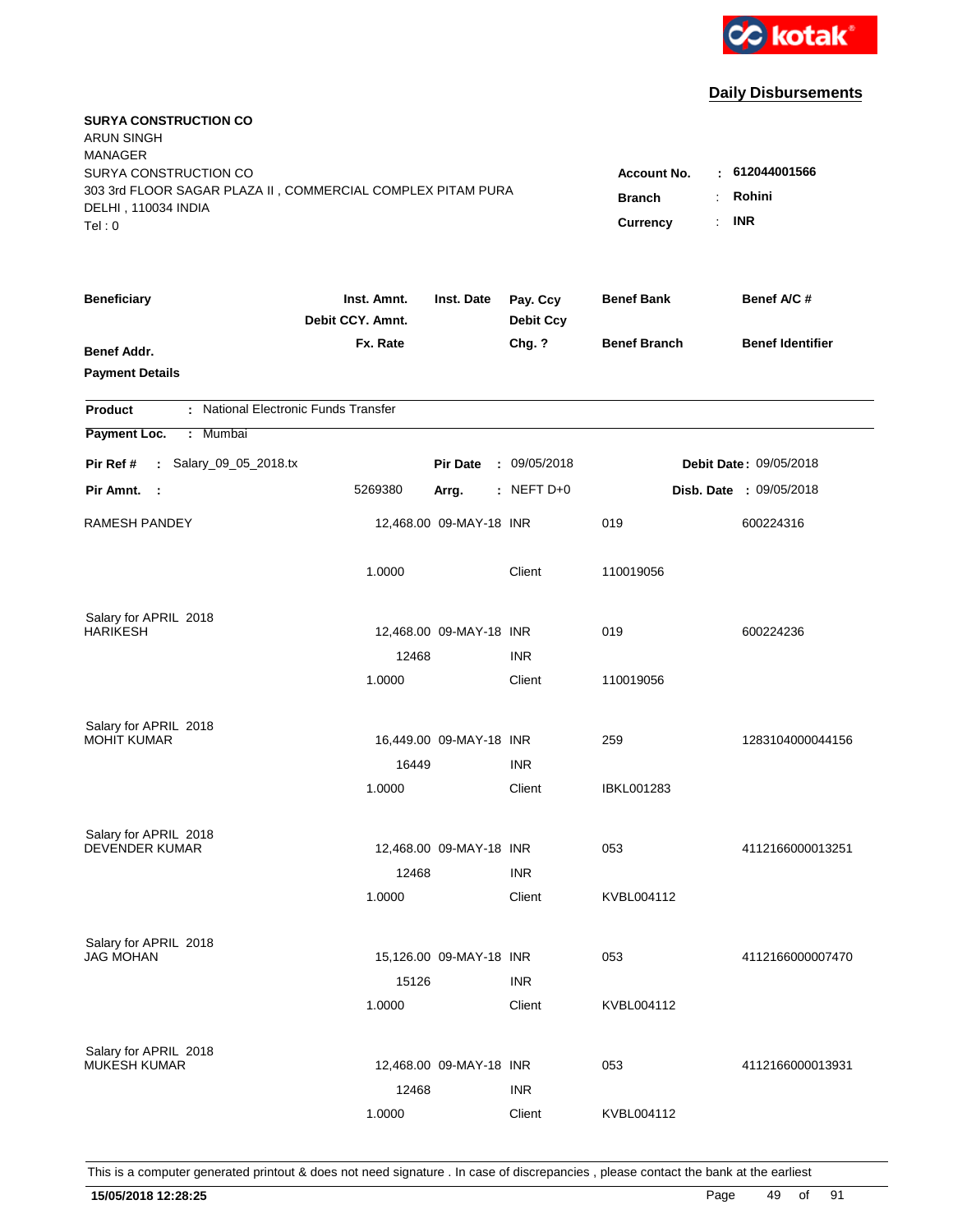

| <b>SURYA CONSTRUCTION CO</b><br><b>ARUN SINGH</b><br><b>MANAGER</b><br>SURYA CONSTRUCTION CO<br>303 3rd FLOOR SAGAR PLAZA II, COMMERCIAL COMPLEX PITAM PURA<br>DELHI, 110034 INDIA<br>Tel: 0 | <b>Account No.</b><br><b>Branch</b><br>Currency | : 612044001566<br>Rohini<br>÷.<br><b>INR</b><br>$\mathbf{r}$ |                              |                     |                                |
|----------------------------------------------------------------------------------------------------------------------------------------------------------------------------------------------|-------------------------------------------------|--------------------------------------------------------------|------------------------------|---------------------|--------------------------------|
| <b>Beneficiary</b>                                                                                                                                                                           | Inst. Amnt.<br>Debit CCY. Amnt.                 | Inst. Date                                                   | Pay. Ccy<br><b>Debit Ccy</b> | <b>Benef Bank</b>   | Benef A/C #                    |
| Benef Addr.<br><b>Payment Details</b>                                                                                                                                                        | Fx. Rate                                        |                                                              | Chg. ?                       | <b>Benef Branch</b> | <b>Benef Identifier</b>        |
| : National Electronic Funds Transfer<br><b>Product</b>                                                                                                                                       |                                                 |                                                              |                              |                     |                                |
| Payment Loc.<br>Mumbai<br>÷.                                                                                                                                                                 |                                                 |                                                              |                              |                     |                                |
| : Salary_09_05_2018.tx<br>Pir Ref #                                                                                                                                                          |                                                 | <b>Pir Date</b>                                              | : 09/05/2018                 |                     | <b>Debit Date: 09/05/2018</b>  |
| Pir Amnt. :                                                                                                                                                                                  | 5269380                                         | Arrg.                                                        | $:$ NEFT D+0                 |                     | <b>Disb. Date : 09/05/2018</b> |
| <b>MUKESH KUMAR</b>                                                                                                                                                                          |                                                 | 12,468.00 09-MAY-18 INR                                      |                              | 053                 | 4112166000013931               |
|                                                                                                                                                                                              | 1.0000                                          |                                                              | Client                       | KVBL004112          |                                |
| Salary for APRIL 2018                                                                                                                                                                        |                                                 |                                                              |                              |                     |                                |
| <b>NARESH</b>                                                                                                                                                                                |                                                 | 12,468.00 09-MAY-18 INR                                      |                              | 053                 | 4112166000012663               |
|                                                                                                                                                                                              | 12468<br>1.0000                                 |                                                              | <b>INR</b><br>Client         | KVBL004112          |                                |
| Salary for APRIL 2018                                                                                                                                                                        |                                                 |                                                              |                              |                     |                                |
| <b>RAM KHILAWAN</b>                                                                                                                                                                          |                                                 | 12,468.00 09-MAY-18 INR                                      |                              | 053                 | 4112166000012601               |
|                                                                                                                                                                                              | 12468                                           |                                                              | <b>INR</b>                   |                     |                                |
|                                                                                                                                                                                              | 1.0000                                          |                                                              | Client                       | KVBL004112          |                                |
| Salary for APRIL 2018                                                                                                                                                                        |                                                 |                                                              |                              |                     |                                |
| <b>RAM SUMER</b>                                                                                                                                                                             |                                                 | 12,468.00 09-MAY-18 INR                                      |                              | 053                 | 4112166000012580               |
|                                                                                                                                                                                              | 12468<br>1.0000                                 |                                                              | <b>INR</b><br>Client         | KVBL004112          |                                |
|                                                                                                                                                                                              |                                                 |                                                              |                              |                     |                                |
| Salary for APRIL 2018                                                                                                                                                                        |                                                 |                                                              |                              |                     |                                |
| <b>RANJEET</b>                                                                                                                                                                               |                                                 | 16,562.00 09-MAY-18 INR                                      |                              | 053                 | 4112166000012682               |
|                                                                                                                                                                                              | 16562<br>1.0000                                 |                                                              | <b>INR</b><br>Client         | KVBL004112          |                                |
|                                                                                                                                                                                              |                                                 |                                                              |                              |                     |                                |
| Salary for APRIL 2018<br>SATYA NARAYAN                                                                                                                                                       |                                                 | 12,468.00 09-MAY-18 INR                                      |                              | 053                 | 4112166000014152               |
|                                                                                                                                                                                              | 12468                                           |                                                              | <b>INR</b>                   |                     |                                |
|                                                                                                                                                                                              | 1.0000                                          |                                                              | Client                       | KVBL004112          |                                |
|                                                                                                                                                                                              |                                                 |                                                              |                              |                     |                                |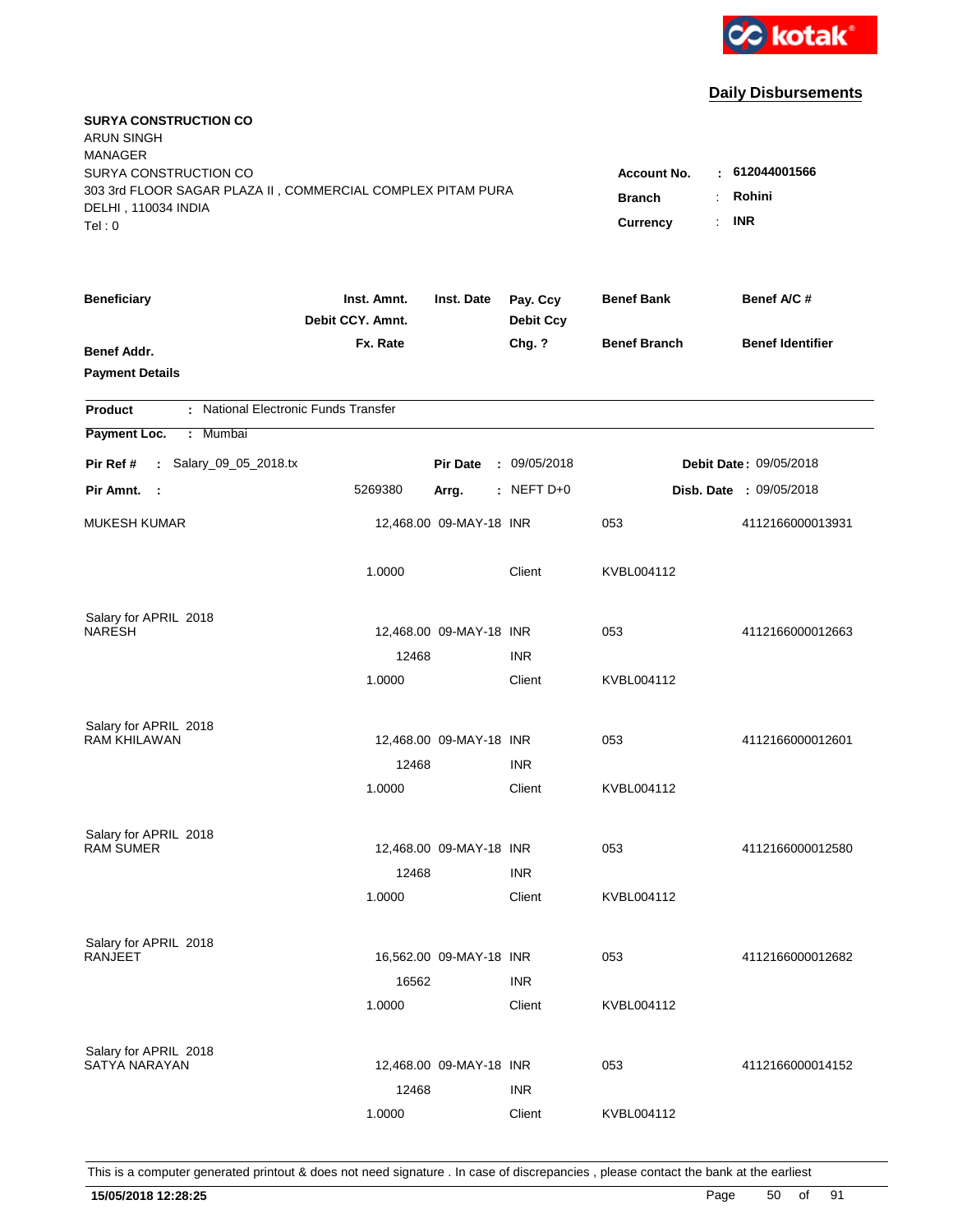

| <b>SURYA CONSTRUCTION CO</b><br><b>ARUN SINGH</b><br><b>MANAGER</b><br>SURYA CONSTRUCTION CO<br>303 3rd FLOOR SAGAR PLAZA II, COMMERCIAL COMPLEX PITAM PURA<br>DELHI, 110034 INDIA<br>Tel: 0 | <b>Account No.</b><br><b>Branch</b><br><b>Currency</b> | : 612044001566<br>Rohini<br>÷<br><b>INR</b><br>$\mathbb{R}^{\mathbb{Z}}$ |                              |                     |                                |
|----------------------------------------------------------------------------------------------------------------------------------------------------------------------------------------------|--------------------------------------------------------|--------------------------------------------------------------------------|------------------------------|---------------------|--------------------------------|
| <b>Beneficiary</b>                                                                                                                                                                           | Inst. Amnt.<br>Debit CCY. Amnt.                        | Inst. Date                                                               | Pay. Ccy<br><b>Debit Ccy</b> | <b>Benef Bank</b>   | Benef A/C #                    |
| Benef Addr.<br><b>Payment Details</b>                                                                                                                                                        | Fx. Rate                                               |                                                                          | Chg. ?                       | <b>Benef Branch</b> | <b>Benef Identifier</b>        |
| : National Electronic Funds Transfer<br><b>Product</b>                                                                                                                                       |                                                        |                                                                          |                              |                     |                                |
| Payment Loc.<br>Mumbai<br>÷                                                                                                                                                                  |                                                        |                                                                          |                              |                     |                                |
| : Salary_09_05_2018.tx<br>Pir Ref #                                                                                                                                                          |                                                        | <b>Pir Date</b>                                                          | : 09/05/2018                 |                     | <b>Debit Date: 09/05/2018</b>  |
| Pir Amnt.<br>$\sim$ 1                                                                                                                                                                        | 5269380                                                | Arrg.                                                                    | : NEFT D+0                   |                     | <b>Disb. Date : 09/05/2018</b> |
| SATYA NARAYAN                                                                                                                                                                                |                                                        | 12,468.00 09-MAY-18 INR                                                  |                              | 053                 | 4112166000014152               |
|                                                                                                                                                                                              | 1.0000                                                 |                                                                          | Client                       | KVBL004112          |                                |
| Salary for APRIL 2018                                                                                                                                                                        |                                                        |                                                                          |                              |                     |                                |
| <b>SHIV NARAYAN</b>                                                                                                                                                                          | 15126                                                  | 15,126.00 09-MAY-18 INR                                                  | <b>INR</b>                   | 053                 | 4112166000012542               |
|                                                                                                                                                                                              | 1.0000                                                 |                                                                          | Client                       | KVBL004112          |                                |
| Salary for APRIL 2018                                                                                                                                                                        |                                                        |                                                                          |                              |                     |                                |
| KAILASH RAJPUT                                                                                                                                                                               |                                                        | 15,126.00 09-MAY-18 INR                                                  |                              | 053                 | 4112166000013794               |
|                                                                                                                                                                                              | 15126                                                  |                                                                          | <b>INR</b>                   |                     |                                |
|                                                                                                                                                                                              | 1.0000                                                 |                                                                          | Client                       | KVBL004112          |                                |
| Salary for APRIL 2018                                                                                                                                                                        |                                                        |                                                                          |                              |                     |                                |
| <b>RAKESH SAROHA</b>                                                                                                                                                                         |                                                        | 15,126.00 09-MAY-18 INR                                                  |                              | 053                 | 4112166000012722               |
|                                                                                                                                                                                              | 15126                                                  |                                                                          | <b>INR</b>                   |                     |                                |
|                                                                                                                                                                                              | 1.0000                                                 |                                                                          | Client                       | KVBL004112          |                                |
| Salary for APRIL 2018                                                                                                                                                                        |                                                        |                                                                          |                              |                     |                                |
| <b>BHOPAL</b>                                                                                                                                                                                |                                                        | 15,126.00 09-MAY-18 INR                                                  |                              | 053                 | 4112166000012812               |
|                                                                                                                                                                                              | 15126<br>1.0000                                        |                                                                          | <b>INR</b><br>Client         | KVBL004112          |                                |
|                                                                                                                                                                                              |                                                        |                                                                          |                              |                     |                                |
| Salary for APRIL 2018<br><b>SACHIN RUHELA</b>                                                                                                                                                |                                                        | 12,468.00 09-MAY-18 INR                                                  |                              | 053                 | 4112166000012554               |
|                                                                                                                                                                                              | 12468                                                  |                                                                          | <b>INR</b>                   |                     |                                |
|                                                                                                                                                                                              | 1.0000                                                 |                                                                          | Client                       | KVBL004112          |                                |
|                                                                                                                                                                                              |                                                        |                                                                          |                              |                     |                                |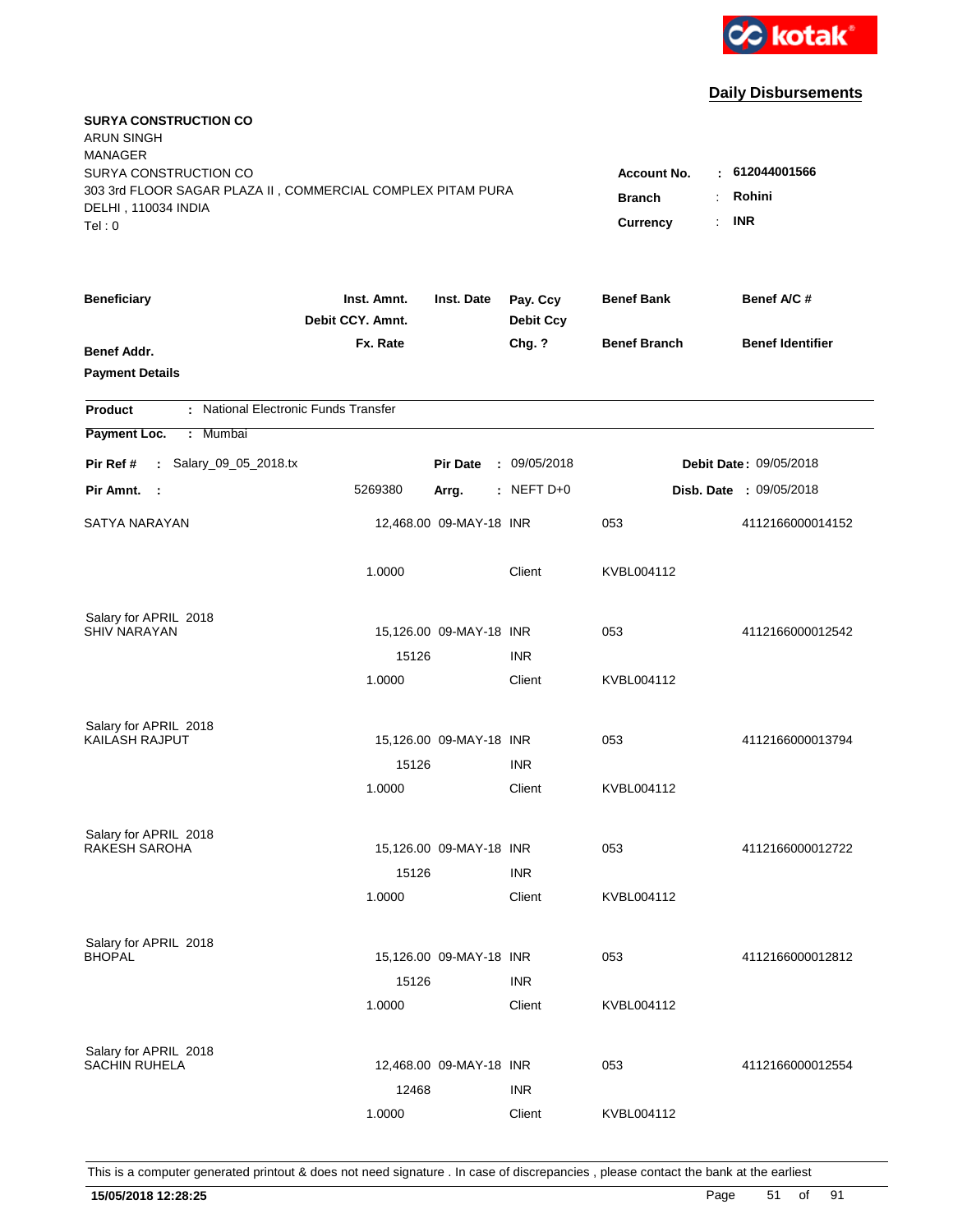

| <b>SURYA CONSTRUCTION CO</b><br><b>ARUN SINGH</b><br><b>MANAGER</b><br>SURYA CONSTRUCTION CO<br>303 3rd FLOOR SAGAR PLAZA II, COMMERCIAL COMPLEX PITAM PURA<br>DELHI, 110034 INDIA<br>Tel: 0 | Account No.<br><b>Branch</b><br>Currency | : 612044001566<br>Rohini<br>÷.<br><b>INR</b><br>$\mathbf{r}$ |                              |                     |                                |
|----------------------------------------------------------------------------------------------------------------------------------------------------------------------------------------------|------------------------------------------|--------------------------------------------------------------|------------------------------|---------------------|--------------------------------|
|                                                                                                                                                                                              |                                          |                                                              |                              |                     |                                |
| <b>Beneficiary</b>                                                                                                                                                                           | Inst. Amnt.<br>Debit CCY. Amnt.          | Inst. Date                                                   | Pay. Ccy<br><b>Debit Ccy</b> | <b>Benef Bank</b>   | Benef A/C #                    |
| Benef Addr.<br><b>Payment Details</b>                                                                                                                                                        | Fx. Rate                                 |                                                              | Chg. ?                       | <b>Benef Branch</b> | <b>Benef Identifier</b>        |
| : National Electronic Funds Transfer<br><b>Product</b>                                                                                                                                       |                                          |                                                              |                              |                     |                                |
| Payment Loc.<br>Mumbai<br>÷.                                                                                                                                                                 |                                          |                                                              |                              |                     |                                |
| : Salary_09_05_2018.tx<br>Pir Ref #                                                                                                                                                          |                                          | <b>Pir Date</b>                                              | : 09/05/2018                 |                     | <b>Debit Date: 09/05/2018</b>  |
| Pir Amnt. :                                                                                                                                                                                  | 5269380                                  | Arrg.                                                        | $:$ NEFT D+0                 |                     | <b>Disb. Date : 09/05/2018</b> |
| <b>SACHIN RUHELA</b>                                                                                                                                                                         |                                          | 12,468.00 09-MAY-18 INR                                      |                              | 053                 | 4112166000012554               |
|                                                                                                                                                                                              | 1.0000                                   |                                                              | Client                       | KVBL004112          |                                |
| Salary for APRIL 2018<br><b>JITENDER</b>                                                                                                                                                     |                                          | 12,468.00 09-MAY-18 INR                                      |                              | 053                 | 4112166000013533               |
|                                                                                                                                                                                              | 12468                                    |                                                              | <b>INR</b>                   |                     |                                |
|                                                                                                                                                                                              | 1.0000                                   |                                                              | Client                       | KVBL004112          |                                |
| Salary for APRIL 2018<br>PINTOO YADAV                                                                                                                                                        |                                          | 12,468.00 09-MAY-18 INR                                      |                              | 053                 | 4112166000013310               |
|                                                                                                                                                                                              | 12468                                    |                                                              | <b>INR</b>                   |                     |                                |
|                                                                                                                                                                                              | 1.0000                                   |                                                              | Client                       | KVBL004112          |                                |
| Salary for APRIL 2018                                                                                                                                                                        |                                          |                                                              |                              |                     |                                |
| <b>SURENDER KUMAR</b>                                                                                                                                                                        |                                          | 15,126.00 09-MAY-18 INR                                      |                              | 053                 | 4112166000012566               |
|                                                                                                                                                                                              | 15126                                    |                                                              | <b>INR</b>                   |                     |                                |
|                                                                                                                                                                                              | 1.0000                                   |                                                              | Client                       | KVBL004112          |                                |
| Salary for APRIL 2018                                                                                                                                                                        |                                          |                                                              |                              |                     |                                |
| RAJVEER SHARMA                                                                                                                                                                               |                                          | 15,126.00 09-MAY-18 INR                                      |                              | 053                 | 4112166000013263               |
|                                                                                                                                                                                              | 15126                                    |                                                              | <b>INR</b>                   |                     |                                |
|                                                                                                                                                                                              | 1.0000                                   |                                                              | Client                       | KVBL004112          |                                |
| Salary for APRIL 2018                                                                                                                                                                        |                                          |                                                              |                              |                     |                                |
| <b>RAMESH YADAV</b>                                                                                                                                                                          |                                          | 15,126.00 09-MAY-18 INR                                      |                              | 053                 | 4112166000013372               |
|                                                                                                                                                                                              | 15126                                    |                                                              | <b>INR</b>                   |                     |                                |
|                                                                                                                                                                                              | 1.0000                                   |                                                              | Client                       | KVBL004112          |                                |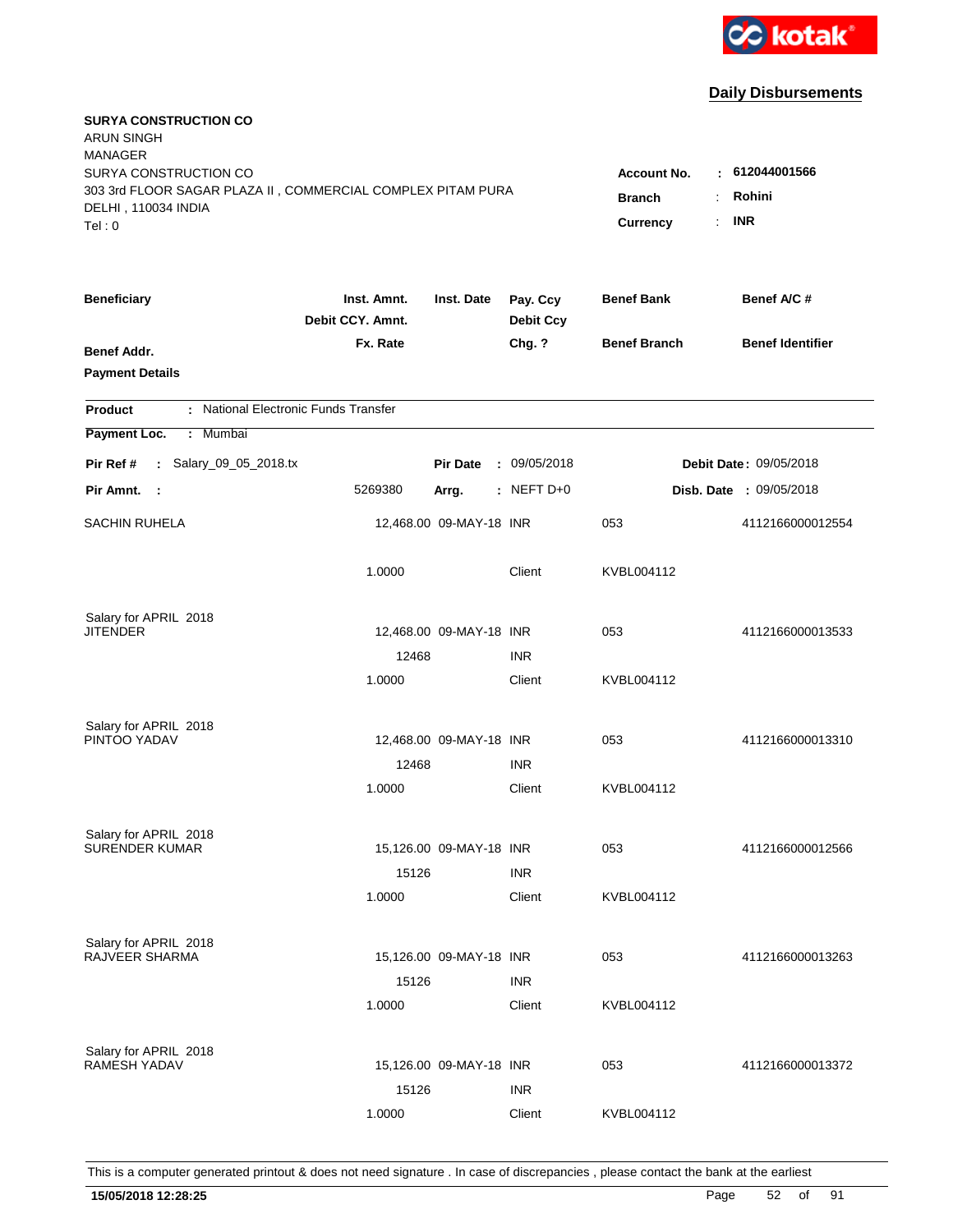

| <b>SURYA CONSTRUCTION CO</b><br><b>ARUN SINGH</b><br><b>MANAGER</b><br>SURYA CONSTRUCTION CO |                                 |                                                                     |                              | <b>Account No.</b>  | : 612044001566                 |
|----------------------------------------------------------------------------------------------|---------------------------------|---------------------------------------------------------------------|------------------------------|---------------------|--------------------------------|
| 303 3rd FLOOR SAGAR PLAZA II, COMMERCIAL COMPLEX PITAM PURA<br>DELHI, 110034 INDIA<br>Tel: 0 |                                 | <b>Branch</b><br>÷.<br>$\mathbb{R}^{\mathbb{Z}}$<br><b>Currency</b> | Rohini<br><b>INR</b>         |                     |                                |
| <b>Beneficiary</b>                                                                           | Inst. Amnt.<br>Debit CCY, Amnt. | Inst. Date                                                          | Pay. Ccy<br><b>Debit Ccy</b> | <b>Benef Bank</b>   | Benef A/C #                    |
| Benef Addr.<br><b>Payment Details</b>                                                        | Fx. Rate                        |                                                                     | Chg. ?                       | <b>Benef Branch</b> | <b>Benef Identifier</b>        |
| : National Electronic Funds Transfer<br><b>Product</b>                                       |                                 |                                                                     |                              |                     |                                |
| Payment Loc.<br>Mumbai<br>÷.                                                                 |                                 |                                                                     |                              |                     |                                |
| : Salary_09_05_2018.tx<br>Pir Ref #                                                          |                                 | <b>Pir Date</b>                                                     | : 09/05/2018                 |                     | Debit Date: 09/05/2018         |
| Pir Amnt. :                                                                                  | 5269380                         | Arrg.                                                               | $:$ NEFT D+0                 |                     | <b>Disb. Date : 09/05/2018</b> |
| RAMESH YADAV                                                                                 |                                 | 15,126.00 09-MAY-18 INR                                             |                              | 053                 | 4112166000013372               |
|                                                                                              | 1.0000                          |                                                                     | Client                       | KVBL004112          |                                |
| Salary for APRIL 2018<br><b>RAVINDER PAL</b>                                                 |                                 |                                                                     |                              |                     |                                |
|                                                                                              | 15126                           | 15,126.00 09-MAY-18 INR                                             | <b>INR</b>                   | 053                 | 4112166000012578               |
|                                                                                              | 1.0000                          |                                                                     | Client                       | KVBL004112          |                                |
| Salary for APRIL 2018                                                                        |                                 |                                                                     |                              |                     |                                |
| SUBHASH YADAV                                                                                |                                 | 15,126.00 09-MAY-18 INR                                             |                              | 053                 | 4112166000012824               |
|                                                                                              | 15126                           |                                                                     | <b>INR</b>                   |                     |                                |
|                                                                                              | 1.0000                          |                                                                     | Client                       | KVBL004112          |                                |
| Salary for APRIL 2018                                                                        |                                 |                                                                     |                              |                     |                                |
| <b>VIJAY KUMAR</b>                                                                           |                                 | 15,126.00 09-MAY-18 INR                                             |                              | 053                 | 4112166000012789               |
|                                                                                              | 15126                           |                                                                     | <b>INR</b>                   |                     |                                |
|                                                                                              | 1.0000                          |                                                                     | Client                       | KVBL004112          |                                |
| Salary for APRIL 2018                                                                        |                                 |                                                                     |                              |                     |                                |
| <b>SATPAL</b>                                                                                |                                 | 15,126.00 09-MAY-18 INR                                             |                              | 053                 | 4112166000013900               |
|                                                                                              | 15126                           |                                                                     | <b>INR</b>                   |                     |                                |
|                                                                                              | 1.0000                          |                                                                     | Client                       | KVBL004112          |                                |
| Salary for APRIL 2018                                                                        |                                 |                                                                     |                              |                     |                                |
| <b>RAJ KUMAR YADAV</b>                                                                       |                                 | 15,126.00 09-MAY-18 INR                                             |                              | 053                 | 4112166000012765               |
|                                                                                              | 15126                           |                                                                     | <b>INR</b>                   |                     |                                |
|                                                                                              | 1.0000                          |                                                                     | Client                       | KVBL004112          |                                |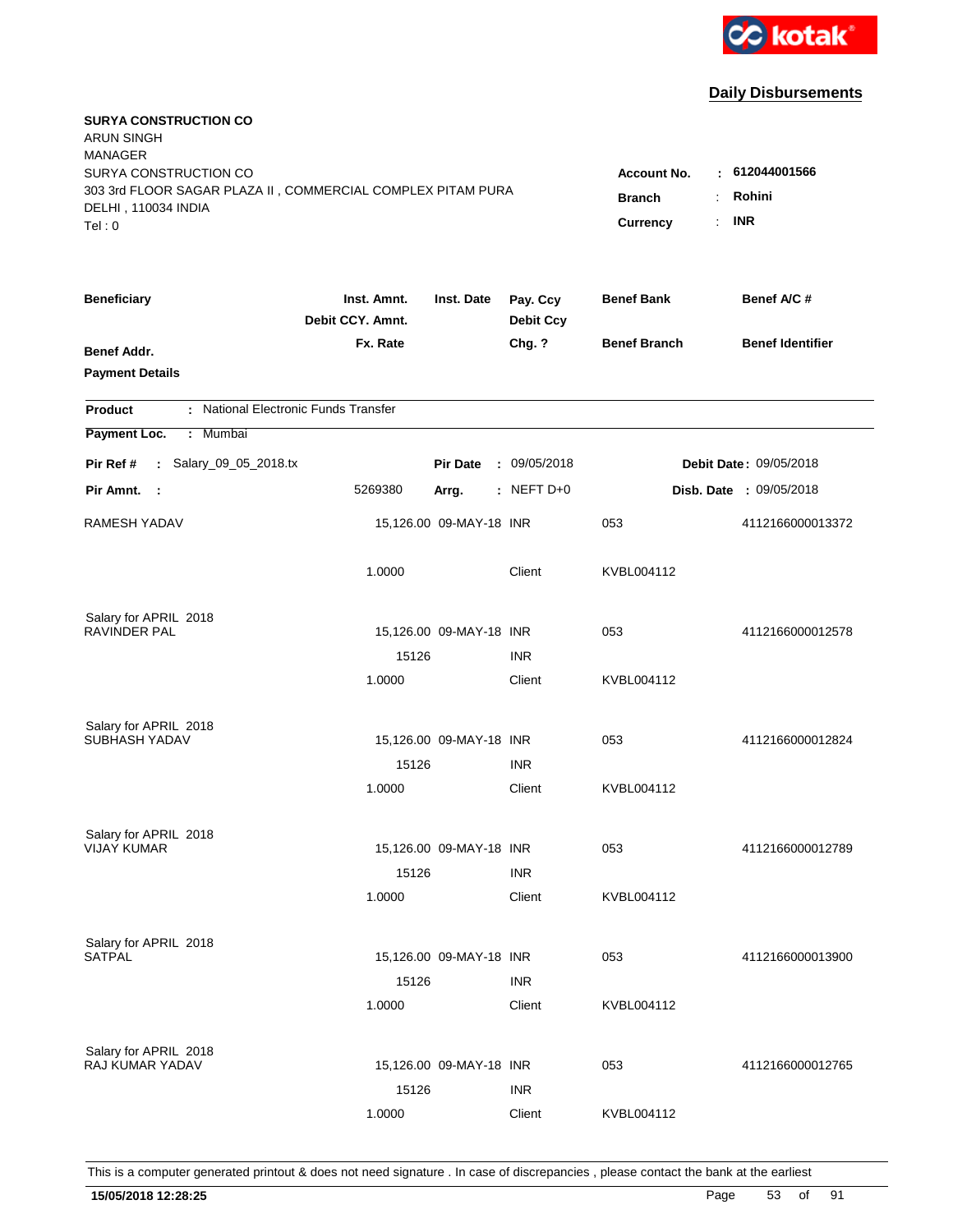

| <b>SURYA CONSTRUCTION CO</b><br><b>ARUN SINGH</b><br><b>MANAGER</b><br>SURYA CONSTRUCTION CO<br>303 3rd FLOOR SAGAR PLAZA II, COMMERCIAL COMPLEX PITAM PURA<br>DELHI, 110034 INDIA<br>Tel: 0 | <b>Account No.</b><br><b>Branch</b><br>Currency | $-612044001566$<br>Rohini<br>÷.<br><b>INR</b><br>÷. |                              |                     |                         |
|----------------------------------------------------------------------------------------------------------------------------------------------------------------------------------------------|-------------------------------------------------|-----------------------------------------------------|------------------------------|---------------------|-------------------------|
| <b>Beneficiary</b>                                                                                                                                                                           | Inst. Amnt.<br>Debit CCY. Amnt.                 | Inst. Date                                          | Pay. Ccy<br><b>Debit Ccy</b> | <b>Benef Bank</b>   | Benef A/C#              |
| Benef Addr.<br><b>Payment Details</b>                                                                                                                                                        | Fx. Rate                                        |                                                     | Chg. ?                       | <b>Benef Branch</b> | <b>Benef Identifier</b> |
| : National Electronic Funds Transfer<br><b>Product</b>                                                                                                                                       |                                                 |                                                     |                              |                     |                         |
| Payment Loc.<br>: Mumbai                                                                                                                                                                     |                                                 |                                                     |                              |                     |                         |
| : Salary_09_05_2018.tx<br>Pir Ref #                                                                                                                                                          |                                                 | <b>Pir Date</b>                                     | : 09/05/2018                 |                     | Debit Date: 09/05/2018  |
| Pir Amnt. :                                                                                                                                                                                  | 5269380                                         | Arrg.                                               | $:$ NEFT D+0                 |                     | Disb. Date : 09/05/2018 |
| <b>RAJ KUMAR YADAV</b>                                                                                                                                                                       |                                                 | 15,126.00 09-MAY-18 INR                             |                              | 053                 | 4112166000012765        |
|                                                                                                                                                                                              | 1.0000                                          |                                                     | Client                       | KVBL004112          |                         |
| Salary for APRIL 2018                                                                                                                                                                        |                                                 |                                                     |                              |                     |                         |
| <b>GREAT MINZ</b>                                                                                                                                                                            |                                                 | 12,468.00 09-MAY-18 INR                             |                              | 053                 | 4112166000012800        |
|                                                                                                                                                                                              | 12468                                           |                                                     | <b>INR</b><br>Client         |                     |                         |
|                                                                                                                                                                                              | 1.0000                                          |                                                     |                              | KVBL004112          |                         |
| Salary for APRIL 2018                                                                                                                                                                        |                                                 |                                                     |                              |                     |                         |
| <b>SHYAM LAL</b>                                                                                                                                                                             |                                                 | 15,126.00 09-MAY-18 INR                             |                              | 053                 | 4112166000012848        |
|                                                                                                                                                                                              | 15126                                           |                                                     | <b>INR</b>                   |                     |                         |
|                                                                                                                                                                                              | 1.0000                                          |                                                     | Client                       | KVBL004112          |                         |
| Salary for APRIL 2018                                                                                                                                                                        |                                                 |                                                     |                              |                     |                         |
| <b>ASHOK KUMAR</b>                                                                                                                                                                           |                                                 | 12,468.00 09-MAY-18 INR                             |                              | 053                 | 4112166000014164        |
|                                                                                                                                                                                              | 12468                                           |                                                     | <b>INR</b>                   |                     |                         |
|                                                                                                                                                                                              | 1.0000                                          |                                                     | Client                       | KVBL004112          |                         |
|                                                                                                                                                                                              |                                                 |                                                     |                              |                     |                         |
| Salary for APRIL 2018<br>OM PRAKASH                                                                                                                                                          |                                                 | 15,126.00 09-MAY-18 INR                             |                              | 053                 | 4112166000013673        |
|                                                                                                                                                                                              | 15126                                           |                                                     | <b>INR</b>                   |                     |                         |
|                                                                                                                                                                                              | 1.0000                                          |                                                     | Client                       | KVBL004112          |                         |
|                                                                                                                                                                                              |                                                 |                                                     |                              |                     |                         |
| Salary for APRIL 2018<br><b>SURESH PAL</b>                                                                                                                                                   |                                                 | 12,468.00 09-MAY-18 INR                             |                              | 053                 | 4112166000013685        |
|                                                                                                                                                                                              | 12468                                           |                                                     | <b>INR</b>                   |                     |                         |
|                                                                                                                                                                                              | 1.0000                                          |                                                     | Client                       | KVBL004112          |                         |
|                                                                                                                                                                                              |                                                 |                                                     |                              |                     |                         |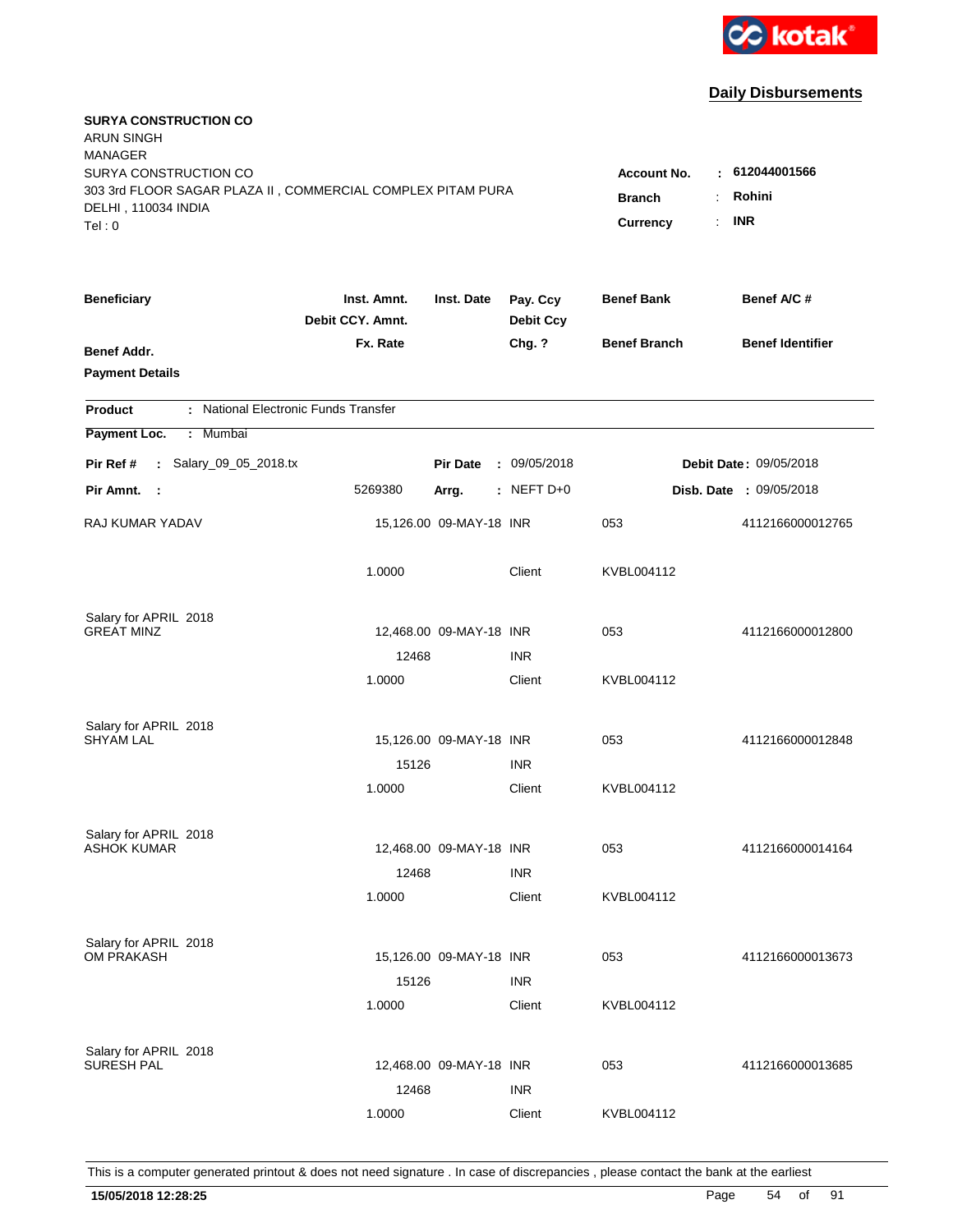

| <b>SURYA CONSTRUCTION CO</b><br><b>ARUN SINGH</b><br><b>MANAGER</b><br>SURYA CONSTRUCTION CO |                                 |                                  |                              | <b>Account No.</b>  | : 612044001566          |
|----------------------------------------------------------------------------------------------|---------------------------------|----------------------------------|------------------------------|---------------------|-------------------------|
| 303 3rd FLOOR SAGAR PLAZA II, COMMERCIAL COMPLEX PITAM PURA<br>DELHI, 110034 INDIA<br>Tel: 0 | <b>Branch</b><br>Currency       | Rohini<br>÷.<br><b>INR</b><br>÷. |                              |                     |                         |
| <b>Beneficiary</b>                                                                           | Inst. Amnt.<br>Debit CCY. Amnt. | Inst. Date                       | Pay. Ccy<br><b>Debit Ccy</b> | <b>Benef Bank</b>   | Benef A/C#              |
| Benef Addr.<br><b>Payment Details</b>                                                        | Fx. Rate                        |                                  | Chg. ?                       | <b>Benef Branch</b> | <b>Benef Identifier</b> |
| : National Electronic Funds Transfer<br><b>Product</b>                                       |                                 |                                  |                              |                     |                         |
| Payment Loc.<br>: Mumbai                                                                     |                                 |                                  |                              |                     |                         |
| : Salary_09_05_2018.tx<br>Pir Ref #                                                          |                                 | <b>Pir Date</b>                  | : 09/05/2018                 |                     | Debit Date: 09/05/2018  |
| Pir Amnt. :                                                                                  | 5269380                         | Arrg.                            | $:$ NEFT D+0                 |                     | Disb. Date : 09/05/2018 |
| <b>SURESH PAL</b>                                                                            |                                 | 12,468.00 09-MAY-18 INR          |                              | 053                 | 4112166000013685        |
|                                                                                              | 1.0000                          |                                  | Client                       | KVBL004112          |                         |
| Salary for APRIL 2018                                                                        |                                 |                                  |                              |                     |                         |
| <b>SANDEEP KUMAR</b>                                                                         | 12468                           | 12,468.00 09-MAY-18 INR          | <b>INR</b>                   | 053                 | 4112166000013514        |
|                                                                                              | 1.0000                          |                                  | Client                       | KVBL004112          |                         |
| Salary for APRIL 2018                                                                        |                                 |                                  |                              |                     |                         |
| RANJEET                                                                                      |                                 | 15,126.00 09-MAY-18 INR          |                              | 053                 | 4112166000013924        |
|                                                                                              | 15126<br>1.0000                 |                                  | <b>INR</b><br>Client         | KVBL004112          |                         |
| Salary for APRIL 2018                                                                        |                                 |                                  |                              |                     |                         |
| <b>RAM NARESH</b>                                                                            |                                 | 15,126.00 09-MAY-18 INR          |                              | 053                 | 4112166000013744        |
|                                                                                              | 15126                           |                                  | <b>INR</b>                   |                     |                         |
|                                                                                              | 1.0000                          |                                  | Client                       | KVBL004112          |                         |
| Salary for APRIL 2018<br><b>JAGDISH YADAV</b>                                                |                                 | 12,468.00 09-MAY-18 INR          |                              | 053                 | 4112166000013860        |
|                                                                                              | 12468                           |                                  | <b>INR</b>                   |                     |                         |
|                                                                                              | 1.0000                          |                                  | Client                       | KVBL004112          |                         |
| Salary for APRIL 2018<br><b>AMOD KUMAR</b>                                                   |                                 | 12,468.00 09-MAY-18 INR          |                              | 053                 | 4112166000013628        |
|                                                                                              | 12468                           |                                  | <b>INR</b>                   |                     |                         |
|                                                                                              | 1.0000                          |                                  | Client                       | KVBL004112          |                         |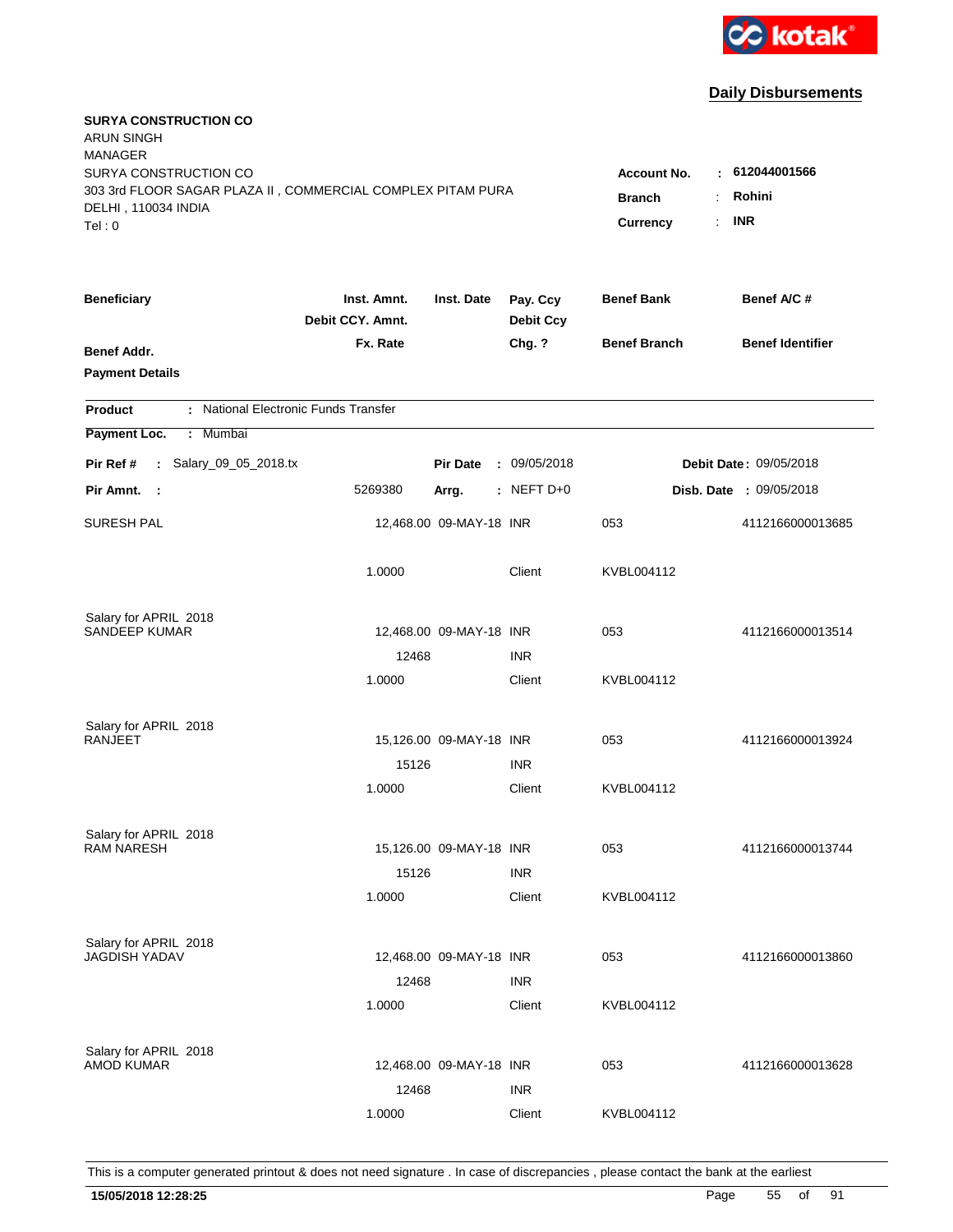

| <b>SURYA CONSTRUCTION CO</b><br><b>ARUN SINGH</b><br><b>MANAGER</b><br>SURYA CONSTRUCTION CO<br>303 3rd FLOOR SAGAR PLAZA II, COMMERCIAL COMPLEX PITAM PURA<br>DELHI, 110034 INDIA<br>Tel: 0 | <b>Account No.</b><br><b>Branch</b><br>÷<br>$\mathbb{R}^{\mathbb{Z}}$<br><b>Currency</b> | : 612044001566<br>Rohini<br><b>INR</b> |                              |                     |                                |
|----------------------------------------------------------------------------------------------------------------------------------------------------------------------------------------------|------------------------------------------------------------------------------------------|----------------------------------------|------------------------------|---------------------|--------------------------------|
| <b>Beneficiary</b>                                                                                                                                                                           | Inst. Amnt.<br>Debit CCY, Amnt.                                                          | Inst. Date                             | Pay. Ccy<br><b>Debit Ccy</b> | <b>Benef Bank</b>   | Benef A/C #                    |
| Benef Addr.<br><b>Payment Details</b>                                                                                                                                                        | Fx. Rate                                                                                 |                                        | Chg. ?                       | <b>Benef Branch</b> | <b>Benef Identifier</b>        |
| : National Electronic Funds Transfer<br><b>Product</b>                                                                                                                                       |                                                                                          |                                        |                              |                     |                                |
| Payment Loc.<br>Mumbai<br>÷.                                                                                                                                                                 |                                                                                          |                                        |                              |                     |                                |
| : Salary_09_05_2018.tx<br>Pir Ref #                                                                                                                                                          |                                                                                          | <b>Pir Date</b>                        | : 09/05/2018                 |                     | <b>Debit Date: 09/05/2018</b>  |
| Pir Amnt. :                                                                                                                                                                                  | 5269380                                                                                  | Arrg.                                  | : NEFT D+0                   |                     | <b>Disb. Date : 09/05/2018</b> |
| <b>AMOD KUMAR</b>                                                                                                                                                                            |                                                                                          | 12,468.00 09-MAY-18 INR                |                              | 053                 | 4112166000013628               |
|                                                                                                                                                                                              | 1.0000                                                                                   |                                        | Client                       | KVBL004112          |                                |
| Salary for APRIL 2018<br><b>JATA SHANKAR</b>                                                                                                                                                 |                                                                                          | 15,126.00 09-MAY-18 INR                |                              | 053                 | 4112166000013642               |
|                                                                                                                                                                                              | 15126                                                                                    |                                        | <b>INR</b>                   |                     |                                |
|                                                                                                                                                                                              | 1.0000                                                                                   |                                        | Client                       | KVBL004112          |                                |
| Salary for APRIL 2018<br><b>MANSA RAM</b>                                                                                                                                                    |                                                                                          | 12,468.00 09-MAY-18 INR                |                              | 053                 | 4112166000013604               |
|                                                                                                                                                                                              | 12468                                                                                    |                                        | <b>INR</b>                   |                     |                                |
|                                                                                                                                                                                              | 1.0000                                                                                   |                                        | Client                       | KVBL004112          |                                |
| Salary for APRIL 2018<br><b>MUKESH KUMAR</b>                                                                                                                                                 |                                                                                          |                                        |                              | 053                 |                                |
|                                                                                                                                                                                              | 12468                                                                                    | 12,468.00 09-MAY-18 INR                | <b>INR</b>                   |                     | 4112166000013713               |
|                                                                                                                                                                                              | 1.0000                                                                                   |                                        | Client                       | KVBL004112          |                                |
| Salary for APRIL 2018<br><b>NATHU RAM</b>                                                                                                                                                    |                                                                                          | 15,126.00 09-MAY-18 INR                |                              | 053                 | 4112166000013993               |
|                                                                                                                                                                                              | 15126<br>1.0000                                                                          |                                        | <b>INR</b><br>Client         | KVBL004112          |                                |
| Salary for APRIL 2018<br>RAJINDER PAL                                                                                                                                                        | 12468                                                                                    | 12,468.00 09-MAY-18 INR                | <b>INR</b>                   | 053                 | 4112166000013756               |
|                                                                                                                                                                                              | 1.0000                                                                                   |                                        | Client                       | KVBL004112          |                                |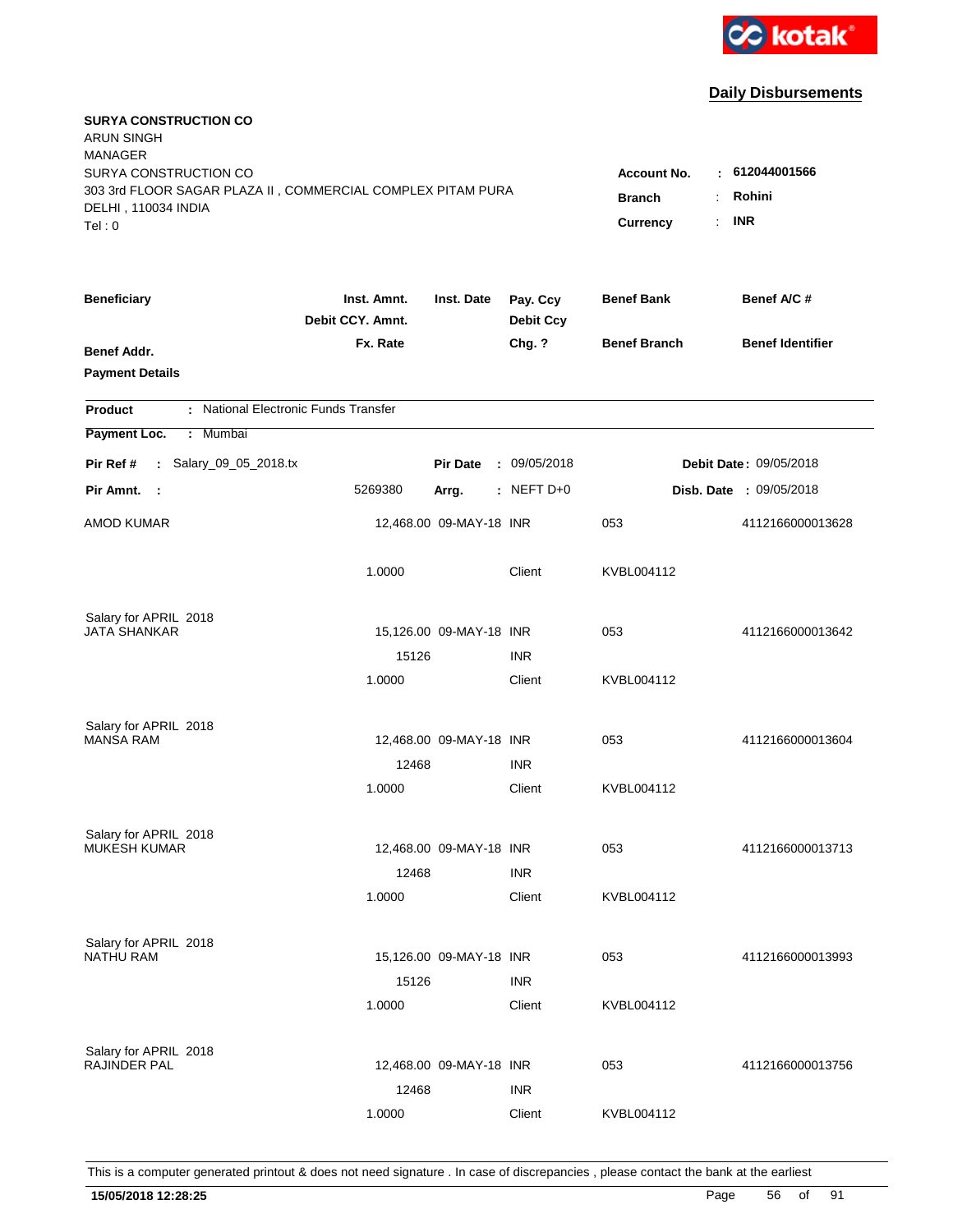

| <b>SURYA CONSTRUCTION CO</b><br><b>ARUN SINGH</b><br><b>MANAGER</b><br>SURYA CONSTRUCTION CO<br>303 3rd FLOOR SAGAR PLAZA II, COMMERCIAL COMPLEX PITAM PURA<br>DELHI, 110034 INDIA<br>Tel: 0 | <b>Account No.</b><br><b>Branch</b><br>÷<br>Currency | 612044001566<br>$\sim$<br>Rohini<br><b>INR</b><br>÷. |                              |                     |                         |
|----------------------------------------------------------------------------------------------------------------------------------------------------------------------------------------------|------------------------------------------------------|------------------------------------------------------|------------------------------|---------------------|-------------------------|
| <b>Beneficiary</b>                                                                                                                                                                           | Inst. Amnt.<br>Debit CCY. Amnt.                      | Inst. Date                                           | Pay. Ccy<br><b>Debit Ccy</b> | <b>Benef Bank</b>   | Benef A/C#              |
| Benef Addr.<br><b>Payment Details</b>                                                                                                                                                        | Fx. Rate                                             |                                                      | Chg. ?                       | <b>Benef Branch</b> | <b>Benef Identifier</b> |
| : National Electronic Funds Transfer<br><b>Product</b>                                                                                                                                       |                                                      |                                                      |                              |                     |                         |
| Payment Loc.<br>: Mumbai                                                                                                                                                                     |                                                      |                                                      |                              |                     |                         |
| : Salary_09_05_2018.tx<br>Pir Ref #                                                                                                                                                          |                                                      | <b>Pir Date</b>                                      | : 09/05/2018                 |                     | Debit Date: 09/05/2018  |
| Pir Amnt. :                                                                                                                                                                                  | 5269380                                              | Arrg.                                                | $:$ NEFT D+0                 |                     | Disb. Date : 09/05/2018 |
| RAJINDER PAL                                                                                                                                                                                 |                                                      | 12,468.00 09-MAY-18 INR                              |                              | 053                 | 4112166000013756        |
|                                                                                                                                                                                              | 1.0000                                               |                                                      | Client                       | KVBL004112          |                         |
| Salary for APRIL 2018                                                                                                                                                                        |                                                      |                                                      |                              |                     |                         |
| RAJ KARAN                                                                                                                                                                                    | 12468                                                | 12,468.00 09-MAY-18 INR                              | <b>INR</b>                   | 053                 | 4112166000013545        |
|                                                                                                                                                                                              | 1.0000                                               |                                                      | Client                       | KVBL004112          |                         |
| Salary for APRIL 2018                                                                                                                                                                        |                                                      |                                                      |                              |                     |                         |
| <b>KANAHIYA LAL</b>                                                                                                                                                                          |                                                      | 15,126.00 09-MAY-18 INR                              |                              | 051                 | 0001040100009362        |
|                                                                                                                                                                                              | 15126                                                |                                                      | <b>INR</b>                   |                     |                         |
|                                                                                                                                                                                              | 1.0000                                               |                                                      | Client                       | 110051002           |                         |
| Salary for APRIL 2018                                                                                                                                                                        |                                                      |                                                      |                              |                     |                         |
| <b>RAM SAROOP</b>                                                                                                                                                                            |                                                      | 15,126.00 09-MAY-18 INR                              |                              | 053                 | 4112166000013872        |
|                                                                                                                                                                                              | 15126                                                |                                                      | <b>INR</b>                   |                     |                         |
|                                                                                                                                                                                              | 1.0000                                               |                                                      | Client                       | KVBL004112          |                         |
| Salary for APRIL 2018<br><b>SHIV KUMAR</b>                                                                                                                                                   |                                                      |                                                      |                              |                     |                         |
|                                                                                                                                                                                              | 15126                                                | 15,126.00 09-MAY-18 INR                              | <b>INR</b>                   | 053                 | 4112166000013853        |
|                                                                                                                                                                                              | 1.0000                                               |                                                      | Client                       | KVBL004112          |                         |
|                                                                                                                                                                                              |                                                      |                                                      |                              |                     |                         |
| Salary for APRIL 2018<br>SHREE CHAND                                                                                                                                                         |                                                      | 12,468.00 09-MAY-18 INR                              |                              | 053                 | 4112166000013569        |
|                                                                                                                                                                                              | 12468                                                |                                                      | <b>INR</b>                   |                     |                         |
|                                                                                                                                                                                              | 1.0000                                               |                                                      | Client                       | KVBL004112          |                         |
|                                                                                                                                                                                              |                                                      |                                                      |                              |                     |                         |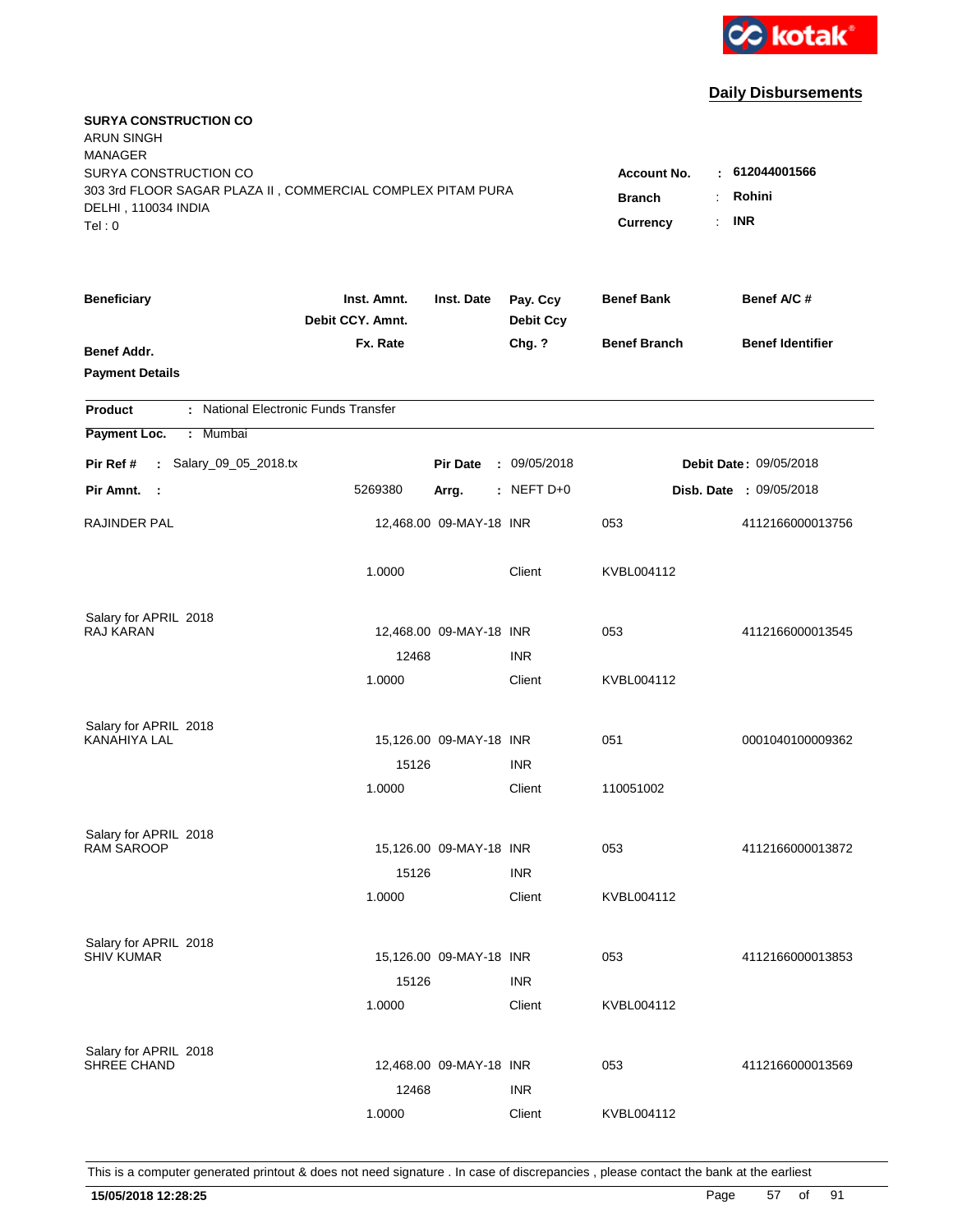

| <b>SURYA CONSTRUCTION CO</b><br><b>ARUN SINGH</b><br><b>MANAGER</b><br>SURYA CONSTRUCTION CO<br>303 3rd FLOOR SAGAR PLAZA II, COMMERCIAL COMPLEX PITAM PURA |                                 |                         |                              | <b>Account No.</b><br><b>Branch</b><br>$\ddot{\cdot}$ | $-612044001566$<br>Rohini      |
|-------------------------------------------------------------------------------------------------------------------------------------------------------------|---------------------------------|-------------------------|------------------------------|-------------------------------------------------------|--------------------------------|
| DELHI, 110034 INDIA<br>Tel: 0                                                                                                                               |                                 |                         |                              | <b>Currency</b><br>÷.                                 | <b>INR</b>                     |
| <b>Beneficiary</b>                                                                                                                                          | Inst. Amnt.<br>Debit CCY. Amnt. | Inst. Date              | Pay. Ccy<br><b>Debit Ccy</b> | <b>Benef Bank</b>                                     | Benef A/C#                     |
| Benef Addr.<br><b>Payment Details</b>                                                                                                                       | Fx. Rate                        |                         | Chg. ?                       | <b>Benef Branch</b>                                   | <b>Benef Identifier</b>        |
| : National Electronic Funds Transfer<br><b>Product</b>                                                                                                      |                                 |                         |                              |                                                       |                                |
| Payment Loc.<br>: Mumbai                                                                                                                                    |                                 |                         |                              |                                                       |                                |
| : Salary_09_05_2018.tx<br>Pir Ref #                                                                                                                         |                                 | <b>Pir Date</b>         | : 09/05/2018                 |                                                       | Debit Date: 09/05/2018         |
| Pir Amnt. :                                                                                                                                                 | 5269380                         | Arrg.                   | $:$ NEFT D+0                 |                                                       | <b>Disb. Date : 09/05/2018</b> |
| SHREE CHAND                                                                                                                                                 |                                 | 12,468.00 09-MAY-18 INR |                              | 053                                                   | 4112166000013569               |
|                                                                                                                                                             | 1.0000                          |                         | Client                       | KVBL004112                                            |                                |
| Salary for APRIL 2018                                                                                                                                       |                                 |                         |                              |                                                       |                                |
| <b>SUSHIL KUMAR</b>                                                                                                                                         | 15126                           | 15,126.00 09-MAY-18 INR | <b>INR</b>                   | 053                                                   | 4112166000013654               |
|                                                                                                                                                             | 1.0000                          |                         | Client                       | KVBL004112                                            |                                |
| Salary for APRIL 2018                                                                                                                                       |                                 |                         |                              |                                                       |                                |
| <b>UDAY KUMAR</b>                                                                                                                                           |                                 | 15,126.00 09-MAY-18 INR |                              | 053                                                   | 4112166000014000               |
|                                                                                                                                                             | 15126                           |                         | <b>INR</b>                   |                                                       |                                |
|                                                                                                                                                             | 1.0000                          |                         | Client                       | KVBL004112                                            |                                |
| Salary for APRIL 2018                                                                                                                                       |                                 |                         |                              |                                                       |                                |
| <b>VIPIN KUMAR</b>                                                                                                                                          |                                 | 12,468.00 09-MAY-18 INR |                              | 053                                                   | 4112166000013701               |
|                                                                                                                                                             | 12468                           |                         | <b>INR</b>                   |                                                       |                                |
|                                                                                                                                                             | 1.0000                          |                         | Client                       | KVBL004112                                            |                                |
| Salary for APRIL 2018                                                                                                                                       |                                 |                         |                              |                                                       |                                |
| RAJ PAL                                                                                                                                                     |                                 | 15,126.00 09-MAY-18 INR |                              | 053                                                   | 4112166000013841               |
|                                                                                                                                                             | 15126<br>1.0000                 |                         | <b>INR</b><br>Client         | KVBL004112                                            |                                |
|                                                                                                                                                             |                                 |                         |                              |                                                       |                                |
| Salary for APRIL 2018<br>RAMU CHAUHAN                                                                                                                       |                                 | 12,468.00 09-MAY-18 INR |                              | 053                                                   | 4112166000013981               |
|                                                                                                                                                             |                                 |                         |                              |                                                       |                                |
|                                                                                                                                                             | 12468                           |                         | <b>INR</b>                   |                                                       |                                |
|                                                                                                                                                             | 1.0000                          |                         | Client                       | KVBL004112                                            |                                |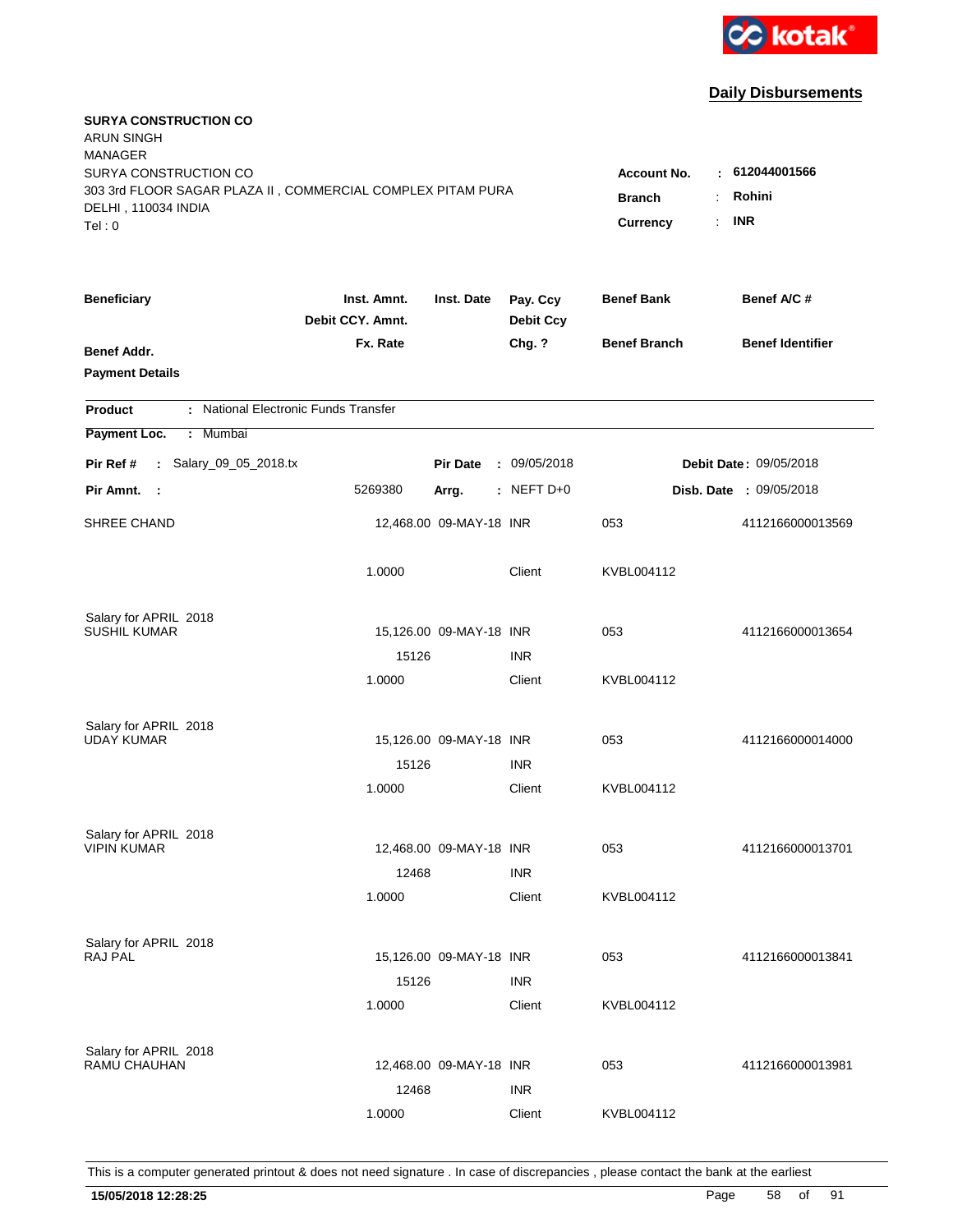

| <b>SURYA CONSTRUCTION CO</b><br><b>ARUN SINGH</b><br><b>MANAGER</b><br>SURYA CONSTRUCTION CO<br>303 3rd FLOOR SAGAR PLAZA II, COMMERCIAL COMPLEX PITAM PURA<br>DELHI, 110034 INDIA<br>Tel: 0 | <b>Account No.</b><br><b>Branch</b><br>Currency | : 612044001566<br>Rohini<br>÷.<br><b>INR</b><br>t. |                              |                     |                         |
|----------------------------------------------------------------------------------------------------------------------------------------------------------------------------------------------|-------------------------------------------------|----------------------------------------------------|------------------------------|---------------------|-------------------------|
| <b>Beneficiary</b>                                                                                                                                                                           | Inst. Amnt.<br>Debit CCY. Amnt.                 | Inst. Date                                         | Pay. Ccy<br><b>Debit Ccy</b> | <b>Benef Bank</b>   | Benef A/C#              |
| Benef Addr.<br><b>Payment Details</b>                                                                                                                                                        | Fx. Rate                                        |                                                    | Chg. ?                       | <b>Benef Branch</b> | <b>Benef Identifier</b> |
| : National Electronic Funds Transfer<br><b>Product</b>                                                                                                                                       |                                                 |                                                    |                              |                     |                         |
| Payment Loc.<br>: Mumbai                                                                                                                                                                     |                                                 |                                                    |                              |                     |                         |
| : Salary_09_05_2018.tx<br>Pir Ref #                                                                                                                                                          |                                                 | <b>Pir Date</b>                                    | : 09/05/2018                 |                     | Debit Date: 09/05/2018  |
| Pir Amnt. :                                                                                                                                                                                  | 5269380                                         | Arrg.                                              | $:$ NEFT D+0                 |                     | Disb. Date : 09/05/2018 |
| RAMU CHAUHAN                                                                                                                                                                                 |                                                 | 12,468.00 09-MAY-18 INR                            |                              | 053                 | 4112166000013981        |
|                                                                                                                                                                                              | 1.0000                                          |                                                    | Client                       | KVBL004112          |                         |
| Salary for APRIL 2018                                                                                                                                                                        |                                                 |                                                    |                              |                     |                         |
| <b>SUBHASH SINGH</b>                                                                                                                                                                         |                                                 | 15,126.00 09-MAY-18 INR                            |                              | 053                 | 4112166000013803        |
|                                                                                                                                                                                              | 15126<br>1.0000                                 |                                                    | <b>INR</b><br>Client         | KVBL004112          |                         |
|                                                                                                                                                                                              |                                                 |                                                    |                              |                     |                         |
| Salary for APRIL 2018                                                                                                                                                                        |                                                 |                                                    |                              |                     |                         |
| <b>SONE LAL</b>                                                                                                                                                                              |                                                 | 12,468.00 09-MAY-18 INR                            |                              | 053                 | 4112166000013912        |
|                                                                                                                                                                                              | 12468                                           |                                                    | <b>INR</b>                   |                     |                         |
|                                                                                                                                                                                              | 1.0000                                          |                                                    | Client                       | KVBL004112          |                         |
| Salary for APRIL 2018                                                                                                                                                                        |                                                 |                                                    |                              |                     |                         |
| ASHOK VERMA                                                                                                                                                                                  |                                                 | 15,126.00 09-MAY-18 INR                            |                              | 053                 | 4112166000013697        |
|                                                                                                                                                                                              | 15126                                           |                                                    | <b>INR</b>                   |                     |                         |
|                                                                                                                                                                                              | 1.0000                                          |                                                    | Client                       | KVBL004112          |                         |
| Salary for APRIL 2018                                                                                                                                                                        |                                                 |                                                    |                              |                     |                         |
| RAM SURAT YADAV                                                                                                                                                                              |                                                 | 15,126.00 09-MAY-18 INR                            |                              | 053                 | 4112166000013884        |
|                                                                                                                                                                                              | 15126                                           |                                                    | <b>INR</b>                   |                     |                         |
|                                                                                                                                                                                              | 1.0000                                          |                                                    | Client                       | KVBL004112          |                         |
|                                                                                                                                                                                              |                                                 |                                                    |                              |                     |                         |
| Salary for APRIL 2018<br>SUKHBIR SINGH                                                                                                                                                       |                                                 | 12,468.00 09-MAY-18 INR                            |                              | 053                 | 4112166000014024        |
|                                                                                                                                                                                              | 12468                                           |                                                    | <b>INR</b>                   |                     |                         |
|                                                                                                                                                                                              | 1.0000                                          |                                                    | Client                       | KVBL004112          |                         |
|                                                                                                                                                                                              |                                                 |                                                    |                              |                     |                         |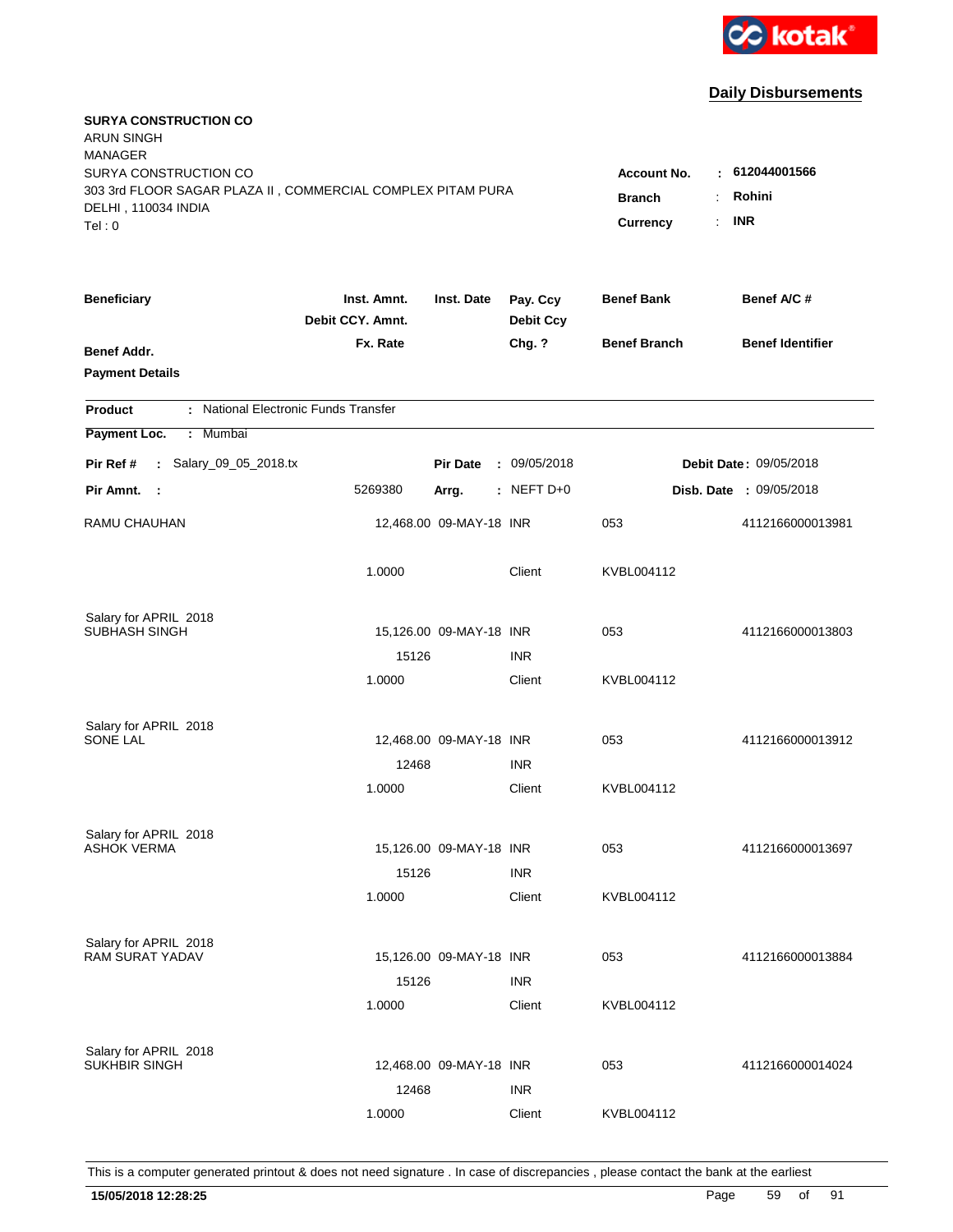

| <b>SURYA CONSTRUCTION CO</b><br><b>ARUN SINGH</b><br><b>MANAGER</b><br>SURYA CONSTRUCTION CO<br>303 3rd FLOOR SAGAR PLAZA II, COMMERCIAL COMPLEX PITAM PURA<br>DELHI, 110034 INDIA<br>Tel: 0 | <b>Account No.</b><br><b>Branch</b><br>÷<br>Currency | 612044001566<br>$\sim$<br>Rohini<br><b>INR</b><br>÷. |                              |                     |                         |
|----------------------------------------------------------------------------------------------------------------------------------------------------------------------------------------------|------------------------------------------------------|------------------------------------------------------|------------------------------|---------------------|-------------------------|
| <b>Beneficiary</b>                                                                                                                                                                           | Inst. Amnt.<br>Debit CCY. Amnt.                      | Inst. Date                                           | Pay. Ccy<br><b>Debit Ccy</b> | <b>Benef Bank</b>   | Benef A/C#              |
| Benef Addr.<br><b>Payment Details</b>                                                                                                                                                        | Fx. Rate                                             |                                                      | Chg. ?                       | <b>Benef Branch</b> | <b>Benef Identifier</b> |
| : National Electronic Funds Transfer<br><b>Product</b>                                                                                                                                       |                                                      |                                                      |                              |                     |                         |
| Payment Loc.<br>: Mumbai                                                                                                                                                                     |                                                      |                                                      |                              |                     |                         |
| : Salary_09_05_2018.tx<br>Pir Ref #                                                                                                                                                          |                                                      | <b>Pir Date</b>                                      | : 09/05/2018                 |                     | Debit Date: 09/05/2018  |
| Pir Amnt.<br>- 1                                                                                                                                                                             | 5269380                                              | Arrg.                                                | $:$ NEFT D+0                 |                     | Disb. Date : 09/05/2018 |
| <b>SUKHBIR SINGH</b>                                                                                                                                                                         |                                                      | 12,468.00 09-MAY-18 INR                              |                              | 053                 | 4112166000014024        |
|                                                                                                                                                                                              | 1.0000                                               |                                                      | Client                       | KVBL004112          |                         |
| Salary for APRIL 2018                                                                                                                                                                        |                                                      |                                                      |                              |                     |                         |
| <b>NARESH KUMAR</b>                                                                                                                                                                          |                                                      | 15,126.00 09-MAY-18 INR                              |                              | 053                 | 4112166000013630        |
|                                                                                                                                                                                              | 15126                                                |                                                      | <b>INR</b>                   |                     |                         |
|                                                                                                                                                                                              | 1.0000                                               |                                                      | Client                       | KVBL004112          |                         |
| Salary for APRIL 2018                                                                                                                                                                        |                                                      |                                                      |                              |                     |                         |
| SOMPAL SINGH                                                                                                                                                                                 |                                                      | 12,468.00 09-MAY-18 INR                              |                              | 053                 | 4112166000013770        |
|                                                                                                                                                                                              | 12468                                                |                                                      | <b>INR</b>                   |                     |                         |
|                                                                                                                                                                                              | 1.0000                                               |                                                      | Client                       | KVBL004112          |                         |
| Salary for APRIL 2018                                                                                                                                                                        |                                                      |                                                      |                              |                     |                         |
| <b>RAJ KUMAR</b>                                                                                                                                                                             |                                                      | 12,468.00 09-MAY-18 INR                              |                              | 053                 | 4112166000013720        |
|                                                                                                                                                                                              | 12468                                                |                                                      | <b>INR</b>                   |                     |                         |
|                                                                                                                                                                                              | 1.0000                                               |                                                      | Client                       | KVBL004112          |                         |
| Salary for APRIL 2018                                                                                                                                                                        |                                                      |                                                      |                              |                     |                         |
| PARMOD KUMAR                                                                                                                                                                                 |                                                      | 12,468.00 09-MAY-18 INR                              |                              | 053                 | 4112166000013827        |
|                                                                                                                                                                                              | 12468                                                |                                                      | <b>INR</b>                   |                     |                         |
|                                                                                                                                                                                              | 1.0000                                               |                                                      | Client                       | KVBL004112          |                         |
| Salary for APRIL 2018                                                                                                                                                                        |                                                      |                                                      |                              |                     |                         |
| RAJBAHADUR YADAV                                                                                                                                                                             |                                                      | 15,126.00 09-MAY-18 INR                              |                              | 053                 | 4112166000013287        |
|                                                                                                                                                                                              | 15126                                                |                                                      | <b>INR</b>                   |                     |                         |
|                                                                                                                                                                                              | 1.0000                                               |                                                      | Client                       | KVBL004112          |                         |
|                                                                                                                                                                                              |                                                      |                                                      |                              |                     |                         |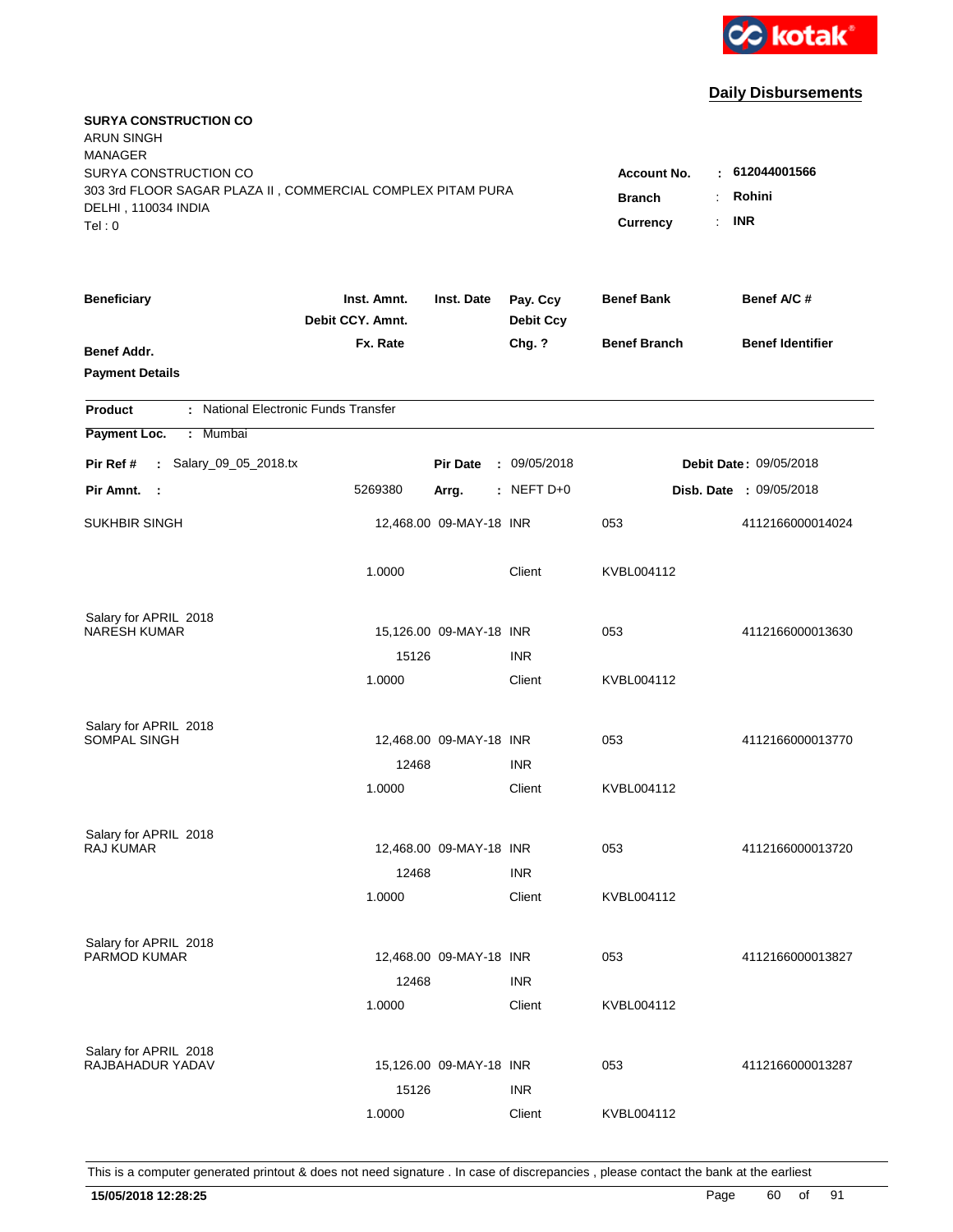

| <b>SURYA CONSTRUCTION CO</b><br><b>ARUN SINGH</b><br><b>MANAGER</b><br>SURYA CONSTRUCTION CO<br>303 3rd FLOOR SAGAR PLAZA II, COMMERCIAL COMPLEX PITAM PURA<br>DELHI, 110034 INDIA<br>Tel: 0 | <b>Account No.</b><br><b>Branch</b><br><b>Currency</b> | : 612044001566<br>Rohini<br>÷<br><b>INR</b><br>$\mathbb{R}^{\mathbb{Z}}$ |                              |                     |                                |
|----------------------------------------------------------------------------------------------------------------------------------------------------------------------------------------------|--------------------------------------------------------|--------------------------------------------------------------------------|------------------------------|---------------------|--------------------------------|
| <b>Beneficiary</b>                                                                                                                                                                           | Inst. Amnt.<br>Debit CCY. Amnt.                        | Inst. Date                                                               | Pay. Ccy<br><b>Debit Ccy</b> | <b>Benef Bank</b>   | Benef A/C #                    |
| Benef Addr.<br><b>Payment Details</b>                                                                                                                                                        | Fx. Rate                                               |                                                                          | Chg. ?                       | <b>Benef Branch</b> | <b>Benef Identifier</b>        |
| : National Electronic Funds Transfer<br><b>Product</b>                                                                                                                                       |                                                        |                                                                          |                              |                     |                                |
| Payment Loc.<br>Mumbai<br>÷.                                                                                                                                                                 |                                                        |                                                                          |                              |                     |                                |
| : Salary_09_05_2018.tx<br>Pir Ref #                                                                                                                                                          |                                                        | <b>Pir Date</b>                                                          | : 09/05/2018                 |                     | Debit Date: 09/05/2018         |
| Pir Amnt.<br>$\sim$ 1                                                                                                                                                                        | 5269380                                                | Arrg.                                                                    | : NEFT D+0                   |                     | <b>Disb. Date : 09/05/2018</b> |
| RAJBAHADUR YADAV                                                                                                                                                                             |                                                        | 15,126.00 09-MAY-18 INR                                                  |                              | 053                 | 4112166000013287               |
|                                                                                                                                                                                              | 1.0000                                                 |                                                                          | Client                       | KVBL004112          |                                |
| Salary for APRIL 2018                                                                                                                                                                        |                                                        |                                                                          |                              |                     |                                |
| MAHADEV YADAV                                                                                                                                                                                |                                                        | 12,468.00 09-MAY-18 INR                                                  |                              | 053                 | 4112166000013322               |
|                                                                                                                                                                                              | 12468<br>1.0000                                        |                                                                          | <b>INR</b><br>Client         | KVBL004112          |                                |
|                                                                                                                                                                                              |                                                        |                                                                          |                              |                     |                                |
| Salary for APRIL 2018                                                                                                                                                                        |                                                        |                                                                          |                              |                     |                                |
| MAHAVEER PRASAD                                                                                                                                                                              |                                                        | 15,126.00 09-MAY-18 INR                                                  |                              | 053                 | 4112166000013590               |
|                                                                                                                                                                                              | 15126                                                  |                                                                          | <b>INR</b>                   |                     |                                |
|                                                                                                                                                                                              | 1.0000                                                 |                                                                          | Client                       | KVBL004112          |                                |
| Salary for APRIL 2018                                                                                                                                                                        |                                                        |                                                                          |                              |                     |                                |
| <b>ASHOK</b>                                                                                                                                                                                 |                                                        | 12,468.00 09-MAY-18 INR                                                  |                              | 053                 | 4112166000013732               |
|                                                                                                                                                                                              | 12468                                                  |                                                                          | <b>INR</b>                   |                     |                                |
|                                                                                                                                                                                              | 1.0000                                                 |                                                                          | Client                       | KVBL004112          |                                |
|                                                                                                                                                                                              |                                                        |                                                                          |                              |                     |                                |
| Salary for APRIL 2018<br><b>SIVASANKAR</b>                                                                                                                                                   |                                                        | 12,468.00 09-MAY-18 INR                                                  |                              | 053                 | 4112166000012592               |
|                                                                                                                                                                                              | 12468                                                  |                                                                          | <b>INR</b>                   |                     |                                |
|                                                                                                                                                                                              | 1.0000                                                 |                                                                          | Client                       | KVBL004112          |                                |
|                                                                                                                                                                                              |                                                        |                                                                          |                              |                     |                                |
| Salary for APRIL 2018<br><b>AMOD KUMAR</b>                                                                                                                                                   |                                                        | 15,126.00 09-MAY-18 INR                                                  |                              | 053                 | 4112166000013616               |
|                                                                                                                                                                                              | 15126                                                  |                                                                          | <b>INR</b>                   |                     |                                |
|                                                                                                                                                                                              | 1.0000                                                 |                                                                          | Client                       | KVBL004112          |                                |
|                                                                                                                                                                                              |                                                        |                                                                          |                              |                     |                                |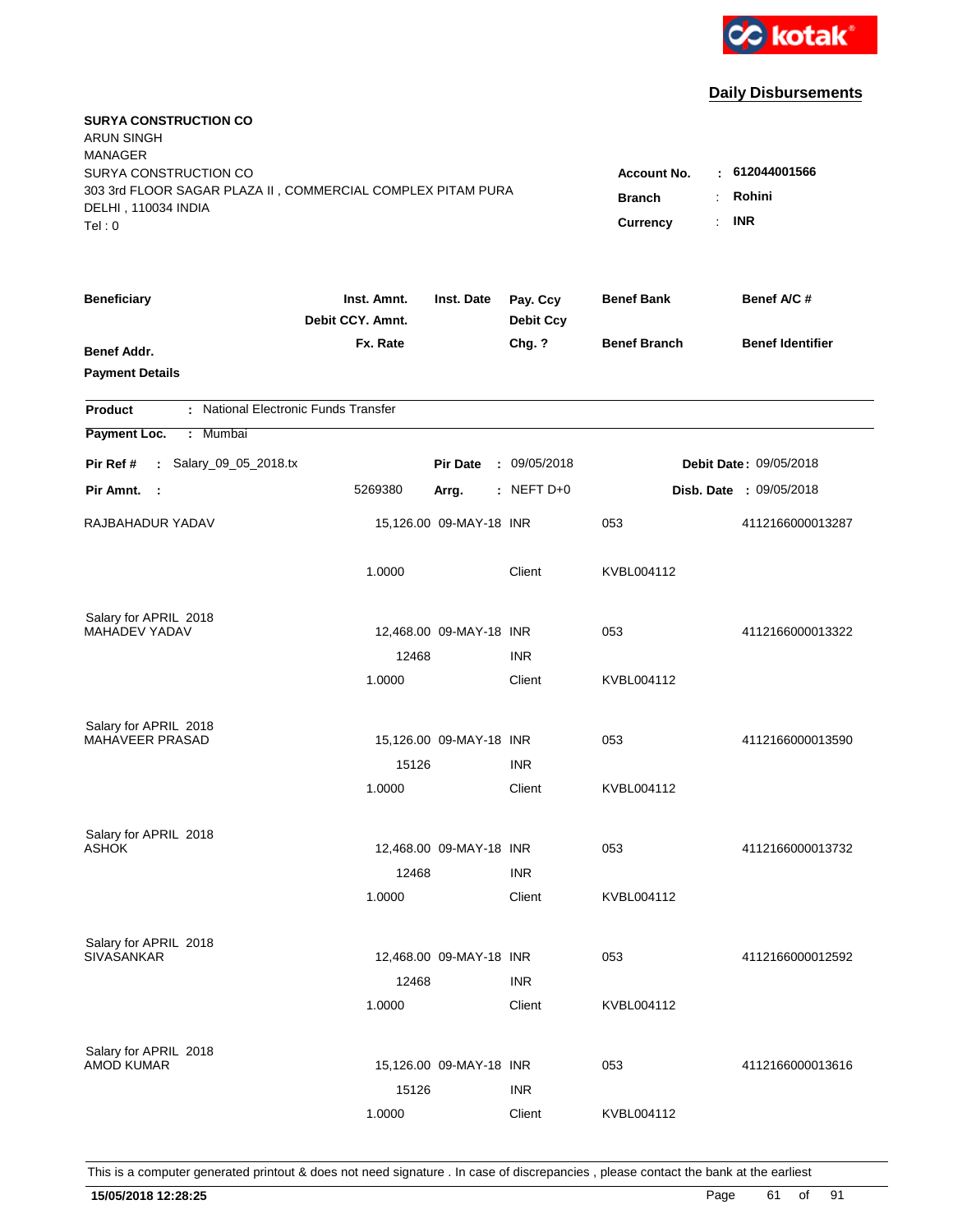

| <b>SURYA CONSTRUCTION CO</b><br><b>ARUN SINGH</b><br><b>MANAGER</b><br>SURYA CONSTRUCTION CO<br>303 3rd FLOOR SAGAR PLAZA II, COMMERCIAL COMPLEX PITAM PURA |                                 |                         |                              | <b>Account No.</b><br><b>Branch</b><br>÷     | : 612044001566<br>Rohini       |
|-------------------------------------------------------------------------------------------------------------------------------------------------------------|---------------------------------|-------------------------|------------------------------|----------------------------------------------|--------------------------------|
| DELHI, 110034 INDIA<br>Tel: 0                                                                                                                               |                                 |                         |                              | $\mathbb{R}^{\mathbb{Z}}$<br><b>Currency</b> | <b>INR</b>                     |
| <b>Beneficiary</b>                                                                                                                                          | Inst. Amnt.<br>Debit CCY. Amnt. | Inst. Date              | Pay. Ccy<br><b>Debit Ccy</b> | <b>Benef Bank</b>                            | Benef A/C #                    |
| Benef Addr.<br><b>Payment Details</b>                                                                                                                       | Fx. Rate                        |                         | Chg. ?                       | <b>Benef Branch</b>                          | <b>Benef Identifier</b>        |
| : National Electronic Funds Transfer<br><b>Product</b>                                                                                                      |                                 |                         |                              |                                              |                                |
| Payment Loc.<br>Mumbai<br>÷.                                                                                                                                |                                 |                         |                              |                                              |                                |
| : Salary_09_05_2018.tx<br>Pir Ref #                                                                                                                         |                                 | <b>Pir Date</b>         | : 09/05/2018                 |                                              | <b>Debit Date: 09/05/2018</b>  |
| Pir Amnt.<br>$\sim$ 1                                                                                                                                       | 5269380                         | Arrg.                   | : NEFT D+0                   |                                              | <b>Disb. Date : 09/05/2018</b> |
| <b>AMOD KUMAR</b>                                                                                                                                           |                                 | 15,126.00 09-MAY-18 INR |                              | 053                                          | 4112166000013616               |
|                                                                                                                                                             | 1.0000                          |                         | Client                       | KVBL004112                                   |                                |
| Salary for APRIL 2018                                                                                                                                       |                                 |                         |                              |                                              |                                |
| <b>VIVEK TYAGI</b>                                                                                                                                          | 15126                           | 15,126.00 09-MAY-18 INR | <b>INR</b>                   | 053                                          | 4112166000013896               |
|                                                                                                                                                             | 1.0000                          |                         | Client                       | KVBL004112                                   |                                |
|                                                                                                                                                             |                                 |                         |                              |                                              |                                |
| Salary for APRIL 2018                                                                                                                                       |                                 |                         |                              |                                              |                                |
| PRADEEP CHAUHAN                                                                                                                                             |                                 | 29,500.00 09-MAY-18 INR |                              | 053                                          | 4112166000012741               |
|                                                                                                                                                             | 29500<br>1.0000                 |                         | <b>INR</b><br>Client         | KVBL004112                                   |                                |
|                                                                                                                                                             |                                 |                         |                              |                                              |                                |
| Salary for APRIL 2018                                                                                                                                       |                                 |                         |                              |                                              |                                |
| <b>VEER PAL</b>                                                                                                                                             |                                 | 12,468.00 09-MAY-18 INR |                              | 053                                          | 4112166000012791               |
|                                                                                                                                                             | 12468                           |                         | <b>INR</b>                   |                                              |                                |
|                                                                                                                                                             | 1.0000                          |                         | Client                       | KVBL004112                                   |                                |
| Salary for APRIL 2018                                                                                                                                       |                                 |                         |                              |                                              |                                |
| <b>NARENDER</b>                                                                                                                                             |                                 | 12,468.00 09-MAY-18 INR |                              | 053                                          | 4112166000013815               |
|                                                                                                                                                             | 12468                           |                         | <b>INR</b>                   |                                              |                                |
|                                                                                                                                                             | 1.0000                          |                         | Client                       | KVBL004112                                   |                                |
|                                                                                                                                                             |                                 |                         |                              |                                              |                                |
| Salary for APRIL 2018<br>JANMEJAY                                                                                                                           |                                 | 15,126.00 09-MAY-18 INR |                              | 053                                          | 4112166000012734               |
|                                                                                                                                                             | 15126                           |                         | <b>INR</b>                   |                                              |                                |
|                                                                                                                                                             | 1.0000                          |                         | Client                       | KVBL004112                                   |                                |
|                                                                                                                                                             |                                 |                         |                              |                                              |                                |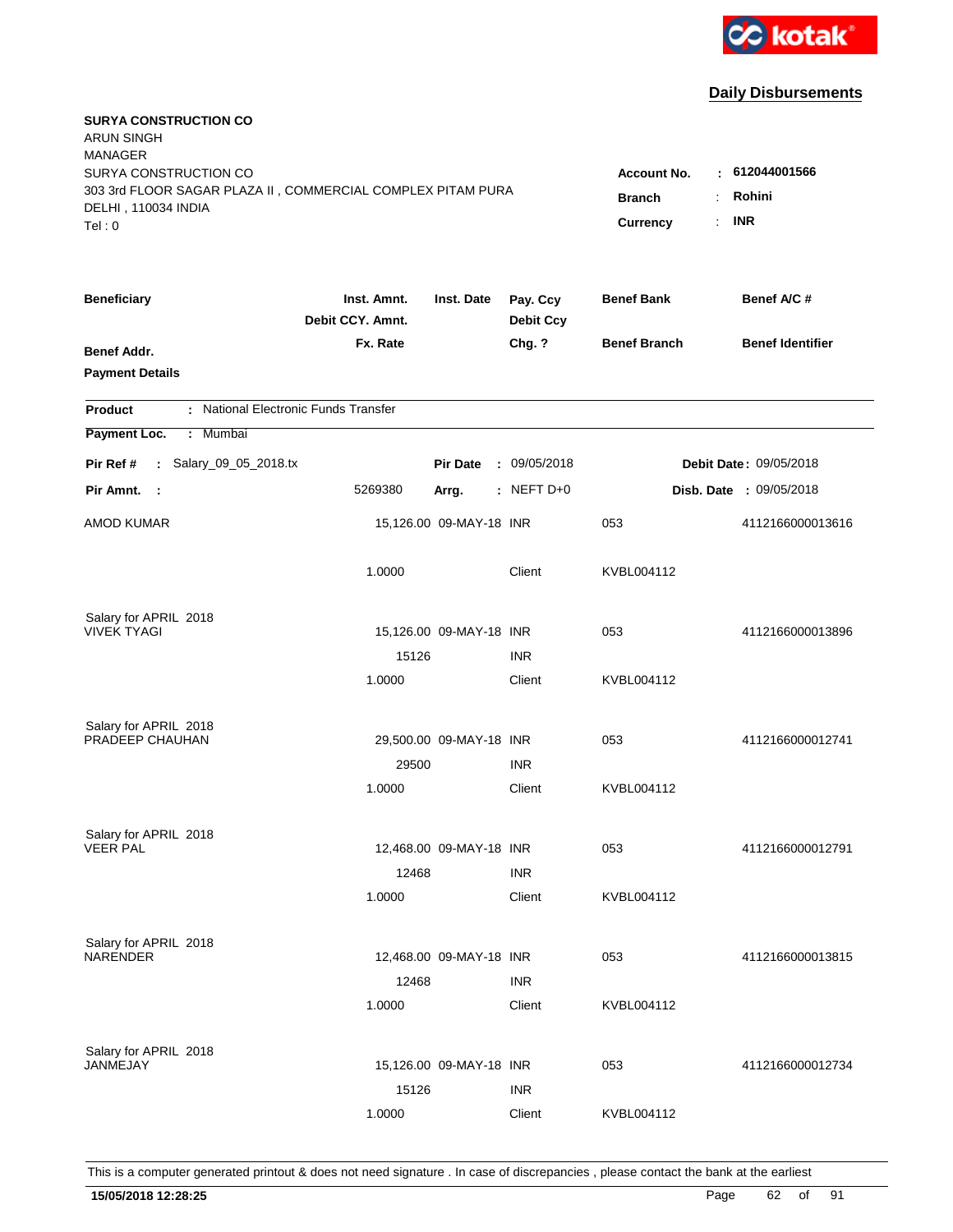

| <b>SURYA CONSTRUCTION CO</b><br><b>ARUN SINGH</b><br><b>MANAGER</b><br>SURYA CONSTRUCTION CO<br>303 3rd FLOOR SAGAR PLAZA II, COMMERCIAL COMPLEX PITAM PURA<br>DELHI, 110034 INDIA<br>Tel: 0 | <b>Account No.</b><br><b>Branch</b><br>÷<br>Currency<br>÷. | : 612044001566<br>Rohini<br><b>INR</b> |                              |                     |                         |
|----------------------------------------------------------------------------------------------------------------------------------------------------------------------------------------------|------------------------------------------------------------|----------------------------------------|------------------------------|---------------------|-------------------------|
| <b>Beneficiary</b>                                                                                                                                                                           | Inst. Amnt.<br>Debit CCY. Amnt.                            | Inst. Date                             | Pay. Ccy<br><b>Debit Ccy</b> | <b>Benef Bank</b>   | Benef A/C #             |
| Benef Addr.<br><b>Payment Details</b>                                                                                                                                                        | Fx. Rate                                                   |                                        | Chg. ?                       | <b>Benef Branch</b> | <b>Benef Identifier</b> |
| : National Electronic Funds Transfer<br><b>Product</b>                                                                                                                                       |                                                            |                                        |                              |                     |                         |
| Payment Loc.<br>Mumbai<br>÷.                                                                                                                                                                 |                                                            |                                        |                              |                     |                         |
| : Salary_09_05_2018.tx<br>Pir Ref #                                                                                                                                                          |                                                            | <b>Pir Date</b>                        | : 09/05/2018                 |                     | Debit Date: 09/05/2018  |
| Pir Amnt.<br>$\sim$ 1                                                                                                                                                                        | 5269380                                                    | Arrg.                                  | : NEFT $D+0$                 |                     | Disb. Date: 09/05/2018  |
| JANMEJAY                                                                                                                                                                                     |                                                            | 15,126.00 09-MAY-18 INR                |                              | 053                 | 4112166000012734        |
|                                                                                                                                                                                              | 1.0000                                                     |                                        | Client                       | KVBL004112          |                         |
| Salary for APRIL 2018<br><b>SHRIDHAR</b>                                                                                                                                                     |                                                            |                                        |                              | 053                 |                         |
|                                                                                                                                                                                              | 16562                                                      | 16,562.00 09-MAY-18 INR                | <b>INR</b>                   |                     | 4112166000013431        |
|                                                                                                                                                                                              | 1.0000                                                     |                                        | Client                       | KVBL004112          |                         |
| Salary for APRIL 2018                                                                                                                                                                        |                                                            |                                        |                              |                     |                         |
| SUMIT                                                                                                                                                                                        |                                                            | 24,000.00 09-MAY-18 INR                |                              | 053                 | 4112166000013521        |
|                                                                                                                                                                                              | 24000                                                      |                                        | <b>INR</b>                   |                     |                         |
|                                                                                                                                                                                              | 1.0000                                                     |                                        | Client                       | KVBL004112          |                         |
| Salary for APRIL 2018                                                                                                                                                                        |                                                            |                                        |                              |                     |                         |
| RAJ NARAYAN                                                                                                                                                                                  |                                                            | 16,562.00 09-MAY-18 INR                |                              | 053                 | 4112166000012777        |
|                                                                                                                                                                                              | 16562                                                      |                                        | <b>INR</b>                   |                     |                         |
|                                                                                                                                                                                              | 1.0000                                                     |                                        | Client                       | KVBL004112          |                         |
| Salary for APRIL 2018                                                                                                                                                                        |                                                            |                                        |                              |                     |                         |
| <b>VIMAL</b>                                                                                                                                                                                 |                                                            | 12,468.00 09-MAY-18 INR                |                              | 053                 | 4112166000014140        |
|                                                                                                                                                                                              | 12468<br>1.0000                                            |                                        | <b>INR</b><br>Client         | KVBL004112          |                         |
|                                                                                                                                                                                              |                                                            |                                        |                              |                     |                         |
| Salary for APRIL 2018<br>LAXMAN                                                                                                                                                              |                                                            | 12,468.00 09-MAY-18 INR                |                              | 053                 | 4112166000008172        |
|                                                                                                                                                                                              | 12468                                                      |                                        | <b>INR</b>                   |                     |                         |
|                                                                                                                                                                                              | 1.0000                                                     |                                        | Client                       | KVBL004112          |                         |
|                                                                                                                                                                                              |                                                            |                                        |                              |                     |                         |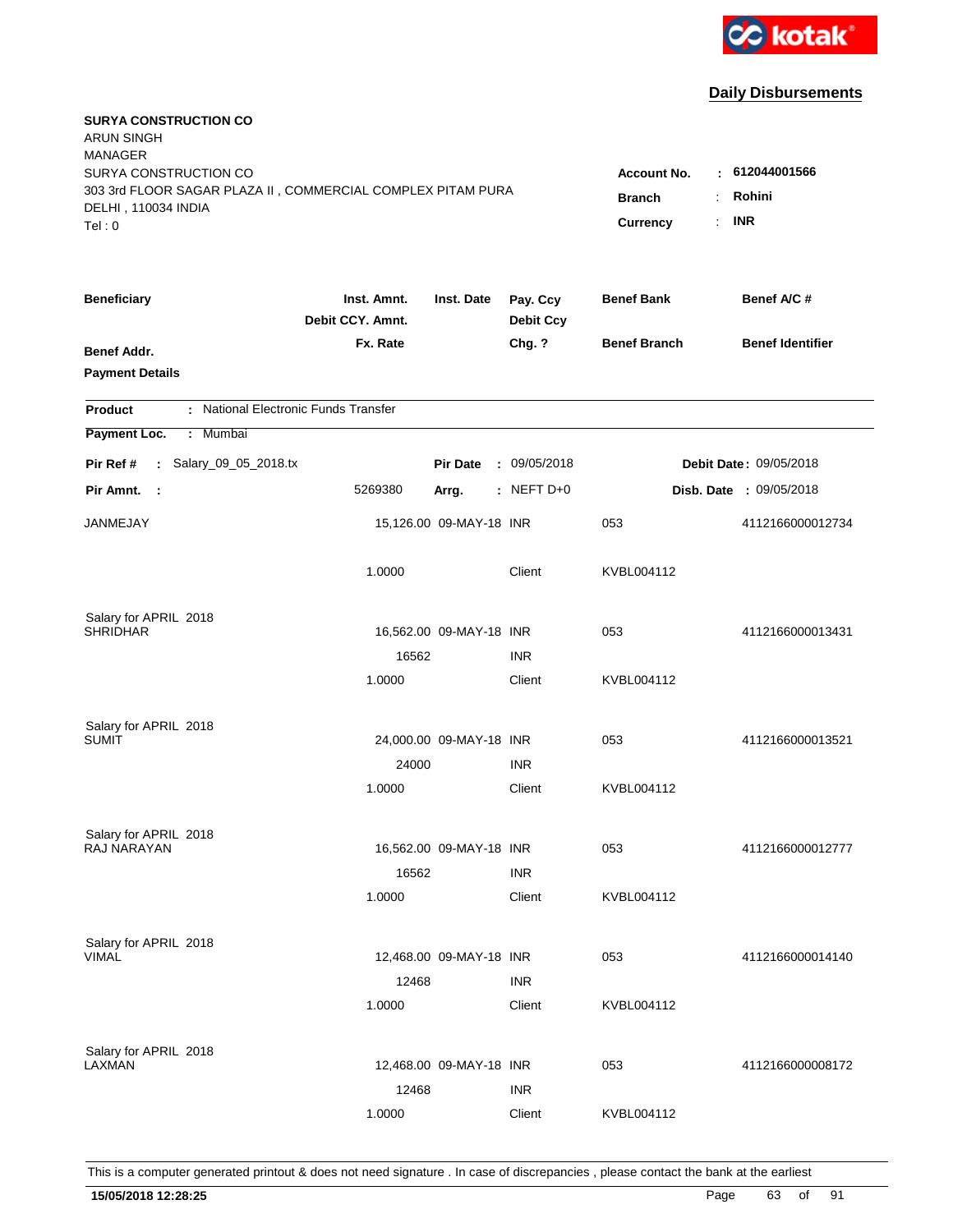

| <b>SURYA CONSTRUCTION CO</b><br><b>ARUN SINGH</b><br><b>MANAGER</b><br>SURYA CONSTRUCTION CO<br>303 3rd FLOOR SAGAR PLAZA II, COMMERCIAL COMPLEX PITAM PURA<br>DELHI, 110034 INDIA |                                 |                         |                              | <b>Account No.</b><br><b>Branch</b> | : 612044001566<br>Rohini<br>÷.<br><b>INR</b> |
|------------------------------------------------------------------------------------------------------------------------------------------------------------------------------------|---------------------------------|-------------------------|------------------------------|-------------------------------------|----------------------------------------------|
| Tel: 0                                                                                                                                                                             |                                 |                         |                              | Currency                            | ÷.                                           |
| <b>Beneficiary</b>                                                                                                                                                                 | Inst. Amnt.<br>Debit CCY. Amnt. | Inst. Date              | Pay. Ccy<br><b>Debit Ccy</b> | <b>Benef Bank</b>                   | Benef A/C #                                  |
| Benef Addr.<br><b>Payment Details</b>                                                                                                                                              | Fx. Rate                        |                         | Chg. ?                       | <b>Benef Branch</b>                 | <b>Benef Identifier</b>                      |
| : National Electronic Funds Transfer<br><b>Product</b>                                                                                                                             |                                 |                         |                              |                                     |                                              |
| Payment Loc.<br>: Mumbai                                                                                                                                                           |                                 |                         |                              |                                     |                                              |
| : Salary_09_05_2018.tx<br>Pir Ref #                                                                                                                                                |                                 | <b>Pir Date</b>         | : 09/05/2018                 |                                     | Debit Date: 09/05/2018                       |
| Pir Amnt.<br>- 1                                                                                                                                                                   | 5269380                         | Arrg.                   | $:$ NEFT D+0                 |                                     | Disb. Date : 09/05/2018                      |
| LAXMAN                                                                                                                                                                             |                                 | 12,468.00 09-MAY-18 INR |                              | 053                                 | 4112166000008172                             |
|                                                                                                                                                                                    | 1.0000                          |                         | Client                       | KVBL004112                          |                                              |
| Salary for APRIL 2018                                                                                                                                                              |                                 |                         |                              |                                     |                                              |
| <b>RAM SAGAR</b>                                                                                                                                                                   |                                 | 16,562.00 09-MAY-18 INR |                              | 053                                 | 4112166000013571                             |
|                                                                                                                                                                                    | 16562<br>1.0000                 |                         | <b>INR</b><br>Client         | KVBL004112                          |                                              |
|                                                                                                                                                                                    |                                 |                         |                              |                                     |                                              |
| Salary for APRIL 2018                                                                                                                                                              |                                 |                         |                              |                                     |                                              |
| <b>SARVAN PAL</b>                                                                                                                                                                  |                                 | 12,468.00 09-MAY-18 INR |                              | 053                                 | 4112166000013557                             |
|                                                                                                                                                                                    | 12468                           |                         | <b>INR</b>                   |                                     |                                              |
|                                                                                                                                                                                    | 1.0000                          |                         | Client                       | KVBL004112                          |                                              |
| Salary for APRIL 2018                                                                                                                                                              |                                 |                         |                              |                                     |                                              |
| <b>VEERENDER PAL</b>                                                                                                                                                               |                                 | 12,468.00 09-MAY-18 INR |                              | 053                                 | 4112166000013782                             |
|                                                                                                                                                                                    | 12468                           |                         | <b>INR</b>                   |                                     |                                              |
|                                                                                                                                                                                    | 1.0000                          |                         | Client                       | KVBL004112                          |                                              |
| Salary for APRIL 2018                                                                                                                                                              |                                 |                         |                              |                                     |                                              |
| <b>SACHIN KUMAR SHARMA</b>                                                                                                                                                         |                                 | 24,000.00 09-MAY-18 INR |                              | 053                                 | 4112166000003570                             |
|                                                                                                                                                                                    | 24000                           |                         | <b>INR</b>                   |                                     |                                              |
|                                                                                                                                                                                    | 1.0000                          |                         | Client                       | KVBL004112                          |                                              |
|                                                                                                                                                                                    |                                 |                         |                              |                                     |                                              |
| Salary for APRIL 2018<br><b>DHRAMPAL</b>                                                                                                                                           |                                 | 12,468.00 09-MAY-18 INR |                              | 053                                 | 4112166000008231                             |
|                                                                                                                                                                                    | 12468                           |                         | <b>INR</b>                   |                                     |                                              |
|                                                                                                                                                                                    | 1.0000                          |                         | Client                       | KVBL004112                          |                                              |
|                                                                                                                                                                                    |                                 |                         |                              |                                     |                                              |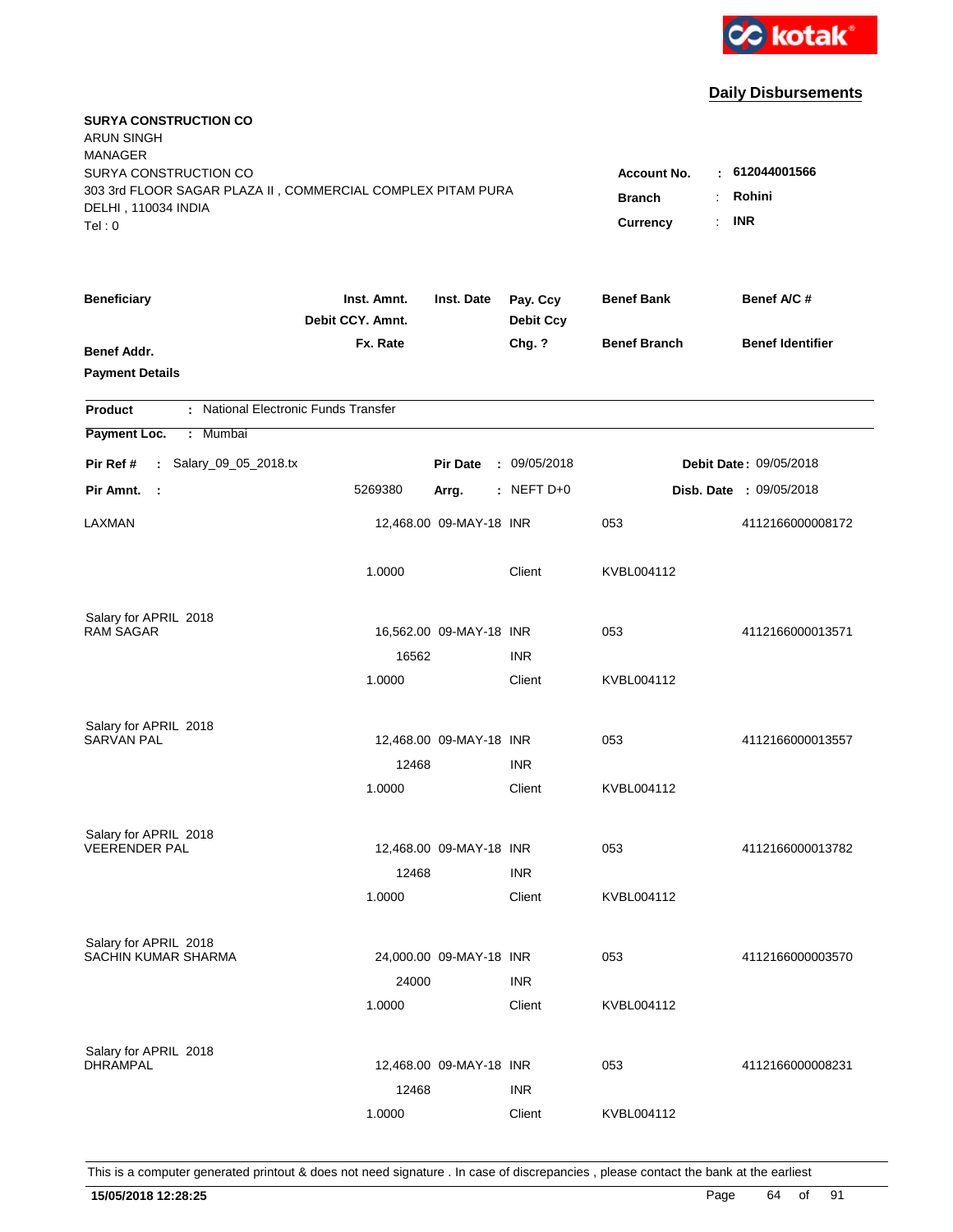

| <b>SURYA CONSTRUCTION CO</b><br><b>ARUN SINGH</b><br><b>MANAGER</b><br>SURYA CONSTRUCTION CO<br>303 3rd FLOOR SAGAR PLAZA II, COMMERCIAL COMPLEX PITAM PURA<br>DELHI, 110034 INDIA<br>Tel: 0 | <b>Account No.</b><br><b>Branch</b><br>Currency | : 612044001566<br>Rohini<br>÷.<br><b>INR</b><br>$\mathbf{r}$ |                              |                     |                                |
|----------------------------------------------------------------------------------------------------------------------------------------------------------------------------------------------|-------------------------------------------------|--------------------------------------------------------------|------------------------------|---------------------|--------------------------------|
| <b>Beneficiary</b>                                                                                                                                                                           | Inst. Amnt.<br>Debit CCY. Amnt.                 | Inst. Date                                                   | Pay. Ccy<br><b>Debit Ccy</b> | <b>Benef Bank</b>   | Benef A/C #                    |
| Benef Addr.<br><b>Payment Details</b>                                                                                                                                                        | Fx. Rate                                        |                                                              | Chg. ?                       | <b>Benef Branch</b> | <b>Benef Identifier</b>        |
| : National Electronic Funds Transfer<br><b>Product</b>                                                                                                                                       |                                                 |                                                              |                              |                     |                                |
| Payment Loc.<br>Mumbai<br>÷.                                                                                                                                                                 |                                                 |                                                              |                              |                     |                                |
| : Salary_09_05_2018.tx<br>Pir Ref #                                                                                                                                                          |                                                 | <b>Pir Date</b>                                              | : 09/05/2018                 |                     | <b>Debit Date: 09/05/2018</b>  |
| Pir Amnt. :                                                                                                                                                                                  | 5269380                                         | Arrg.                                                        | $:$ NEFT D+0                 |                     | <b>Disb. Date : 09/05/2018</b> |
| <b>DHRAMPAL</b>                                                                                                                                                                              |                                                 | 12,468.00 09-MAY-18 INR                                      |                              | 053                 | 4112166000008231               |
|                                                                                                                                                                                              | 1.0000                                          |                                                              | Client                       | KVBL004112          |                                |
| Salary for APRIL 2018                                                                                                                                                                        |                                                 |                                                              |                              |                     |                                |
| SANJAY                                                                                                                                                                                       |                                                 | 12,468.00 09-MAY-18 INR                                      |                              | 053                 | 4112166000009921               |
|                                                                                                                                                                                              | 12468<br>1.0000                                 |                                                              | <b>INR</b><br>Client         | KVBL004112          |                                |
| Salary for APRIL 2018                                                                                                                                                                        |                                                 |                                                              |                              |                     |                                |
| RAJESH KUMAR                                                                                                                                                                                 |                                                 | 15,126.00 09-MAY-18 INR                                      |                              | 053                 | 4112166000009632               |
|                                                                                                                                                                                              | 15126                                           |                                                              | <b>INR</b>                   |                     |                                |
|                                                                                                                                                                                              | 1.0000                                          |                                                              | Client                       | KVBL004112          |                                |
| Salary for APRIL 2018                                                                                                                                                                        |                                                 |                                                              |                              |                     |                                |
| <b>TARANJET SINGH</b>                                                                                                                                                                        |                                                 | 12,468.00 09-MAY-18 INR                                      |                              | 053                 | 4112166000009644               |
|                                                                                                                                                                                              | 12468                                           |                                                              | <b>INR</b>                   |                     |                                |
|                                                                                                                                                                                              | 1.0000                                          |                                                              | Client                       | KVBL004112          |                                |
| Salary for APRIL 2018                                                                                                                                                                        |                                                 |                                                              |                              |                     |                                |
| SONU                                                                                                                                                                                         |                                                 | 15,126.00 09-MAY-18 INR                                      |                              | 053                 | 4112166000009990               |
|                                                                                                                                                                                              | 15126                                           |                                                              | <b>INR</b>                   |                     |                                |
|                                                                                                                                                                                              | 1.0000                                          |                                                              | Client                       | KVBL004112          |                                |
| Salary for APRIL 2018                                                                                                                                                                        |                                                 |                                                              |                              |                     |                                |
| <b>DEVENDRA KUMAR</b>                                                                                                                                                                        |                                                 | 15,126.00 09-MAY-18 INR                                      |                              | 053                 | 4112166000009971               |
|                                                                                                                                                                                              | 15126                                           |                                                              | <b>INR</b>                   |                     |                                |
|                                                                                                                                                                                              | 1.0000                                          |                                                              | Client                       | KVBL004112          |                                |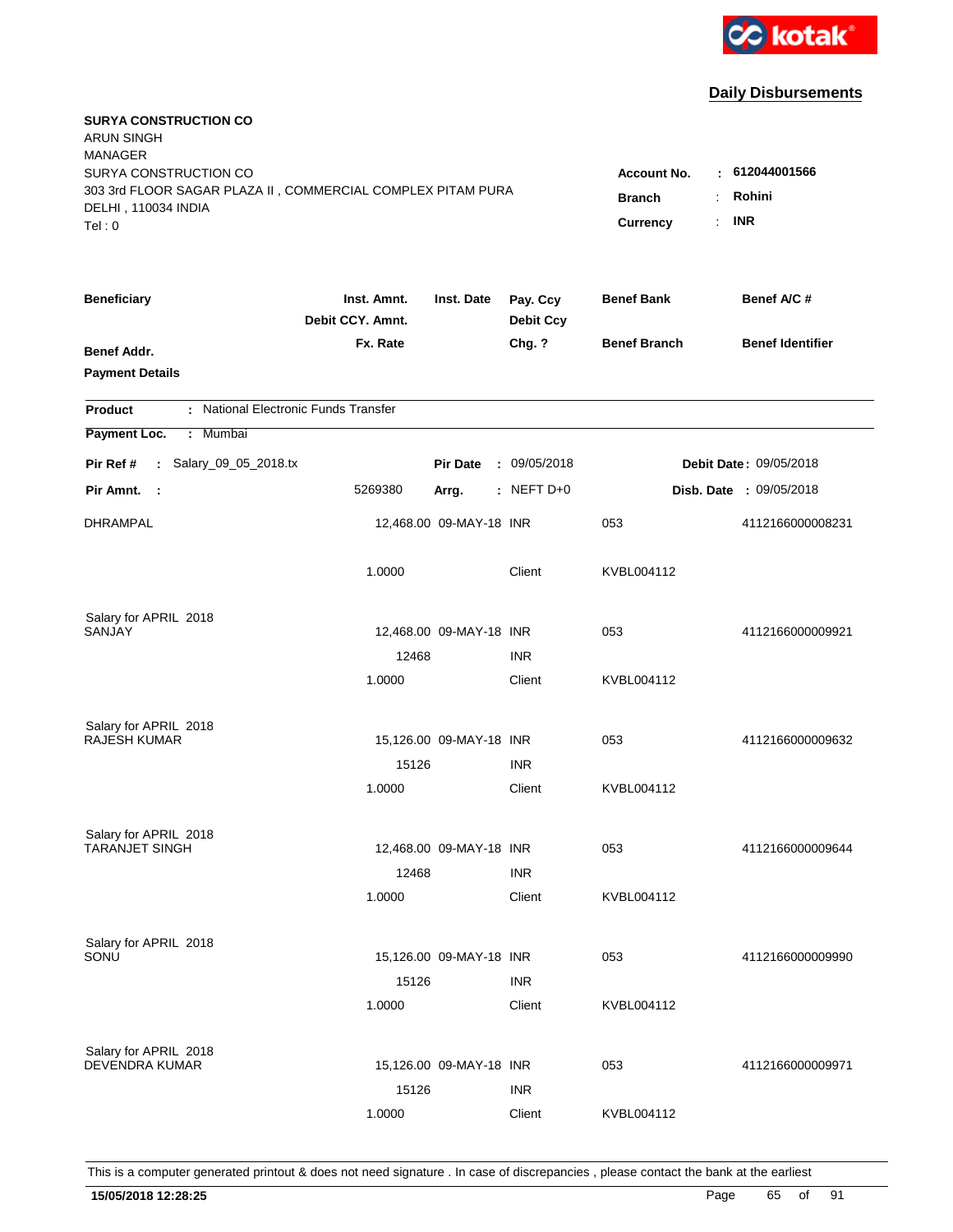

| <b>SURYA CONSTRUCTION CO</b><br><b>ARUN SINGH</b><br><b>MANAGER</b>                                                   |                                                     |                                        |                              |                     |                         |
|-----------------------------------------------------------------------------------------------------------------------|-----------------------------------------------------|----------------------------------------|------------------------------|---------------------|-------------------------|
| SURYA CONSTRUCTION CO<br>303 3rd FLOOR SAGAR PLAZA II, COMMERCIAL COMPLEX PITAM PURA<br>DELHI, 110034 INDIA<br>Tel: 0 | Account No.<br><b>Branch</b><br>$\cdot$<br>Currency | : 612044001566<br>Rohini<br><b>INR</b> |                              |                     |                         |
| <b>Beneficiary</b>                                                                                                    | Inst. Amnt.<br>Debit CCY. Amnt.                     | Inst. Date                             | Pay. Ccy<br><b>Debit Ccy</b> | <b>Benef Bank</b>   | Benef A/C #             |
| <b>Benef Addr.</b><br><b>Payment Details</b>                                                                          | Fx. Rate                                            |                                        | Chg. ?                       | <b>Benef Branch</b> | <b>Benef Identifier</b> |
| : National Electronic Funds Transfer<br><b>Product</b>                                                                |                                                     |                                        |                              |                     |                         |
| Payment Loc.<br>: Mumbai                                                                                              |                                                     |                                        |                              |                     |                         |
| : Salary_09_05_2018.tx<br>Pir Ref #                                                                                   |                                                     | <b>Pir Date</b>                        | : 09/05/2018                 |                     | Debit Date: 09/05/2018  |
| Pir Amnt.<br>- 1                                                                                                      | 5269380                                             | Arrg.                                  | $:$ NEFT D+0                 |                     | Disb. Date : 09/05/2018 |
| <b>DEVENDRA KUMAR</b>                                                                                                 |                                                     | 15,126.00 09-MAY-18 INR                |                              | 053                 | 4112166000009971        |
|                                                                                                                       | 1.0000                                              |                                        | Client                       | KVBL004112          |                         |
| Salary for APRIL 2018                                                                                                 |                                                     |                                        |                              |                     |                         |
| <b>GANESH YADAV</b>                                                                                                   |                                                     | 15,126.00 09-MAY-18 INR                |                              | 053                 | 4112166000003520        |
|                                                                                                                       | 15126                                               |                                        | <b>INR</b>                   |                     |                         |
|                                                                                                                       | 1.0000                                              |                                        | Client                       | KVBL004112          |                         |
| Salary for APRIL 2018                                                                                                 |                                                     |                                        |                              |                     |                         |
| <b>SUNIL</b>                                                                                                          |                                                     | 15,126.00 09-MAY-18 INR                |                              | 053                 | 4112166000007131        |
|                                                                                                                       | 15126                                               |                                        | <b>INR</b>                   |                     |                         |
|                                                                                                                       | 1.0000                                              |                                        | Client                       | KVBL004112          |                         |
| Salary for APRIL 2018                                                                                                 |                                                     |                                        |                              |                     |                         |
| <b>DEVENDER KUMAR</b>                                                                                                 |                                                     | 15,126.00 09-MAY-18 INR                |                              | 025                 | 96602200000899          |
|                                                                                                                       | 15126                                               |                                        | <b>INR</b>                   |                     |                         |
|                                                                                                                       | 1.0000                                              |                                        | Client                       | SYNB009660          |                         |
| Salary for APRIL 2018                                                                                                 |                                                     |                                        |                              |                     |                         |
| SURENDRA YADAV                                                                                                        |                                                     | 15,126.00 09-MAY-18 INR                |                              | 015                 | 6092101002969           |
|                                                                                                                       | 15126                                               |                                        | <b>INR</b>                   |                     |                         |
|                                                                                                                       | 1.0000                                              |                                        | Client                       | CNRB006092          |                         |
| Salary for APRIL 2018                                                                                                 |                                                     |                                        |                              |                     |                         |
| KAILASH KUMAR KAUSHIK                                                                                                 |                                                     | 12,468.00 09-MAY-18 INR                |                              | 053                 | 4112178000001741        |
|                                                                                                                       | 12468                                               |                                        | <b>INR</b>                   |                     |                         |
|                                                                                                                       | 1.0000                                              |                                        | Client                       | KVBL004112          |                         |
|                                                                                                                       |                                                     |                                        |                              |                     |                         |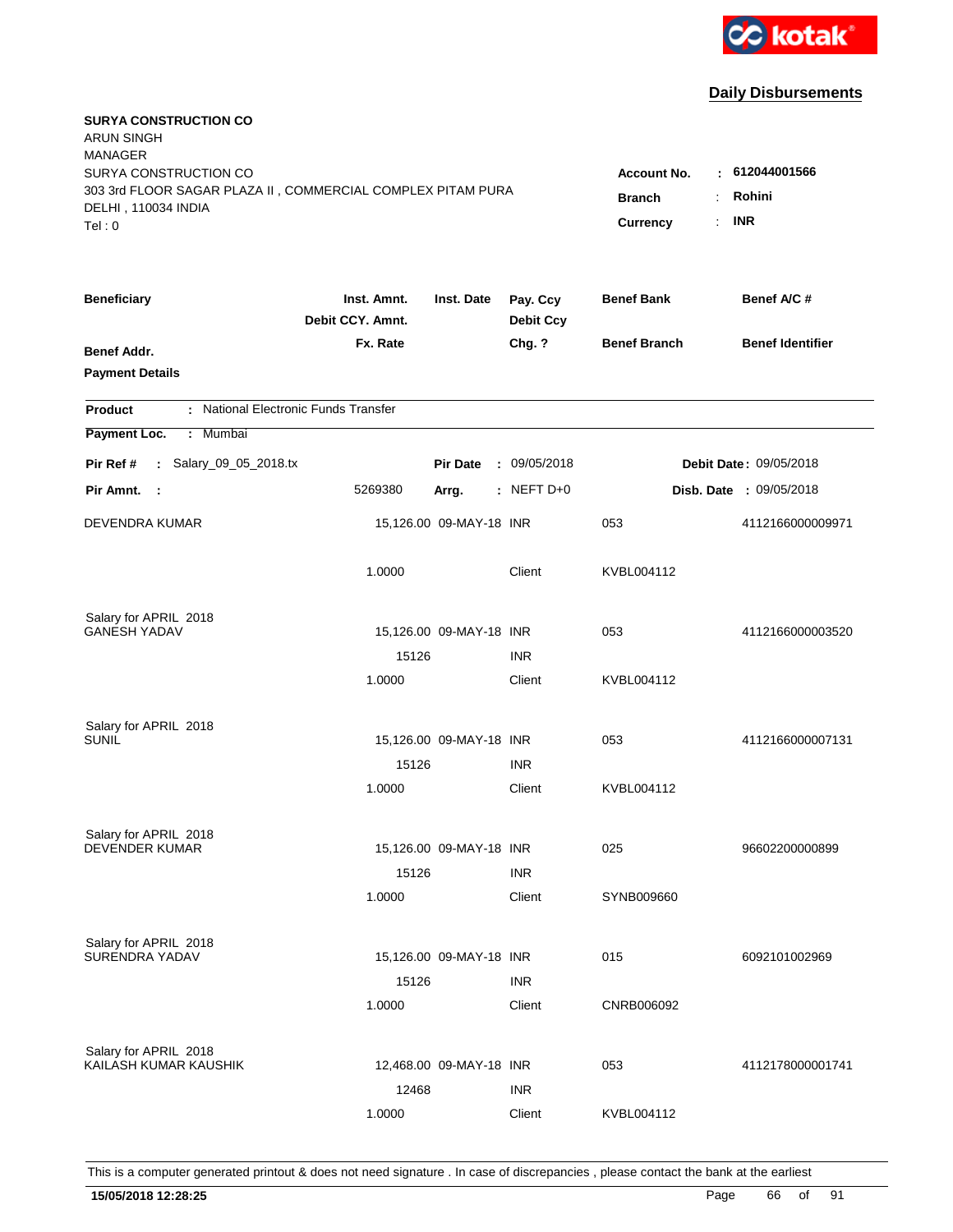

| <b>SURYA CONSTRUCTION CO</b><br><b>ARUN SINGH</b><br><b>MANAGER</b><br>SURYA CONSTRUCTION CO |                                 |                         |                              | <b>Account No.</b>               | : 612044001566          |
|----------------------------------------------------------------------------------------------|---------------------------------|-------------------------|------------------------------|----------------------------------|-------------------------|
| 303 3rd FLOOR SAGAR PLAZA II, COMMERCIAL COMPLEX PITAM PURA<br>DELHI, 110034 INDIA<br>Tel: 0 |                                 |                         | <b>Branch</b><br>Currency    | Rohini<br>÷.<br><b>INR</b><br>t. |                         |
| <b>Beneficiary</b>                                                                           | Inst. Amnt.<br>Debit CCY. Amnt. | Inst. Date              | Pay. Ccy<br><b>Debit Ccy</b> | <b>Benef Bank</b>                | Benef A/C#              |
| Benef Addr.<br><b>Payment Details</b>                                                        | Fx. Rate                        |                         | Chg. ?                       | <b>Benef Branch</b>              | <b>Benef Identifier</b> |
| : National Electronic Funds Transfer<br><b>Product</b>                                       |                                 |                         |                              |                                  |                         |
| Payment Loc.<br>: Mumbai                                                                     |                                 |                         |                              |                                  |                         |
| : Salary_09_05_2018.tx<br>Pir Ref #                                                          |                                 | <b>Pir Date</b>         | : 09/05/2018                 |                                  | Debit Date: 09/05/2018  |
| Pir Amnt. :                                                                                  | 5269380                         | Arrg.                   | $:$ NEFT D+0                 |                                  | Disb. Date : 09/05/2018 |
| KAILASH KUMAR KAUSHIK                                                                        |                                 | 12,468.00 09-MAY-18 INR |                              | 053                              | 4112178000001741        |
|                                                                                              | 1.0000                          |                         | Client                       | KVBL004112                       |                         |
| Salary for APRIL 2018                                                                        |                                 |                         |                              |                                  |                         |
| ANUJ KUMAR TYAGI                                                                             |                                 | 26,000.00 09-MAY-18 INR |                              | 259                              | 1283104000046002        |
|                                                                                              | 26000<br>1.0000                 |                         | <b>INR</b><br>Client         | IBKL001283                       |                         |
| Salary for APRIL 2018                                                                        |                                 |                         |                              |                                  |                         |
| <b>BABLU MANDAL</b>                                                                          |                                 | 11,596.00 09-MAY-18 INR |                              | 259                              | 1283104000048949        |
|                                                                                              | 11596                           |                         | <b>INR</b>                   |                                  |                         |
|                                                                                              | 1.0000                          |                         | Client                       | IBKL001283                       |                         |
| Salary for APRIL 2018                                                                        |                                 |                         |                              |                                  |                         |
| <b>SHRI PAL</b>                                                                              |                                 | 15,126.00 09-MAY-18 INR |                              | 259                              | 1283104000043777        |
|                                                                                              | 15126                           |                         | <b>INR</b>                   |                                  |                         |
|                                                                                              | 1.0000                          |                         | Client                       | <b>IBKL001283</b>                |                         |
| Salary for APRIL 2018                                                                        |                                 |                         |                              |                                  |                         |
| <b>CHETAN KUMAR</b>                                                                          |                                 | 15,126.00 09-MAY-18 INR |                              | 259                              | 1283104000043795        |
|                                                                                              | 15126<br>1.0000                 |                         | <b>INR</b><br>Client         | <b>IBKL001283</b>                |                         |
|                                                                                              |                                 |                         |                              |                                  |                         |
| Salary for APRIL 2018<br><b>MURARI JHA</b>                                                   |                                 |                         |                              |                                  |                         |
|                                                                                              |                                 | 14,117.00 09-MAY-18 INR |                              | 259                              | 0201104000138567        |
|                                                                                              | 14117                           |                         | <b>INR</b>                   |                                  |                         |
|                                                                                              | 1.0000                          |                         | Client                       | IBK0000201                       |                         |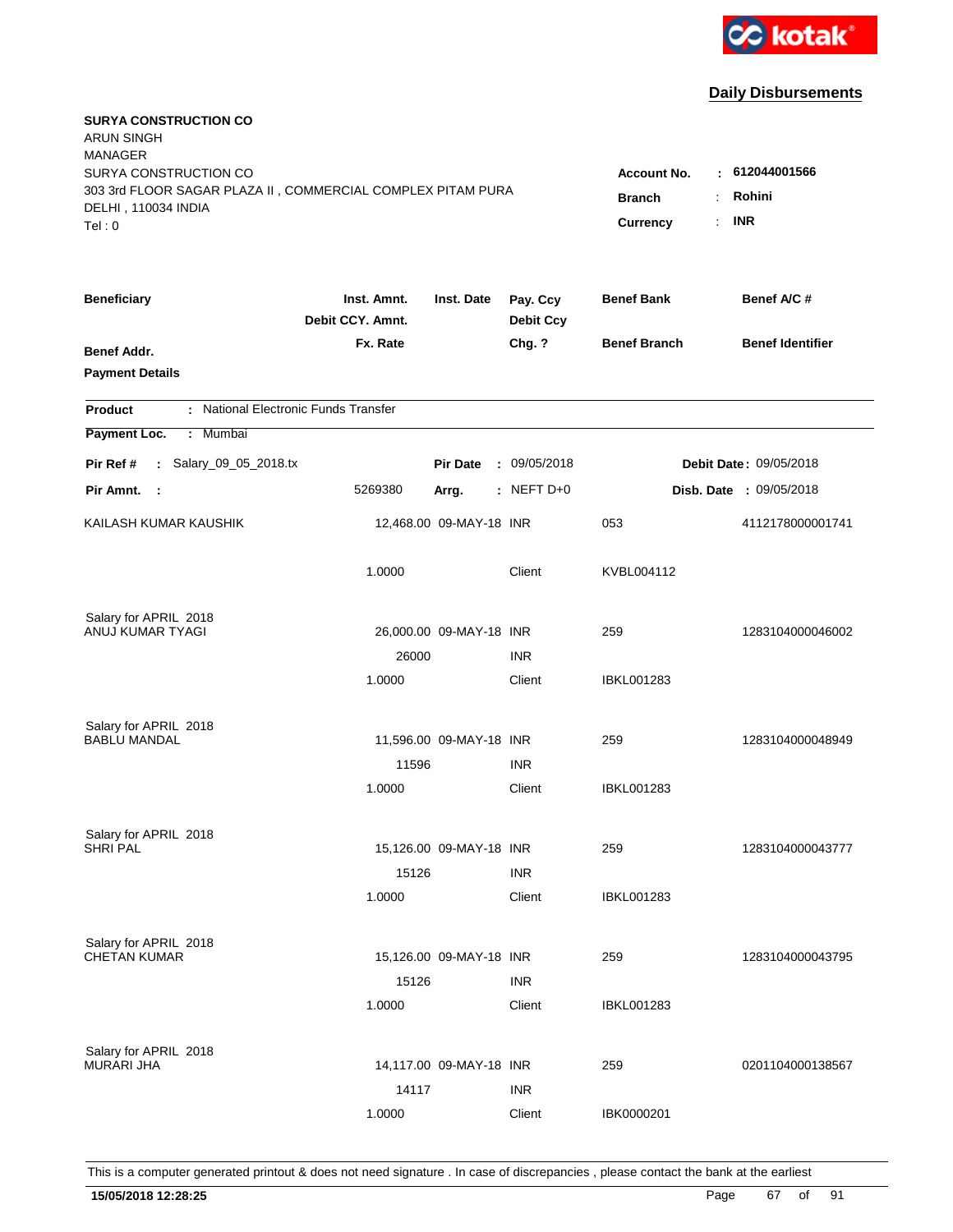

| <b>SURYA CONSTRUCTION CO</b><br><b>ARUN SINGH</b><br><b>MANAGER</b><br>SURYA CONSTRUCTION CO<br>303 3rd FLOOR SAGAR PLAZA II, COMMERCIAL COMPLEX PITAM PURA<br>DELHI, 110034 INDIA<br>Tel: 0 | <b>Account No.</b><br><b>Branch</b><br><b>Currency</b> | : 612044001566<br>Rohini<br>÷<br><b>INR</b><br>÷. |                              |                     |                                |
|----------------------------------------------------------------------------------------------------------------------------------------------------------------------------------------------|--------------------------------------------------------|---------------------------------------------------|------------------------------|---------------------|--------------------------------|
| <b>Beneficiary</b>                                                                                                                                                                           | Inst. Amnt.<br>Debit CCY. Amnt.                        | Inst. Date                                        | Pay. Ccy<br><b>Debit Ccy</b> | <b>Benef Bank</b>   | Benef A/C #                    |
| Benef Addr.<br><b>Payment Details</b>                                                                                                                                                        | Fx. Rate                                               |                                                   | Chg. ?                       | <b>Benef Branch</b> | <b>Benef Identifier</b>        |
| : National Electronic Funds Transfer<br><b>Product</b>                                                                                                                                       |                                                        |                                                   |                              |                     |                                |
| Payment Loc.<br>Mumbai<br>÷                                                                                                                                                                  |                                                        |                                                   |                              |                     |                                |
| : Salary_09_05_2018.tx<br>Pir Ref #                                                                                                                                                          |                                                        | <b>Pir Date</b>                                   | : 09/05/2018                 |                     | <b>Debit Date: 09/05/2018</b>  |
| Pir Amnt. :                                                                                                                                                                                  | 5269380                                                | Arrg.                                             | : NEFT D+0                   |                     | <b>Disb. Date : 09/05/2018</b> |
| <b>MURARI JHA</b>                                                                                                                                                                            |                                                        | 14,117.00 09-MAY-18 INR                           |                              | 259                 | 0201104000138567               |
|                                                                                                                                                                                              | 1.0000                                                 |                                                   | Client                       | IBK0000201          |                                |
| Salary for APRIL 2018                                                                                                                                                                        |                                                        |                                                   |                              |                     |                                |
| <b>HARISH</b>                                                                                                                                                                                | 15126                                                  | 15,126.00 09-MAY-18 INR                           | <b>INR</b>                   | 259                 | 1283104000044484               |
|                                                                                                                                                                                              | 1.0000                                                 |                                                   | Client                       | <b>IBKL001283</b>   |                                |
| Salary for APRIL 2018<br>CHHOTE LAL                                                                                                                                                          |                                                        | 15,126.00 09-MAY-18 INR                           |                              | 259                 | 0201104000138871               |
|                                                                                                                                                                                              | 15126                                                  |                                                   | <b>INR</b>                   |                     |                                |
|                                                                                                                                                                                              | 1.0000                                                 |                                                   | Client                       | IBK0000201          |                                |
| Salary for APRIL 2018                                                                                                                                                                        |                                                        |                                                   |                              |                     |                                |
| <b>MOHINDER KUMAR</b>                                                                                                                                                                        |                                                        | 13,613.00 09-MAY-18 INR                           |                              | 259                 | 1283104000048000               |
|                                                                                                                                                                                              | 13613                                                  |                                                   | <b>INR</b>                   |                     |                                |
|                                                                                                                                                                                              | 1.0000                                                 |                                                   | Client                       | IBKL001283          |                                |
| Salary for APRIL 2018<br>DHARMENDER KUMAR                                                                                                                                                    | 14117                                                  | 14,117.00 09-MAY-18 INR                           | <b>INR</b>                   | 259                 | 1283104000043500               |
|                                                                                                                                                                                              | 1.0000                                                 |                                                   | Client                       | <b>IBKL001283</b>   |                                |
| Salary for APRIL 2018<br><b>RAVINDER KUMAR</b>                                                                                                                                               | 15126                                                  | 15,126.00 09-MAY-18 INR                           | <b>INR</b>                   | 259                 | 1283104000043537               |
|                                                                                                                                                                                              | 1.0000                                                 |                                                   | Client                       | <b>IBKL001283</b>   |                                |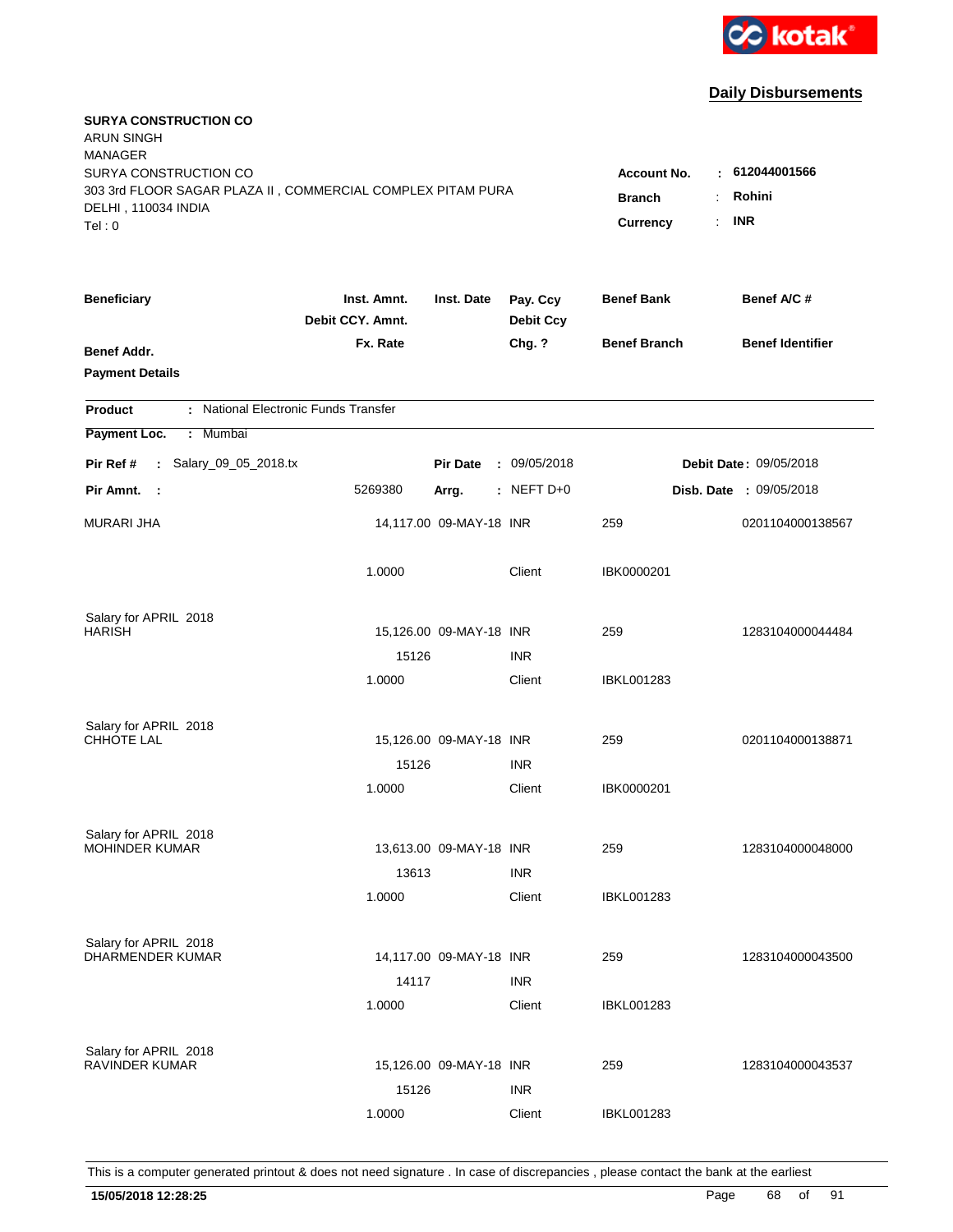

| <b>SURYA CONSTRUCTION CO</b><br><b>ARUN SINGH</b><br><b>MANAGER</b><br>SURYA CONSTRUCTION CO<br>303 3rd FLOOR SAGAR PLAZA II, COMMERCIAL COMPLEX PITAM PURA<br>DELHI, 110034 INDIA<br>Tel: 0 | <b>Account No.</b><br><b>Branch</b><br><b>Currency</b> | : 612044001566<br>Rohini<br>÷<br><b>INR</b><br>÷. |                              |                     |                                |
|----------------------------------------------------------------------------------------------------------------------------------------------------------------------------------------------|--------------------------------------------------------|---------------------------------------------------|------------------------------|---------------------|--------------------------------|
| <b>Beneficiary</b>                                                                                                                                                                           | Inst. Amnt.<br>Debit CCY. Amnt.                        | Inst. Date                                        | Pay. Ccy<br><b>Debit Ccy</b> | <b>Benef Bank</b>   | Benef A/C #                    |
| Benef Addr.<br><b>Payment Details</b>                                                                                                                                                        | Fx. Rate                                               |                                                   | Chg. ?                       | <b>Benef Branch</b> | <b>Benef Identifier</b>        |
| : National Electronic Funds Transfer<br><b>Product</b>                                                                                                                                       |                                                        |                                                   |                              |                     |                                |
| Payment Loc.<br>Mumbai<br>÷.                                                                                                                                                                 |                                                        |                                                   |                              |                     |                                |
| : Salary_09_05_2018.tx<br>Pir Ref #                                                                                                                                                          |                                                        | <b>Pir Date</b>                                   | : 09/05/2018                 |                     | Debit Date: 09/05/2018         |
| Pir Amnt.<br>$\sim$ 1                                                                                                                                                                        | 5269380                                                | Arrg.                                             | : NEFT D+0                   |                     | <b>Disb. Date : 09/05/2018</b> |
| RAVINDER KUMAR                                                                                                                                                                               |                                                        | 15,126.00 09-MAY-18 INR                           |                              | 259                 | 1283104000043537               |
|                                                                                                                                                                                              | 1.0000                                                 |                                                   | Client                       | <b>IBKL001283</b>   |                                |
| Salary for APRIL 2018                                                                                                                                                                        |                                                        |                                                   |                              |                     |                                |
| <b>JAI BHAGWAN</b>                                                                                                                                                                           | 15126                                                  | 15,126.00 09-MAY-18 INR                           | <b>INR</b>                   | 259                 | 1283104000043759               |
|                                                                                                                                                                                              | 1.0000                                                 |                                                   | Client                       | <b>IBKL001283</b>   |                                |
| Salary for APRIL 2018                                                                                                                                                                        |                                                        |                                                   |                              |                     |                                |
| <b>SURENDER SHARMA</b>                                                                                                                                                                       |                                                        | 15,126.00 09-MAY-18 INR                           |                              | 259                 | 0201104000138437               |
|                                                                                                                                                                                              | 15126                                                  |                                                   | <b>INR</b>                   |                     |                                |
|                                                                                                                                                                                              | 1.0000                                                 |                                                   | Client                       | IBK0000201          |                                |
| Salary for APRIL 2018                                                                                                                                                                        |                                                        |                                                   |                              |                     |                                |
| <b>LOKESH BHORA</b>                                                                                                                                                                          |                                                        | 14,117.00 09-MAY-18 INR                           |                              | 259                 | 1283104000046039¿              |
|                                                                                                                                                                                              | 14117                                                  |                                                   | <b>INR</b>                   |                     |                                |
|                                                                                                                                                                                              | 1.0000                                                 |                                                   | Client                       | IBKL001283          |                                |
| Salary for APRIL 2018                                                                                                                                                                        |                                                        |                                                   |                              |                     |                                |
| <b>BIRENDER</b>                                                                                                                                                                              |                                                        | 15,126.00 09-MAY-18 INR                           |                              | 259                 | 1283104000043883               |
|                                                                                                                                                                                              | 15126<br>1.0000                                        |                                                   | <b>INR</b><br>Client         | <b>IBKL001283</b>   |                                |
|                                                                                                                                                                                              |                                                        |                                                   |                              |                     |                                |
| Salary for APRIL 2018<br>SUNIL KR PANDAY                                                                                                                                                     |                                                        | 15,126.00 09-MAY-18 INR                           |                              | 259                 | 1283104000043519               |
|                                                                                                                                                                                              | 15126                                                  |                                                   | <b>INR</b>                   |                     |                                |
|                                                                                                                                                                                              | 1.0000                                                 |                                                   | Client                       | <b>IBKL001283</b>   |                                |
|                                                                                                                                                                                              |                                                        |                                                   |                              |                     |                                |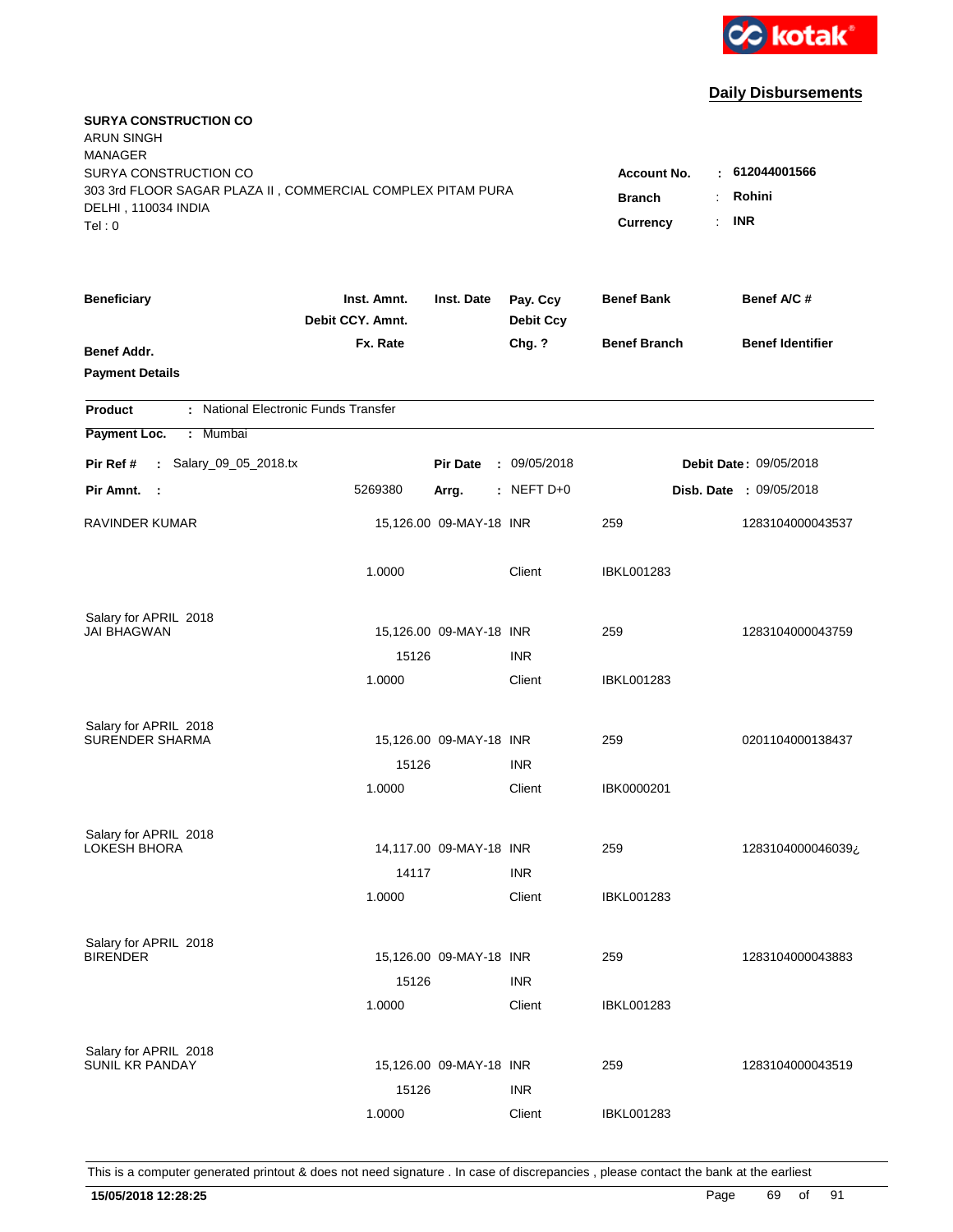

| <b>SURYA CONSTRUCTION CO</b><br><b>ARUN SINGH</b><br><b>MANAGER</b><br>SURYA CONSTRUCTION CO<br>303 3rd FLOOR SAGAR PLAZA II, COMMERCIAL COMPLEX PITAM PURA<br>DELHI, 110034 INDIA<br>Tel: 0 | <b>Account No.</b><br><b>Branch</b><br>Currency | : 612044001566<br>Rohini<br>÷.<br><b>INR</b><br>÷. |                              |                     |                                |
|----------------------------------------------------------------------------------------------------------------------------------------------------------------------------------------------|-------------------------------------------------|----------------------------------------------------|------------------------------|---------------------|--------------------------------|
| <b>Beneficiary</b>                                                                                                                                                                           | Inst. Amnt.<br>Debit CCY. Amnt.                 | Inst. Date                                         | Pay. Ccy<br><b>Debit Ccy</b> | <b>Benef Bank</b>   | Benef A/C#                     |
| Benef Addr.<br><b>Payment Details</b>                                                                                                                                                        | Fx. Rate                                        |                                                    | Chg. ?                       | <b>Benef Branch</b> | <b>Benef Identifier</b>        |
| : National Electronic Funds Transfer<br><b>Product</b>                                                                                                                                       |                                                 |                                                    |                              |                     |                                |
| Payment Loc.<br>: Mumbai                                                                                                                                                                     |                                                 |                                                    |                              |                     |                                |
| : Salary_09_05_2018.tx<br>Pir Ref #                                                                                                                                                          |                                                 | <b>Pir Date</b>                                    | : 09/05/2018                 |                     | Debit Date: 09/05/2018         |
| Pir Amnt. :                                                                                                                                                                                  | 5269380                                         | Arrg.                                              | $:$ NEFT D+0                 |                     | <b>Disb. Date : 09/05/2018</b> |
| <b>SUNIL KR PANDAY</b>                                                                                                                                                                       |                                                 | 15,126.00 09-MAY-18 INR                            |                              | 259                 | 1283104000043519               |
|                                                                                                                                                                                              | 1.0000                                          |                                                    | Client                       | IBKL001283          |                                |
| Salary for APRIL 2018                                                                                                                                                                        |                                                 |                                                    |                              |                     |                                |
| <b>ANOOP DAHIYA</b>                                                                                                                                                                          |                                                 | 14,622.00 09-MAY-18 INR                            | <b>INR</b>                   | 259                 | 1283104000044226               |
|                                                                                                                                                                                              | 14622<br>1.0000                                 |                                                    | Client                       | IBKL001283          |                                |
| Salary for APRIL 2018<br>ANUP SINGH                                                                                                                                                          |                                                 | 15,126.00 09-MAY-18 INR                            |                              | 259                 | 1283104000043908               |
|                                                                                                                                                                                              | 15126                                           |                                                    | <b>INR</b>                   |                     |                                |
|                                                                                                                                                                                              | 1.0000                                          |                                                    | Client                       | IBKL001283          |                                |
|                                                                                                                                                                                              |                                                 |                                                    |                              |                     |                                |
| Salary for APRIL 2018<br><b>MOHAN KUMAR</b>                                                                                                                                                  |                                                 | 12,468.00 09-MAY-18 INR                            |                              | 259                 | 0201104000138895               |
|                                                                                                                                                                                              | 12468                                           |                                                    | <b>INR</b>                   |                     |                                |
|                                                                                                                                                                                              | 1.0000                                          |                                                    | Client                       | IBK0000201          |                                |
| Salary for APRIL 2018                                                                                                                                                                        |                                                 |                                                    |                              |                     |                                |
| <b>ASHOK YADAV</b>                                                                                                                                                                           |                                                 | 12,468.00 09-MAY-18 INR                            |                              | 259                 | 1283104000046057               |
|                                                                                                                                                                                              | 12468                                           |                                                    | <b>INR</b>                   |                     |                                |
|                                                                                                                                                                                              | 1.0000                                          |                                                    | Client                       | <b>IBKL001283</b>   |                                |
| Salary for APRIL 2018                                                                                                                                                                        |                                                 |                                                    |                              |                     |                                |
| <b>CHAMAN</b>                                                                                                                                                                                |                                                 | 12,468.00 09-MAY-18 INR                            |                              | 259                 | 0201104000145299               |
|                                                                                                                                                                                              | 12468                                           |                                                    | <b>INR</b>                   |                     |                                |
|                                                                                                                                                                                              | 1.0000                                          |                                                    | Client                       | IBK0000201          |                                |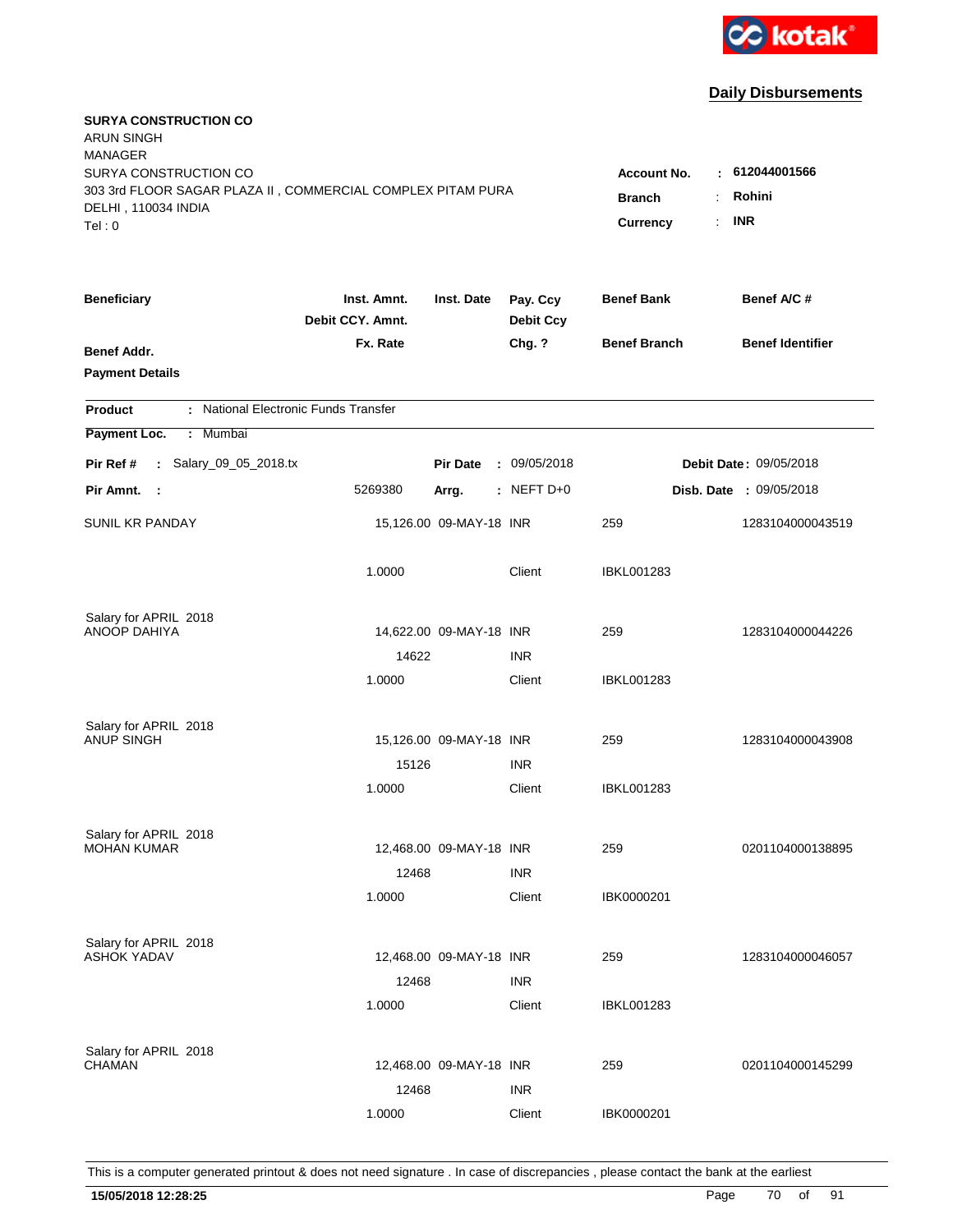

| <b>SURYA CONSTRUCTION CO</b><br><b>ARUN SINGH</b><br><b>MANAGER</b><br>SURYA CONSTRUCTION CO<br>303 3rd FLOOR SAGAR PLAZA II, COMMERCIAL COMPLEX PITAM PURA<br>DELHI, 110034 INDIA<br>Tel: 0 | Account No.<br><b>Branch</b><br>Currency | : 612044001566<br>Rohini<br>÷.<br><b>INR</b><br>$\mathbf{r}$ |                              |                     |                                |
|----------------------------------------------------------------------------------------------------------------------------------------------------------------------------------------------|------------------------------------------|--------------------------------------------------------------|------------------------------|---------------------|--------------------------------|
| <b>Beneficiary</b>                                                                                                                                                                           | Inst. Amnt.<br>Debit CCY. Amnt.          | Inst. Date                                                   | Pay. Ccy<br><b>Debit Ccy</b> | <b>Benef Bank</b>   | Benef A/C #                    |
| Benef Addr.<br><b>Payment Details</b>                                                                                                                                                        | Fx. Rate                                 |                                                              | Chg. ?                       | <b>Benef Branch</b> | <b>Benef Identifier</b>        |
| : National Electronic Funds Transfer<br><b>Product</b>                                                                                                                                       |                                          |                                                              |                              |                     |                                |
| Payment Loc.<br>Mumbai<br>÷.                                                                                                                                                                 |                                          |                                                              |                              |                     |                                |
| : Salary_09_05_2018.tx<br>Pir Ref #                                                                                                                                                          |                                          | <b>Pir Date</b>                                              | : 09/05/2018                 |                     | <b>Debit Date: 09/05/2018</b>  |
| Pir Amnt.<br>- 1                                                                                                                                                                             | 5269380                                  | Arrg.                                                        | $:$ NEFT D+0                 |                     | <b>Disb. Date : 09/05/2018</b> |
| <b>CHAMAN</b>                                                                                                                                                                                |                                          | 12,468.00 09-MAY-18 INR                                      |                              | 259                 | 0201104000145299               |
|                                                                                                                                                                                              | 1.0000                                   |                                                              | Client                       | IBK0000201          |                                |
| Salary for APRIL 2018                                                                                                                                                                        |                                          |                                                              |                              |                     |                                |
| <b>HIRA LAL</b>                                                                                                                                                                              |                                          | 12,468.00 09-MAY-18 INR                                      |                              | 259                 | 1283104000043467               |
|                                                                                                                                                                                              | 12468<br>1.0000                          |                                                              | <b>INR</b><br>Client         | IBKL001283          |                                |
| Salary for APRIL 2018                                                                                                                                                                        |                                          |                                                              |                              |                     |                                |
| <b>GUPTESHWAR PRASAD</b>                                                                                                                                                                     |                                          | 12,468.00 09-MAY-18 INR                                      |                              | 259                 | 0201104000145206               |
|                                                                                                                                                                                              | 12468                                    |                                                              | <b>INR</b>                   |                     |                                |
|                                                                                                                                                                                              | 1.0000                                   |                                                              | Client                       | IBK0000201          |                                |
| Salary for APRIL 2018                                                                                                                                                                        |                                          |                                                              |                              |                     |                                |
| <b>SURENDER SINGH</b>                                                                                                                                                                        |                                          | 12,468.00 09-MAY-18 INR                                      |                              | 259                 | 1283104000043670               |
|                                                                                                                                                                                              | 12468                                    |                                                              | <b>INR</b>                   |                     |                                |
|                                                                                                                                                                                              | 1.0000                                   |                                                              | Client                       | <b>IBKL001283</b>   |                                |
| Salary for APRIL 2018                                                                                                                                                                        |                                          |                                                              |                              |                     |                                |
| <b>DINESH KUMAR</b>                                                                                                                                                                          |                                          | 12,468.00 09-MAY-18 INR                                      |                              | 259                 | 1283104000043476               |
|                                                                                                                                                                                              | 12468<br>1.0000                          |                                                              | <b>INR</b><br>Client         | <b>IBKL001283</b>   |                                |
|                                                                                                                                                                                              |                                          |                                                              |                              |                     |                                |
| Salary for APRIL 2018                                                                                                                                                                        |                                          |                                                              |                              |                     |                                |
| <b>MANOJ KUMAR</b>                                                                                                                                                                           |                                          | 12,468.00 09-MAY-18 INR                                      |                              | 259                 | 1283104000043485               |
|                                                                                                                                                                                              | 12468                                    |                                                              | <b>INR</b>                   |                     |                                |
|                                                                                                                                                                                              | 1.0000                                   |                                                              | Client                       | <b>IBKL001283</b>   |                                |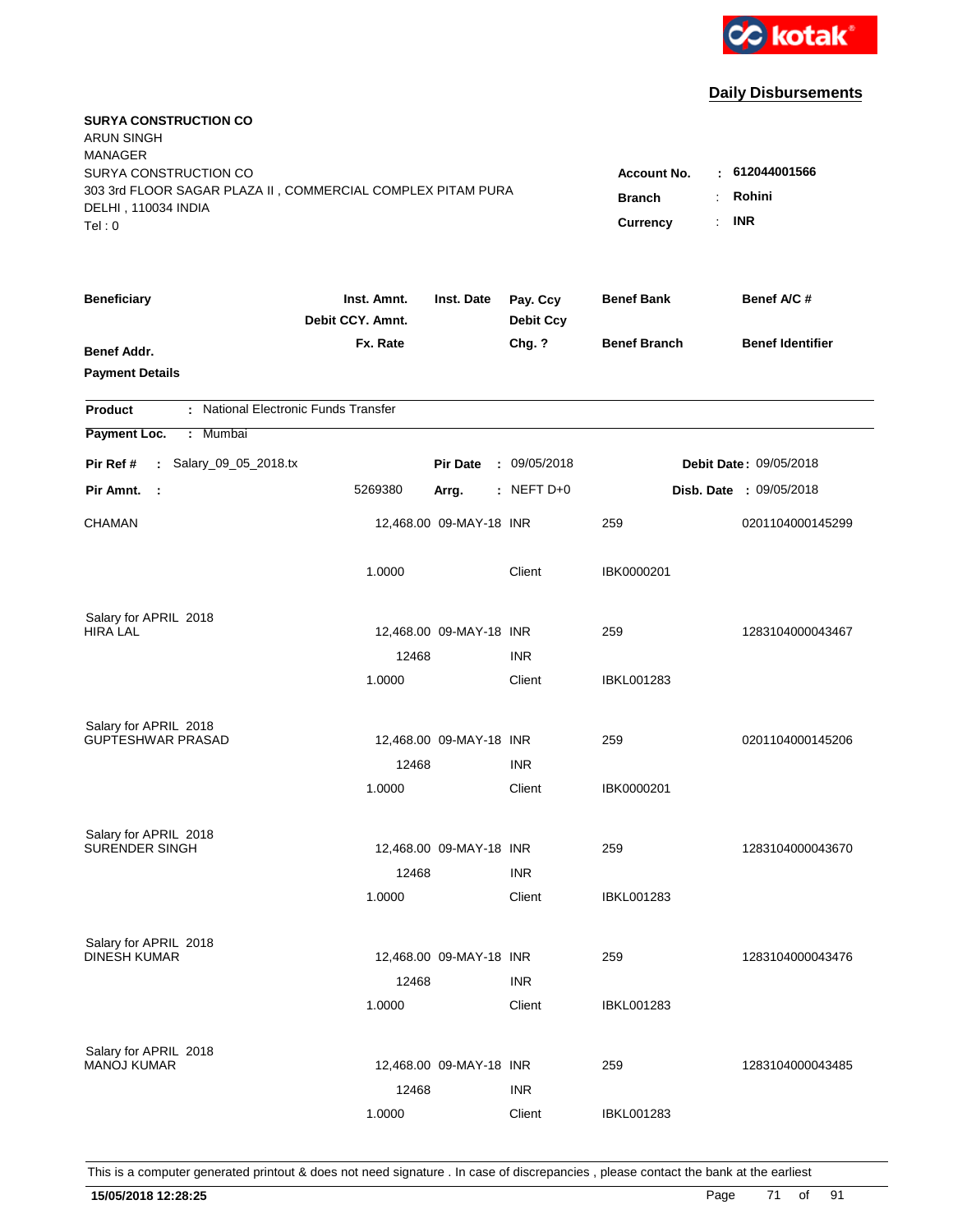

| <b>SURYA CONSTRUCTION CO</b><br><b>ARUN SINGH</b><br><b>MANAGER</b><br>SURYA CONSTRUCTION CO<br>303 3rd FLOOR SAGAR PLAZA II, COMMERCIAL COMPLEX PITAM PURA<br>DELHI, 110034 INDIA<br>Tel: 0 | <b>Account No.</b><br><b>Branch</b><br>Currency | : 612044001566<br>Rohini<br>÷.<br><b>INR</b><br>÷. |                              |                     |                                |
|----------------------------------------------------------------------------------------------------------------------------------------------------------------------------------------------|-------------------------------------------------|----------------------------------------------------|------------------------------|---------------------|--------------------------------|
| <b>Beneficiary</b>                                                                                                                                                                           | Inst. Amnt.<br>Debit CCY. Amnt.                 | Inst. Date                                         | Pay. Ccy<br><b>Debit Ccy</b> | <b>Benef Bank</b>   | Benef A/C#                     |
| Benef Addr.<br><b>Payment Details</b>                                                                                                                                                        | Fx. Rate                                        |                                                    | Chg. ?                       | <b>Benef Branch</b> | <b>Benef Identifier</b>        |
| : National Electronic Funds Transfer<br><b>Product</b>                                                                                                                                       |                                                 |                                                    |                              |                     |                                |
| Payment Loc.<br>: Mumbai                                                                                                                                                                     |                                                 |                                                    |                              |                     |                                |
| : Salary_09_05_2018.tx<br>Pir Ref #                                                                                                                                                          |                                                 | <b>Pir Date</b>                                    | : 09/05/2018                 |                     | Debit Date: 09/05/2018         |
| Pir Amnt. :                                                                                                                                                                                  | 5269380                                         | Arrg.                                              | $:$ NEFT D+0                 |                     | <b>Disb. Date : 09/05/2018</b> |
| <b>MANOJ KUMAR</b>                                                                                                                                                                           |                                                 | 12,468.00 09-MAY-18 INR                            |                              | 259                 | 1283104000043485               |
|                                                                                                                                                                                              | 1.0000                                          |                                                    | Client                       | IBKL001283          |                                |
| Salary for APRIL 2018<br>ROSHAN YADAV                                                                                                                                                        |                                                 | 10,390.00 09-MAY-18 INR                            |                              | 259                 | 0201104000138673               |
|                                                                                                                                                                                              | 10390                                           |                                                    | <b>INR</b>                   |                     |                                |
|                                                                                                                                                                                              | 1.0000                                          |                                                    | Client                       | IBK0000201          |                                |
| Salary for APRIL 2018                                                                                                                                                                        |                                                 |                                                    |                              |                     |                                |
| <b>SHIV SARAN</b>                                                                                                                                                                            |                                                 | 12,468.00 09-MAY-18 INR                            |                              | 259                 | 1283104000044129               |
|                                                                                                                                                                                              | 12468                                           |                                                    | <b>INR</b>                   |                     |                                |
|                                                                                                                                                                                              | 1.0000                                          |                                                    | Client                       | IBKL001283          |                                |
| Salary for APRIL 2018                                                                                                                                                                        |                                                 |                                                    |                              |                     |                                |
| SANJEET JHA                                                                                                                                                                                  |                                                 | 12,468.00 09-MAY-18 INR                            |                              | 259                 | 1283104000043999               |
|                                                                                                                                                                                              | 12468                                           |                                                    | <b>INR</b>                   |                     |                                |
|                                                                                                                                                                                              | 1.0000                                          |                                                    | Client                       | <b>IBKL001283</b>   |                                |
| Salary for APRIL 2018                                                                                                                                                                        |                                                 |                                                    |                              |                     |                                |
| <b>JITENDER</b>                                                                                                                                                                              |                                                 | 12,468.00 09-MAY-18 INR                            |                              | 259                 | 1283104000050731               |
|                                                                                                                                                                                              | 12468                                           |                                                    | <b>INR</b>                   |                     |                                |
|                                                                                                                                                                                              | 1.0000                                          |                                                    | Client                       | <b>IBKL001283</b>   |                                |
| Salary for APRIL 2018                                                                                                                                                                        |                                                 |                                                    |                              |                     |                                |
| <b>MANOJ SINGH</b>                                                                                                                                                                           |                                                 | 12,468.00 09-MAY-18 INR                            |                              | 259                 | 0201104000139076               |
|                                                                                                                                                                                              | 12468                                           |                                                    | <b>INR</b>                   |                     |                                |
|                                                                                                                                                                                              | 1.0000                                          |                                                    | Client                       | IBK0000201          |                                |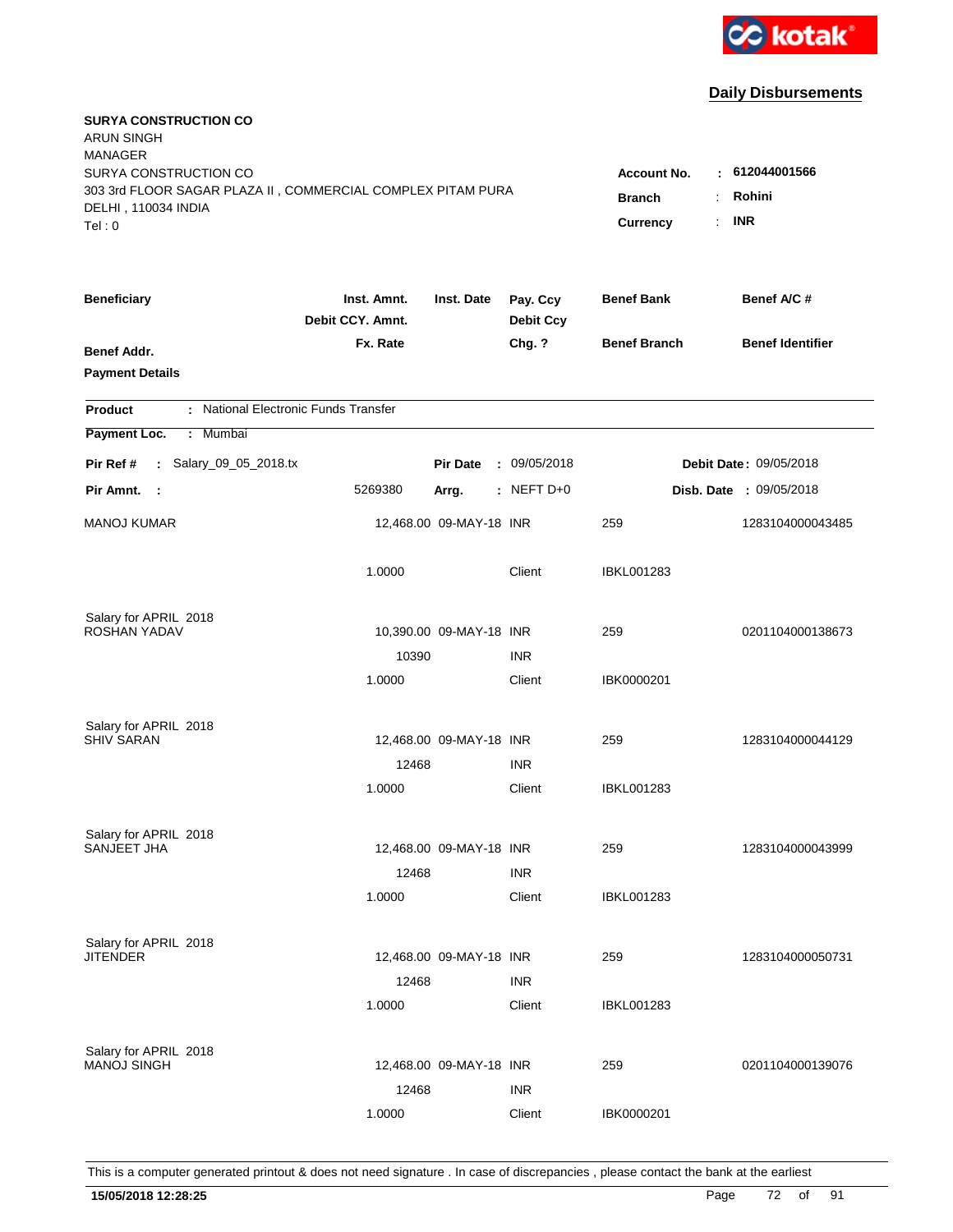

| <b>SURYA CONSTRUCTION CO</b><br><b>ARUN SINGH</b><br><b>MANAGER</b><br>SURYA CONSTRUCTION CO<br>303 3rd FLOOR SAGAR PLAZA II, COMMERCIAL COMPLEX PITAM PURA<br>DELHI, 110034 INDIA<br>Tel: 0 | Account No.<br><b>Branch</b><br>Currency | : 612044001566<br>Rohini<br>÷.<br><b>INR</b><br>$\mathbf{r}$ |                              |                     |                                |
|----------------------------------------------------------------------------------------------------------------------------------------------------------------------------------------------|------------------------------------------|--------------------------------------------------------------|------------------------------|---------------------|--------------------------------|
| <b>Beneficiary</b>                                                                                                                                                                           | Inst. Amnt.<br>Debit CCY. Amnt.          | Inst. Date                                                   | Pay. Ccy<br><b>Debit Ccy</b> | <b>Benef Bank</b>   | Benef A/C #                    |
| Benef Addr.<br><b>Payment Details</b>                                                                                                                                                        | Fx. Rate                                 |                                                              | Chg. ?                       | <b>Benef Branch</b> | <b>Benef Identifier</b>        |
| : National Electronic Funds Transfer<br><b>Product</b>                                                                                                                                       |                                          |                                                              |                              |                     |                                |
| Payment Loc.<br>Mumbai<br>÷.                                                                                                                                                                 |                                          |                                                              |                              |                     |                                |
| : Salary_09_05_2018.tx<br>Pir Ref #                                                                                                                                                          |                                          | <b>Pir Date</b>                                              | : 09/05/2018                 |                     | <b>Debit Date: 09/05/2018</b>  |
| Pir Amnt. :                                                                                                                                                                                  | 5269380                                  | Arrg.                                                        | $:$ NEFT D+0                 |                     | <b>Disb. Date : 09/05/2018</b> |
| <b>MANOJ SINGH</b>                                                                                                                                                                           |                                          | 12,468.00 09-MAY-18 INR                                      |                              | 259                 | 0201104000139076               |
|                                                                                                                                                                                              | 1.0000                                   |                                                              | Client                       | IBK0000201          |                                |
| Salary for APRIL 2018                                                                                                                                                                        |                                          |                                                              |                              |                     |                                |
| <b>RAJBEER</b>                                                                                                                                                                               | 12468                                    | 12,468.00 09-MAY-18 INR                                      | <b>INR</b>                   | 259                 | 1283104000061436               |
|                                                                                                                                                                                              | 1.0000                                   |                                                              | Client                       | IBKL001283          |                                |
| Salary for APRIL 2018                                                                                                                                                                        |                                          |                                                              |                              |                     |                                |
| SANDEEP KUMAR JAISWAL                                                                                                                                                                        |                                          | 6,050.00 09-MAY-18 INR                                       |                              | 259                 | 1283104000046075               |
|                                                                                                                                                                                              | 6050                                     |                                                              | <b>INR</b>                   |                     |                                |
|                                                                                                                                                                                              | 1.0000                                   |                                                              | Client                       | IBKL001283          |                                |
| Salary for APRIL 2018                                                                                                                                                                        |                                          |                                                              |                              |                     |                                |
| <b>AMAN SHARMA</b>                                                                                                                                                                           |                                          | 24,000.00 09-MAY-18 INR                                      |                              | 259                 | 1283104000048958               |
|                                                                                                                                                                                              | 24000                                    |                                                              | <b>INR</b>                   |                     |                                |
|                                                                                                                                                                                              | 1.0000                                   |                                                              | Client                       | IBKL001283          |                                |
| Salary for APRIL 2018                                                                                                                                                                        |                                          |                                                              |                              |                     |                                |
| OM KANWAR                                                                                                                                                                                    |                                          | 15,126.00 09-MAY-18 INR                                      |                              | 259                 | 1283104000046154               |
|                                                                                                                                                                                              | 15126                                    |                                                              | <b>INR</b>                   |                     |                                |
|                                                                                                                                                                                              | 1.0000                                   |                                                              | Client                       | <b>IBKL001283</b>   |                                |
| Salary for APRIL 2018                                                                                                                                                                        |                                          |                                                              |                              |                     |                                |
| <b>BIJENDER KUMAR</b>                                                                                                                                                                        |                                          | 15,126.00 09-MAY-18 INR                                      |                              | 259                 | 0201104000138475               |
|                                                                                                                                                                                              | 15126                                    |                                                              | <b>INR</b>                   |                     |                                |
|                                                                                                                                                                                              | 1.0000                                   |                                                              | Client                       | IBK0000201          |                                |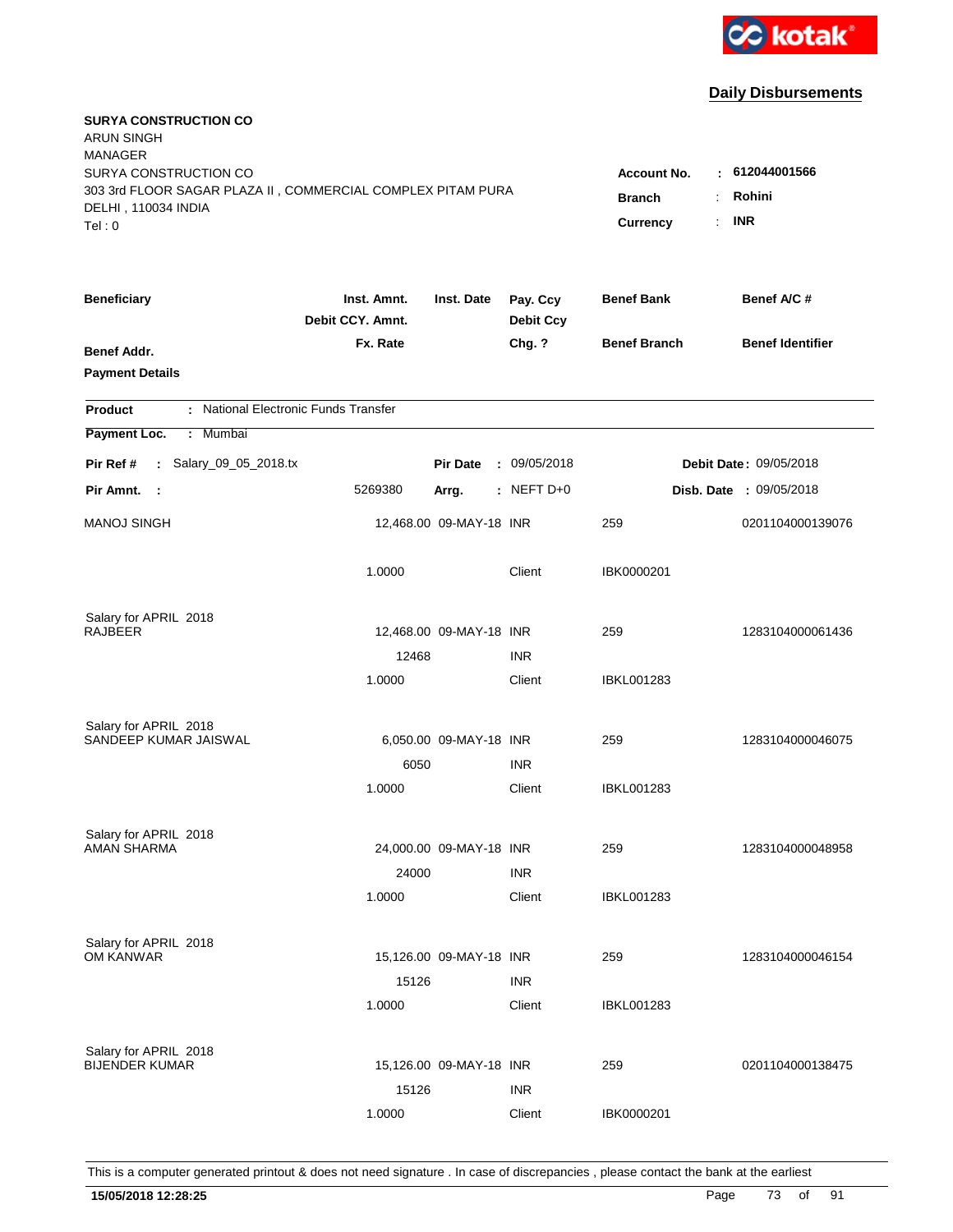

| <b>SURYA CONSTRUCTION CO</b><br><b>ARUN SINGH</b><br><b>MANAGER</b><br>SURYA CONSTRUCTION CO<br>303 3rd FLOOR SAGAR PLAZA II, COMMERCIAL COMPLEX PITAM PURA<br>DELHI, 110034 INDIA<br>Tel: 0 | <b>Account No.</b><br><b>Branch</b><br>Currency | : 612044001566<br>Rohini<br>÷.<br><b>INR</b><br>÷. |                              |                     |                                |
|----------------------------------------------------------------------------------------------------------------------------------------------------------------------------------------------|-------------------------------------------------|----------------------------------------------------|------------------------------|---------------------|--------------------------------|
| <b>Beneficiary</b>                                                                                                                                                                           | Inst. Amnt.<br>Debit CCY. Amnt.                 | Inst. Date                                         | Pay. Ccy<br><b>Debit Ccy</b> | <b>Benef Bank</b>   | Benef A/C#                     |
| Benef Addr.<br><b>Payment Details</b>                                                                                                                                                        | Fx. Rate                                        |                                                    | Chg. ?                       | <b>Benef Branch</b> | <b>Benef Identifier</b>        |
| : National Electronic Funds Transfer<br><b>Product</b>                                                                                                                                       |                                                 |                                                    |                              |                     |                                |
| Payment Loc.<br>: Mumbai                                                                                                                                                                     |                                                 |                                                    |                              |                     |                                |
| : Salary_09_05_2018.tx<br>Pir Ref #                                                                                                                                                          |                                                 | <b>Pir Date</b>                                    | : 09/05/2018                 |                     | Debit Date: 09/05/2018         |
| Pir Amnt. :                                                                                                                                                                                  | 5269380                                         | Arrg.                                              | $:$ NEFT D+0                 |                     | <b>Disb. Date : 09/05/2018</b> |
| <b>BIJENDER KUMAR</b>                                                                                                                                                                        |                                                 | 15,126.00 09-MAY-18 INR                            |                              | 259                 | 0201104000138475               |
|                                                                                                                                                                                              | 1.0000                                          |                                                    | Client                       | IBK0000201          |                                |
| Salary for APRIL 2018                                                                                                                                                                        |                                                 |                                                    |                              |                     |                                |
| <b>MOHAN DASS</b>                                                                                                                                                                            |                                                 | 15,126.00 09-MAY-18 INR                            | <b>INR</b>                   | 259                 | 0201104000138864               |
|                                                                                                                                                                                              | 15126<br>1.0000                                 |                                                    | Client                       | IBK0000201          |                                |
| Salary for APRIL 2018                                                                                                                                                                        |                                                 |                                                    |                              |                     |                                |
| NARENDER                                                                                                                                                                                     | 15126                                           | 15,126.00 09-MAY-18 INR                            | <b>INR</b>                   | 259                 | 1283104000043564               |
|                                                                                                                                                                                              | 1.0000                                          |                                                    | Client                       | <b>IBKL001283</b>   |                                |
|                                                                                                                                                                                              |                                                 |                                                    |                              |                     |                                |
| Salary for APRIL 2018                                                                                                                                                                        |                                                 |                                                    |                              |                     |                                |
| <b>MOMRAJ SINGH</b>                                                                                                                                                                          |                                                 | 15,126.00 09-MAY-18 INR                            |                              | 053                 | 4112166000013474               |
|                                                                                                                                                                                              | 15126                                           |                                                    | <b>INR</b>                   |                     |                                |
|                                                                                                                                                                                              | 1.0000                                          |                                                    | Client                       | KVBL004112          |                                |
| Salary for APRIL 2018                                                                                                                                                                        |                                                 |                                                    |                              |                     |                                |
| NARENDER                                                                                                                                                                                     |                                                 | 15,126.00 09-MAY-18 INR                            |                              | 259                 | 1283104000043494               |
|                                                                                                                                                                                              | 15126                                           |                                                    | <b>INR</b>                   |                     |                                |
|                                                                                                                                                                                              | 1.0000                                          |                                                    | Client                       | <b>IBKL001283</b>   |                                |
| Salary for APRIL 2018                                                                                                                                                                        |                                                 |                                                    |                              |                     |                                |
| <b>VIPIN KUMAR</b>                                                                                                                                                                           |                                                 | 15,126.00 09-MAY-18 INR                            |                              | 259                 | 1283104000043421               |
|                                                                                                                                                                                              | 15126                                           |                                                    | <b>INR</b>                   |                     |                                |
|                                                                                                                                                                                              | 1.0000                                          |                                                    | Client                       | <b>IBKL001283</b>   |                                |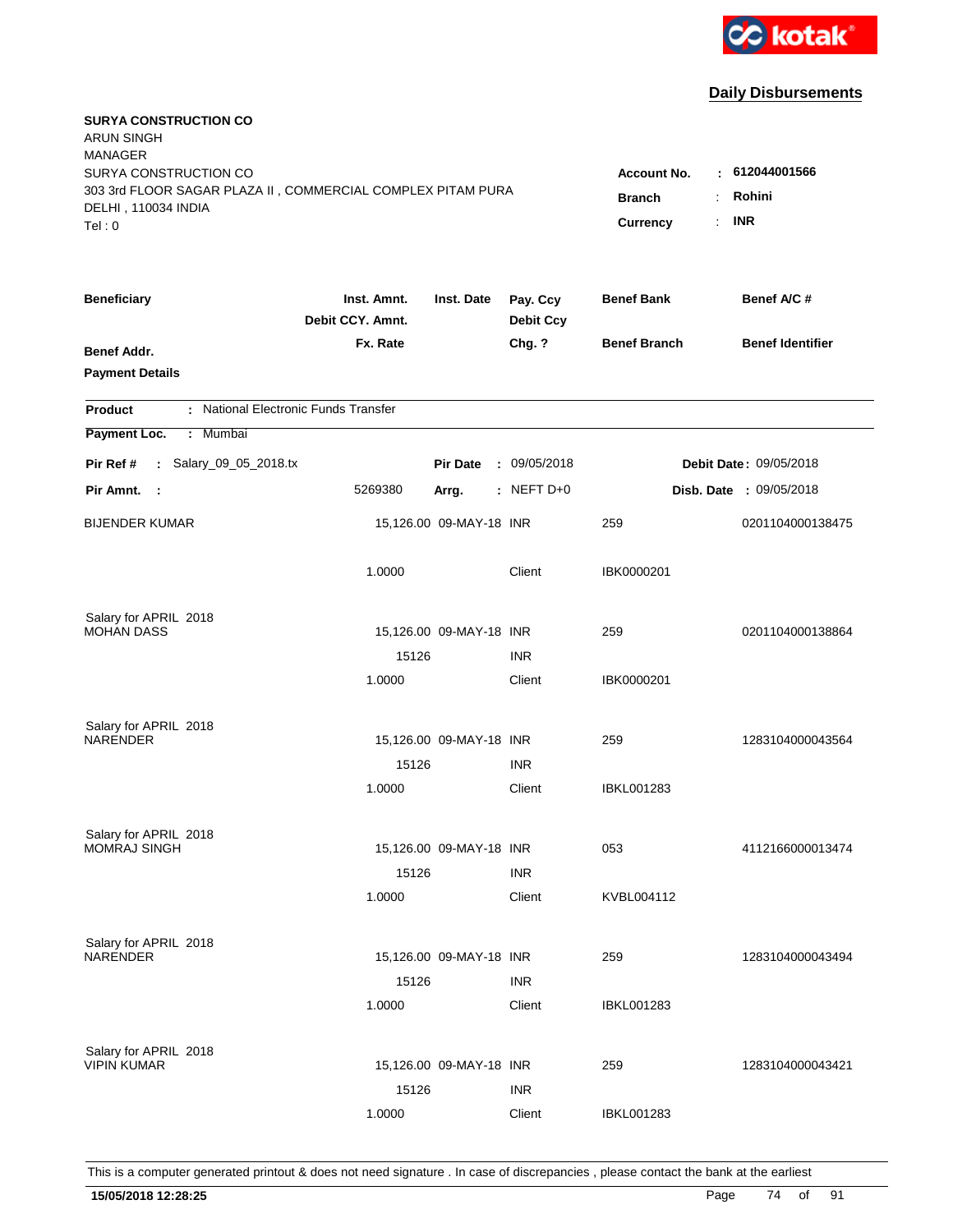

| <b>SURYA CONSTRUCTION CO</b><br><b>ARUN SINGH</b><br><b>MANAGER</b><br>SURYA CONSTRUCTION CO<br>303 3rd FLOOR SAGAR PLAZA II, COMMERCIAL COMPLEX PITAM PURA<br>DELHI, 110034 INDIA<br>Tel: 0 | Account No.<br><b>Branch</b><br>Currency | : 612044001566<br>Rohini<br>÷.<br><b>INR</b><br>$\mathbf{r}$ |                              |                     |                                |
|----------------------------------------------------------------------------------------------------------------------------------------------------------------------------------------------|------------------------------------------|--------------------------------------------------------------|------------------------------|---------------------|--------------------------------|
| <b>Beneficiary</b>                                                                                                                                                                           | Inst. Amnt.<br>Debit CCY. Amnt.          | Inst. Date                                                   | Pay. Ccy<br><b>Debit Ccy</b> | <b>Benef Bank</b>   | Benef A/C #                    |
| Benef Addr.<br><b>Payment Details</b>                                                                                                                                                        | Fx. Rate                                 |                                                              | Chg. ?                       | <b>Benef Branch</b> | <b>Benef Identifier</b>        |
| : National Electronic Funds Transfer<br><b>Product</b>                                                                                                                                       |                                          |                                                              |                              |                     |                                |
| Payment Loc.<br>Mumbai<br>÷.                                                                                                                                                                 |                                          |                                                              |                              |                     |                                |
| : Salary_09_05_2018.tx<br>Pir Ref #                                                                                                                                                          |                                          | <b>Pir Date</b>                                              | : 09/05/2018                 |                     | <b>Debit Date: 09/05/2018</b>  |
| Pir Amnt. :                                                                                                                                                                                  | 5269380                                  | Arrg.                                                        | $:$ NEFT D+0                 |                     | <b>Disb. Date : 09/05/2018</b> |
| <b>VIPIN KUMAR</b>                                                                                                                                                                           |                                          | 15,126.00 09-MAY-18 INR                                      |                              | 259                 | 1283104000043421               |
|                                                                                                                                                                                              | 1.0000                                   |                                                              | Client                       | <b>IBKL001283</b>   |                                |
| Salary for APRIL 2018                                                                                                                                                                        |                                          |                                                              |                              |                     |                                |
| <b>KRISHAN KUMAR</b>                                                                                                                                                                         | 15126                                    | 15,126.00 09-MAY-18 INR                                      | <b>INR</b>                   | 259                 | 0201104000138697               |
|                                                                                                                                                                                              | 1.0000                                   |                                                              | Client                       | IBK0000201          |                                |
| Salary for APRIL 2018                                                                                                                                                                        |                                          |                                                              |                              |                     |                                |
| <b>KRISHAN RANA</b>                                                                                                                                                                          |                                          | 15,126.00 09-MAY-18 INR                                      |                              | 259                 | 0201104000138741               |
|                                                                                                                                                                                              | 15126                                    |                                                              | <b>INR</b>                   |                     |                                |
|                                                                                                                                                                                              | 1.0000                                   |                                                              | Client                       | IBK0000201          |                                |
| Salary for APRIL 2018                                                                                                                                                                        |                                          |                                                              |                              |                     |                                |
| MUNNA KUMAR SHAH                                                                                                                                                                             |                                          | 15,126.00 09-MAY-18 INR                                      |                              | 259                 | 1283104000043689               |
|                                                                                                                                                                                              | 15126                                    |                                                              | <b>INR</b>                   |                     |                                |
|                                                                                                                                                                                              | 1.0000                                   |                                                              | Client                       | <b>IBKL001283</b>   |                                |
| Salary for APRIL 2018                                                                                                                                                                        |                                          |                                                              |                              |                     |                                |
| <b>SUBHASH THAKUR</b>                                                                                                                                                                        |                                          | 15,126.00 09-MAY-18 INR                                      |                              | 259                 | 1283104000043768               |
|                                                                                                                                                                                              | 15126<br>1.0000                          |                                                              | <b>INR</b><br>Client         | <b>IBKL001283</b>   |                                |
|                                                                                                                                                                                              |                                          |                                                              |                              |                     |                                |
| Salary for APRIL 2018                                                                                                                                                                        |                                          |                                                              |                              |                     |                                |
| <b>RAM KUMAR</b>                                                                                                                                                                             |                                          | 15,126.00 09-MAY-18 INR                                      |                              | 259                 | 0201104000138819               |
|                                                                                                                                                                                              | 15126                                    |                                                              | <b>INR</b>                   |                     |                                |
|                                                                                                                                                                                              | 1.0000                                   |                                                              | Client                       | IBK0000201          |                                |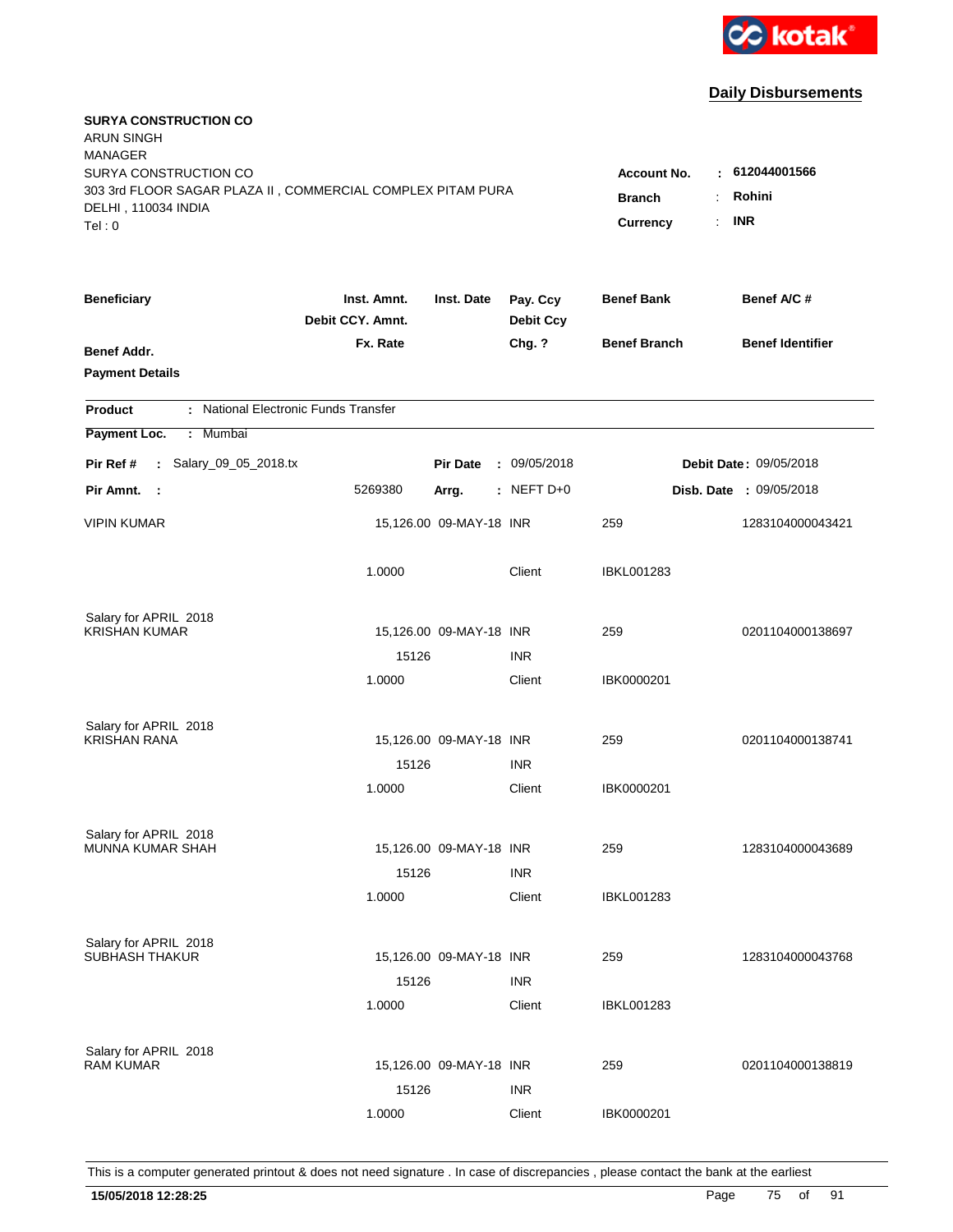

| <b>SURYA CONSTRUCTION CO</b><br><b>ARUN SINGH</b><br><b>MANAGER</b><br>SURYA CONSTRUCTION CO |                                                              |                         |                              | <b>Account No.</b>  | $-612044001566$         |
|----------------------------------------------------------------------------------------------|--------------------------------------------------------------|-------------------------|------------------------------|---------------------|-------------------------|
| 303 3rd FLOOR SAGAR PLAZA II, COMMERCIAL COMPLEX PITAM PURA<br>DELHI, 110034 INDIA<br>Tel: 0 | Rohini<br><b>Branch</b><br>÷<br><b>INR</b><br>Currency<br>÷. |                         |                              |                     |                         |
| <b>Beneficiary</b>                                                                           | Inst. Amnt.<br>Debit CCY. Amnt.                              | Inst. Date              | Pay. Ccy<br><b>Debit Ccy</b> | <b>Benef Bank</b>   | Benef A/C #             |
| Benef Addr.<br><b>Payment Details</b>                                                        | Fx. Rate                                                     |                         | Chg. ?                       | <b>Benef Branch</b> | <b>Benef Identifier</b> |
| : National Electronic Funds Transfer<br><b>Product</b>                                       |                                                              |                         |                              |                     |                         |
| Payment Loc.<br>Mumbai<br>÷.                                                                 |                                                              |                         |                              |                     |                         |
| : Salary_09_05_2018.tx<br>Pir Ref #                                                          |                                                              | <b>Pir Date</b>         | : 09/05/2018                 |                     | Debit Date: 09/05/2018  |
| Pir Amnt.<br>$\sim$ 1                                                                        | 5269380                                                      | Arrg.                   | : NEFT D+0                   |                     | Disb. Date: 09/05/2018  |
| <b>RAM KUMAR</b>                                                                             |                                                              | 15,126.00 09-MAY-18 INR |                              | 259                 | 0201104000138819        |
|                                                                                              | 1.0000                                                       |                         | Client                       | IBK0000201          |                         |
| Salary for APRIL 2018<br>TRIBHUWAN PRASAD                                                    |                                                              | 15,126.00 09-MAY-18 INR |                              | 259                 | 0201104000138666        |
|                                                                                              | 15126                                                        |                         | <b>INR</b>                   |                     |                         |
|                                                                                              | 1.0000                                                       |                         | Client                       | IBK0000201          |                         |
| Salary for APRIL 2018<br><b>PRAMOD</b>                                                       |                                                              | 15,126.00 09-MAY-18 INR |                              | 259                 | 0201104000138840        |
|                                                                                              | 15126                                                        |                         | <b>INR</b>                   |                     |                         |
|                                                                                              | 1.0000                                                       |                         | Client                       | IBK0000201          |                         |
| Salary for APRIL 2018                                                                        |                                                              |                         |                              |                     |                         |
| <b>SURENDRA</b>                                                                              |                                                              | 15,126.00 09-MAY-18 INR |                              | 259                 | 0201104000138482        |
|                                                                                              | 15126<br>1.0000                                              |                         | <b>INR</b><br>Client         | IBK0000201          |                         |
| Salary for APRIL 2018                                                                        |                                                              |                         |                              |                     |                         |
| <b>RAFFIK</b>                                                                                |                                                              | 15,126.00 09-MAY-18 INR |                              | 259                 | 0201104000138857        |
|                                                                                              | 15126<br>1.0000                                              |                         | <b>INR</b><br>Client         | IBK0000201          |                         |
| Salary for APRIL 2018<br><b>RAJPAL</b>                                                       |                                                              | 15,126.00 09-MAY-18 INR |                              | 259                 | 1283104000048064        |
|                                                                                              | 15126<br>1.0000                                              |                         | <b>INR</b><br>Client         | <b>IBKL001283</b>   |                         |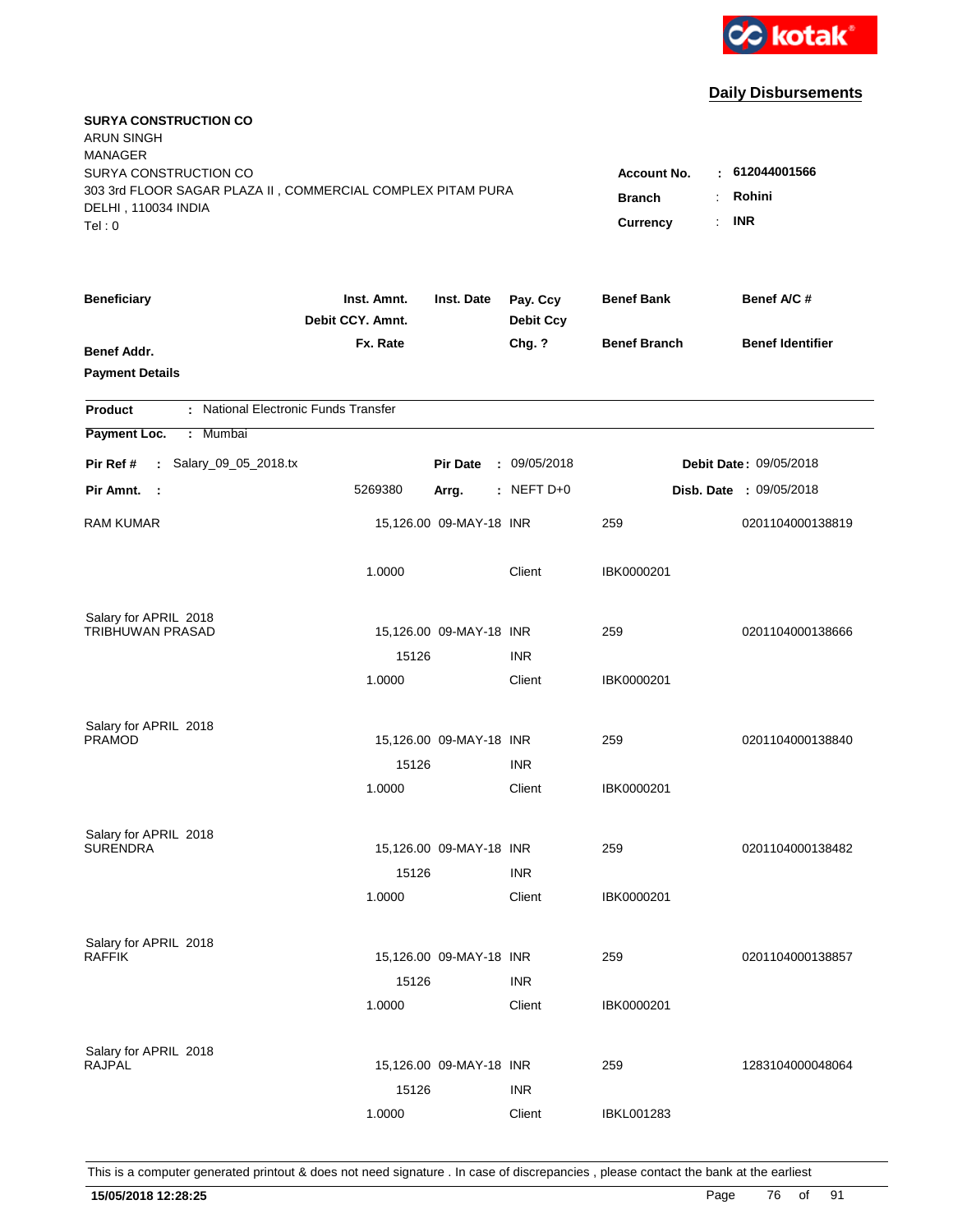

| <b>SURYA CONSTRUCTION CO</b><br><b>ARUN SINGH</b><br><b>MANAGER</b><br>SURYA CONSTRUCTION CO<br>303 3rd FLOOR SAGAR PLAZA II, COMMERCIAL COMPLEX PITAM PURA<br>DELHI, 110034 INDIA<br>Tel: 0 | <b>Account No.</b><br><b>Branch</b><br>÷<br>Currency | : 612044001566<br>Rohini<br><b>INR</b><br>÷. |                              |                     |                         |
|----------------------------------------------------------------------------------------------------------------------------------------------------------------------------------------------|------------------------------------------------------|----------------------------------------------|------------------------------|---------------------|-------------------------|
| <b>Beneficiary</b>                                                                                                                                                                           | Inst. Amnt.<br>Debit CCY. Amnt.                      | Inst. Date                                   | Pay. Ccy<br><b>Debit Ccy</b> | <b>Benef Bank</b>   | Benef A/C #             |
| Benef Addr.<br><b>Payment Details</b>                                                                                                                                                        | Fx. Rate                                             |                                              | Chg. ?                       | <b>Benef Branch</b> | <b>Benef Identifier</b> |
| : National Electronic Funds Transfer<br><b>Product</b>                                                                                                                                       |                                                      |                                              |                              |                     |                         |
| Payment Loc.<br>Mumbai<br>÷.                                                                                                                                                                 |                                                      |                                              |                              |                     |                         |
| : Salary_09_05_2018.tx<br>Pir Ref #                                                                                                                                                          |                                                      | <b>Pir Date</b>                              | : 09/05/2018                 |                     | Debit Date: 09/05/2018  |
| Pir Amnt.<br>- 1                                                                                                                                                                             | 5269380                                              | Arrg.                                        | : NEFT D+0                   |                     | Disb. Date : 09/05/2018 |
| <b>RAJPAL</b>                                                                                                                                                                                |                                                      | 15,126.00 09-MAY-18 INR                      |                              | 259                 | 1283104000048064        |
|                                                                                                                                                                                              | 1.0000                                               |                                              | Client                       | <b>IBKL001283</b>   |                         |
| Salary for APRIL 2018                                                                                                                                                                        |                                                      |                                              |                              |                     |                         |
| <b>RAMANAND SAW</b>                                                                                                                                                                          |                                                      | 15,126.00 09-MAY-18 INR                      |                              | 259                 | 1283104000043458        |
|                                                                                                                                                                                              | 15126<br>1.0000                                      |                                              | <b>INR</b><br>Client         | IBKL001283          |                         |
| Salary for APRIL 2018                                                                                                                                                                        |                                                      |                                              |                              |                     |                         |
| <b>PYARE LAL</b>                                                                                                                                                                             |                                                      | 15,126.00 09-MAY-18 INR                      |                              | 259                 | 1283104000043430        |
|                                                                                                                                                                                              | 15126                                                |                                              | <b>INR</b>                   |                     |                         |
|                                                                                                                                                                                              | 1.0000                                               |                                              | Client                       | IBKL001283          |                         |
| Salary for APRIL 2018                                                                                                                                                                        |                                                      |                                              |                              |                     |                         |
| <b>ALVIN KUMAR</b>                                                                                                                                                                           |                                                      | 15,126.00 09-MAY-18 INR                      |                              | 259                 | 1283104000043449        |
|                                                                                                                                                                                              | 15126<br>1.0000                                      |                                              | <b>INR</b><br>Client         | <b>IBKL001283</b>   |                         |
|                                                                                                                                                                                              |                                                      |                                              |                              |                     |                         |
| Salary for APRIL 2018                                                                                                                                                                        |                                                      |                                              |                              |                     |                         |
| <b>RAJENDER</b>                                                                                                                                                                              |                                                      | 15,126.00 09-MAY-18 INR                      |                              | 259                 | 1283104000043801        |
|                                                                                                                                                                                              | 15126                                                |                                              | <b>INR</b>                   |                     |                         |
|                                                                                                                                                                                              | 1.0000                                               |                                              | Client                       | <b>IBKL001283</b>   |                         |
| Salary for APRIL 2018                                                                                                                                                                        |                                                      |                                              |                              |                     |                         |
| PARMOD KUMAR                                                                                                                                                                                 |                                                      | 12,468.00 09-MAY-18 INR                      |                              | 259                 | 0201104000138451        |
|                                                                                                                                                                                              | 12468                                                |                                              | <b>INR</b>                   |                     |                         |
|                                                                                                                                                                                              | 1.0000                                               |                                              | Client                       | IBK0000201          |                         |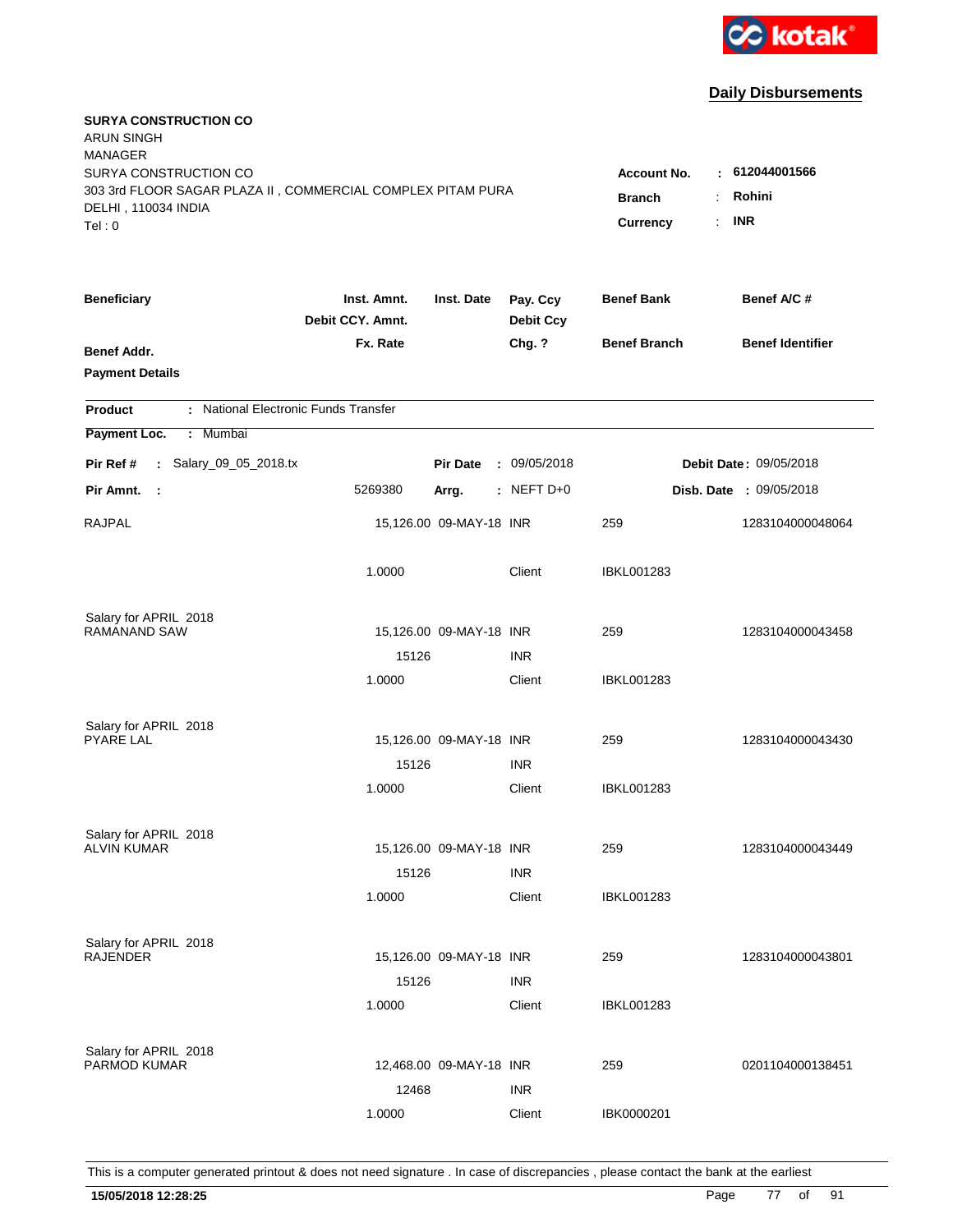

| <b>SURYA CONSTRUCTION CO</b><br><b>ARUN SINGH</b><br><b>MANAGER</b><br>SURYA CONSTRUCTION CO<br>303 3rd FLOOR SAGAR PLAZA II, COMMERCIAL COMPLEX PITAM PURA<br>DELHI, 110034 INDIA<br>Tel: 0 | Account No.<br><b>Branch</b><br>÷.<br>Currency | : 612044001566<br>Rohini<br><b>INR</b><br>÷. |                              |                     |                                |
|----------------------------------------------------------------------------------------------------------------------------------------------------------------------------------------------|------------------------------------------------|----------------------------------------------|------------------------------|---------------------|--------------------------------|
| <b>Beneficiary</b>                                                                                                                                                                           | Inst. Amnt.<br>Debit CCY. Amnt.                | Inst. Date                                   | Pay. Ccy<br><b>Debit Ccy</b> | <b>Benef Bank</b>   | Benef A/C #                    |
| Benef Addr.<br><b>Payment Details</b>                                                                                                                                                        | Fx. Rate                                       |                                              | Chg. ?                       | <b>Benef Branch</b> | <b>Benef Identifier</b>        |
| : National Electronic Funds Transfer<br><b>Product</b>                                                                                                                                       |                                                |                                              |                              |                     |                                |
| Payment Loc.<br>Mumbai<br>÷.                                                                                                                                                                 |                                                |                                              |                              |                     |                                |
| : Salary_09_05_2018.tx<br>Pir Ref #                                                                                                                                                          |                                                | <b>Pir Date</b>                              | : 09/05/2018                 |                     | <b>Debit Date: 09/05/2018</b>  |
| Pir Amnt. :                                                                                                                                                                                  | 5269380                                        | Arrg.                                        | $:$ NEFT D+0                 |                     | <b>Disb. Date : 09/05/2018</b> |
| PARMOD KUMAR                                                                                                                                                                                 |                                                | 12,468.00 09-MAY-18 INR                      |                              | 259                 | 0201104000138451               |
|                                                                                                                                                                                              | 1.0000                                         |                                              | Client                       | IBK0000201          |                                |
| Salary for APRIL 2018<br><b>MANBIR SINGH</b>                                                                                                                                                 |                                                |                                              |                              |                     |                                |
|                                                                                                                                                                                              | 1247                                           | 1,247.00 09-MAY-18 INR                       | <b>INR</b>                   | 259                 | 1283104000044475               |
|                                                                                                                                                                                              | 1.0000                                         |                                              | Client                       | IBKL001283          |                                |
| Salary for APRIL 2018                                                                                                                                                                        |                                                |                                              |                              |                     |                                |
| <b>RAJPAL</b>                                                                                                                                                                                |                                                | 12,468.00 09-MAY-18 INR                      |                              | 259                 | 0201104000138758               |
|                                                                                                                                                                                              | 12468                                          |                                              | <b>INR</b>                   |                     |                                |
|                                                                                                                                                                                              | 1.0000                                         |                                              | Client                       | IBK0000201          |                                |
| Salary for APRIL 2018                                                                                                                                                                        |                                                |                                              |                              |                     |                                |
| <b>RAKESH KUMAR</b>                                                                                                                                                                          |                                                | 12,053.00 09-MAY-18 INR                      |                              | 259                 | 1283104000046932               |
|                                                                                                                                                                                              | 12053                                          |                                              | <b>INR</b>                   |                     |                                |
|                                                                                                                                                                                              | 1.0000                                         |                                              | Client                       | <b>IBKL001283</b>   |                                |
| Salary for APRIL 2018                                                                                                                                                                        |                                                |                                              |                              |                     |                                |
| <b>BYAS PRASAD</b>                                                                                                                                                                           | 12468                                          | 12,468.00 09-MAY-18 INR                      | <b>INR</b>                   | 259                 | 1283104000046215               |
|                                                                                                                                                                                              | 1.0000                                         |                                              | Client                       | <b>IBKL001283</b>   |                                |
| Salary for APRIL 2018                                                                                                                                                                        |                                                |                                              |                              |                     |                                |
| <b>SATYWAN</b>                                                                                                                                                                               |                                                | 12,468.00 09-MAY-18 INR                      |                              | 259                 | 0201104000139038               |
|                                                                                                                                                                                              | 12468                                          |                                              | <b>INR</b>                   |                     |                                |
|                                                                                                                                                                                              | 1.0000                                         |                                              | Client                       | IBK0000201          |                                |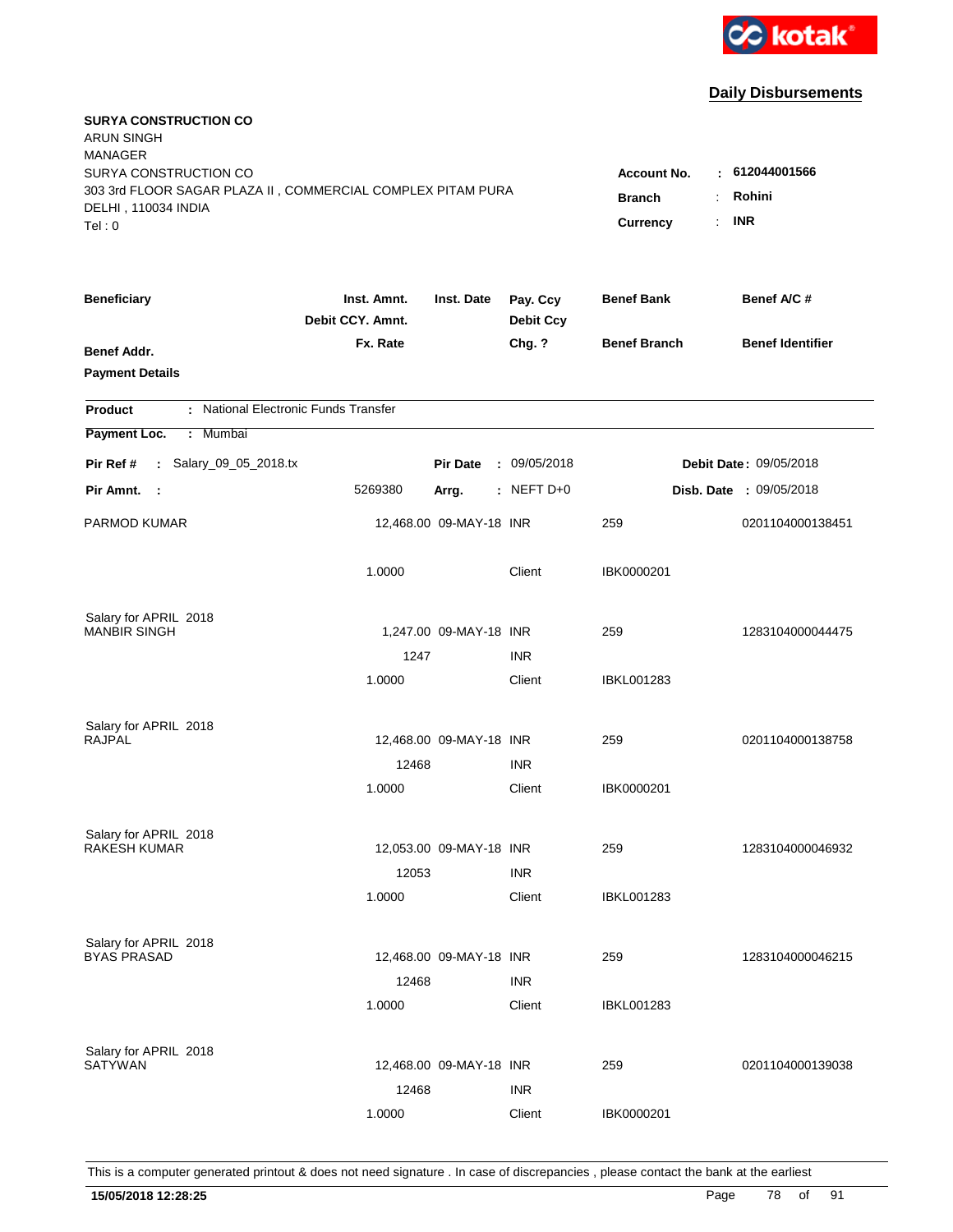

| <b>SURYA CONSTRUCTION CO</b><br><b>ARUN SINGH</b><br><b>MANAGER</b><br>SURYA CONSTRUCTION CO |                                       |                         |                              | <b>Account No.</b>  | : 612044001566                |
|----------------------------------------------------------------------------------------------|---------------------------------------|-------------------------|------------------------------|---------------------|-------------------------------|
| 303 3rd FLOOR SAGAR PLAZA II, COMMERCIAL COMPLEX PITAM PURA<br>DELHI, 110034 INDIA<br>Tel:0  | <b>Branch</b><br>÷.<br>÷.<br>Currency | Rohini<br><b>INR</b>    |                              |                     |                               |
| <b>Beneficiary</b>                                                                           | Inst. Amnt.<br>Debit CCY. Amnt.       | Inst. Date              | Pay. Ccy<br><b>Debit Ccy</b> | <b>Benef Bank</b>   | Benef A/C #                   |
| <b>Benef Addr.</b><br><b>Payment Details</b>                                                 | Fx. Rate                              |                         | Chg. ?                       | <b>Benef Branch</b> | <b>Benef Identifier</b>       |
| : National Electronic Funds Transfer<br><b>Product</b>                                       |                                       |                         |                              |                     |                               |
| : Mumbai<br>Payment Loc.                                                                     |                                       |                         |                              |                     |                               |
| : Salary_09_05_2018.tx<br>Pir Ref #                                                          |                                       | <b>Pir Date</b>         | : 09/05/2018                 |                     | <b>Debit Date: 09/05/2018</b> |
| Pir Amnt. :                                                                                  | 5269380                               | Arrg.                   | $:$ NEFT D+0                 |                     | Disb. Date : 09/05/2018       |
| <b>SATYWAN</b>                                                                               |                                       | 12,468.00 09-MAY-18 INR |                              | 259                 | 0201104000139038              |
|                                                                                              | 1.0000                                |                         | Client                       | IBK0000201          |                               |
| Salary for APRIL 2018<br>RAVI KUMAR RAJBHAR                                                  |                                       |                         |                              | 259                 | 1283104000061454              |
|                                                                                              | 12468                                 | 12,468.00 09-MAY-18 INR | <b>INR</b>                   |                     |                               |
|                                                                                              | 1.0000                                |                         | Client                       | IBKL001283          |                               |
| Salary for APRIL 2018                                                                        |                                       |                         |                              |                     |                               |
| <b>SURENDER</b>                                                                              |                                       | 12,468.00 09-MAY-18 INR |                              | 259                 | 0201104000139052              |
|                                                                                              | 12468<br>1.0000                       |                         | <b>INR</b><br>Client         | IBK0000201          |                               |
|                                                                                              |                                       |                         |                              |                     |                               |
| Salary for APRIL 2018                                                                        |                                       |                         |                              |                     |                               |
| <b>KRISHAN KUMAR</b>                                                                         |                                       | 12,468.00 09-MAY-18 INR |                              | 259                 | 0201104000138628              |
|                                                                                              | 12468<br>1.0000                       |                         | <b>INR</b><br>Client         | IBK0000201          |                               |
|                                                                                              |                                       |                         |                              |                     |                               |
| Salary for APRIL 2018                                                                        |                                       |                         |                              |                     |                               |
| <b>NARESH</b>                                                                                |                                       | 12,468.00 09-MAY-18 INR |                              | 259                 | 1283104000051402              |
|                                                                                              | 12468<br>1.0000                       |                         | <b>INR</b><br>Client         | IBKL001283          |                               |
|                                                                                              |                                       |                         |                              |                     |                               |
| Salary for APRIL 2018                                                                        |                                       |                         |                              |                     |                               |
| <b>RAJ PAL</b>                                                                               |                                       | 12,468.00 09-MAY-18 INR |                              | 259                 | 0201104000138918              |
|                                                                                              | 12468<br>1.0000                       |                         | <b>INR</b><br>Client         | IBK0000201          |                               |
|                                                                                              |                                       |                         |                              |                     |                               |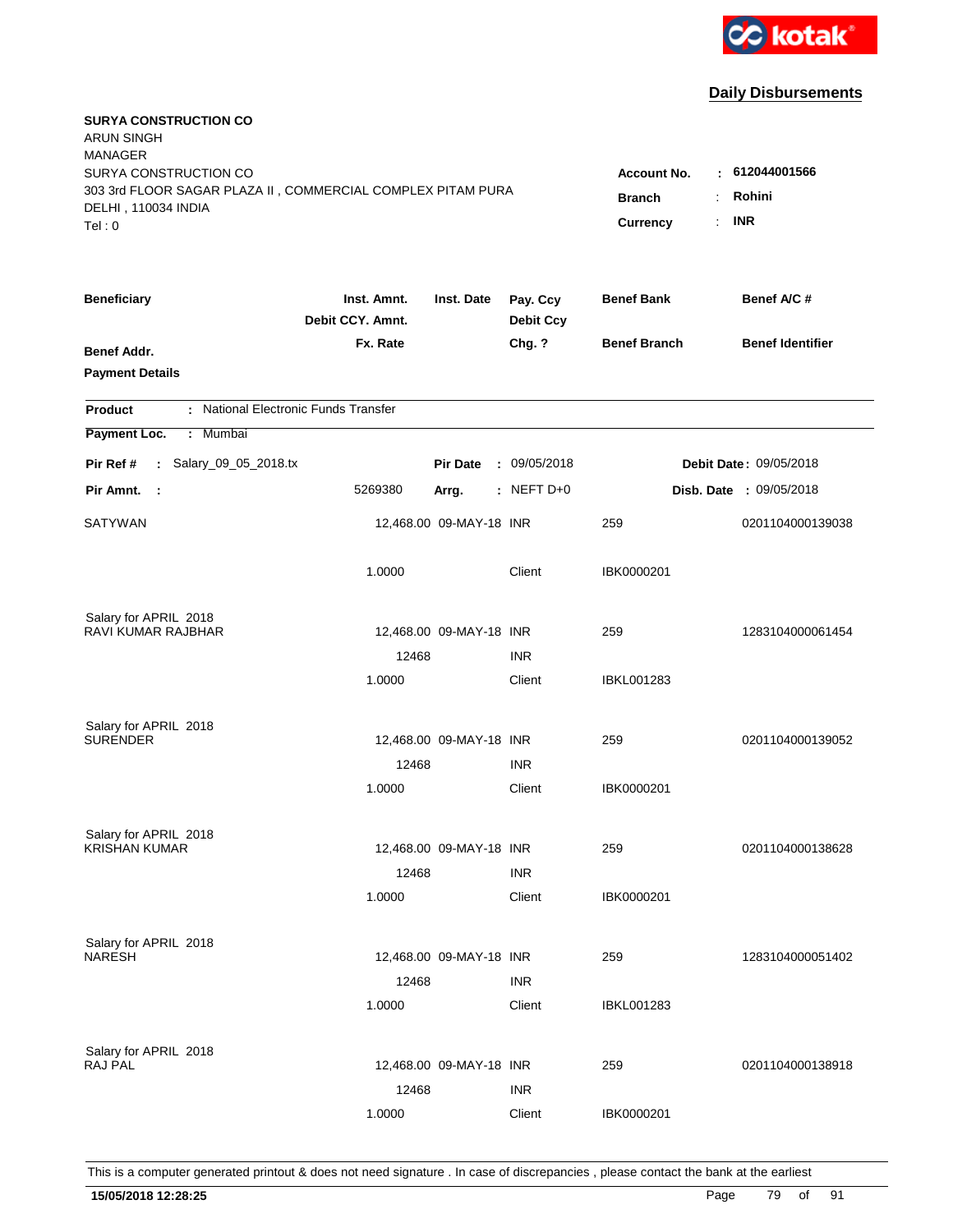

| <b>SURYA CONSTRUCTION CO</b><br><b>ARUN SINGH</b><br><b>MANAGER</b><br>SURYA CONSTRUCTION CO<br>303 3rd FLOOR SAGAR PLAZA II, COMMERCIAL COMPLEX PITAM PURA<br>DELHI, 110034 INDIA<br>Tel: 0 | Account No.<br><b>Branch</b><br>Currency | : 612044001566<br>Rohini<br>÷.<br><b>INR</b><br>÷. |                              |                     |                                |
|----------------------------------------------------------------------------------------------------------------------------------------------------------------------------------------------|------------------------------------------|----------------------------------------------------|------------------------------|---------------------|--------------------------------|
| <b>Beneficiary</b>                                                                                                                                                                           | Inst. Amnt.<br>Debit CCY. Amnt.          | Inst. Date                                         | Pay. Ccy<br><b>Debit Ccy</b> | <b>Benef Bank</b>   | Benef A/C #                    |
| Benef Addr.<br><b>Payment Details</b>                                                                                                                                                        | Fx. Rate                                 |                                                    | Chg. ?                       | <b>Benef Branch</b> | <b>Benef Identifier</b>        |
| : National Electronic Funds Transfer<br><b>Product</b>                                                                                                                                       |                                          |                                                    |                              |                     |                                |
| Payment Loc.<br>Mumbai<br>÷.                                                                                                                                                                 |                                          |                                                    |                              |                     |                                |
| : Salary_09_05_2018.tx<br>Pir Ref #                                                                                                                                                          |                                          | <b>Pir Date</b>                                    | : 09/05/2018                 |                     | <b>Debit Date: 09/05/2018</b>  |
| Pir Amnt.<br>- 1                                                                                                                                                                             | 5269380                                  | Arrg.                                              | $:$ NEFT D+0                 |                     | <b>Disb. Date : 09/05/2018</b> |
| <b>RAJ PAL</b>                                                                                                                                                                               |                                          | 12,468.00 09-MAY-18 INR                            |                              | 259                 | 0201104000138918               |
|                                                                                                                                                                                              | 1.0000                                   |                                                    | Client                       | IBK0000201          |                                |
| Salary for APRIL 2018<br><b>PAWAN KUMAR</b>                                                                                                                                                  |                                          | 12,468.00 09-MAY-18 INR                            |                              | 259                 | 0201104000138512               |
|                                                                                                                                                                                              | 12468                                    |                                                    | <b>INR</b>                   |                     |                                |
|                                                                                                                                                                                              | 1.0000                                   |                                                    | Client                       | IBK0000201          |                                |
| Salary for APRIL 2018                                                                                                                                                                        |                                          |                                                    |                              |                     |                                |
| ANIL KUMAR SHAH                                                                                                                                                                              |                                          | 12,468.00 09-MAY-18 INR                            |                              | 259                 | 1283104000043546               |
|                                                                                                                                                                                              | 12468                                    |                                                    | <b>INR</b>                   |                     |                                |
|                                                                                                                                                                                              | 1.0000                                   |                                                    | Client                       | IBKL001283          |                                |
| Salary for APRIL 2018                                                                                                                                                                        |                                          |                                                    |                              |                     |                                |
| PRITAM SINGH                                                                                                                                                                                 |                                          | 12,468.00 09-MAY-18 INR                            |                              | 259                 | 1283104000043713               |
|                                                                                                                                                                                              | 12468                                    |                                                    | <b>INR</b>                   |                     |                                |
|                                                                                                                                                                                              | 1.0000                                   |                                                    | Client                       | <b>IBKL001283</b>   |                                |
| Salary for APRIL 2018                                                                                                                                                                        |                                          |                                                    |                              |                     |                                |
| <b>MANJEET</b>                                                                                                                                                                               |                                          | 12,468.00 09-MAY-18 INR                            |                              | 259                 | 1283104000046181               |
|                                                                                                                                                                                              | 12468<br>1.0000                          |                                                    | <b>INR</b><br>Client         | <b>IBKL001283</b>   |                                |
|                                                                                                                                                                                              |                                          |                                                    |                              |                     |                                |
| Salary for APRIL 2018<br>ARJUN                                                                                                                                                               |                                          | 12,468.00 09-MAY-18 INR                            |                              | 259                 | 0201104000145305               |
|                                                                                                                                                                                              | 12468                                    |                                                    | <b>INR</b>                   |                     |                                |
|                                                                                                                                                                                              | 1.0000                                   |                                                    | Client                       | IBK0000201          |                                |
|                                                                                                                                                                                              |                                          |                                                    |                              |                     |                                |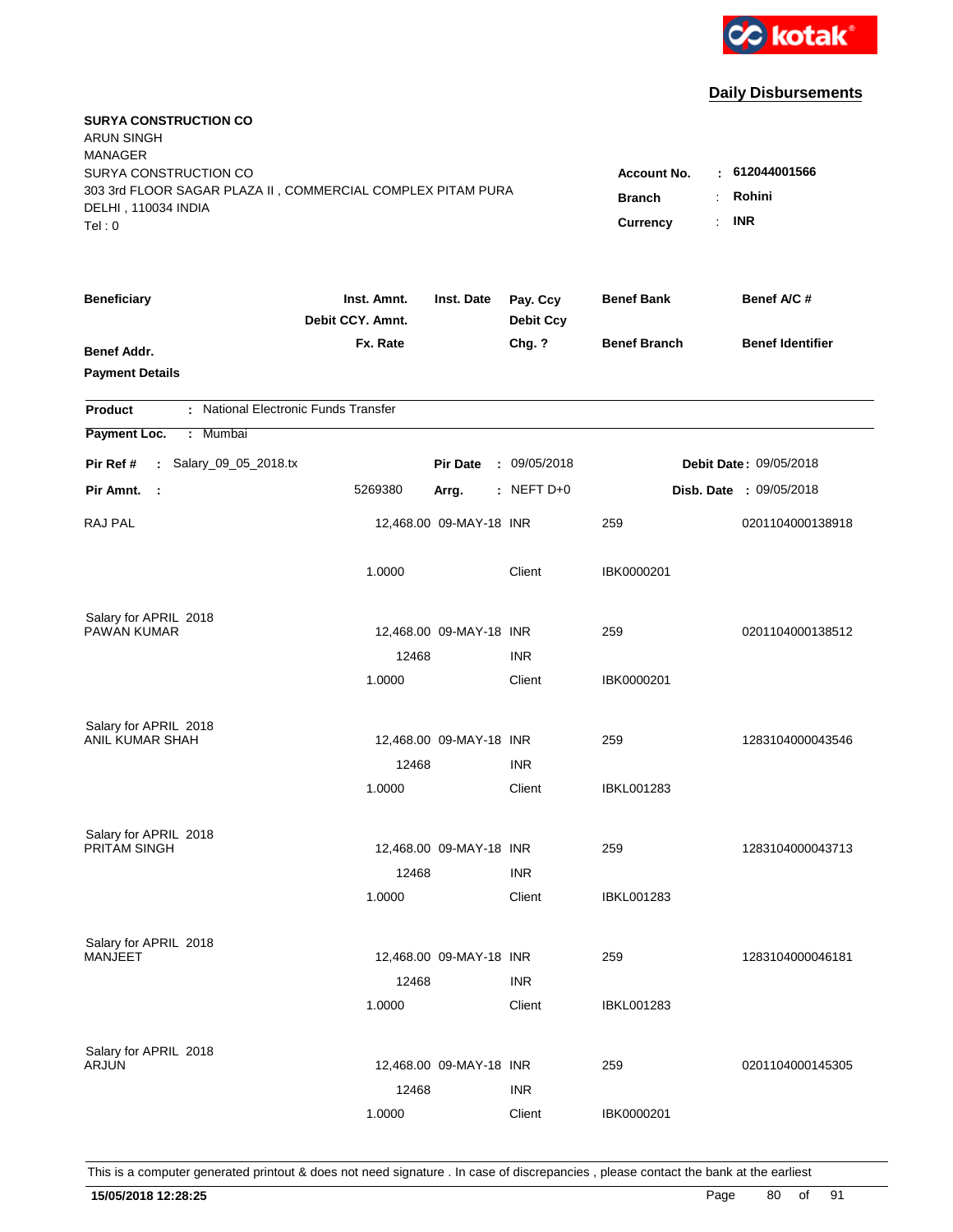

| <b>SURYA CONSTRUCTION CO</b><br><b>ARUN SINGH</b><br><b>MANAGER</b><br>SURYA CONSTRUCTION CO<br>303 3rd FLOOR SAGAR PLAZA II, COMMERCIAL COMPLEX PITAM PURA |                                 |                         |                              | Account No.<br><b>Branch</b><br>÷. | : 612044001566<br>Rohini       |
|-------------------------------------------------------------------------------------------------------------------------------------------------------------|---------------------------------|-------------------------|------------------------------|------------------------------------|--------------------------------|
| DELHI, 110034 INDIA<br>Tel: 0                                                                                                                               |                                 |                         |                              | Currency<br>÷.                     | <b>INR</b>                     |
| <b>Beneficiary</b>                                                                                                                                          | Inst. Amnt.<br>Debit CCY. Amnt. | Inst. Date              | Pay. Ccy<br><b>Debit Ccy</b> | <b>Benef Bank</b>                  | Benef A/C #                    |
| Benef Addr.<br><b>Payment Details</b>                                                                                                                       | Fx. Rate                        |                         | Chg. ?                       | <b>Benef Branch</b>                | <b>Benef Identifier</b>        |
| : National Electronic Funds Transfer<br><b>Product</b>                                                                                                      |                                 |                         |                              |                                    |                                |
| Payment Loc.<br>Mumbai<br>÷.                                                                                                                                |                                 |                         |                              |                                    |                                |
| : Salary_09_05_2018.tx<br>Pir Ref #                                                                                                                         |                                 | <b>Pir Date</b>         | : 09/05/2018                 |                                    | <b>Debit Date: 09/05/2018</b>  |
| Pir Amnt.<br>- 1                                                                                                                                            | 5269380                         | Arrg.                   | $:$ NEFT D+0                 |                                    | <b>Disb. Date : 09/05/2018</b> |
| ARJUN                                                                                                                                                       |                                 | 12,468.00 09-MAY-18 INR |                              | 259                                | 0201104000145305               |
|                                                                                                                                                             | 1.0000                          |                         | Client                       | IBK0000201                         |                                |
| Salary for APRIL 2018                                                                                                                                       |                                 |                         |                              |                                    |                                |
| <b>RAHUL</b>                                                                                                                                                |                                 | 12,468.00 09-MAY-18 INR |                              | 259                                | 1283104000049009               |
|                                                                                                                                                             | 12468<br>1.0000                 |                         | <b>INR</b><br>Client         | IBKL001283                         |                                |
|                                                                                                                                                             |                                 |                         |                              |                                    |                                |
| Salary for APRIL 2018                                                                                                                                       |                                 |                         |                              |                                    |                                |
| CHHOTAKAN MUKHIYA                                                                                                                                           |                                 | 12,053.00 09-MAY-18 INR |                              | 259                                | 0201104000138888               |
|                                                                                                                                                             | 12053                           |                         | <b>INR</b>                   |                                    |                                |
|                                                                                                                                                             | 1.0000                          |                         | Client                       | IBK0000201                         |                                |
| Salary for APRIL 2018                                                                                                                                       |                                 |                         |                              |                                    |                                |
| <b>ANUJ KUMAR TIWARI</b>                                                                                                                                    |                                 | 12,468.00 09-MAY-18 INR |                              | 259                                | 0201104000138505               |
|                                                                                                                                                             | 12468                           |                         | <b>INR</b>                   |                                    |                                |
|                                                                                                                                                             | 1.0000                          |                         | Client                       | IBK0000201                         |                                |
| Salary for APRIL 2018                                                                                                                                       |                                 |                         |                              |                                    |                                |
| SHYAMABABU                                                                                                                                                  |                                 | 12,468.00 09-MAY-18 INR |                              | 016                                | 2979409211                     |
|                                                                                                                                                             | 12468                           |                         | <b>INR</b>                   |                                    |                                |
|                                                                                                                                                             | 1.0000                          |                         | Client                       | CBIN282924                         |                                |
|                                                                                                                                                             |                                 |                         |                              |                                    |                                |
| Salary for APRIL 2018<br><b>VIPIN KUMAR</b>                                                                                                                 |                                 | 26,000.00 09-MAY-18 INR |                              | 259                                | 1283104000047250               |
|                                                                                                                                                             | 26000                           |                         | <b>INR</b>                   |                                    |                                |
|                                                                                                                                                             | 1.0000                          |                         | Client                       | <b>IBKL001283</b>                  |                                |
|                                                                                                                                                             |                                 |                         |                              |                                    |                                |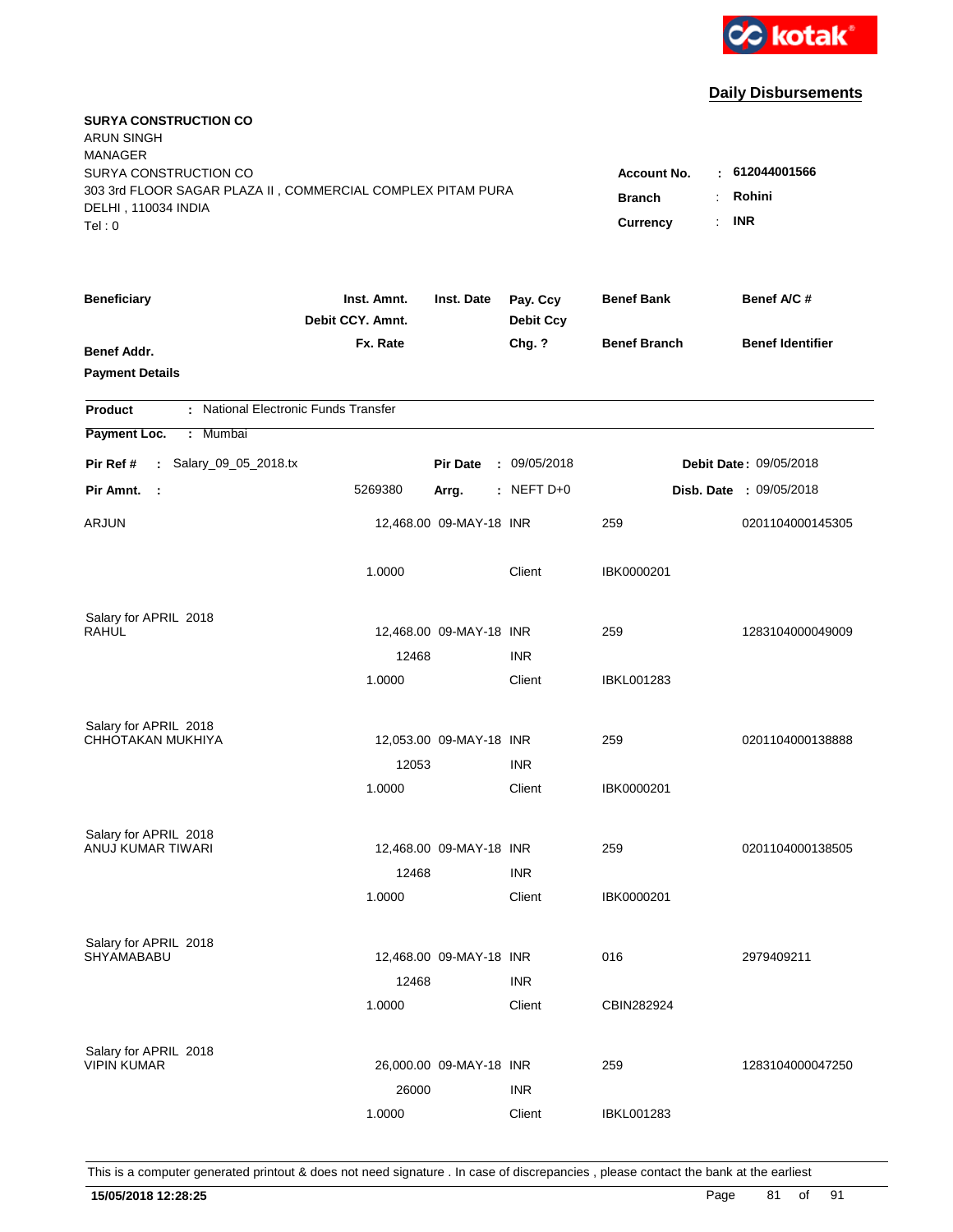

| <b>SURYA CONSTRUCTION CO</b><br><b>ARUN SINGH</b><br><b>MANAGER</b><br>SURYA CONSTRUCTION CO<br>303 3rd FLOOR SAGAR PLAZA II, COMMERCIAL COMPLEX PITAM PURA<br>DELHI, 110034 INDIA<br>Tel: 0 | Account No.<br><b>Branch</b><br>Currency | : 612044001566<br>Rohini<br>÷.<br><b>INR</b><br>÷. |                              |                     |                                |
|----------------------------------------------------------------------------------------------------------------------------------------------------------------------------------------------|------------------------------------------|----------------------------------------------------|------------------------------|---------------------|--------------------------------|
| <b>Beneficiary</b>                                                                                                                                                                           | Inst. Amnt.<br>Debit CCY. Amnt.          | Inst. Date                                         | Pay. Ccy<br><b>Debit Ccy</b> | <b>Benef Bank</b>   | Benef A/C #                    |
| Benef Addr.<br><b>Payment Details</b>                                                                                                                                                        | Fx. Rate                                 |                                                    | Chg. ?                       | <b>Benef Branch</b> | <b>Benef Identifier</b>        |
| : National Electronic Funds Transfer<br><b>Product</b>                                                                                                                                       |                                          |                                                    |                              |                     |                                |
| Payment Loc.<br>Mumbai<br>÷.                                                                                                                                                                 |                                          |                                                    |                              |                     |                                |
| : Salary_09_05_2018.tx<br>Pir Ref #                                                                                                                                                          |                                          | <b>Pir Date</b>                                    | : 09/05/2018                 |                     | <b>Debit Date: 09/05/2018</b>  |
| Pir Amnt. :                                                                                                                                                                                  | 5269380                                  | Arrg.                                              | $:$ NEFT D+0                 |                     | <b>Disb. Date : 09/05/2018</b> |
| <b>VIPIN KUMAR</b>                                                                                                                                                                           |                                          | 26,000.00 09-MAY-18 INR                            |                              | 259                 | 1283104000047250               |
|                                                                                                                                                                                              | 1.0000                                   |                                                    | Client                       | <b>IBKL001283</b>   |                                |
| Salary for APRIL 2018                                                                                                                                                                        |                                          |                                                    |                              |                     |                                |
| <b>PYARE LAL</b>                                                                                                                                                                             | 15126                                    | 15,126.00 09-MAY-18 INR                            | <b>INR</b>                   | 259                 | 201104000043245                |
|                                                                                                                                                                                              | 1.0000                                   |                                                    | Client                       | IBK0000201          |                                |
| Salary for APRIL 2018                                                                                                                                                                        |                                          |                                                    |                              |                     |                                |
| <b>DHARAM SINGH</b>                                                                                                                                                                          |                                          | 15,126.00 09-MAY-18 INR                            |                              | 259                 | 1283104000043698               |
|                                                                                                                                                                                              | 15126                                    |                                                    | <b>INR</b>                   |                     |                                |
|                                                                                                                                                                                              | 1.0000                                   |                                                    | Client                       | IBKL001283          |                                |
| Salary for APRIL 2018<br><b>RAM LAKHAN</b>                                                                                                                                                   |                                          |                                                    |                              |                     |                                |
|                                                                                                                                                                                              |                                          | 15,126.00 09-MAY-18 INR                            |                              | 259                 | 1283104000043786               |
|                                                                                                                                                                                              | 15126<br>1.0000                          |                                                    | <b>INR</b><br>Client         | IBKL001283          |                                |
|                                                                                                                                                                                              |                                          |                                                    |                              |                     |                                |
| Salary for APRIL 2018<br><b>NAROTTAM</b>                                                                                                                                                     |                                          | 15,126.00 09-MAY-18 INR                            |                              | 259                 | 1283104000043810               |
|                                                                                                                                                                                              | 15126                                    |                                                    | <b>INR</b>                   |                     |                                |
|                                                                                                                                                                                              | 1.0000                                   |                                                    | Client                       | <b>IBKL001283</b>   |                                |
| Salary for APRIL 2018                                                                                                                                                                        |                                          |                                                    |                              |                     |                                |
| <b>SANDEEP</b>                                                                                                                                                                               |                                          | 15,126.00 09-MAY-18 INR                            |                              | 259                 | 0201104000139069               |
|                                                                                                                                                                                              | 15126                                    |                                                    | <b>INR</b>                   |                     |                                |
|                                                                                                                                                                                              | 1.0000                                   |                                                    | Client                       | IBK0000201          |                                |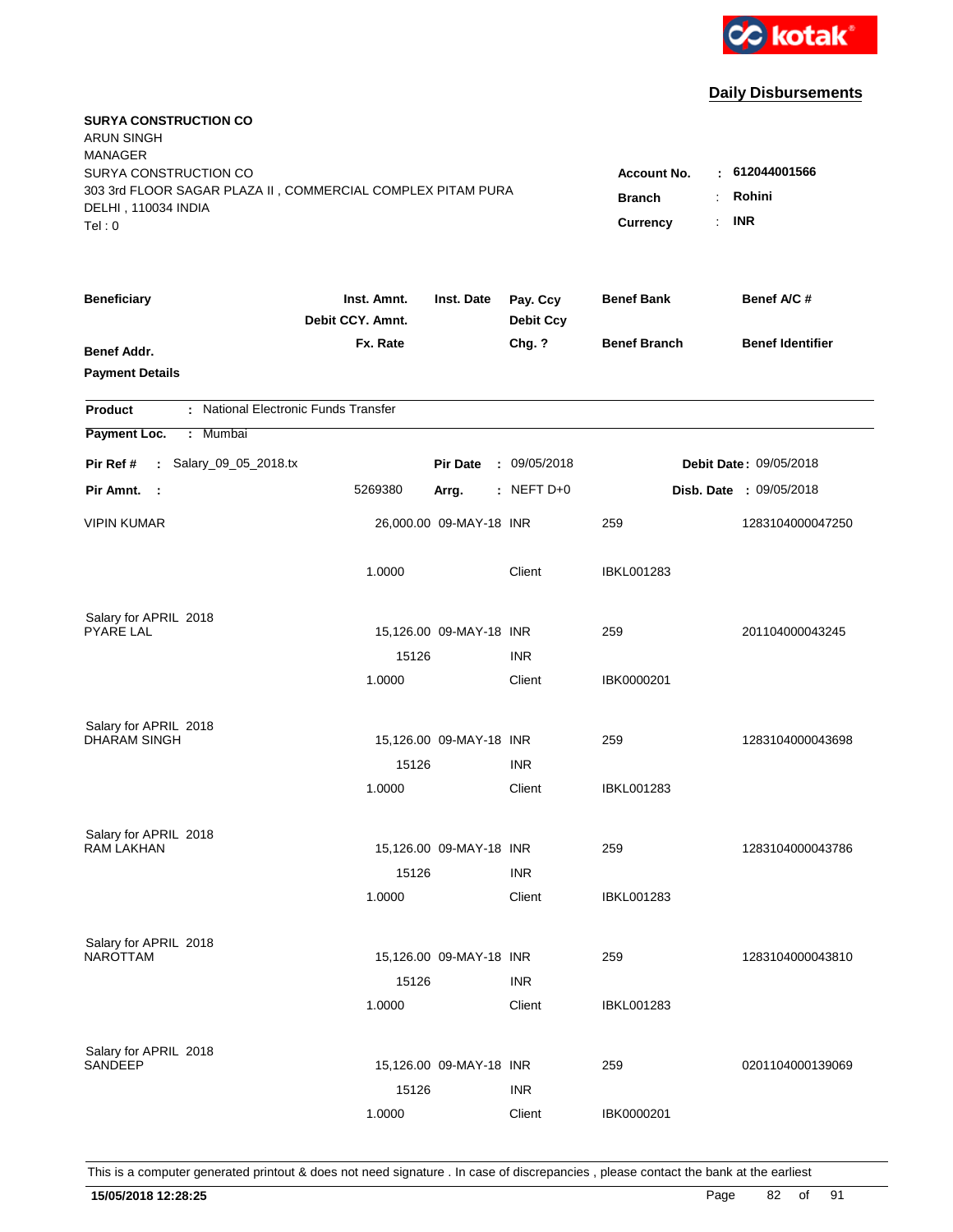

| <b>SURYA CONSTRUCTION CO</b><br><b>ARUN SINGH</b><br><b>MANAGER</b><br>SURYA CONSTRUCTION CO<br>303 3rd FLOOR SAGAR PLAZA II, COMMERCIAL COMPLEX PITAM PURA |                                 |                         |                              | <b>Account No.</b><br><b>Branch</b><br>÷ | : 612044001566<br>Rohini       |
|-------------------------------------------------------------------------------------------------------------------------------------------------------------|---------------------------------|-------------------------|------------------------------|------------------------------------------|--------------------------------|
| DELHI, 110034 INDIA<br>Tel: 0                                                                                                                               |                                 |                         |                              | Currency<br>÷.                           | <b>INR</b>                     |
| <b>Beneficiary</b>                                                                                                                                          | Inst. Amnt.<br>Debit CCY. Amnt. | Inst. Date              | Pay. Ccy<br><b>Debit Ccy</b> | <b>Benef Bank</b>                        | Benef A/C #                    |
| Benef Addr.<br><b>Payment Details</b>                                                                                                                       | Fx. Rate                        |                         | Chg. ?                       | <b>Benef Branch</b>                      | <b>Benef Identifier</b>        |
| : National Electronic Funds Transfer<br><b>Product</b>                                                                                                      |                                 |                         |                              |                                          |                                |
| Payment Loc.<br>Mumbai<br>÷.                                                                                                                                |                                 |                         |                              |                                          |                                |
| : Salary_09_05_2018.tx<br>Pir Ref #                                                                                                                         |                                 | <b>Pir Date</b>         | : 09/05/2018                 |                                          | Debit Date: 09/05/2018         |
| Pir Amnt.<br>- 1                                                                                                                                            | 5269380                         | Arrg.                   | : NEFT D+0                   |                                          | <b>Disb. Date : 09/05/2018</b> |
| SANDEEP                                                                                                                                                     |                                 | 15,126.00 09-MAY-18 INR |                              | 259                                      | 0201104000139069               |
|                                                                                                                                                             | 1.0000                          |                         | Client                       | IBK0000201                               |                                |
| Salary for APRIL 2018                                                                                                                                       |                                 |                         |                              |                                          |                                |
| <b>DINESH SAROHA</b>                                                                                                                                        | 15126                           | 15,126.00 09-MAY-18 INR | <b>INR</b>                   | 259                                      | 1283104000043953               |
|                                                                                                                                                             | 1.0000                          |                         | Client                       | IBKL001283                               |                                |
|                                                                                                                                                             |                                 |                         |                              |                                          |                                |
| Salary for APRIL 2018<br><b>KRISHAN KUMAR</b>                                                                                                               |                                 | 15,126.00 09-MAY-18 INR |                              | 259                                      | 1283104000044350               |
|                                                                                                                                                             | 15126                           |                         | <b>INR</b>                   |                                          |                                |
|                                                                                                                                                             | 1.0000                          |                         | Client                       | IBKL001283                               |                                |
| Salary for APRIL 2018                                                                                                                                       |                                 |                         |                              |                                          |                                |
| <b>MANOJ SINGH</b>                                                                                                                                          |                                 | 15,126.00 09-MAY-18 INR |                              | 259                                      | 1283104000043980               |
|                                                                                                                                                             | 15126                           |                         | <b>INR</b>                   |                                          |                                |
|                                                                                                                                                             | 1.0000                          |                         | Client                       | <b>IBKL001283</b>                        |                                |
| Salary for APRIL 2018                                                                                                                                       |                                 |                         |                              |                                          |                                |
| <b>SATISH</b>                                                                                                                                               |                                 | 15,126.00 09-MAY-18 INR |                              | 259                                      | 0201104000138734               |
|                                                                                                                                                             | 15126                           |                         | <b>INR</b>                   |                                          |                                |
|                                                                                                                                                             | 1.0000                          |                         | Client                       | IBK0000201                               |                                |
| Salary for APRIL 2018                                                                                                                                       |                                 |                         |                              |                                          |                                |
| <b>RAJ KUMAR</b>                                                                                                                                            |                                 | 15,126.00 09-MAY-18 INR |                              | 259                                      | 1283104000044280               |
|                                                                                                                                                             | 15126                           |                         | <b>INR</b>                   |                                          |                                |
|                                                                                                                                                             | 1.0000                          |                         | Client                       | <b>IBKL001283</b>                        |                                |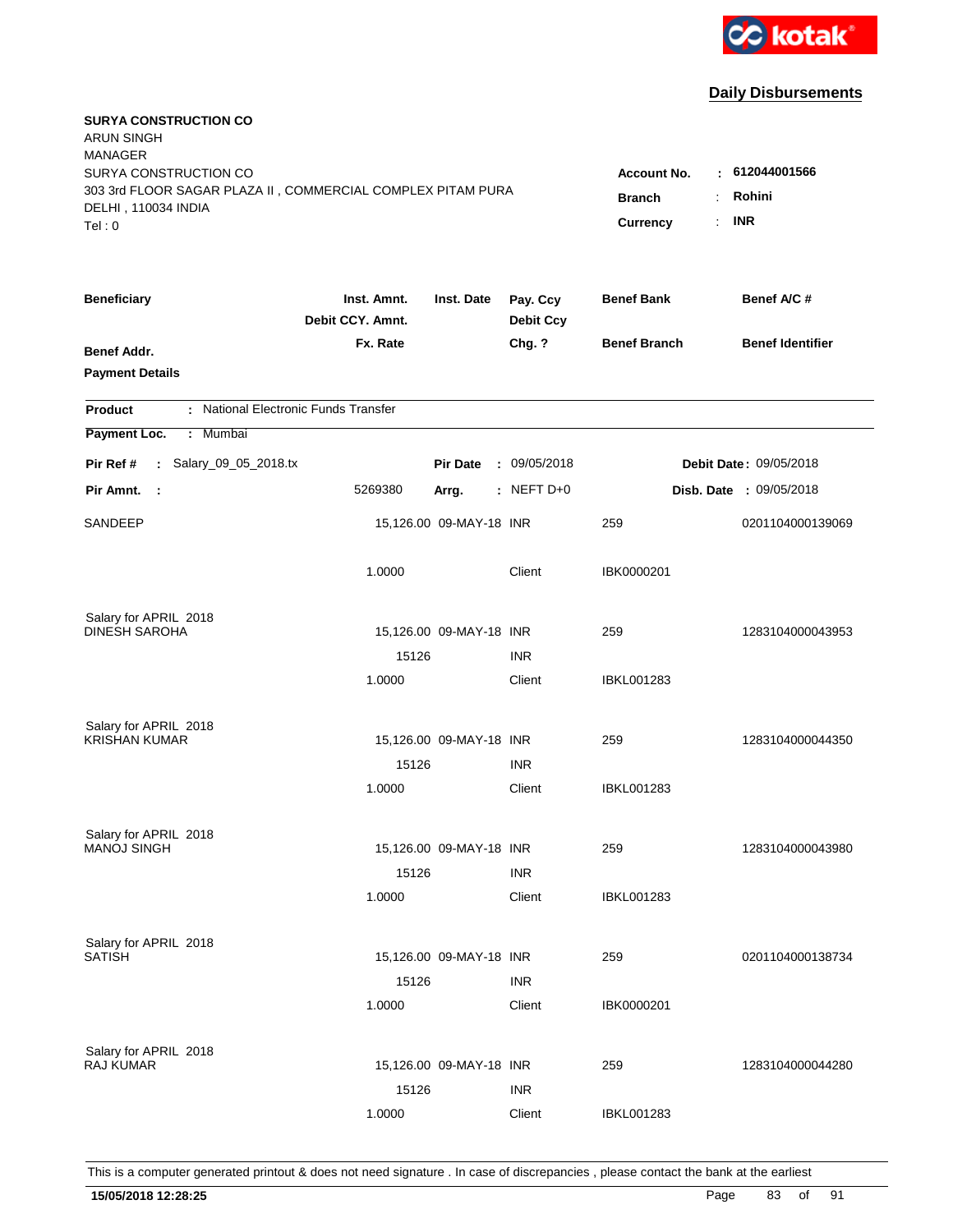

| <b>SURYA CONSTRUCTION CO</b><br><b>ARUN SINGH</b><br><b>MANAGER</b>                                                   |                                                       |                                        |                              |                     |                                |
|-----------------------------------------------------------------------------------------------------------------------|-------------------------------------------------------|----------------------------------------|------------------------------|---------------------|--------------------------------|
| SURYA CONSTRUCTION CO<br>303 3rd FLOOR SAGAR PLAZA II, COMMERCIAL COMPLEX PITAM PURA<br>DELHI, 110034 INDIA<br>Tel: 0 | <b>Account No.</b><br><b>Branch</b><br>Currency<br>÷. | : 612044001566<br>Rohini<br><b>INR</b> |                              |                     |                                |
|                                                                                                                       |                                                       |                                        |                              |                     |                                |
| <b>Beneficiary</b>                                                                                                    | Inst. Amnt.<br>Debit CCY. Amnt.                       | Inst. Date                             | Pay. Ccy<br><b>Debit Ccy</b> | <b>Benef Bank</b>   | Benef A/C #                    |
| Benef Addr.<br><b>Payment Details</b>                                                                                 | Fx. Rate                                              |                                        | Chg. ?                       | <b>Benef Branch</b> | <b>Benef Identifier</b>        |
| : National Electronic Funds Transfer<br><b>Product</b>                                                                |                                                       |                                        |                              |                     |                                |
| Payment Loc.<br>Mumbai<br>÷.                                                                                          |                                                       |                                        |                              |                     |                                |
| : Salary_09_05_2018.tx<br>Pir Ref #                                                                                   |                                                       | <b>Pir Date</b>                        | : 09/05/2018                 |                     | Debit Date: 09/05/2018         |
| Pir Amnt. :                                                                                                           | 5269380                                               | Arrg.                                  | : NEFT $D+0$                 |                     | <b>Disb. Date : 09/05/2018</b> |
| RAJ KUMAR                                                                                                             |                                                       | 15,126.00 09-MAY-18 INR                |                              | 259                 | 1283104000044280               |
|                                                                                                                       | 1.0000                                                |                                        | Client                       | <b>IBKL001283</b>   |                                |
| Salary for APRIL 2018                                                                                                 |                                                       |                                        |                              |                     |                                |
| <b>SANTOSH</b>                                                                                                        | 15126                                                 | 15,126.00 09-MAY-18 INR                | <b>INR</b>                   | 259                 | 0201104000138390               |
|                                                                                                                       | 1.0000                                                |                                        | Client                       | IBK0000201          |                                |
| Salary for APRIL 2018                                                                                                 |                                                       |                                        |                              |                     |                                |
| LALIT                                                                                                                 |                                                       | 15,126.00 09-MAY-18 INR                |                              | 259                 | 1283104000044323               |
|                                                                                                                       | 15126                                                 |                                        | <b>INR</b>                   |                     |                                |
|                                                                                                                       | 1.0000                                                |                                        | Client                       | IBKL001283          |                                |
| Salary for APRIL 2018                                                                                                 |                                                       |                                        |                              |                     |                                |
| <b>SULTAN SINGH TOMER</b>                                                                                             |                                                       | 15,126.00 09-MAY-18 INR                |                              | 259                 | 1283104000043847               |
|                                                                                                                       | 15126                                                 |                                        | <b>INR</b>                   |                     |                                |
|                                                                                                                       | 1.0000                                                |                                        | Client                       | <b>IBKL001283</b>   |                                |
| Salary for APRIL 2018                                                                                                 |                                                       |                                        |                              |                     |                                |
| DAYAKANT THAKUR                                                                                                       |                                                       | 14,117.00 09-MAY-18 INR                |                              | 259                 | 1283104000043926               |
|                                                                                                                       | 14117<br>1.0000                                       |                                        | <b>INR</b><br>Client         | <b>IBKL001283</b>   |                                |
|                                                                                                                       |                                                       |                                        |                              |                     |                                |
| Salary for APRIL 2018<br><b>SAJJAN SINGH</b>                                                                          |                                                       | 15,126.00 09-MAY-18 INR                |                              | 259                 | 0201104000138635               |
|                                                                                                                       | 15126                                                 |                                        | <b>INR</b>                   |                     |                                |
|                                                                                                                       | 1.0000                                                |                                        | Client                       | IBK0000201          |                                |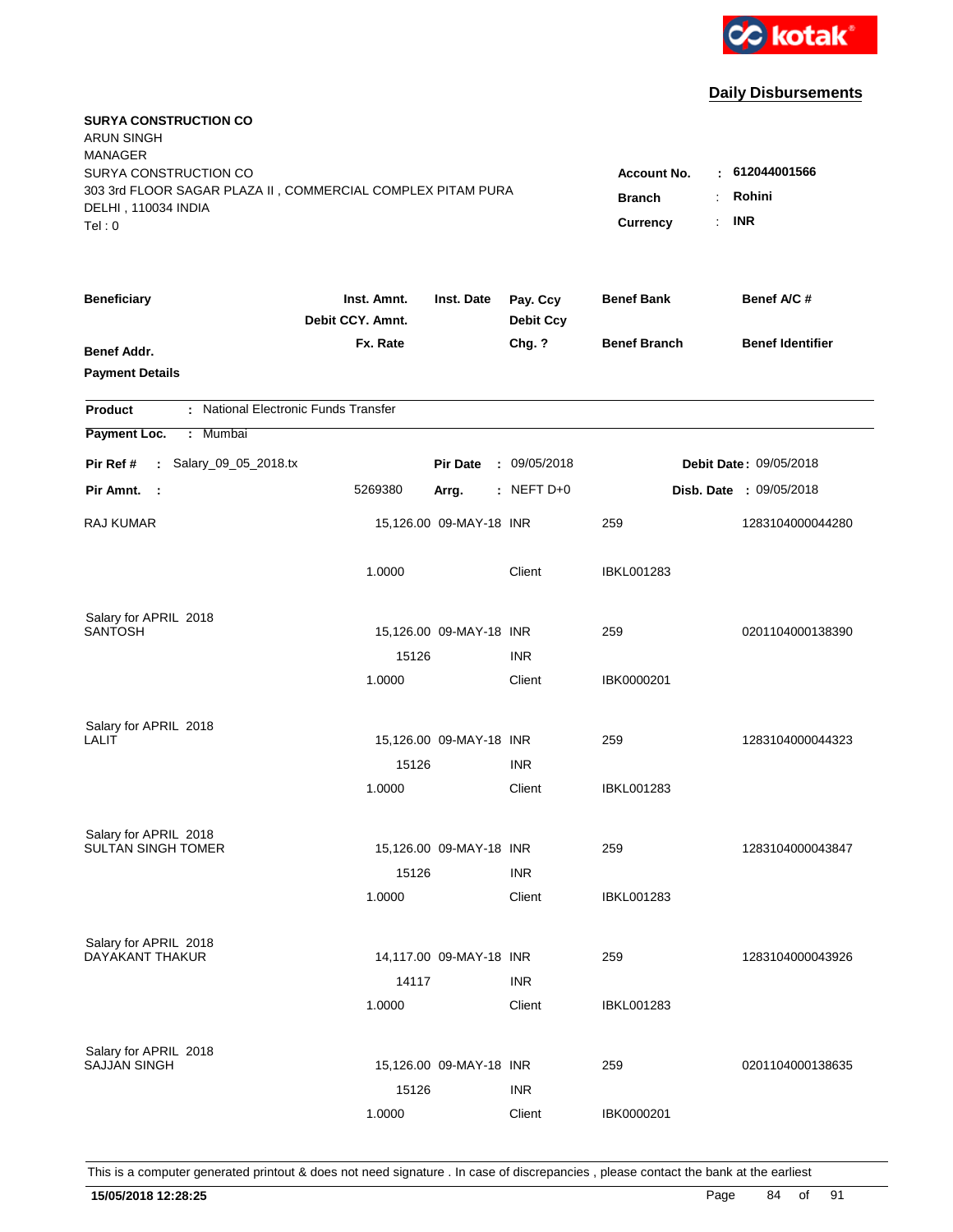

| <b>SURYA CONSTRUCTION CO</b><br><b>ARUN SINGH</b><br><b>MANAGER</b><br>SURYA CONSTRUCTION CO<br>303 3rd FLOOR SAGAR PLAZA II, COMMERCIAL COMPLEX PITAM PURA<br>DELHI, 110034 INDIA<br>Tel: 0 | <b>Account No.</b><br><b>Branch</b><br><b>Currency</b> | : 612044001566<br>Rohini<br>÷<br><b>INR</b><br>÷. |                              |                     |                                |
|----------------------------------------------------------------------------------------------------------------------------------------------------------------------------------------------|--------------------------------------------------------|---------------------------------------------------|------------------------------|---------------------|--------------------------------|
| <b>Beneficiary</b>                                                                                                                                                                           | Inst. Amnt.<br>Debit CCY. Amnt.                        | Inst. Date                                        | Pay. Ccy<br><b>Debit Ccy</b> | <b>Benef Bank</b>   | Benef A/C #                    |
| Benef Addr.<br><b>Payment Details</b>                                                                                                                                                        | Fx. Rate                                               |                                                   | Chg. ?                       | <b>Benef Branch</b> | <b>Benef Identifier</b>        |
| : National Electronic Funds Transfer<br><b>Product</b>                                                                                                                                       |                                                        |                                                   |                              |                     |                                |
| Payment Loc.<br>Mumbai<br>÷.                                                                                                                                                                 |                                                        |                                                   |                              |                     |                                |
| : Salary_09_05_2018.tx<br>Pir Ref #                                                                                                                                                          |                                                        | <b>Pir Date</b>                                   | : 09/05/2018                 |                     | Debit Date: 09/05/2018         |
| Pir Amnt.<br>$\sim$ 1                                                                                                                                                                        | 5269380                                                | Arrg.                                             | : NEFT D+0                   |                     | <b>Disb. Date : 09/05/2018</b> |
| <b>SAJJAN SINGH</b>                                                                                                                                                                          |                                                        | 15,126.00 09-MAY-18 INR                           |                              | 259                 | 0201104000138635               |
|                                                                                                                                                                                              | 1.0000                                                 |                                                   | Client                       | IBK0000201          |                                |
| Salary for APRIL 2018                                                                                                                                                                        |                                                        |                                                   |                              |                     |                                |
| <b>MUKESH KUMAR</b>                                                                                                                                                                          | 15126                                                  | 15,126.00 09-MAY-18 INR                           | <b>INR</b>                   | 259                 | 1283104000048994               |
|                                                                                                                                                                                              | 1.0000                                                 |                                                   | Client                       | <b>IBKL001283</b>   |                                |
| Salary for APRIL 2018<br><b>SHIVSHANKAR</b>                                                                                                                                                  |                                                        | 12,468.00 09-MAY-18 INR                           |                              | 259                 | 1283104000043962               |
|                                                                                                                                                                                              | 12468                                                  |                                                   | <b>INR</b>                   |                     |                                |
|                                                                                                                                                                                              | 1.0000                                                 |                                                   | Client                       | <b>IBKL001283</b>   |                                |
| Salary for APRIL 2018                                                                                                                                                                        |                                                        |                                                   |                              |                     |                                |
| <b>DEEPAK PAL</b>                                                                                                                                                                            |                                                        | 12,468.00 09-MAY-18 INR                           |                              | 259                 | 1283104000044138               |
|                                                                                                                                                                                              | 12468                                                  |                                                   | <b>INR</b>                   |                     |                                |
|                                                                                                                                                                                              | 1.0000                                                 |                                                   | Client                       | IBKL001283          |                                |
| Salary for APRIL 2018<br><b>NARESH KUMAR</b>                                                                                                                                                 |                                                        | 12,468.00 09-MAY-18 INR                           |                              | 259                 | 1283104000043528               |
|                                                                                                                                                                                              | 12468                                                  |                                                   | <b>INR</b>                   |                     |                                |
|                                                                                                                                                                                              | 1.0000                                                 |                                                   | Client                       | <b>IBKL001283</b>   |                                |
| Salary for APRIL 2018<br><b>RAMESH KUMAR</b>                                                                                                                                                 | 12468                                                  | 12,468.00 09-MAY-18 INR                           | <b>INR</b>                   | 259                 | 1283104000058414               |
|                                                                                                                                                                                              | 1.0000                                                 |                                                   | Client                       | <b>IBKL001283</b>   |                                |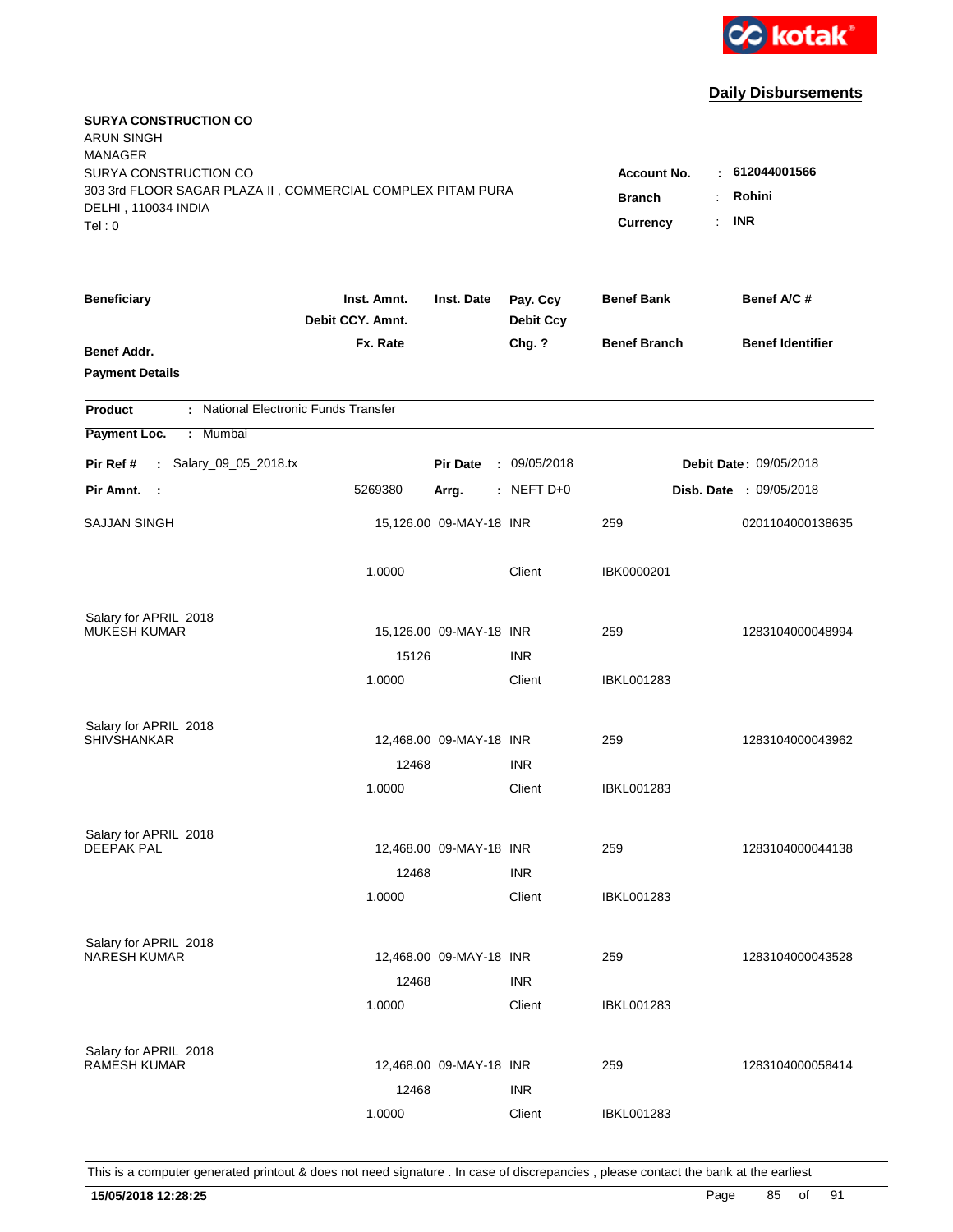

| <b>SURYA CONSTRUCTION CO</b><br><b>ARUN SINGH</b><br><b>MANAGER</b><br>SURYA CONSTRUCTION CO<br>303 3rd FLOOR SAGAR PLAZA II, COMMERCIAL COMPLEX PITAM PURA<br>DELHI, 110034 INDIA<br>Tel: 0 | <b>Account No.</b><br><b>Branch</b><br>÷<br>Currency<br>÷. | : 612044001566<br>Rohini<br><b>INR</b> |                              |                     |                                |
|----------------------------------------------------------------------------------------------------------------------------------------------------------------------------------------------|------------------------------------------------------------|----------------------------------------|------------------------------|---------------------|--------------------------------|
| <b>Beneficiary</b>                                                                                                                                                                           | Inst. Amnt.<br>Debit CCY. Amnt.                            | Inst. Date                             | Pay. Ccy<br><b>Debit Ccy</b> | <b>Benef Bank</b>   | Benef A/C #                    |
| Benef Addr.<br><b>Payment Details</b>                                                                                                                                                        | Fx. Rate                                                   |                                        | Chg. ?                       | <b>Benef Branch</b> | <b>Benef Identifier</b>        |
| : National Electronic Funds Transfer<br><b>Product</b>                                                                                                                                       |                                                            |                                        |                              |                     |                                |
| Payment Loc.<br>Mumbai<br>÷.                                                                                                                                                                 |                                                            |                                        |                              |                     |                                |
| : Salary_09_05_2018.tx<br>Pir Ref #                                                                                                                                                          |                                                            | <b>Pir Date</b>                        | : 09/05/2018                 |                     | Debit Date: 09/05/2018         |
| Pir Amnt.<br>$\sim$ 1                                                                                                                                                                        | 5269380                                                    | Arrg.                                  | : NEFT D+0                   |                     | <b>Disb. Date : 09/05/2018</b> |
| <b>RAMESH KUMAR</b>                                                                                                                                                                          |                                                            | 12,468.00 09-MAY-18 INR                |                              | 259                 | 1283104000058414               |
|                                                                                                                                                                                              | 1.0000                                                     |                                        | Client                       | <b>IBKL001283</b>   |                                |
| Salary for APRIL 2018                                                                                                                                                                        |                                                            |                                        |                              |                     |                                |
| <b>KRISHAN PAL</b>                                                                                                                                                                           |                                                            | 12,468.00 09-MAY-18 INR                |                              | 259                 | 0201104000138536               |
|                                                                                                                                                                                              | 12468<br>1.0000                                            |                                        | <b>INR</b><br>Client         | IBK0000201          |                                |
|                                                                                                                                                                                              |                                                            |                                        |                              |                     |                                |
| Salary for APRIL 2018                                                                                                                                                                        |                                                            |                                        |                              |                     |                                |
| <b>BIJENDER SINGH</b>                                                                                                                                                                        |                                                            | 12,468.00 09-MAY-18 INR                |                              | 259                 | 0201104000138680               |
|                                                                                                                                                                                              | 12468                                                      |                                        | <b>INR</b>                   |                     |                                |
|                                                                                                                                                                                              | 1.0000                                                     |                                        | Client                       | IBK0000201          |                                |
| Salary for APRIL 2018                                                                                                                                                                        |                                                            |                                        |                              |                     |                                |
| <b>AMAR NATH</b>                                                                                                                                                                             |                                                            | 12,468.00 09-MAY-18 INR                |                              | 259                 | 1283104000043555               |
|                                                                                                                                                                                              | 12468                                                      |                                        | <b>INR</b>                   |                     |                                |
|                                                                                                                                                                                              | 1.0000                                                     |                                        | Client                       | <b>IBKL001283</b>   |                                |
|                                                                                                                                                                                              |                                                            |                                        |                              |                     |                                |
| Salary for APRIL 2018<br><b>MANI KANT JHA</b>                                                                                                                                                |                                                            | 12,468.00 09-MAY-18 INR                |                              | 259                 | 1283104000044493               |
|                                                                                                                                                                                              | 12468                                                      |                                        | <b>INR</b>                   |                     |                                |
|                                                                                                                                                                                              | 1.0000                                                     |                                        | Client                       | <b>IBKL001283</b>   |                                |
|                                                                                                                                                                                              |                                                            |                                        |                              |                     |                                |
| Salary for APRIL 2018<br>SUBHASH SAH                                                                                                                                                         |                                                            | 12,468.00 09-MAY-18 INR                |                              | 259                 | 1283104000043412               |
|                                                                                                                                                                                              | 12468                                                      |                                        | <b>INR</b>                   |                     |                                |
|                                                                                                                                                                                              | 1.0000                                                     |                                        | Client                       | <b>IBKL001283</b>   |                                |
|                                                                                                                                                                                              |                                                            |                                        |                              |                     |                                |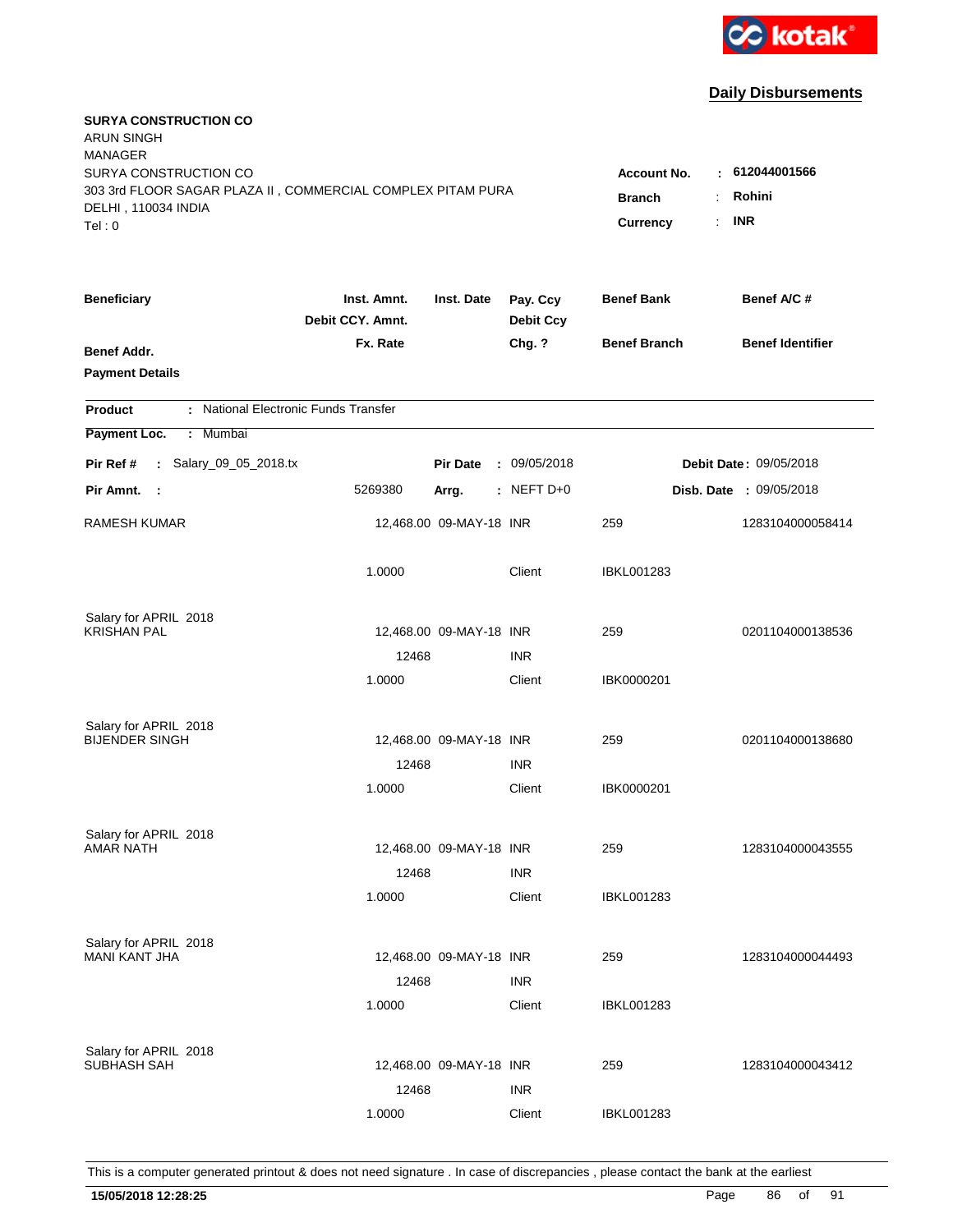

| <b>SURYA CONSTRUCTION CO</b><br><b>ARUN SINGH</b><br><b>MANAGER</b><br>SURYA CONSTRUCTION CO<br>303 3rd FLOOR SAGAR PLAZA II, COMMERCIAL COMPLEX PITAM PURA<br>DELHI, 110034 INDIA<br>Tel: 0 | Account No.<br><b>Branch</b><br>Currency | : 612044001566<br>Rohini<br>÷.<br><b>INR</b><br>÷. |                              |                     |                                |
|----------------------------------------------------------------------------------------------------------------------------------------------------------------------------------------------|------------------------------------------|----------------------------------------------------|------------------------------|---------------------|--------------------------------|
| <b>Beneficiary</b>                                                                                                                                                                           | Inst. Amnt.<br>Debit CCY. Amnt.          | Inst. Date                                         | Pay. Ccy<br><b>Debit Ccy</b> | <b>Benef Bank</b>   | Benef A/C #                    |
| Benef Addr.<br><b>Payment Details</b>                                                                                                                                                        | Fx. Rate                                 |                                                    | Chg. ?                       | <b>Benef Branch</b> | <b>Benef Identifier</b>        |
| : National Electronic Funds Transfer<br><b>Product</b>                                                                                                                                       |                                          |                                                    |                              |                     |                                |
| Payment Loc.<br>Mumbai<br>÷.                                                                                                                                                                 |                                          |                                                    |                              |                     |                                |
| : Salary_09_05_2018.tx<br>Pir Ref #                                                                                                                                                          |                                          | <b>Pir Date</b>                                    | : 09/05/2018                 |                     | <b>Debit Date: 09/05/2018</b>  |
| Pir Amnt. :                                                                                                                                                                                  | 5269380                                  | Arrg.                                              | $:$ NEFT D+0                 |                     | <b>Disb. Date : 09/05/2018</b> |
| SUBHASH SAH                                                                                                                                                                                  |                                          | 12,468.00 09-MAY-18 INR                            |                              | 259                 | 1283104000043412               |
|                                                                                                                                                                                              | 1.0000                                   |                                                    | Client                       | <b>IBKL001283</b>   |                                |
| Salary for APRIL 2018                                                                                                                                                                        |                                          |                                                    |                              |                     |                                |
| <b>NARESH</b>                                                                                                                                                                                | 12468                                    | 12,468.00 09-MAY-18 INR                            | <b>INR</b>                   | 259                 | 1283104000048967               |
|                                                                                                                                                                                              | 1.0000                                   |                                                    | Client                       | IBKL001283          |                                |
| Salary for APRIL 2018                                                                                                                                                                        |                                          |                                                    |                              |                     |                                |
| <b>KAMLESH KUMAR</b>                                                                                                                                                                         |                                          | 12,468.00 09-MAY-18 INR                            |                              | 259                 | 0201104000138550               |
|                                                                                                                                                                                              | 12468                                    |                                                    | <b>INR</b>                   |                     |                                |
|                                                                                                                                                                                              | 1.0000                                   |                                                    | Client                       | IBK0000201          |                                |
| Salary for APRIL 2018                                                                                                                                                                        |                                          |                                                    |                              |                     |                                |
| <b>MURLI MANOHAR</b>                                                                                                                                                                         |                                          | 12,468.00 09-MAY-18 INR                            |                              | 259                 | 0201104000138765               |
|                                                                                                                                                                                              | 12468                                    |                                                    | <b>INR</b>                   |                     |                                |
|                                                                                                                                                                                              | 1.0000                                   |                                                    | Client                       | IBK0000201          |                                |
| Salary for APRIL 2018                                                                                                                                                                        |                                          |                                                    |                              |                     |                                |
| <b>RAVINDER</b>                                                                                                                                                                              |                                          | 12,468.00 09-MAY-18 INR                            |                              | 259                 | 1283104000043971               |
|                                                                                                                                                                                              | 12468<br>1.0000                          |                                                    | <b>INR</b><br>Client         | <b>IBKL001283</b>   |                                |
| Salary for APRIL 2018<br><b>LEKH RAJ</b>                                                                                                                                                     |                                          | 12,468.00 09-MAY-18 INR                            |                              | 259                 | 1283104000044448               |
|                                                                                                                                                                                              | 12468                                    |                                                    | <b>INR</b>                   |                     |                                |
|                                                                                                                                                                                              | 1.0000                                   |                                                    | Client                       | <b>IBKL001283</b>   |                                |
|                                                                                                                                                                                              |                                          |                                                    |                              |                     |                                |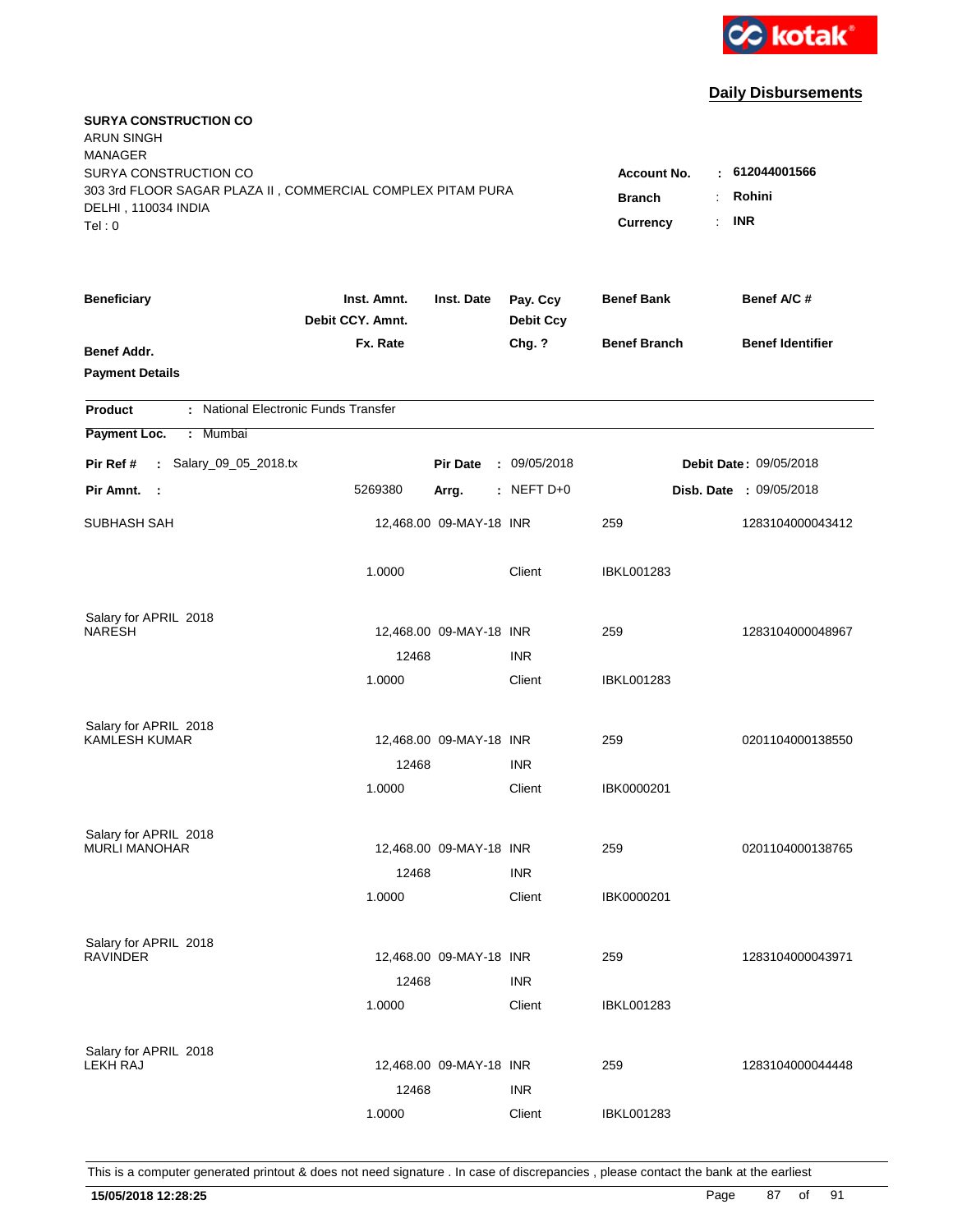

| <b>SURYA CONSTRUCTION CO</b><br><b>ARUN SINGH</b><br><b>MANAGER</b><br>SURYA CONSTRUCTION CO<br>303 3rd FLOOR SAGAR PLAZA II, COMMERCIAL COMPLEX PITAM PURA<br>DELHI, 110034 INDIA<br>Tel: 0 | <b>Account No.</b><br><b>Branch</b><br>÷<br>$\ddot{\phantom{a}}$<br><b>Currency</b> | $-612044001566$<br>Rohini<br><b>INR</b> |                              |                     |                                |
|----------------------------------------------------------------------------------------------------------------------------------------------------------------------------------------------|-------------------------------------------------------------------------------------|-----------------------------------------|------------------------------|---------------------|--------------------------------|
| <b>Beneficiary</b>                                                                                                                                                                           | Inst. Amnt.<br>Debit CCY. Amnt.                                                     | Inst. Date                              | Pay. Ccy<br><b>Debit Ccy</b> | <b>Benef Bank</b>   | Benef A/C #                    |
| <b>Benef Addr.</b><br><b>Payment Details</b>                                                                                                                                                 | Fx. Rate                                                                            |                                         | Chg. ?                       | <b>Benef Branch</b> | <b>Benef Identifier</b>        |
| : National Electronic Funds Transfer<br><b>Product</b>                                                                                                                                       |                                                                                     |                                         |                              |                     |                                |
| Mumbai<br>Payment Loc.<br>÷.                                                                                                                                                                 |                                                                                     |                                         |                              |                     |                                |
| : Salary_09_05_2018.tx<br>Pir Ref #                                                                                                                                                          |                                                                                     | <b>Pir Date</b>                         | : 09/05/2018                 |                     | <b>Debit Date: 09/05/2018</b>  |
| Pir Amnt.<br>$\mathbb{R}^2$                                                                                                                                                                  | 5269380                                                                             | Arrg.                                   | : NEFT D+0                   |                     | <b>Disb. Date : 09/05/2018</b> |
| <b>LEKH RAJ</b>                                                                                                                                                                              |                                                                                     | 12,468.00 09-MAY-18 INR                 |                              | 259                 | 1283104000044448               |
|                                                                                                                                                                                              | 1.0000                                                                              |                                         | Client                       | <b>IBKL001283</b>   |                                |
| Salary for APRIL 2018<br>PANKAJ KUMAR<br><b>CHAUDHARI</b>                                                                                                                                    | 12468                                                                               | 12,468.00 09-MAY-18 INR                 | <b>INR</b>                   | 259                 | 1283104000047959               |
|                                                                                                                                                                                              | 1.0000                                                                              |                                         | Client                       | IBKL001283          |                                |
| Salary for APRIL 2018<br><b>KISHORI LAL</b>                                                                                                                                                  | 15126                                                                               | 15,126.00 09-MAY-18 INR                 | <b>INR</b>                   | 259                 | 1283104000046163               |
|                                                                                                                                                                                              | 1.0000                                                                              |                                         | Client                       | <b>IBKL001283</b>   |                                |
| Salary for APRIL 2018<br><b>VINOD KUMAR</b>                                                                                                                                                  | 35000                                                                               | 35,000.00 09-MAY-18 INR                 | <b>INR</b>                   | 240                 | 03931050007835                 |
|                                                                                                                                                                                              | 1.0000                                                                              |                                         | Client                       | 110240060           |                                |
| Salary for APRIL 2018<br><b>MUNNA LAL</b>                                                                                                                                                    | 14117                                                                               | 14,117.00 09-MAY-18 INR                 | <b>INR</b>                   | 011                 | 165310100018325                |
|                                                                                                                                                                                              | 1.0000                                                                              |                                         | Client                       | ANDB001653          |                                |
| Salary for APRIL 2018<br><b>RAM KUMAR</b>                                                                                                                                                    | 14117                                                                               | 14,117.00 09-MAY-18 INR                 | <b>INR</b>                   | 024                 | 1519000100332276               |
|                                                                                                                                                                                              | 1.0000                                                                              |                                         | Client                       | 110024066           |                                |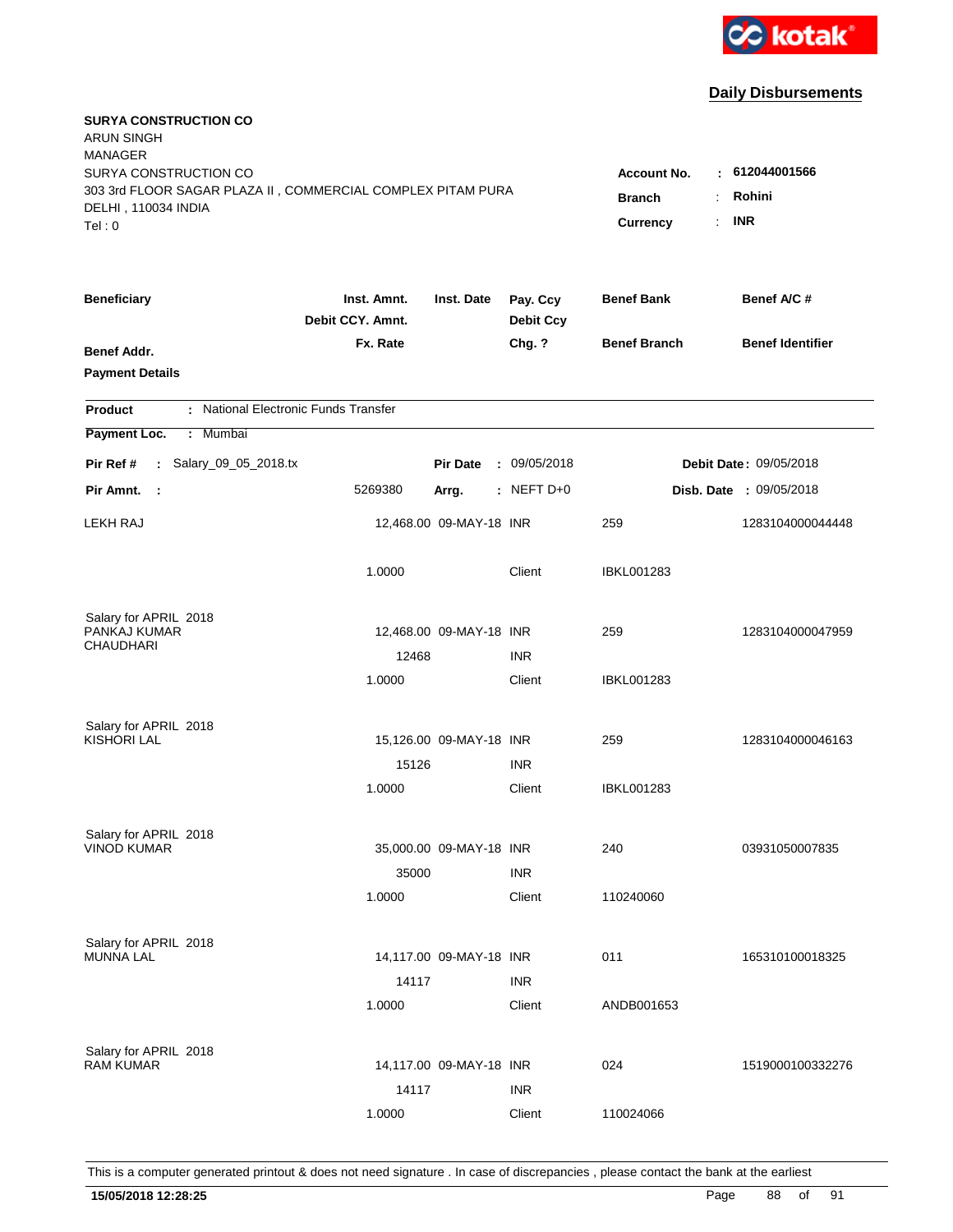

| <b>SURYA CONSTRUCTION CO</b><br><b>ARUN SINGH</b><br><b>MANAGER</b><br>SURYA CONSTRUCTION CO<br>303 3rd FLOOR SAGAR PLAZA II, COMMERCIAL COMPLEX PITAM PURA<br>DELHI, 110034 INDIA<br>Tel: 0 |                                 |                         |                              | <b>Account No.</b><br>$\sim$<br><b>Branch</b><br>÷<br>Currency<br>÷. | 612044001566<br>Rohini<br><b>INR</b> |
|----------------------------------------------------------------------------------------------------------------------------------------------------------------------------------------------|---------------------------------|-------------------------|------------------------------|----------------------------------------------------------------------|--------------------------------------|
| <b>Beneficiary</b>                                                                                                                                                                           | Inst. Amnt.<br>Debit CCY. Amnt. | Inst. Date              | Pay. Ccy<br><b>Debit Ccy</b> | <b>Benef Bank</b>                                                    | Benef A/C #                          |
| Benef Addr.<br><b>Payment Details</b>                                                                                                                                                        | Fx. Rate                        |                         | Chg. ?                       | <b>Benef Branch</b>                                                  | <b>Benef Identifier</b>              |
| : National Electronic Funds Transfer<br><b>Product</b>                                                                                                                                       |                                 |                         |                              |                                                                      |                                      |
| Payment Loc.<br>: Mumbai                                                                                                                                                                     |                                 |                         |                              |                                                                      |                                      |
| : Salary_09_05_2018.tx<br>Pir Ref #                                                                                                                                                          |                                 | <b>Pir Date</b>         | : 09/05/2018                 |                                                                      | Debit Date: 09/05/2018               |
| Pir Amnt. :                                                                                                                                                                                  | 5269380                         | Arrg.                   | $:$ NEFT D+0                 |                                                                      | Disb. Date : 09/05/2018              |
| <b>RAM KUMAR</b>                                                                                                                                                                             |                                 | 14,117.00 09-MAY-18 INR |                              | 024                                                                  | 1519000100332276                     |
|                                                                                                                                                                                              | 1.0000                          |                         | Client                       | 110024066                                                            |                                      |
| Salary for APRIL 2018                                                                                                                                                                        |                                 |                         |                              |                                                                      |                                      |
| <b>MANOJ</b>                                                                                                                                                                                 |                                 | 14,803.00 09-MAY-18 INR |                              | 014                                                                  | 60277033964                          |
|                                                                                                                                                                                              | 14803<br>1.0000                 |                         | <b>INR</b><br>Client         | MAHB001854                                                           |                                      |
|                                                                                                                                                                                              |                                 |                         |                              |                                                                      |                                      |
| Salary for APRIL 2018<br>SHAYAM JI                                                                                                                                                           |                                 | 14,117.00 09-MAY-18 INR |                              | 011                                                                  | 16531010004308                       |
|                                                                                                                                                                                              | 14117                           |                         | <b>INR</b>                   |                                                                      |                                      |
|                                                                                                                                                                                              | 1.0000                          |                         | Client                       | ANDB001653                                                           |                                      |
|                                                                                                                                                                                              |                                 |                         |                              |                                                                      |                                      |
| Salary for APRIL 2018                                                                                                                                                                        |                                 |                         |                              |                                                                      |                                      |
| <b>VINAY KUMAR</b>                                                                                                                                                                           |                                 | 14,117.00 09-MAY-18 INR |                              | 011                                                                  | 165310100044117                      |
|                                                                                                                                                                                              | 14117<br>1.0000                 |                         | <b>INR</b><br>Client         | ANDB001653                                                           |                                      |
|                                                                                                                                                                                              |                                 |                         |                              |                                                                      |                                      |
| Salary for APRIL 2018                                                                                                                                                                        |                                 |                         |                              |                                                                      |                                      |
| <b>RAJ KISHOR</b>                                                                                                                                                                            |                                 | 12,053.00 09-MAY-18 INR |                              | 012                                                                  | 33288100002868                       |
|                                                                                                                                                                                              | 12053                           |                         | <b>INR</b>                   |                                                                      |                                      |
|                                                                                                                                                                                              | 1.0000                          |                         | Client                       | <b>BAR0JAHANG</b>                                                    |                                      |
| Salary for APRIL 2018                                                                                                                                                                        |                                 |                         |                              |                                                                      |                                      |
| <b>PAWAN KUMAR</b>                                                                                                                                                                           |                                 | 19,650.00 09-MAY-18 INR |                              | 002                                                                  | 10240086739                          |
|                                                                                                                                                                                              | 19650                           |                         | <b>INR</b>                   |                                                                      |                                      |
|                                                                                                                                                                                              | 1.0000                          |                         | Client                       | 110002163                                                            |                                      |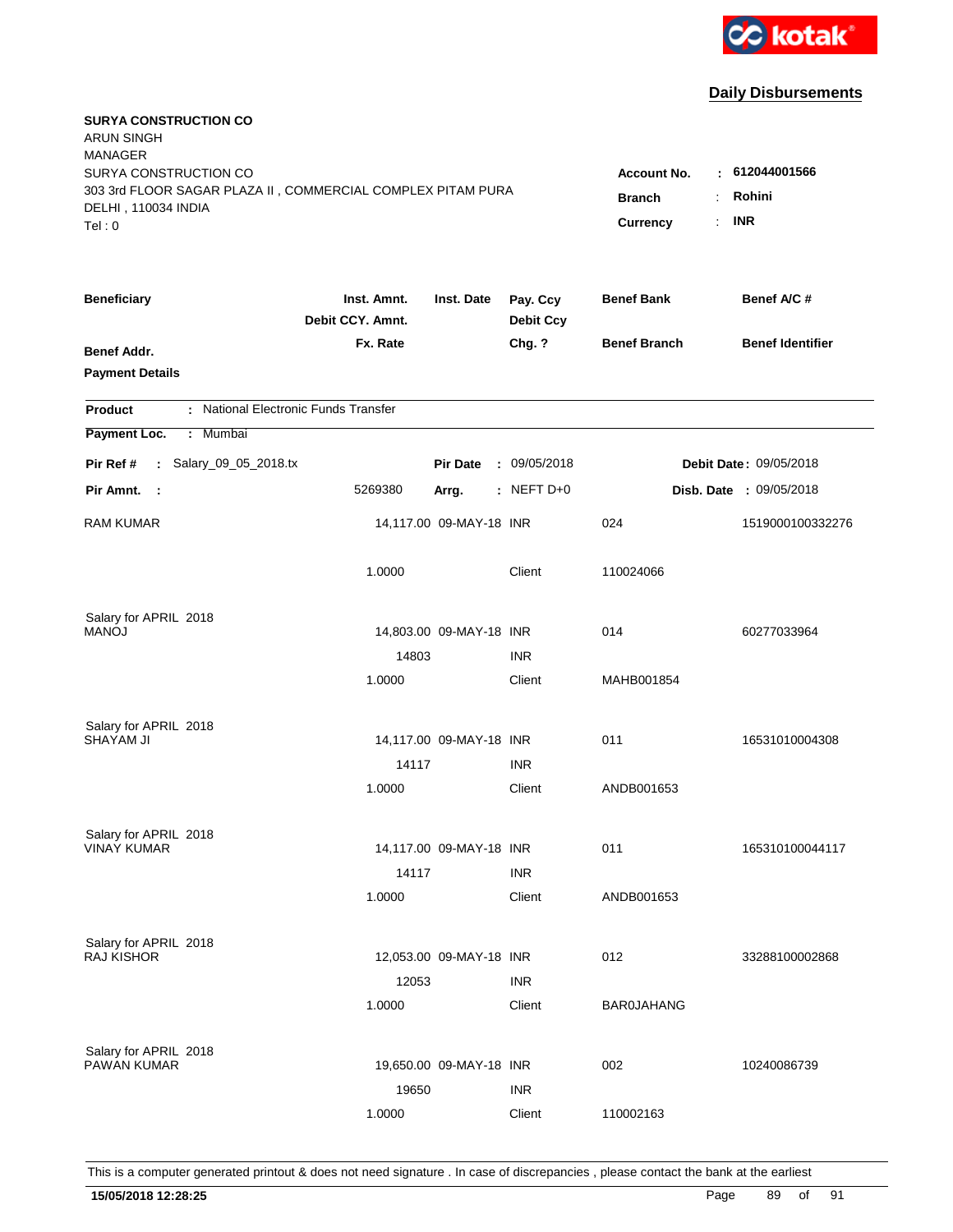

| <b>SURYA CONSTRUCTION CO</b><br><b>ARUN SINGH</b><br><b>MANAGER</b><br>SURYA CONSTRUCTION CO |                                 |                         |                              | <b>Account No.</b>                     | $\pm 612044001566$      |
|----------------------------------------------------------------------------------------------|---------------------------------|-------------------------|------------------------------|----------------------------------------|-------------------------|
| 303 3rd FLOOR SAGAR PLAZA II, COMMERCIAL COMPLEX PITAM PURA<br>DELHI, 110034 INDIA<br>Tel: 0 |                                 |                         |                              | <b>Branch</b><br><b>Currency</b><br>÷. | Rohini<br><b>INR</b>    |
| <b>Beneficiary</b>                                                                           | Inst. Amnt.<br>Debit CCY. Amnt. | Inst. Date              | Pay. Ccy<br><b>Debit Ccy</b> | <b>Benef Bank</b>                      | Benef A/C #             |
| Benef Addr.<br><b>Payment Details</b>                                                        | Fx. Rate                        |                         | Chg. ?                       | <b>Benef Branch</b>                    | <b>Benef Identifier</b> |
| : National Electronic Funds Transfer<br><b>Product</b>                                       |                                 |                         |                              |                                        |                         |
| Payment Loc.<br>Mumbai<br>÷.                                                                 |                                 |                         |                              |                                        |                         |
| : Salary_09_05_2018.tx<br>Pir Ref #                                                          |                                 | <b>Pir Date</b>         | : 09/05/2018                 |                                        | Debit Date: 09/05/2018  |
| Pir Amnt.<br>$\sim$ 1                                                                        | 5269380                         | Arrg.                   | : NEFT D+0                   |                                        | Disb. Date : 09/05/2018 |
| PAWAN KUMAR                                                                                  |                                 | 19,650.00 09-MAY-18 INR |                              | 002                                    | 10240086739             |
|                                                                                              | 1.0000                          |                         | Client                       | 110002163                              |                         |
| Salary for APRIL 2018                                                                        |                                 |                         |                              |                                        |                         |
| <b>SURJEET PAL</b>                                                                           | 14803                           | 14,803.00 09-MAY-18 INR | <b>INR</b>                   | 017                                    | 520101244470673         |
|                                                                                              | 1.0000                          |                         | Client                       | COR0000530                             |                         |
| Salary for APRIL 2018<br><b>PARDEEP</b>                                                      |                                 | 15,458.00 09-MAY-18 INR |                              | 024                                    | 4810000100019590        |
|                                                                                              | 15458                           |                         | <b>INR</b>                   |                                        |                         |
|                                                                                              | 1.0000                          |                         | Client                       | PUN0481000                             |                         |
| Salary for APRIL 2018                                                                        |                                 |                         |                              |                                        |                         |
| <b>NEERAJ</b>                                                                                |                                 | 13,802.00 09-MAY-18 INR |                              | 011                                    | 165310100016974         |
|                                                                                              | 13802                           |                         | <b>INR</b>                   |                                        |                         |
|                                                                                              | 1.0000                          |                         | Client                       | ANDB001653                             |                         |
| Salary for APRIL 2018                                                                        |                                 |                         |                              |                                        |                         |
| <b>AMIT MISHRA</b>                                                                           |                                 | 14,117.00 09-MAY-18 INR |                              | 002                                    | 32325147198             |
|                                                                                              | 14117                           |                         | <b>INR</b>                   |                                        |                         |
|                                                                                              | 1.0000                          |                         | Client                       | SBI0011551                             |                         |
| Salary for APRIL 2018                                                                        |                                 |                         |                              |                                        |                         |
| <b>VIKRAM</b>                                                                                |                                 | 14,117.00 09-MAY-18 INR |                              | 014                                    | 60239528432             |
|                                                                                              | 14117                           |                         | <b>INR</b>                   |                                        |                         |
|                                                                                              | 1.0000                          |                         | Client                       | 110014012                              |                         |